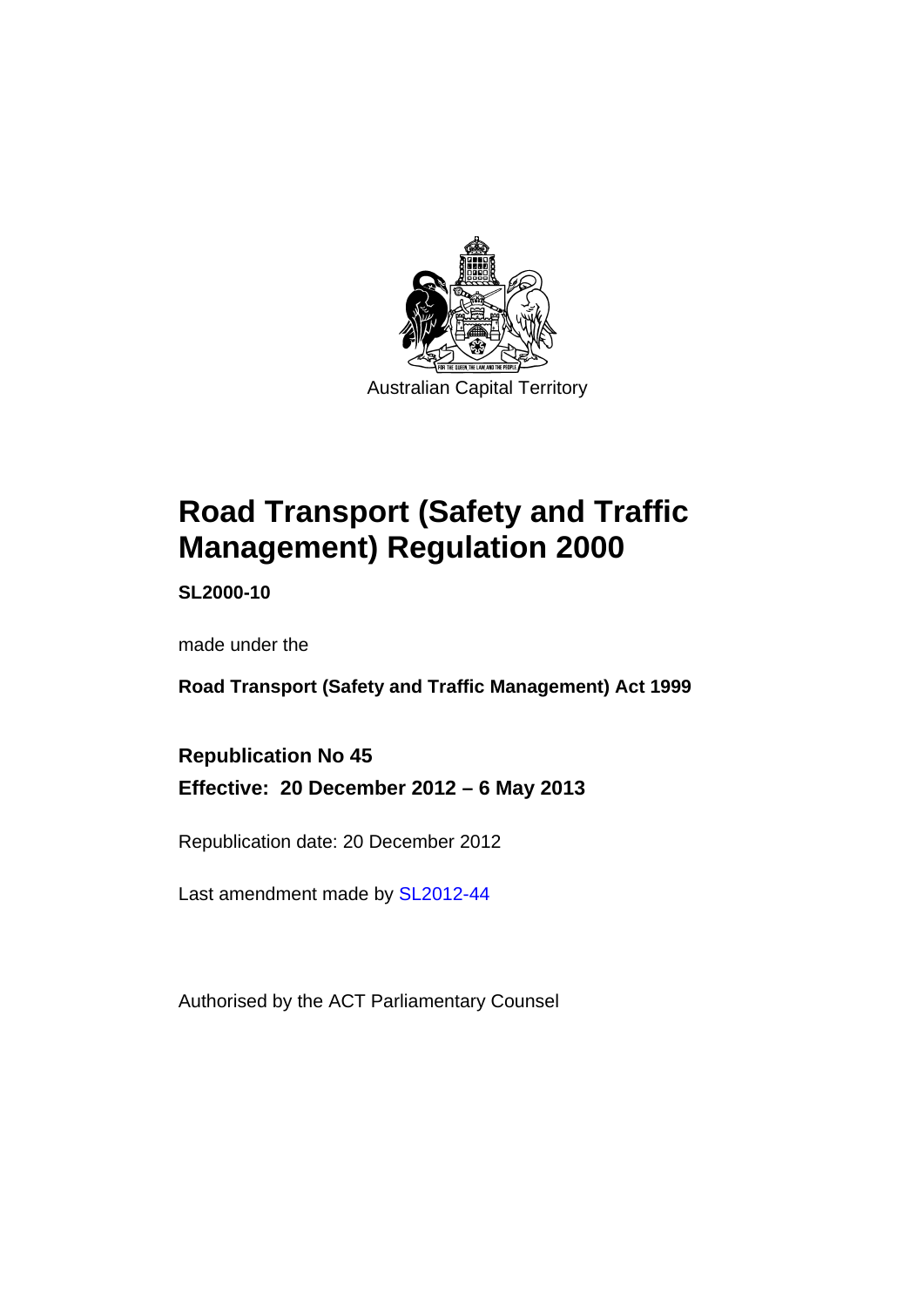#### **About this republication**

#### **The republished law**

This is a republication of the *Road Transport (Safety and Traffic Management) Regulation 2000*, made under the *Road Transport (Safety and Traffic Management) Act 1999* (including any amendment made under the *[Legislation Act 2001](http://www.legislation.act.gov.au/a/2001-14)*, part 11.3 (Editorial changes)) as in force on 20 December 2012*.* It also includes any commencement, amendment, repeal or expiry affecting this republished law to 20 December 2012.

The legislation history and amendment history of the republished law are set out in endnotes 3 and 4.

#### **Kinds of republications**

The Parliamentary Counsel's Office prepares 2 kinds of republications of ACT laws (see the ACT legislation register at [www.legislation.act.gov.au](http://www.legislation.act.gov.au/)):

- authorised republications to which the *[Legislation Act 2001](http://www.legislation.act.gov.au/a/2001-14)* applies
- unauthorised republications.

The status of this republication appears on the bottom of each page.

#### **Editorial changes**

The *[Legislation Act 2001](http://www.legislation.act.gov.au/a/2001-14)*, part 11.3 authorises the Parliamentary Counsel to make editorial amendments and other changes of a formal nature when preparing a law for republication. Editorial changes do not change the effect of the law, but have effect as if they had been made by an Act commencing on the republication date (see *[Legislation Act 2001](http://www.legislation.act.gov.au/a/2001-14)*, s 115 and s 117). The changes are made if the Parliamentary Counsel considers they are desirable to bring the law into line, or more closely into line, with current legislative drafting practice.

This republication includes amendments made under part 11.3 (see endnote 1).

#### **Uncommenced provisions and amendments**

If a provision of the republished law has not commenced, the symbol  $\mathbf{U}$  appears immediately before the provision heading. Any uncommenced amendments that affect this republished law are accessible on the ACT legislation register [\(www.legislation.act.gov.au](http://www.legislation.act.gov.au/)). For more information, see the home page for this law on the register.

#### **Modifications**

If a provision of the republished law is affected by a current modification, the symbol  $\mathbf{M}$ appears immediately before the provision heading. The text of the modifying provision appears in the endnotes. For the legal status of modifications, see the *[Legislation Act 2001](http://www.legislation.act.gov.au/a/2001-14)*, section 95.

#### **Penalties**

At the republication date, the value of a penalty unit for an offence against this law is \$110 for an individual and \$550 for a corporation (see *[Legislation Act 2001](http://www.legislation.act.gov.au/a/2001-14)*, s 133).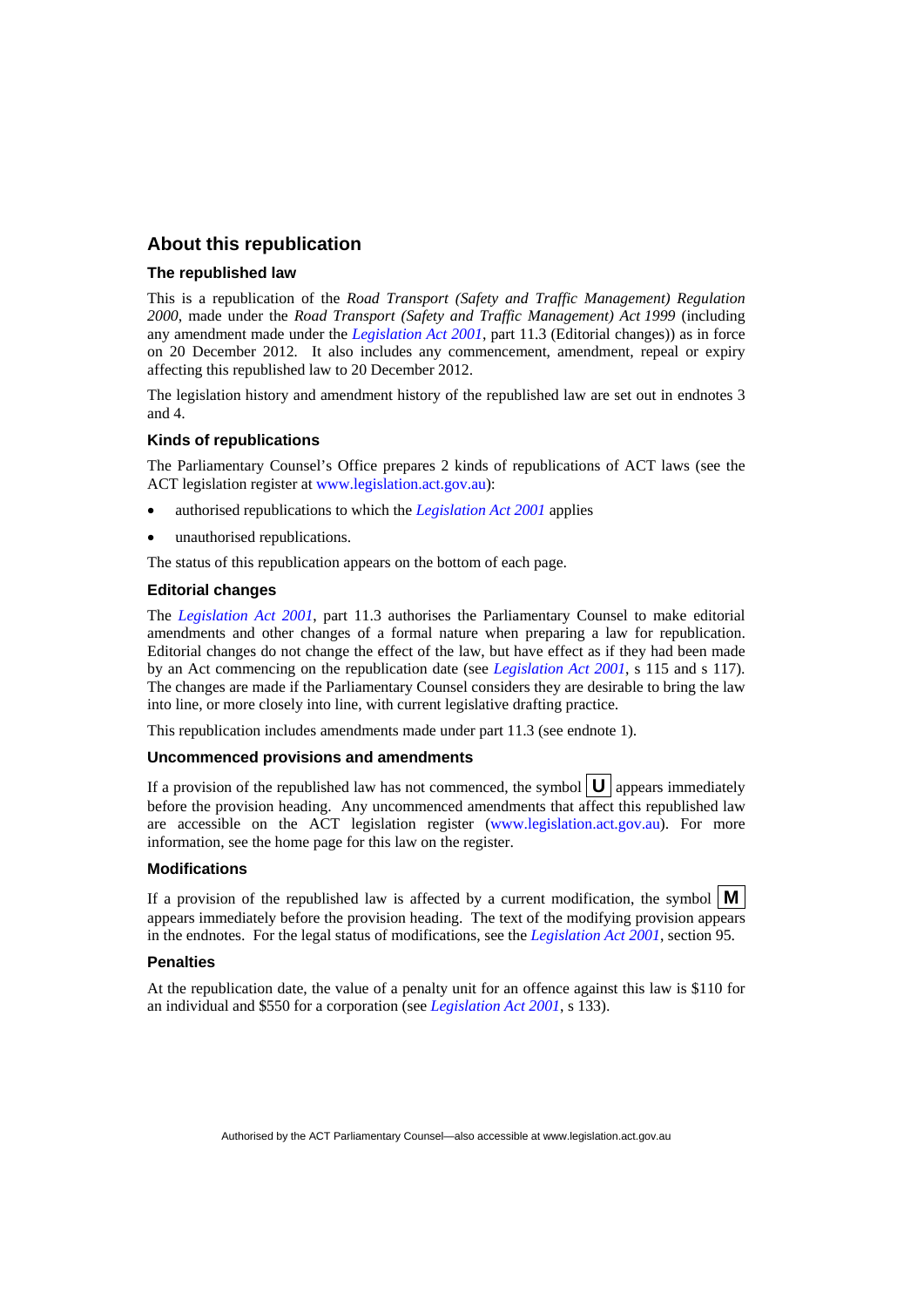

# **Road Transport (Safety and Traffic Management) Regulation 2000**

made under the

**Road Transport (Safety and Traffic Management) Act 1999** 

# **Contents**

Page

| <b>Chapter 1</b> | <b>Preliminary</b>                                           |            |
|------------------|--------------------------------------------------------------|------------|
|                  | Name of regulation                                           | 2          |
| 2                | Dictionary                                                   | 2          |
| 3                | Dictionary—application to Australian Road Rules              | 2          |
| 3A               | Road includes road related area                              | 2          |
| 3B               | Meaning of <i>park</i> and <i>stop</i>                       | 3          |
| 4                | <b>Notes</b>                                                 | 3          |
| 4A               | Offences against regulation-application of Criminal Code etc | 3          |
| 4B               | Offences against regulation are strict liability offences    | 4          |
| R45              | Road Transport (Safety and Traffic Management)               | contents 1 |
| 20/12/12         | <b>Regulation 2000</b>                                       |            |
|                  | Effective: 20/12/12-06/05/13                                 |            |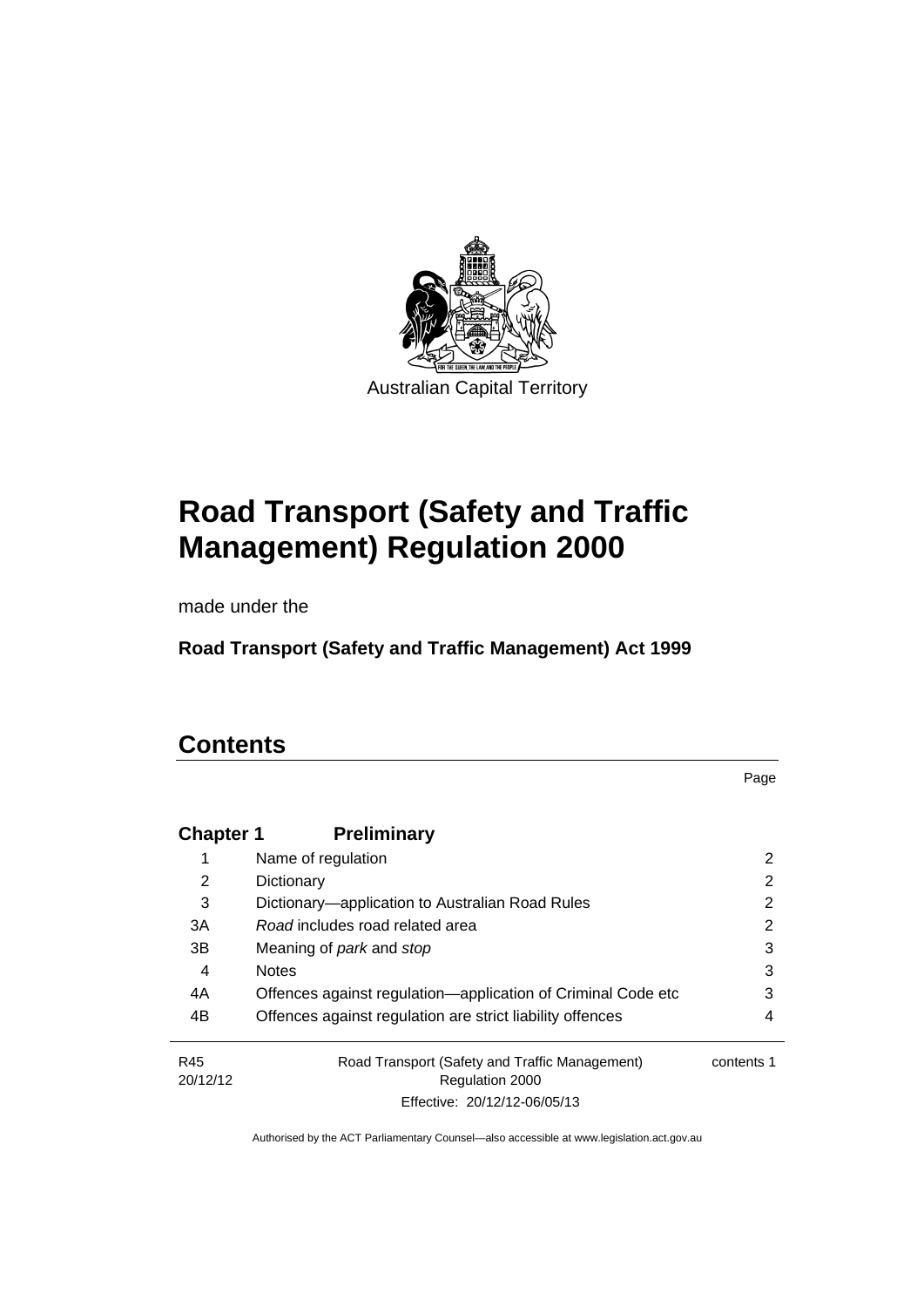| 4C               | General defence of accident or reasonable effort                                                  | Page<br>4       |
|------------------|---------------------------------------------------------------------------------------------------|-----------------|
| <b>Chapter 2</b> | <b>Australian Road Rules</b>                                                                      |                 |
| <b>Part 2.1</b>  | <b>Incorporation into ACT law</b>                                                                 |                 |
| 5                | Meaning of Australian Road Rules                                                                  | 5               |
| 6                | Incorporation of Australian Road Rules into ACT law                                               | 5               |
| 6B               | Substitution-ARR r 300                                                                            | 5               |
| <b>Part 2.2</b>  | <b>How the Australian Road Rules are</b><br>incorporated                                          |                 |
| Division 2.2.1   | General                                                                                           |                 |
| 7                | References to another law of this jurisdiction etc                                                | 2               |
| Division 2.2.2   | Other provisions for the Australian Road Rules                                                    |                 |
| 8                | ARR r 10 (2)-penalties for offences                                                               | 2               |
| 9                | ARR r 95—emergency stopping lane only signs                                                       | 3               |
| 10               | ARR r 104-no truck signs                                                                          | 3               |
| 11               | ARR r 151 (3) (b)-riding a motorbike or bicycle alongside more than<br>1 other rider              | 3               |
| 12               | ARR r 158 (2) (c)—other vehicles permitted to travel in bus lanes                                 | 3               |
| 13               | ARR r 179 (1) (c)—stopping in a loading zone—goods and permit<br>vehicles                         | 4               |
| 13A              | ARR r 179 (1) (c) and (2) (c)-stopping in loading zone-taxis                                      | 4               |
| 13B              | ARR r 183-stopping in a bus zone                                                                  | 5               |
| 13C              | ARR r 195-stopping at or near a bus stop                                                          | 6               |
| 14               | ARR r 199 (2)-stopping near postbox                                                               | 6               |
| 15               | ARR $r$ 206 (2) (b), (c)—time extension for people with disabilities                              |                 |
|                  | permit                                                                                            | 6               |
| 16               | ARR r 207 (2) (a)—fees for parking in pay parking spaces                                          | $\overline{7}$  |
| 16A              | ARR r 213 (5)-making a motor vehicle secure-exception                                             | $\overline{7}$  |
| 17               | ARR r 215 (4)-lights required to be fitted to a vehicle                                           | 7               |
| 18               | ARR r 216 (3)-towing a vehicle at night or in hazardous weather<br>conditions                     | 8               |
| 19               | ARR r 220 (3)—using lights on vehicles that are stopped                                           | 8               |
| contents 2       | Road Transport (Safety and Traffic Management)<br>Regulation 2000<br>Effective: 20/12/12-06/05/13 | R45<br>20/12/12 |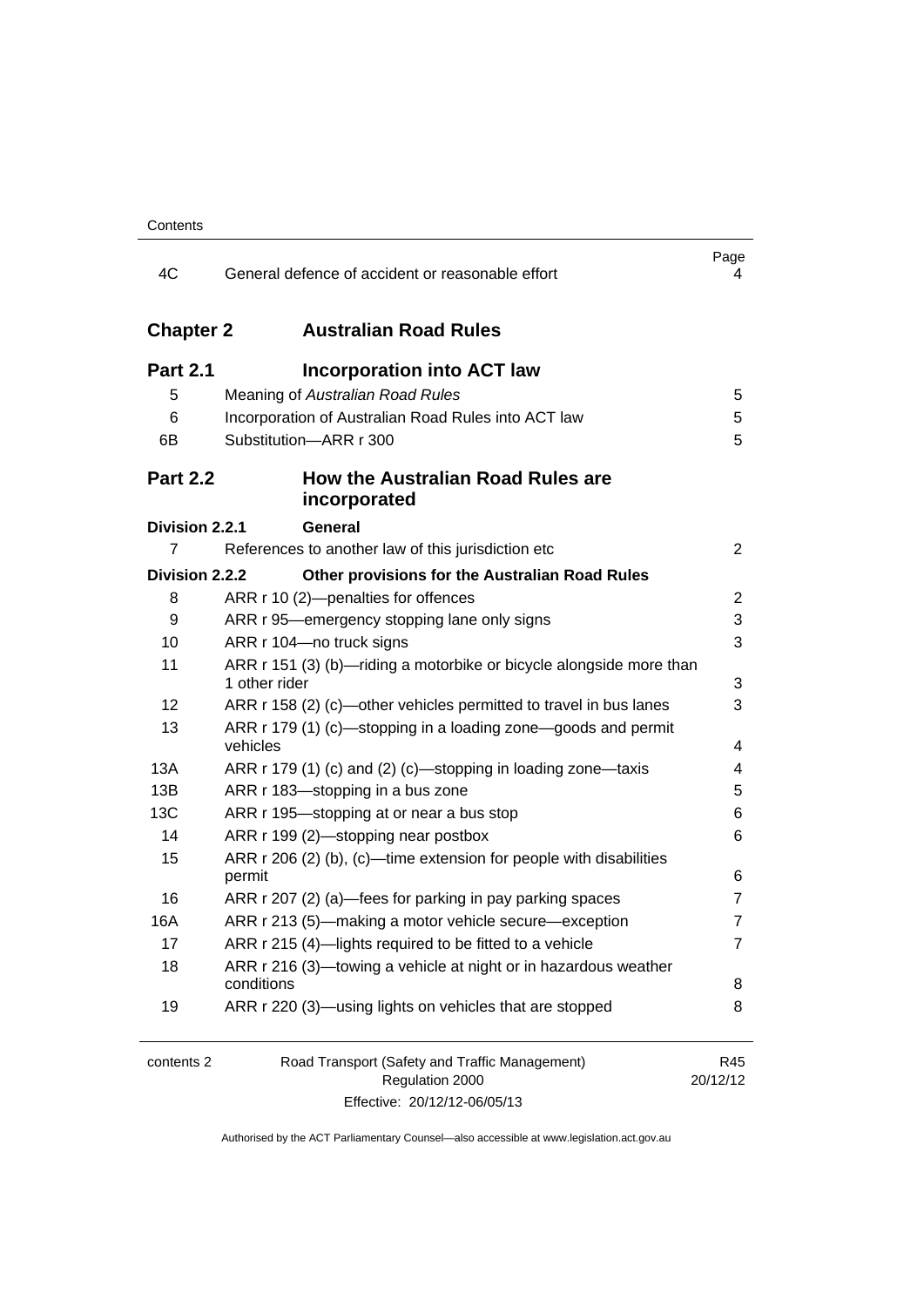| Contents |
|----------|
|----------|

|                                          |                                                                        | Page |  |
|------------------------------------------|------------------------------------------------------------------------|------|--|
| 20                                       | ARR r 221 (f)—using hazard warning lights on buses carrying children   | 8    |  |
| 21                                       | ARR r 222—using warning lights on buses carrying children              | 8    |  |
| 22                                       | ARR r 225-use of radar detectors                                       | 9    |  |
| 22A                                      | ARR r 236 (6)-hitchhiking, roadside commerce etc permitted             | 9    |  |
| 23                                       | ARR r 244C-motorised scooters not to be used                           | 10   |  |
| 23A                                      | ARR r 266—children travelling in interstate registered vehicles        | 10   |  |
| 23B                                      | ARR r 266 (2B)-children travelling in goods compartments               | 10   |  |
| 24                                       | ARR r 266 (7)—wearing of seatbelts by passengers under 16 years<br>old | 11   |  |
| 26                                       | ARR r 270 (3)—wearing motorbike helmets                                | 12   |  |
| 27                                       | ARR r 271 (6)-riding on motorbikes                                     | 12   |  |
| 27A                                      | ARR r 280 (2) (a)—other vehicles to which B light rules apply          | 12   |  |
| 28                                       | ARR r 287 (3), (4)—duties of participants in crashes                   | 13   |  |
| 29                                       | ARR r 289 (1) (g)—driving on nature strip                              | 14   |  |
| 30                                       | ARR r 298-driving with a person in or on trailer                       | 14   |  |
| 31                                       | ARR r 310 (3), (4)—exemption for road workers etc                      | 15   |  |
| 32                                       | ARR r 313-postal workers                                               | 16   |  |
| 33                                       | ARR dict-definitions for dictionary                                    | 16   |  |
| <b>Part 2.3</b>                          | <b>Additional ACT road rules</b>                                       |      |  |
| Division 2.3.1                           | Noise and other nuisances                                              |      |  |
| 37                                       | Making unnecessary engine noise                                        | 19   |  |
| 38                                       | Emission of waste oil or grease                                        | 19   |  |
| Division 2.3.2                           | Driver and passenger safety                                            |      |  |
| 39                                       | Safety of persons on trailers                                          | 20   |  |
| 40                                       | Passengers in sidecars to be seated                                    | 21   |  |
| Division 2.3.3                           | <b>Trailers and towing</b>                                             |      |  |
| 41                                       | Number of vehicles that may be drawn                                   | 22   |  |
| 42                                       | Towing by vehicles under 4.5t                                          | 23   |  |
| Division 2.3.4                           | <b>Lights on vehicles</b>                                              |      |  |
| 43                                       | Lights on motor vehicles generally                                     | 25   |  |
| Division 2.3.5<br><b>Metered parking</b> |                                                                        |      |  |
| 44                                       | Metered parking-parking in spaces                                      | 26   |  |
|                                          |                                                                        |      |  |
|                                          |                                                                        |      |  |

| R45      | Road Transport (Safety and Traffic Management) | contents 3 |
|----------|------------------------------------------------|------------|
| 20/12/12 | Regulation 2000                                |            |
|          | Effective: 20/12/12-06/05/13                   |            |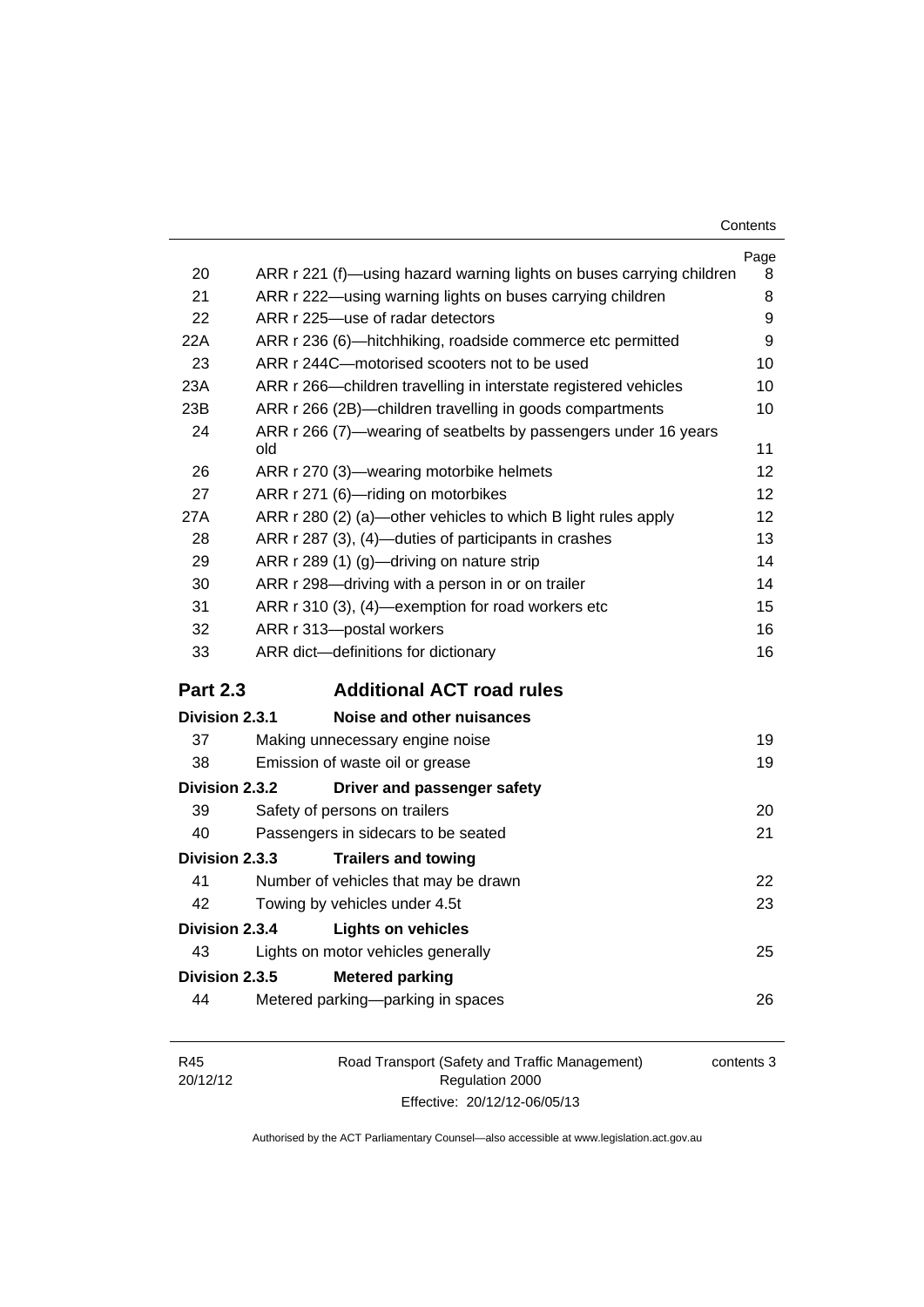| 44A             | Metered parking-parking fees                                                                            | Page<br>27      |
|-----------------|---------------------------------------------------------------------------------------------------------|-----------------|
| 44B             | Metered parking-maximum length of stay                                                                  | 27              |
| 45              | Metered parking—exceptions to s 44A and s 44B                                                           | 28              |
| 46              | Temporary closure of metered parking spaces                                                             | 29              |
| 47              | Misuse of parking meters                                                                                | 29              |
| 48              | Interfering with parking meters etc                                                                     | 30              |
| Division 2.3.6  | <b>Ticket parking</b>                                                                                   |                 |
| 49              | Ticket parking-parking in spaces                                                                        | 30              |
| 49A             | Ticket parking-display of tickets                                                                       | 31              |
| 49B             | Ticket parking—maximum length of stay                                                                   | 33              |
| 50              | Ticket parking—exceptions to s 49A and s 49B                                                            | 34              |
| 51              | Temporary closure of ticket parking spaces and areas                                                    | 35              |
| 52              | Use of false or damaged parking tickets etc                                                             | 36              |
| 53              | Misuse of parking ticket machines                                                                       | 36              |
| 54              | Interfering with parking ticket machines etc                                                            | 36              |
| 55              | Interfering with parking tickets                                                                        | 37              |
| Division 2.3.7  | Other ACT road rules about stopping and parking                                                         |                 |
| 56              | Unauthorised use of parking permits and mobility parking scheme<br>authorities                          | 38              |
| 56A             | Interfering with parking permits and mobility parking scheme<br>authorities                             | 38              |
| 57A             | Stopping public buses in bus zones and at bus stops                                                     | 38              |
| 58              | Stopping in an emergency etc or to comply with another law                                              | 40              |
| Division 2.3.8  | <b>Other ACT road rules</b>                                                                             |                 |
| 60              | Interrupting funeral processions etc                                                                    | 41              |
| 61              | Driving on roads closed to traffic                                                                      | 41              |
| 62              | Use of wheeled recreational devices and wheeled toys on roads                                           | 41              |
| <b>Part 2.4</b> | <b>Other provisions</b>                                                                                 |                 |
| 63              | Devices that are prescribed traffic control devices-Act, dict, def<br>prescribed traffic control device | 43              |
| 64              | Preventing prescribed traffic control devices being clearly visible                                     | 43              |
| 65              | Use of do not overtake turning vehicle sign                                                             | 44              |
| 66              | Approvals etc by road transport authority                                                               | 44              |
| contents 4      | Road Transport (Safety and Traffic Management)<br>Regulation 2000                                       | R45<br>20/12/12 |

Effective: 20/12/12-06/05/13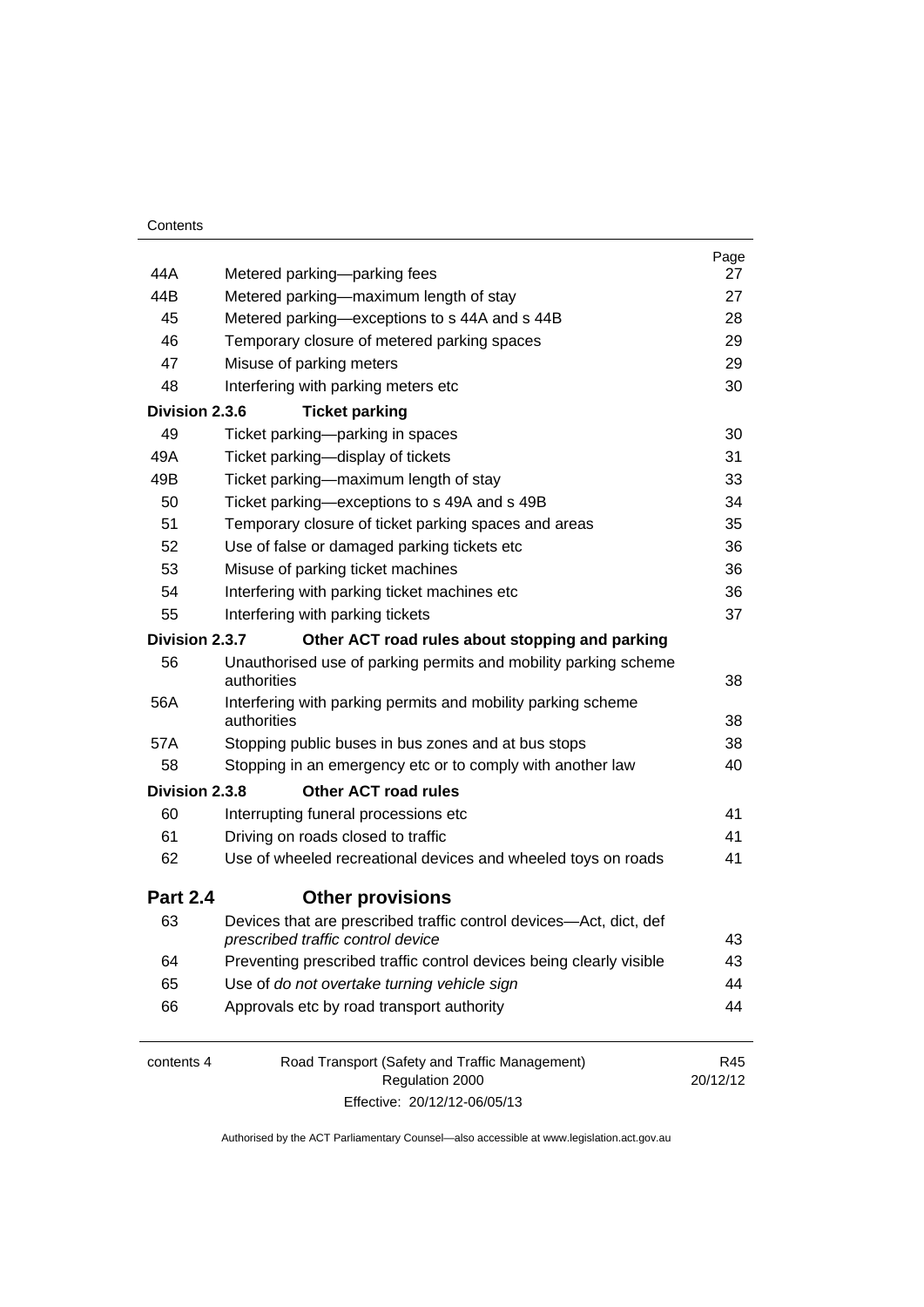|    |                                                                                           | Contents   |
|----|-------------------------------------------------------------------------------------------|------------|
| 67 | Exemption from requirement about riding on motorbikes                                     | Page<br>45 |
| 68 | Defence of complying with direction of police officer or authorised                       |            |
|    | person                                                                                    | 45         |
| 69 | Exemption for driver of police vehicles                                                   | 45         |
| 70 | Exemption for driver of emergency vehicles                                                | 46         |
| 71 | Stopping and parking exemption for police and emergency vehicles<br>and authorised people | 46         |

# **[Chapter 3](#page-65-0) Parking**

| <b>Part 3.1</b> | <b>Parking schemes</b>                                            |    |
|-----------------|-------------------------------------------------------------------|----|
| Division 3.1.1  | <b>Metered parking schemes</b>                                    |    |
| 72              | Metered parking schemes                                           | 47 |
| 73              | Metered parking areas                                             | 47 |
| 74              | Parking meters                                                    | 47 |
| 75              | Metered parking spaces                                            | 48 |
| Division 3.1.2  | <b>Ticket parking schemes</b>                                     |    |
| 75A             | Parking authorities                                               | 48 |
| 75B             | Parking authority guidelines                                      | 49 |
| 76              | Ticket parking schemes—road transport authority                   | 49 |
| 76A             | Ticket parking schemes—parking authorities                        | 49 |
| 77              | Ticket parking areas                                              | 50 |
| 78              | Ticket parking spaces                                             | 50 |
| 79              | <b>Ticket machines</b>                                            | 50 |
| 80              | Parking tickets                                                   | 50 |
| 81              | Duration of parking tickets                                       | 51 |
| Division 3.1.3  | <b>Heavy vehicle parking</b>                                      |    |
| 82              | Definitions-div 3.1.3                                             | 52 |
| 83              | References in div 3.1.3 to land adjoining residential land        | 52 |
| 84              | Vehicle parked partly on residential land                         | 52 |
| 85              | Parking of certain vehicles on residential land prohibited        | 52 |
| 85A             | No more than 1 heavy vehicle on residential land                  | 53 |
| 85B             | Heavy vehicles to be parked away from residential land boundaries | 54 |

| R45      | Road Transport (Safety and Traffic Management) | contents 5 |
|----------|------------------------------------------------|------------|
| 20/12/12 | Regulation 2000                                |            |
|          | Effective: 20/12/12-06/05/13                   |            |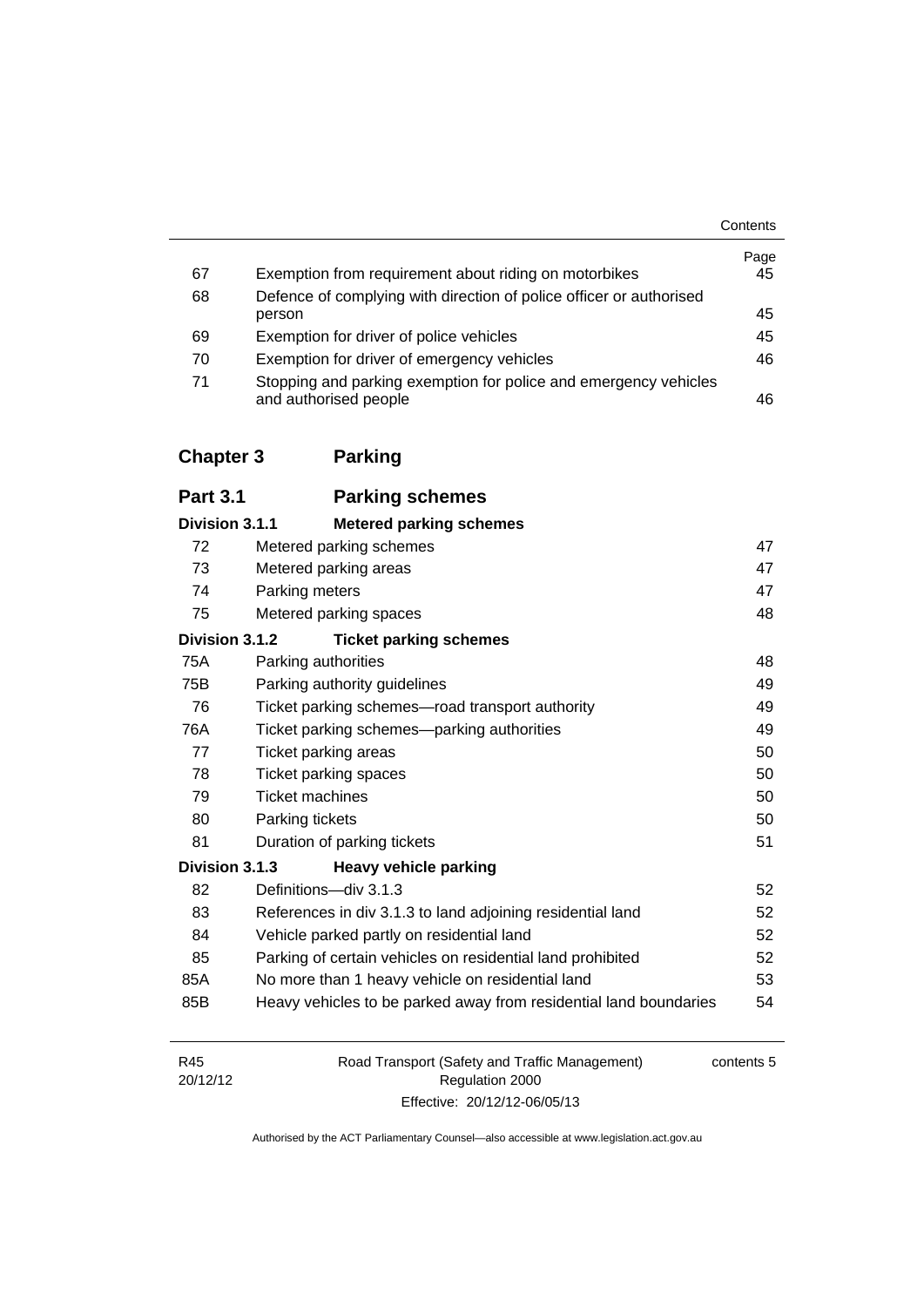|                 |                                                                           | Page |
|-----------------|---------------------------------------------------------------------------|------|
| 86              | Parking of certain vehicles on land adjoining residential land prohibited | 54   |
| 87              | Parking of certain commercial vehicles on land with multi-unit housing    | 55   |
| 87A             | No offence if reasonable necessity etc                                    | 55   |
| 87B             | Heavy vehicle refrigeration units not to be operated on residential land  | 56   |
| 87C             | Prohibition on night operation of heavy vehicle                           | 56   |
| 88              | Daily infringement                                                        | 56   |
| Division 3.1.3A | Heavy vehicle parking-enforcement                                         |      |
| 89              | Meaning of occupier-div 3.1.3A                                            | 57   |
| 90              | Power to enter premises                                                   | 57   |
| 91              | Production of identity card                                               | 58   |
| 92              | Consent to entry                                                          | 58   |
| 93              | General powers on entry to premises                                       | 59   |
| 94              | Damage etc to be minimised                                                | 60   |
| 95              | Compensation for exercise of enforcement powers                           | 60   |
| Division 3.1.4  | <b>Miscellaneous</b>                                                      |      |
| 97A             | Other powers to provide pay parking                                       | 61   |
| 98              | Overlapping schemes                                                       | 62   |
| 98A             | Income from ticket parking scheme                                         | 62   |
| 98B             | Costs of ticket parking scheme                                            | 62   |
| 99              | Trailers not separately chargeable                                        | 62   |
| <b>Part 3.2</b> | Parking permits and mobility parking scheme                               |      |
|                 | <b>authorities</b>                                                        |      |
| 100             | Parking permits                                                           | 63   |
| 101             | Mobility parking scheme authorities                                       | 64   |
| 101A            | Parking permits and mobility parking scheme authorities—cancellation      | 65   |
| 101B            | Parking permits and mobility parking scheme authorities-return when       |      |

| <b>Part 3.3</b> | <b>Parking-other provisions</b> |  |
|-----------------|---------------------------------|--|
|                 |                                 |  |

| 101C | Marking tyres by parking inspectors |  |
|------|-------------------------------------|--|
|------|-------------------------------------|--|

| contents 6 | Road Transport (Safety and Traffic Management) |
|------------|------------------------------------------------|
|            | Regulation 2000                                |

Authorised by the ACT Parliamentary Counsel—also accessible at www.legislation.act.gov.au

[cancelled 66](#page-84-0)

Effective: 20/12/12-06/05/13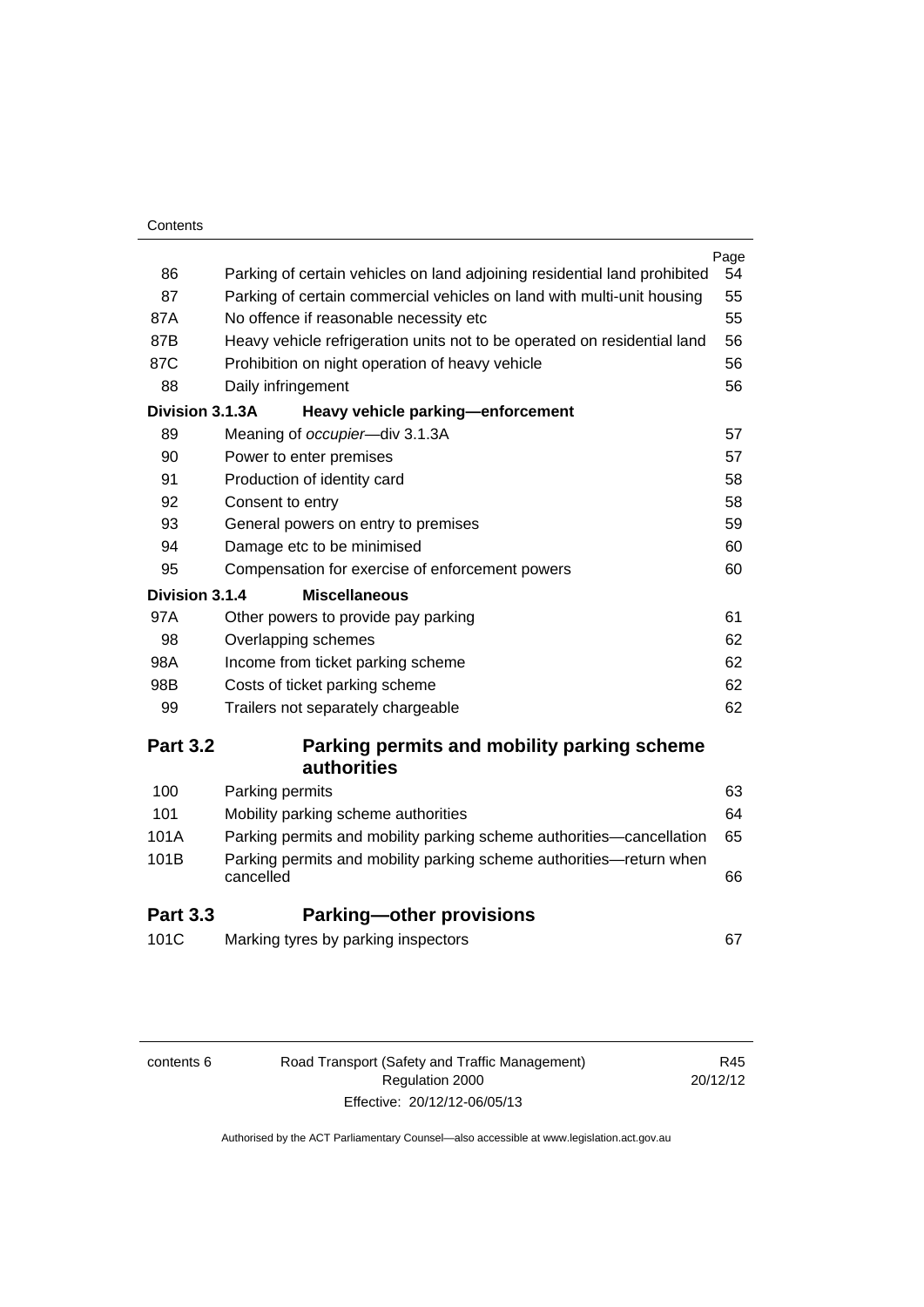#### **Contents**

|                  |                                                                                                                                         | Page |
|------------------|-----------------------------------------------------------------------------------------------------------------------------------------|------|
| <b>Chapter 4</b> | <b>Traffic offence detection devices</b>                                                                                                |      |
| 102              | Definitions-ch 4                                                                                                                        | 68   |
| 103              | Approved traffic offence detection devices                                                                                              | 70   |
| 103A             | Approval of police vehicle speedometers                                                                                                 | 70   |
| 103B             | Average speed detection systems—Act, s 22AA, s 23B and s 24 (2)                                                                         | 71   |
| 104              | Major testing of laser speed measuring devices                                                                                          | 72   |
| 104A             | Major testing of other traffic offence detection devices                                                                                | 73   |
| 104B             | Certification and sealing of traffic offence detection devices                                                                          | 76   |
| 105              | Use of certain digital camera detection devices                                                                                         | 76   |
| 105A             | Use of certain laser speed measuring devices                                                                                            | 78   |
| 105B             | Use of certain radar speed measuring devices                                                                                            | 79   |
| 106              | Approved people—testing and sealing                                                                                                     | 80   |
| 107              | Approved people-use                                                                                                                     | 80   |
| 107A             | Recording of camera detection device image files—Act, s 23 (2) (c) (ii)                                                                 | 80   |
| 107B             | Verification of camera detection device image files—Act,<br>s 23 (2) (c) (iii)                                                          | 81   |
| 108              | Meaning of codes etc on image taken by approved camera detection<br>device or approved average speed detection system—Act, s 24 (2) (a) | 82   |

# **Chapter 5 [Miscellaneous](#page-105-0)**

| 109  | Additional powers of police                        | 87 |
|------|----------------------------------------------------|----|
| 110  | Prohibition on car minding                         | 87 |
| 111  | Removal of unattended vehicles—Act, s 32 (1) (c)   | 88 |
| 112  | Disposal of impounded vehicles—Act, s 10K          | 88 |
| 112A | Disposal of forfeited vehicles—Act, s 10K          | 90 |
| 113  | Responsible person to inspect driver licence       | 90 |
| 114  | Responsible person's consent                       | 90 |
| 115  | Standards for safe carriage of loads—Act, s 14 (2) | 91 |
| 116  | Tracked vehicle-Act, dict, def vehicle, par (b)    | 91 |
|      |                                                    |    |

| <b>Schedule 1</b> | Meaning of location codes on images | 92 |
|-------------------|-------------------------------------|----|
| <b>Part 1.1</b>   | Digital camera detection devices    |    |

| R45                         | Road Transport (Safety and Traffic Management) | contents 7 |
|-----------------------------|------------------------------------------------|------------|
| 20/12/12<br>Regulation 2000 |                                                |            |
|                             | Effective: 20/12/12-06/05/13                   |            |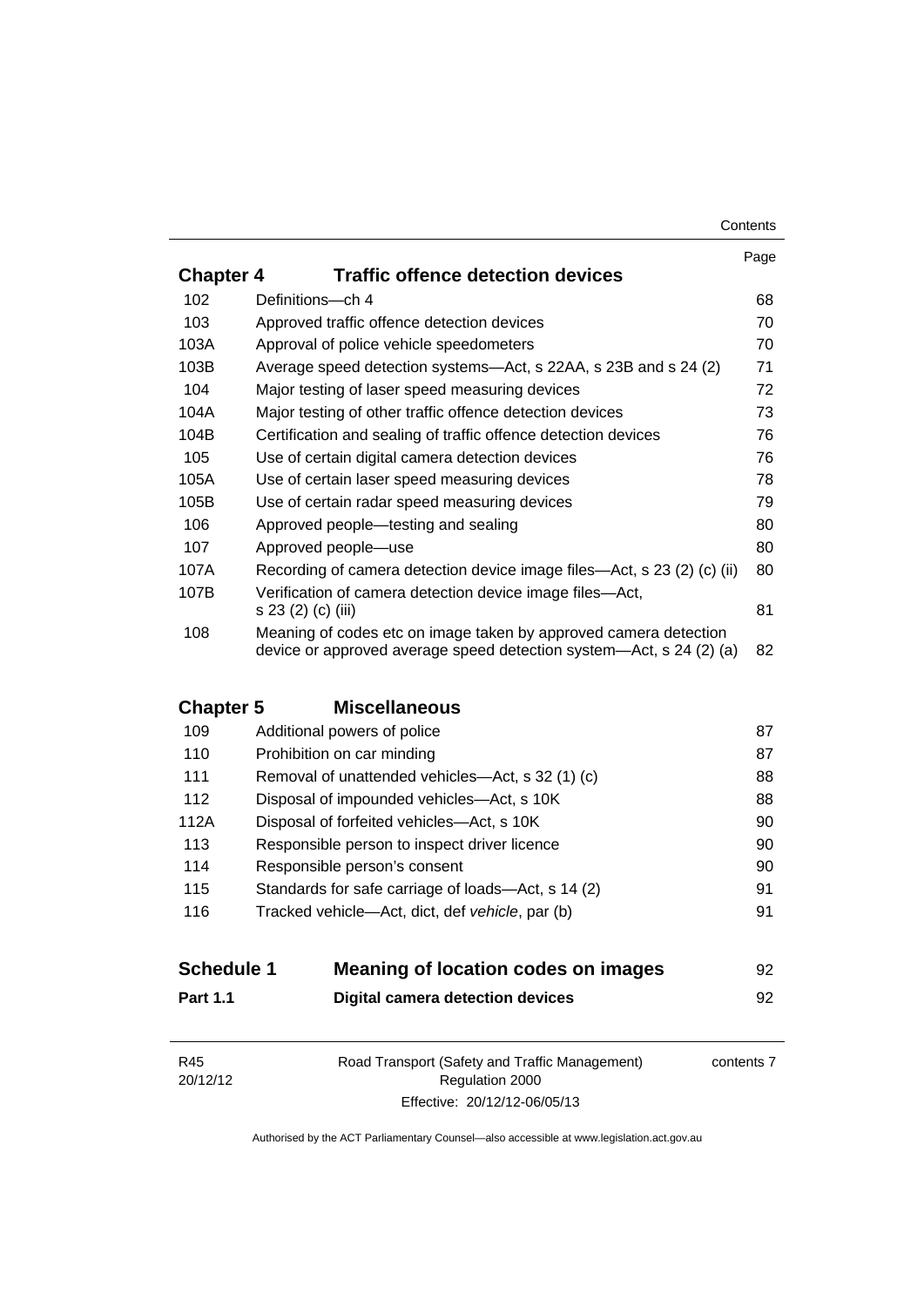**Contents** 

| <b>Part 1.2</b>   | <b>Fixed camera detection devices</b> | Page<br>101 |
|-------------------|---------------------------------------|-------------|
|                   |                                       |             |
| <b>Part 1.3</b>   | Average speed detection system        | 103         |
|                   |                                       |             |
| <b>Dictionary</b> |                                       | 104         |
|                   |                                       |             |
| <b>Endnotes</b>   |                                       |             |
|                   |                                       |             |
| 1                 | About the endnotes                    | 114         |
| 2                 | Abbreviation key                      | 114         |
| 3                 | Legislation history                   |             |
| 4                 | Amendment history                     | 123         |
| 5                 | Earlier republications                | 140         |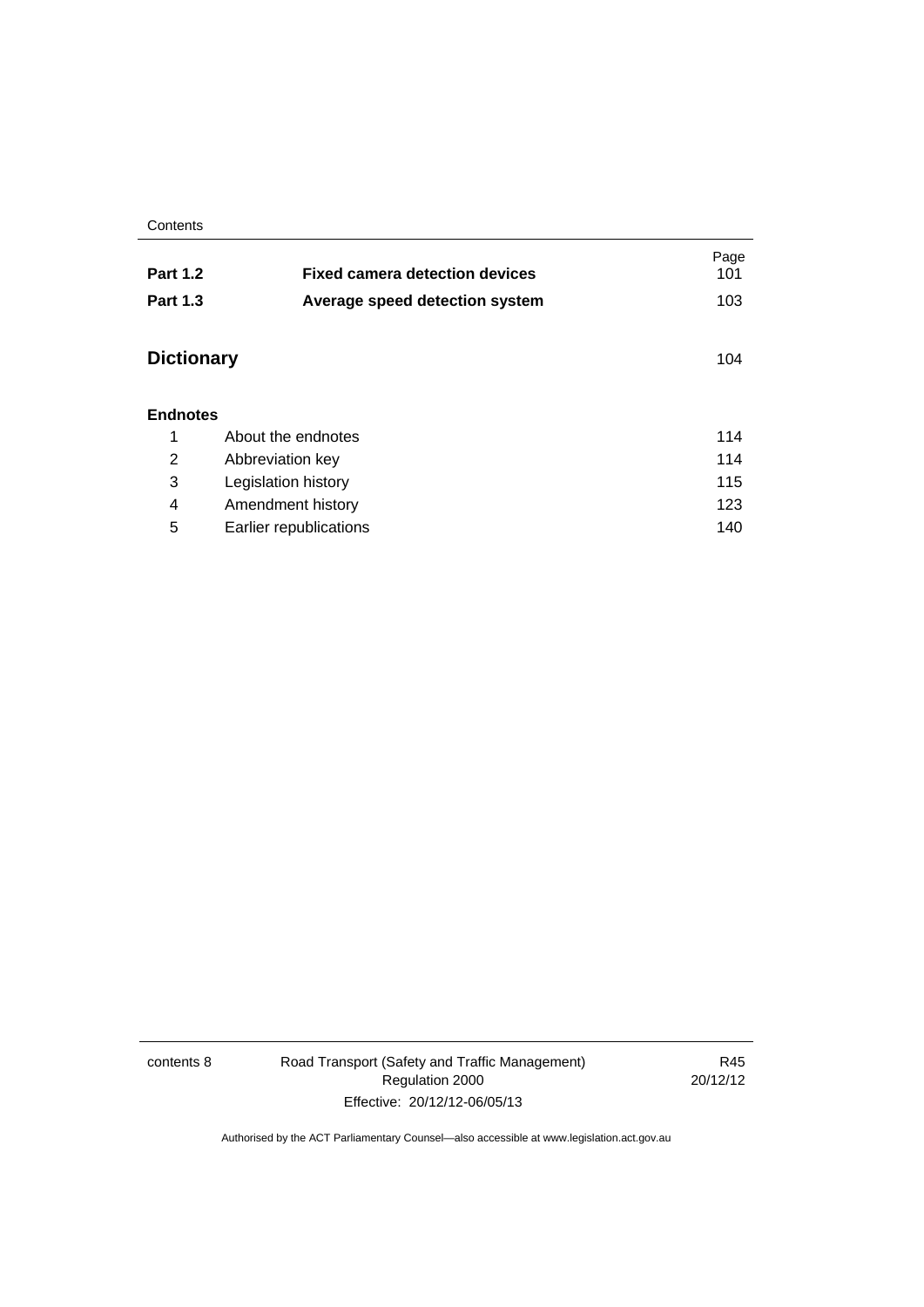

# **Road Transport (Safety and Traffic Management) Regulation 2000**

made under the

**[Road Transport \(Safety and Traffic Management\) Act 1999](http://www.legislation.act.gov.au/a/1999-80)**

R45 20/12/12

l

Road Transport (Safety and Traffic Management) Regulation 2000 Effective: 20/12/12-06/05/13

page 1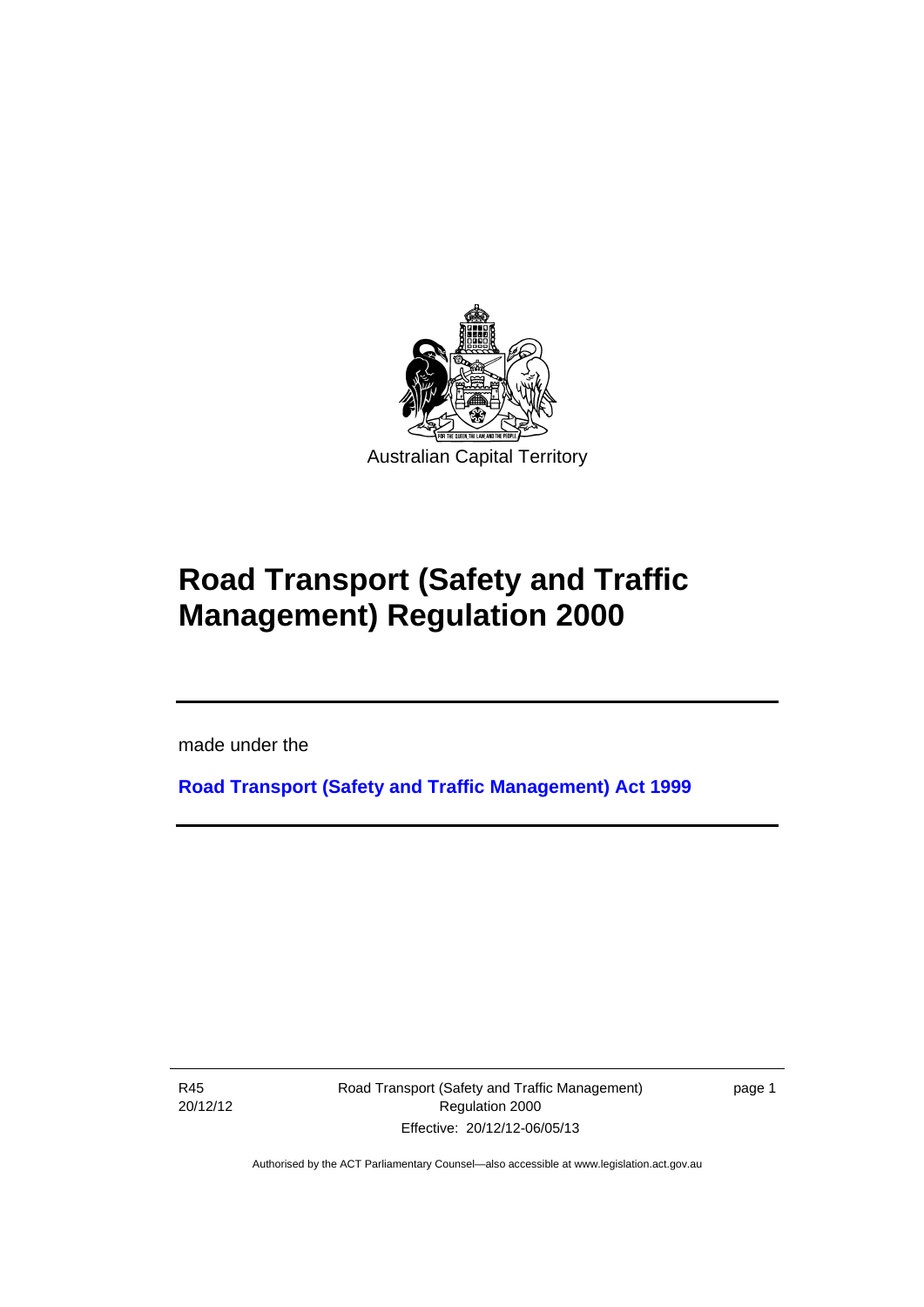# <span id="page-11-0"></span>**Chapter 1** Preliminary

#### <span id="page-11-1"></span>**1 Name of regulation**

This regulation is the *Road Transport (Safety and Traffic Management) Regulation 2000*.

#### <span id="page-11-2"></span>**2 Dictionary**

The dictionary at the end of this regulation is part of the regulation.

*Note 1* The dictionary at the end of this regulation defines certain terms used in this regulation, and includes references (*signpost definitions*) to other terms defined elsewhere.

> For example, the signpost definition '*semitrailer*—see the *[Road](http://www.legislation.act.gov.au/sl/2000-12)  [Transport \(Vehicle Registration\) Regulation 2000](http://www.legislation.act.gov.au/sl/2000-12)*, dictionary.' means that the term 'semitrailer' is defined in that dictionary and the definition applies to this regulation.

*Note 2* A definition in the dictionary (including a signpost definition) applies to the entire regulation unless the definition, or another provision of the regulation, provides otherwise or the contrary intention otherwise appears (see [Legislation Act,](http://www.legislation.act.gov.au/a/2001-14) s 155 and s 156 (1)).

#### <span id="page-11-3"></span>**3 Dictionary—application to Australian Road Rules**

The definitions in the dictionary do not apply to the [Australian Road](http://www.legislation.act.gov.au//ni/db_37271/default.asp)  [Rules](http://www.legislation.act.gov.au//ni/db_37271/default.asp) unless this regulation provides otherwise.

*Note* See div 2.2.1, note 2 for the relevant provisions of this regulation.

#### <span id="page-11-4"></span>**3A** *Road* **includes road related area**

In this regulation:

*road* includes a road related area.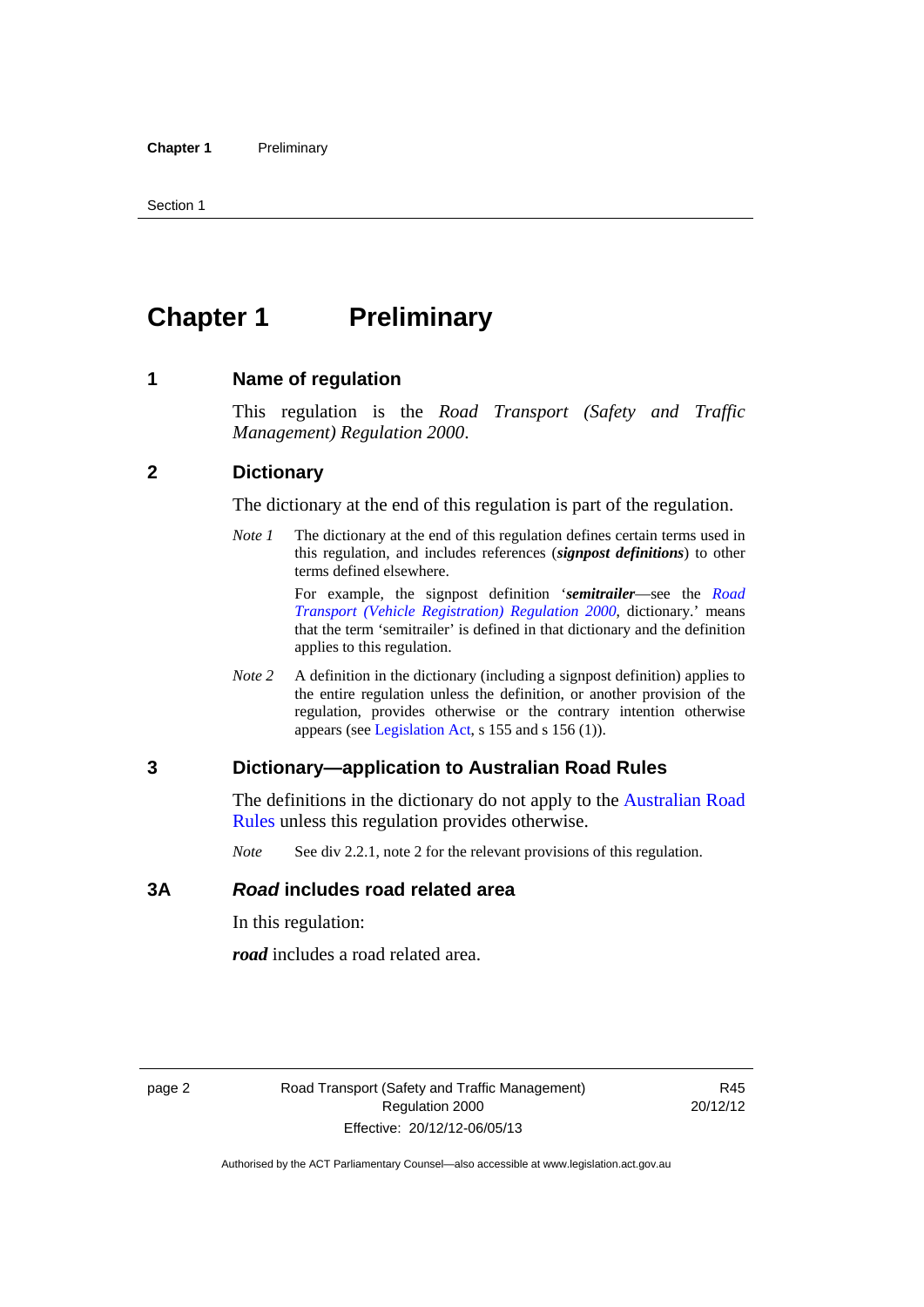# <span id="page-12-0"></span>**3B Meaning of** *park* **and** *stop*

In this regulation:

*park*, in relation to a driver, includes stop and allow the driver's vehicle to stay (whether or not the driver leaves the vehicle).

*stop*, for a driver, includes park, but does not include stop to reverse the driver's vehicle into a parking bay or other parking space.

#### <span id="page-12-1"></span>**4 Notes**

A note in this regulation is explanatory and is not part of this regulation.

*Note* See the [Legislation Act,](http://www.legislation.act.gov.au/a/2001-14) s 127 (1), (4) and (5) for the legal status of notes.

### <span id="page-12-2"></span>**4A Offences against regulation—application of Criminal Code etc**

Other legislation applies in relation to offences against this regulation (including the [Australian Road Rules](http://www.legislation.act.gov.au//ni/db_37271/default.asp)).

*Note 1 Criminal Code* The [Criminal Code,](http://www.legislation.act.gov.au/a/2002-51) ch 2 applies to an offence against this regulation (see Code, pt 2.1).

> The chapter sets out the general principles of criminal responsibility (including burdens of proof and general defences), and defines terms used for offences to which the Code applies (eg *conduct*, *intention*, *recklessness* and *strict liability*).

#### *Note 2 Penalty units*

The [Legislation Act](http://www.legislation.act.gov.au/a/2001-14), s 133 deals with the meaning of offence penalties that are expressed in penalty units.

*Note 3* The [Australian Road Rules](http://www.legislation.act.gov.au//ni/db_37271/default.asp) are to be read with, and as if they formed part of, this regulation (see s 6).

R45 20/12/12 page 3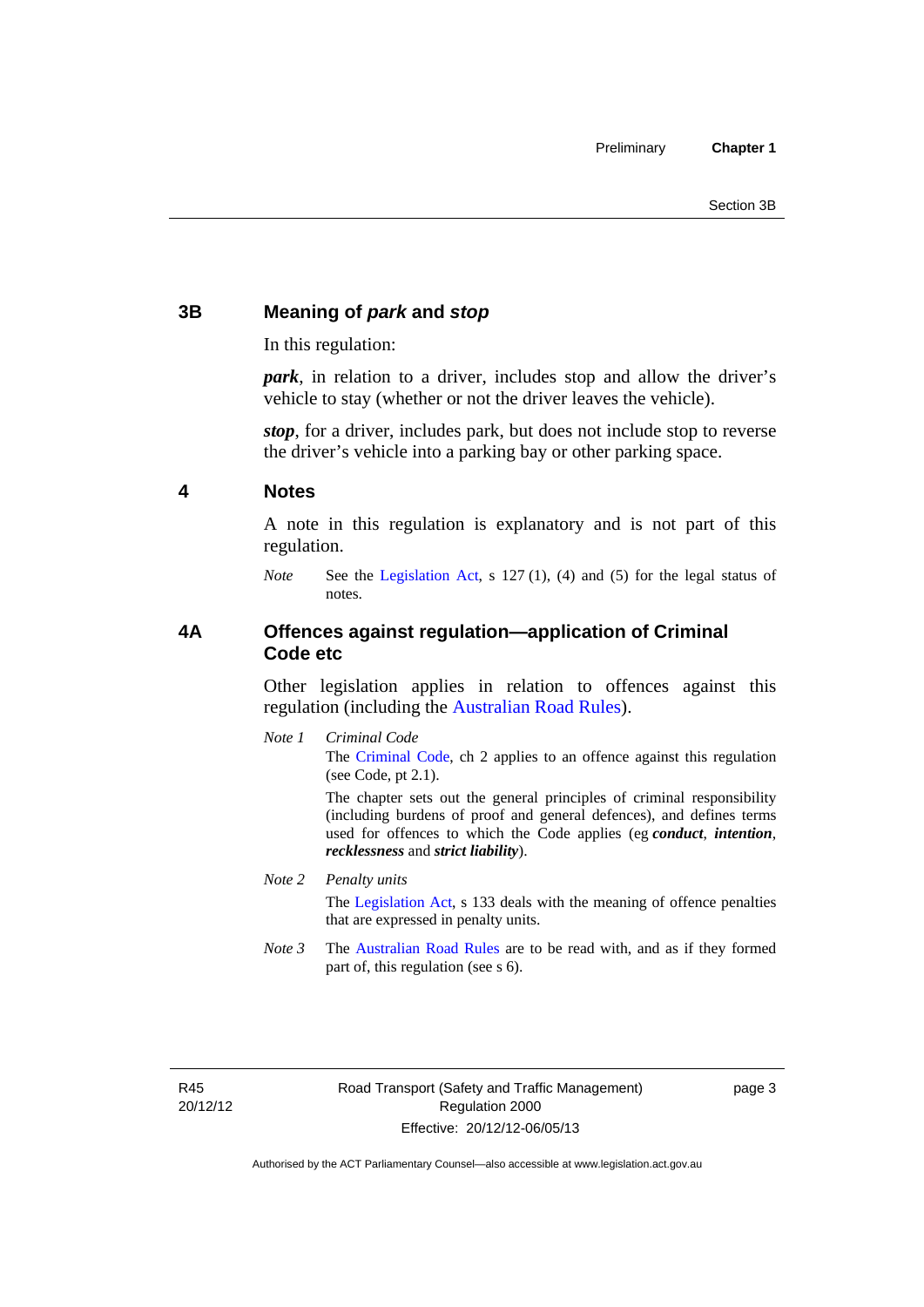#### **Chapter 1** Preliminary

Section 4B

### <span id="page-13-0"></span>**4B Offences against regulation are strict liability offences**

An offence against this regulation (including the [Australian Road](http://www.legislation.act.gov.au//ni/db_37271/default.asp)  [Rules](http://www.legislation.act.gov.au//ni/db_37271/default.asp)) is a strict liability offence.

## <span id="page-13-1"></span>**4C General defence of accident or reasonable effort**

Without limiting any other defence, it is a defence to an offence against this regulation (including the [Australian Road Rules\)](http://www.legislation.act.gov.au//ni/db_37271/default.asp) if the defendant proves that the offence—

- (a) was the result of an accident; or
- (b) could not have been avoided by any reasonable efforts by the defendant.

page 4 Road Transport (Safety and Traffic Management) Regulation 2000 Effective: 20/12/12-06/05/13

R45 20/12/12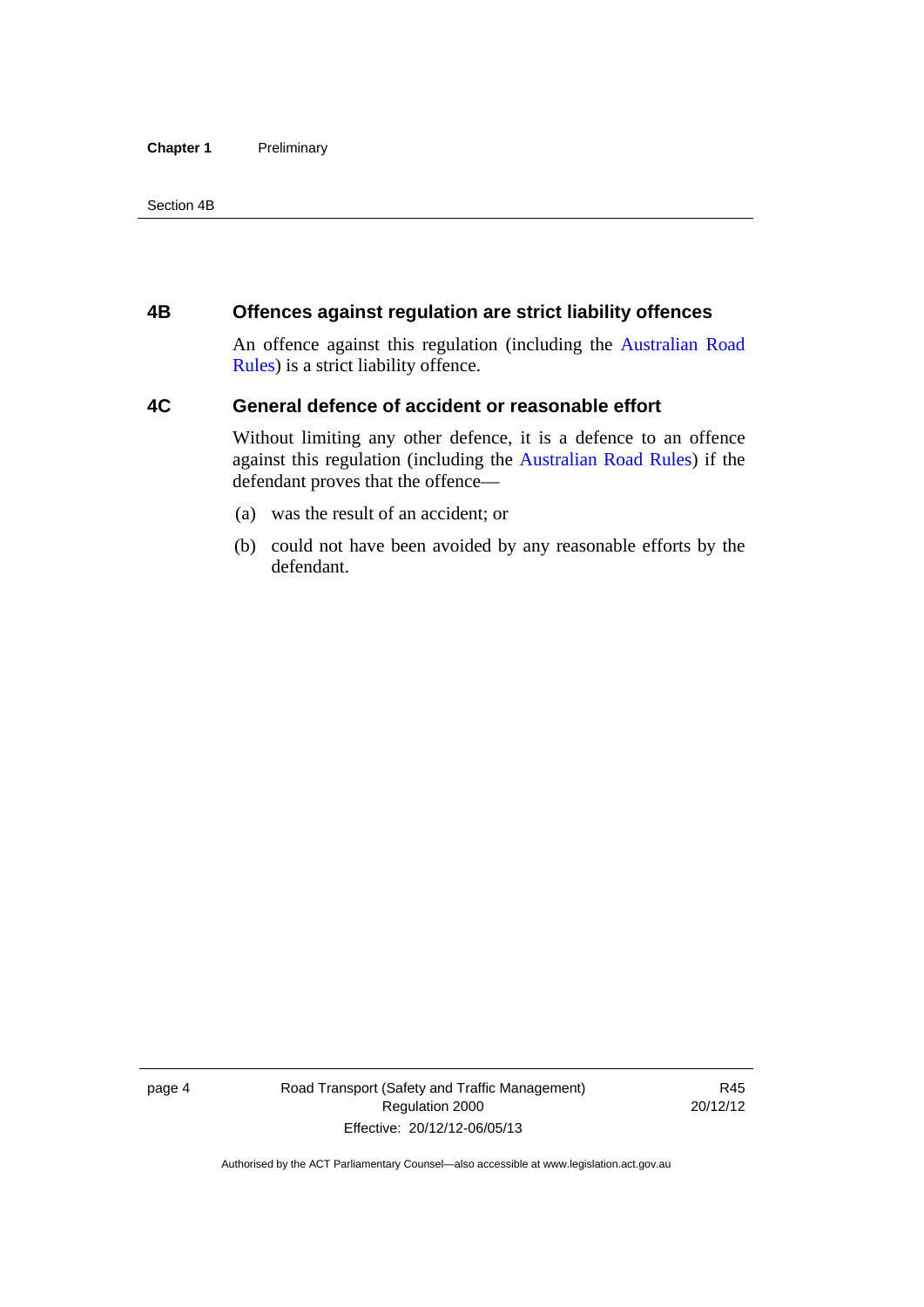# <span id="page-14-0"></span>**Chapter 2 Australian Road Rules**

# <span id="page-14-1"></span>**Part 2.1 Incorporation into ACT law**

#### <span id="page-14-2"></span>**5 Meaning of** *Australian Road Rules*

In this regulation:

*Australian Road Rules* means that part of the publication known as the [Australian Road Rules](http://www.legislation.act.gov.au//ni/db_37271/default.asp), ISBN 0 7240 8874 1 published by the National Transport Commission in February 2008 that consists of the rules approved by the Australian Transport Council under the *[National Transport Commission Act 2003](http://www.comlaw.gov.au/Series/C2004A01166)* (Cwlth).

*Note* The [Australian Road Rules](http://www.legislation.act.gov.au//ni/db_37271/default.asp) are accessible at [www.legislation.act.gov.au](http://www.legislation.act.gov.au/).

#### <span id="page-14-3"></span>**6 Incorporation of Australian Road Rules into ACT law**

- (1) The [Australian Road Rules](http://www.legislation.act.gov.au//ni/db_37271/default.asp) (other than rule 2) are to be read with, and as if they formed part of, this regulation.
- (2) Subsection (1) has effect subject to this regulation.

#### <span id="page-14-4"></span>**6B Substitution—ARR r 300**

The [Australian Road Rules](http://www.legislation.act.gov.au//ni/db_37271/default.asp) are to be read as if rule 300 read as follows:

#### **'300 Use of mobile phones**

- (1) The driver of a vehicle must not use a mobile phone while the vehicle is moving, or is stationary but not parked, unless:
	- (a) the phone is being used to make or receive a phone call (other than a text message, video message, email or similar communication) and the body of the phone:

page 5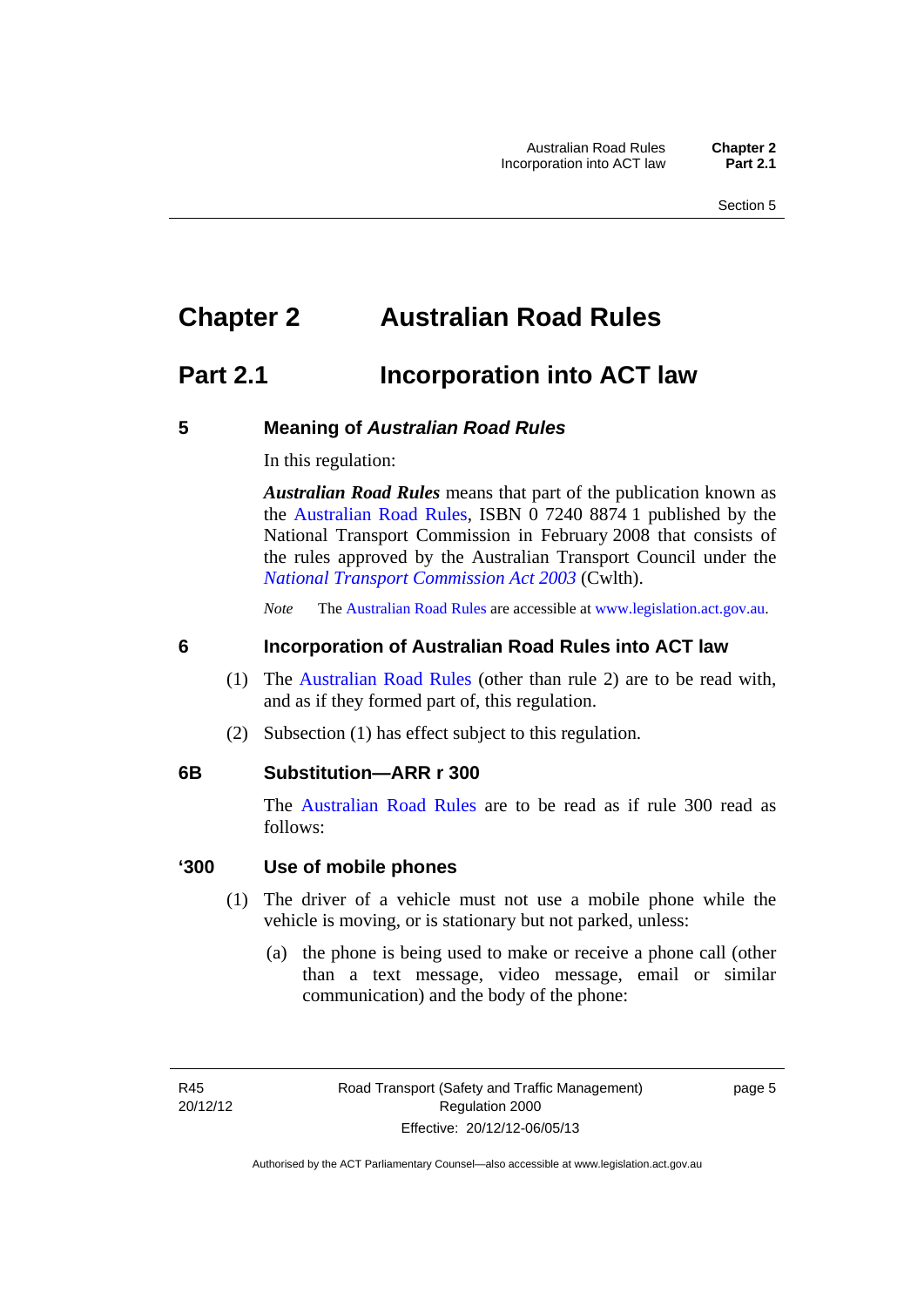- (i) is secured in a mounting affixed to the vehicle while being so used; or
- (ii) is not secured in a mounting affixed to the vehicle and is not being held by the driver, and the use of the phone does not require the driver, at any time while using it, to press anything on the body of the phone or to otherwise manipulate any part of the body of the phone; or
- (b) the vehicle is an emergency vehicle or a police vehicle; or
- (c) the driver is exempt from this rule under another law of this jurisdiction.

Offence provision.

- *Note Emergency vehicle*, *park* and *police vehicle* are defined in the dictionary.
- (2) For the purposes of this rule, a mobile phone is secured in a mounting affixed to the vehicle if, and only if:
	- (a) the mounting is commercially designed and manufactured for that purpose; and
	- (b) the mobile phone is secured in the mounting, and the mounting is affixed to the vehicle, in the manner intended by the manufacturer.
- (3) For the purposes of this rule, a driver does not use a phone to receive a text message, video message, email or similar communication if:
	- (a) the communication is received automatically by the phone; and
	- (b) on and after receipt, the communication itself (rather than any indication that the communication has been received) does not become automatically visible on the screen of the phone.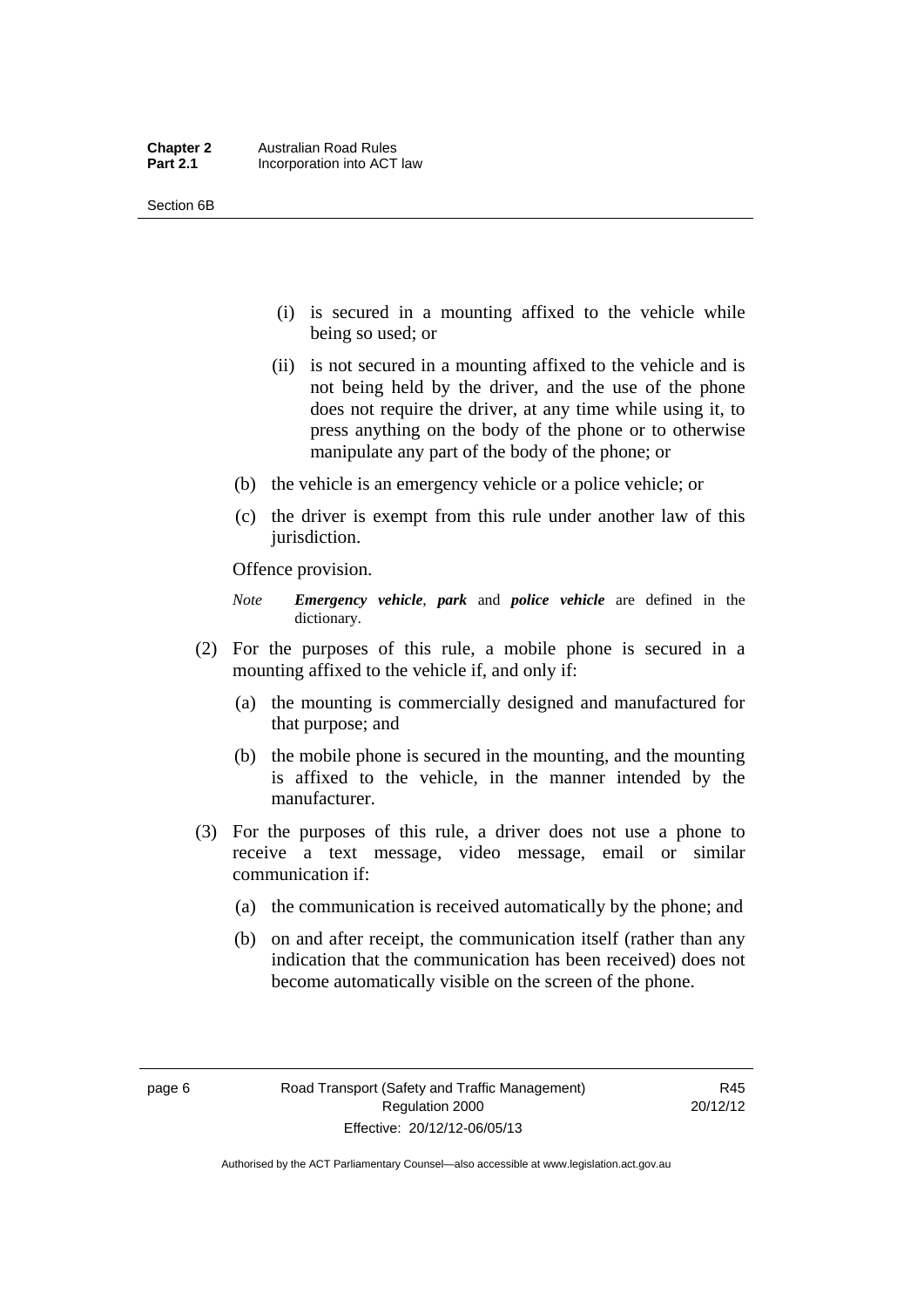(4) In this rule:

*affixed to*, in relation to a vehicle, includes forming part of the vehicle;

*body***,** in relation to a mobile phone, means the part of the phone that contains the majority of the phone's mechanisms;

*held* includes held by, or resting on, any part of the driver's body, but does not include held in a pocket of the driver's clothing or in a pouch worn by the driver;

*mobile phone* does not include a CB radio or any other two-way radio;

*use*, in relation to a mobile phone, includes any of the following actions by a driver:

- (a) holding the body of the phone in her or his hand (whether or not engaged in a phone call), except while in the process of giving the body of the phone to a passenger in the vehicle;
- (b) entering or placing, other than by the use of voice, anything into the phone, or sending or looking at anything that is in the phone;
- (c) turning the phone on or off;
- (d) operating any other function of the phone.'

page 7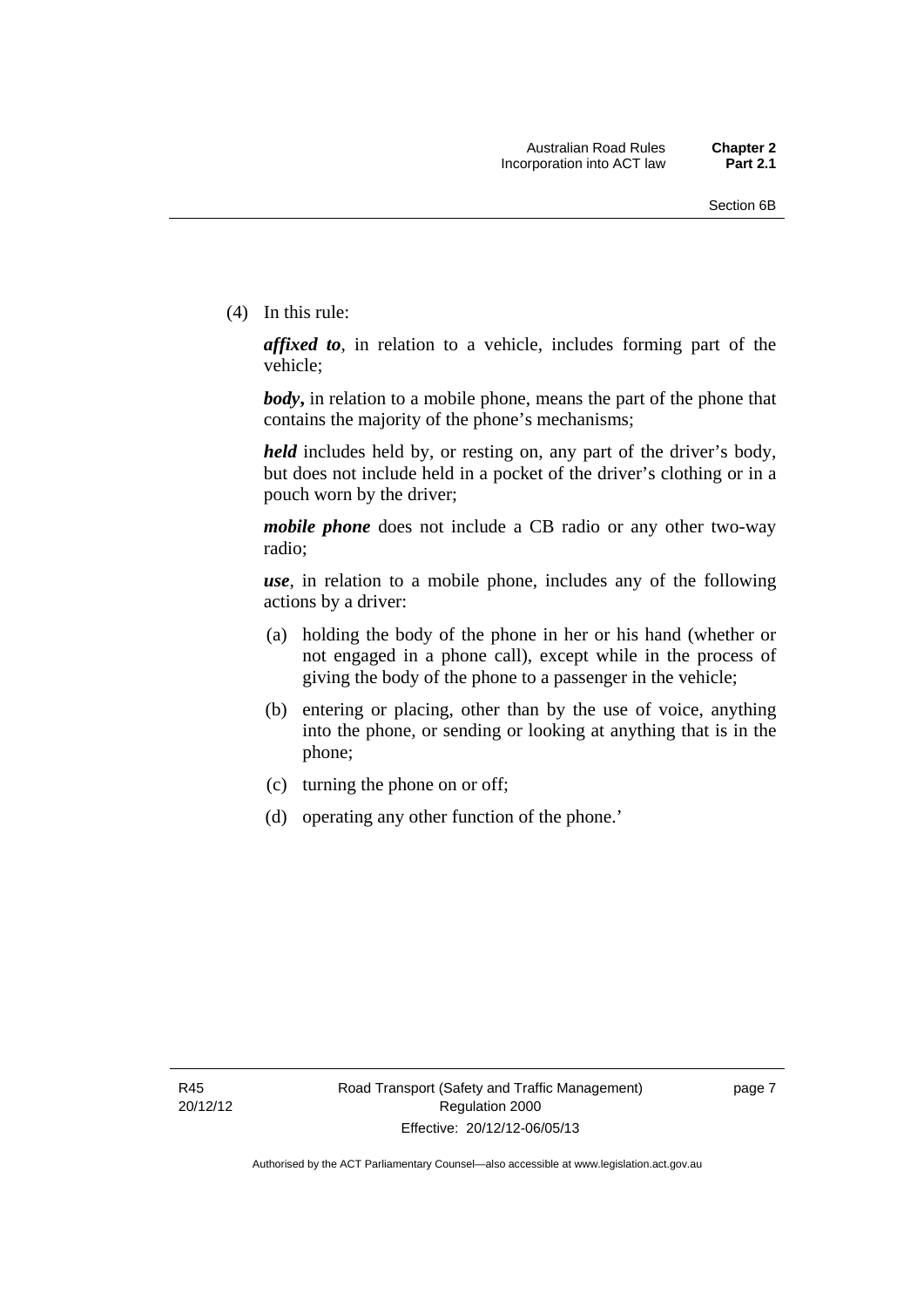# <span id="page-17-0"></span>**Part 2.2 How the Australian Road Rules are incorporated**

## <span id="page-17-1"></span>**Division 2.2.1 General**

*Note 1* The [Australian Road Rules](http://www.legislation.act.gov.au//ni/db_37271/default.asp) are not completely self-contained and need to be read with associated laws of each jurisdiction. Many of the rules provide for 'another law of this jurisdiction' to define terms used in the [Australian Road Rules](http://www.legislation.act.gov.au//ni/db_37271/default.asp) for application of the [Australian Road Rules](http://www.legislation.act.gov.au//ni/db_37271/default.asp) in the ACT, to permit things to be done in the ACT otherwise prohibited by the [Australian Road Rules](http://www.legislation.act.gov.au//ni/db_37271/default.asp) or to exempt persons in the ACT from complying with the [Australian Road Rules.](http://www.legislation.act.gov.au//ni/db_37271/default.asp)

| column 1<br>item | column <sub>2</sub><br><b>ARR</b> provision | column 3<br>provision of this regulation |
|------------------|---------------------------------------------|------------------------------------------|
| 1                | 10(2)                                       | 8                                        |
| $\overline{2}$   | 95                                          | 9                                        |
| 3                | 104                                         | 10                                       |
| $\overline{4}$   | 151(3)(b)                                   | 11                                       |
| 5                | 158 $(2)(c)$                                | 12                                       |
| 6                | 179(1)(c)                                   | 13                                       |
| 7                | 179 $(1)$ $(c)$ and $(2)$ $(c)$             | 13A                                      |
| 8                | 183(1)                                      | 13B                                      |
| 9                | 195(1)                                      | 13C                                      |
| 10               | 199(2)                                      | 14                                       |
| 11               | $206(2)$ (b) and (c)                        | 15                                       |
| 12               | 207(2)(a)                                   | 16                                       |
| 13               | 213(5)                                      | 16A                                      |
| 14               | 215(4)                                      | 17                                       |

*Note 2* The following table sets out the provisions of the [Australian Road Rules](http://www.legislation.act.gov.au//ni/db_37271/default.asp) for which provision is made by this part:

page 8 Road Transport (Safety and Traffic Management) Regulation 2000 Effective: 20/12/12-06/05/13

R45 20/12/12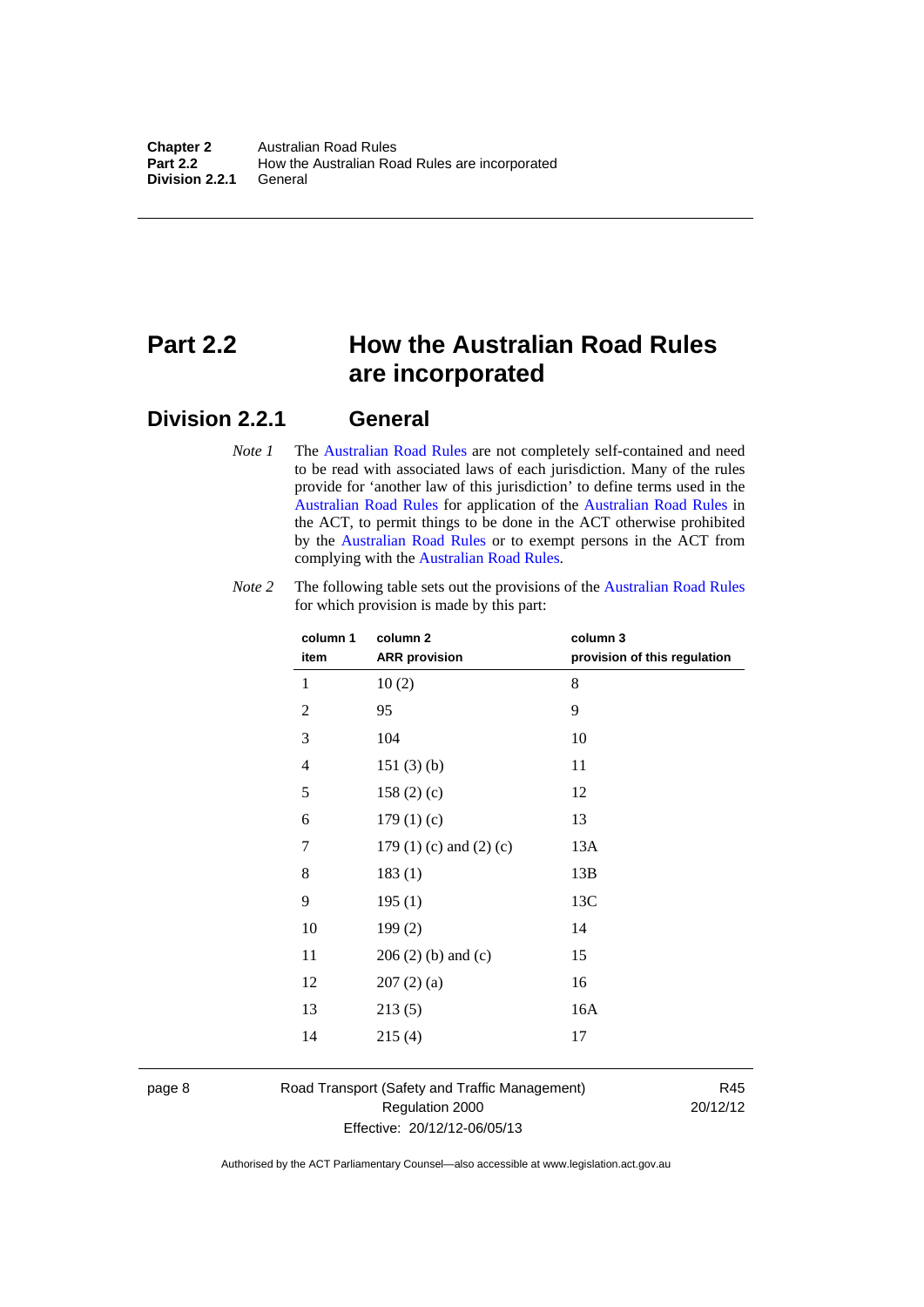| column 1<br>item | column <sub>2</sub><br><b>ARR</b> provision | column 3<br>provision of this regulation |
|------------------|---------------------------------------------|------------------------------------------|
| 15               | 216(3)                                      | 18                                       |
| 16               |                                             | 19                                       |
|                  | 220(3)                                      |                                          |
| 17               | 221(f)                                      | 20                                       |
| 18               | 222                                         | 21                                       |
| 19               | 225                                         | 22                                       |
| 20               | 236(6)                                      | 22A                                      |
| 21               | 244C                                        | 23                                       |
| 22               | 266                                         | 23A                                      |
| 23               | 266 (2B)                                    | 23B                                      |
| 24               | 266(7)                                      | 24                                       |
| 25               | 267(3)                                      | 25                                       |
| 26               | 270(3)                                      | 26                                       |
| 27               | 271(6)                                      | 27                                       |
| 28               | 280(2)(a)                                   | 27A                                      |
| 29               | $287(3)$ (e) and (4)                        | 28                                       |
| 30               | 289(1)(g)                                   | 29                                       |
| 31               | 298                                         | 30                                       |
| 32               | $310(3)$ and $(4)$                          | 31                                       |
| 33               | 313                                         | 32                                       |
| 34               | dict, def approved bicycle<br>helmet        | 33(1)                                    |
| 35               | dict, def <i>authorised</i> person          | 33(1)                                    |
| 36               | dict, def emergency worker                  | 33(1)                                    |
| 37               | dict, def GVM                               | 33(2)                                    |
| 38               | dict, def hazard warning<br>lights          | 33(3)                                    |

R45 20/12/12 Road Transport (Safety and Traffic Management) Regulation 2000 Effective: 20/12/12-06/05/13

page 9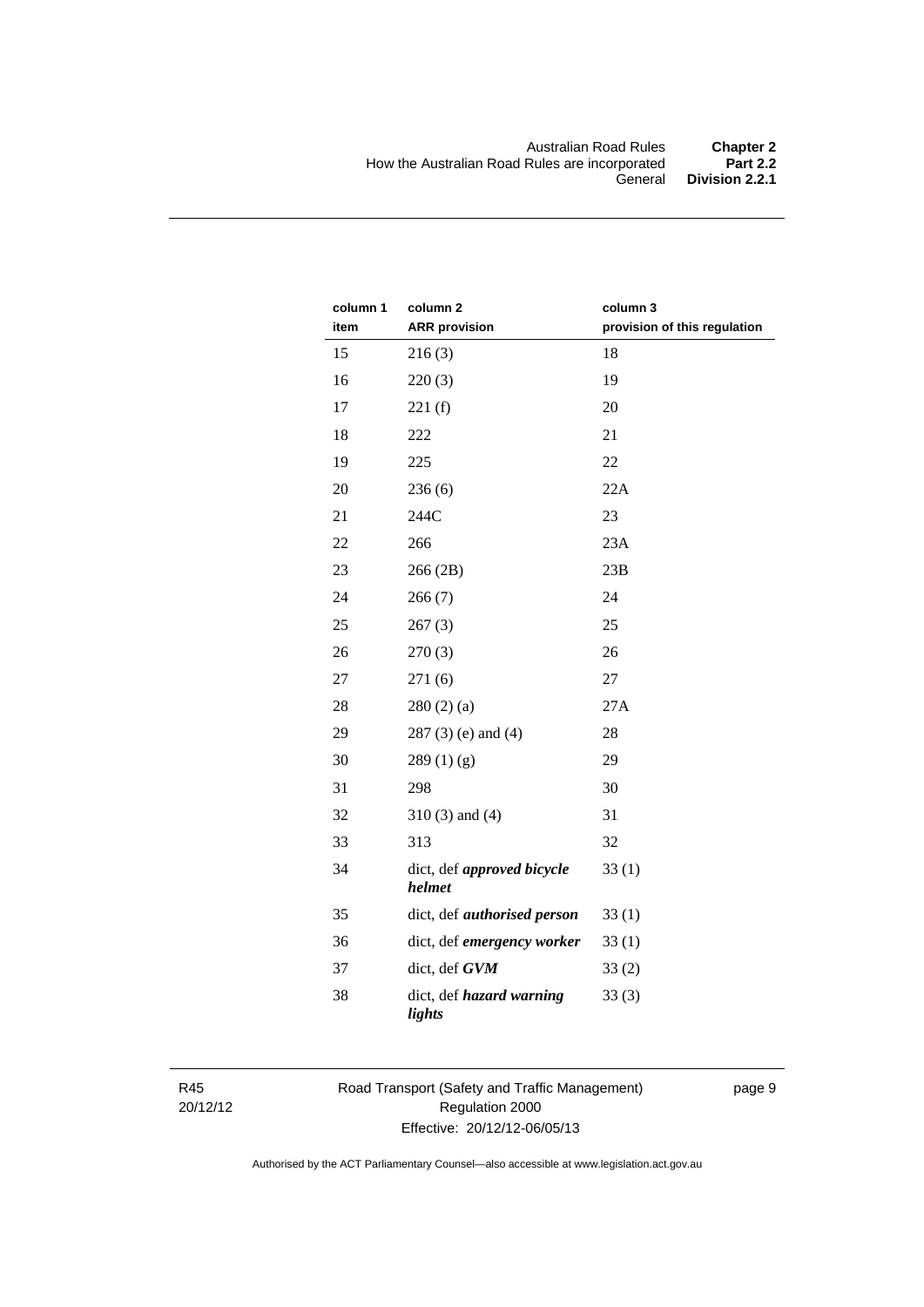| column 1<br>item | column 2<br><b>ARR</b> provision                 | column 3<br>provision of this regulation |
|------------------|--------------------------------------------------|------------------------------------------|
| 39               | dict, def <i>mechanical</i><br>signalling device | 33(1)                                    |
| 40               | dict, def <i>oversize</i> vehicle                | 33(1)                                    |
| 41               | dict, def <i>police officer</i>                  | 33(1)                                    |
| 42               | dict, def portable warning<br>triangle           | 33(4)                                    |
| 43               | dict, def <i>postal</i> worker                   | 33(1)                                    |
| 44               | dict, def <i>public</i> bus                      | 33(1)                                    |
| 45               | dict, def <i>taxi</i>                            | 33(1)                                    |

*Note 3* The following table sets out other provisions of the [Australian Road](http://www.legislation.act.gov.au//ni/db_37271/default.asp)  [Rules](http://www.legislation.act.gov.au//ni/db_37271/default.asp) for which provision is made by other territory laws (including provisions in other parts of this regulation):

| column 1<br>item | column <sub>2</sub><br><b>ARR</b> provision | column 3<br>other law                                                   |
|------------------|---------------------------------------------|-------------------------------------------------------------------------|
| 1                | 12(2)                                       | Road Transport (General) Act 1999,<br>s 12                              |
| 2                | 13(2)                                       | Road Transport (General) Act 1999,<br>s 12                              |
| 3                | $28(2)$ , n 3                               | this regulation, s 65                                                   |
| 4                | $32(2)$ , n 3                               | this regulation, s 65                                                   |
| 5                | 185(1)                                      | this regulation, s 100                                                  |
| 6                | $287(1)$ , n 2                              | <b>Road Transport (Safety and Traffic</b><br>Management) Act 1999, s 16 |
|                  | 304                                         | Road Transport (General)<br>Regulation 2000, s 6 and s 7                |

page 10 Road Transport (Safety and Traffic Management) Regulation 2000 Effective: 20/12/12-06/05/13

R45 20/12/12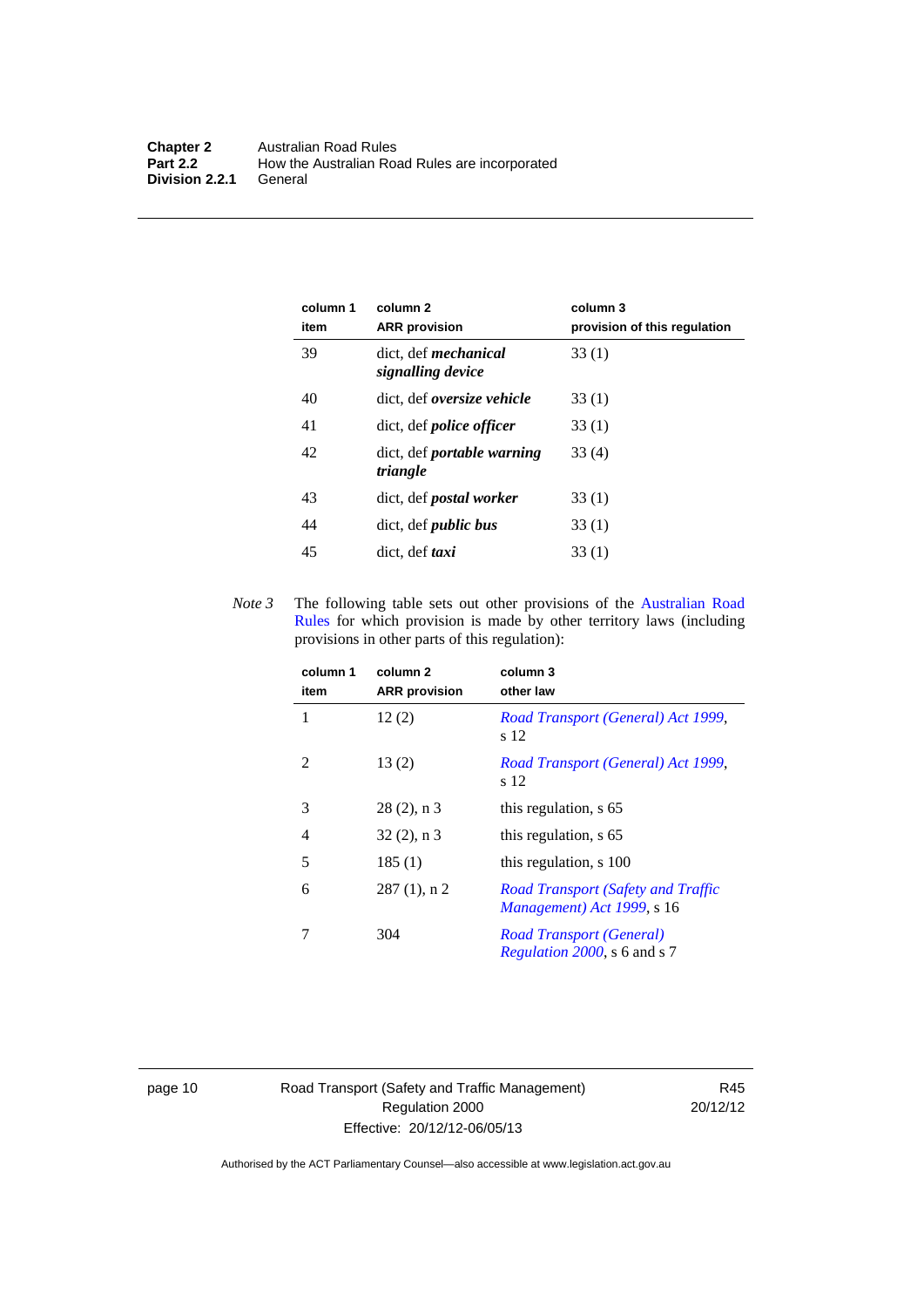| <b>Chapter 2</b> | Australian Road Rules                          |
|------------------|------------------------------------------------|
| <b>Part 2.2</b>  | How the Australian Road Rules are incorporated |
| Division 2.2.2   | Other provisions for the Australian Road Rules |

Section 7

| column 1<br>item | column 2<br><b>ARR</b> provision                                         | column 3<br>other law                                                            |
|------------------|--------------------------------------------------------------------------|----------------------------------------------------------------------------------|
| 8                | 311 $(1)(c)$                                                             | <b>Road Transport (Mass, Dimensions</b><br>and Loading) Act 2009                 |
| 9                | 312(3)(c)                                                                | <b>Road Transport (Safety and Traffic</b><br>Management) Act 1999, s 31 and s 32 |
| 10               | dict. def<br>parking<br><i>permit for</i><br>people with<br>disabilities | this regulation, s 101                                                           |

#### <span id="page-20-0"></span>**7 References to another law of this jurisdiction etc**

- (1) In the [Australian Road Rules,](http://www.legislation.act.gov.au//ni/db_37271/default.asp) a reference to *another law of this jurisdiction* includes a reference to the Act.
	- *Note* A reference to an Act includes a reference to the statutory instruments made or in force under the Act, including any regulation (see [Legislation Act,](http://www.legislation.act.gov.au/a/2001-14) s 104).
- (2) In the [Australian Road Rules](http://www.legislation.act.gov.au//ni/db_37271/default.asp):

*law of this jurisdiction* means a territory law or a law applying as a territory law.

*this jurisdiction* means the Australian Capital Territory.

# <span id="page-20-1"></span>**Division 2.2.2 Other provisions for the Australian Road Rules**

<span id="page-20-2"></span>**8 ARR r 10 (2)—penalties for offences**

For the [Australian Road Rules,](http://www.legislation.act.gov.au//ni/db_37271/default.asp) rule 10 (2), the penalty for an offence against the [Australian Road Rules](http://www.legislation.act.gov.au//ni/db_37271/default.asp) is a maximum penalty of 20 penalty units.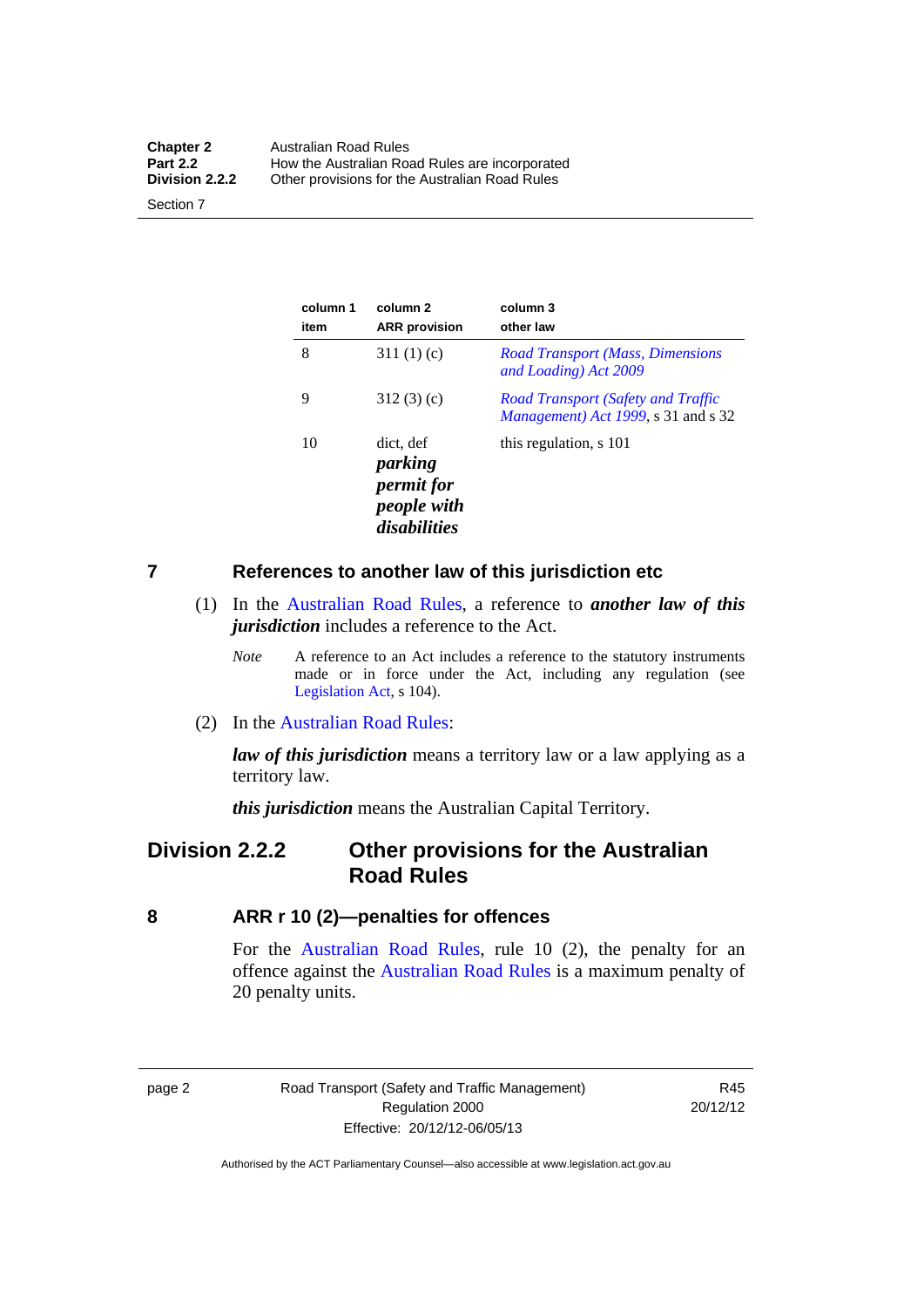#### <span id="page-21-0"></span>**9 ARR r 95—emergency stopping lane only signs**

For the [Australian Road Rules,](http://www.legislation.act.gov.au//ni/db_37271/default.asp) rule 95, the driver of a police vehicle or emergency vehicle is permitted to drive in an emergency stopping lane.

#### <span id="page-21-1"></span>**10 ARR r 104—no truck signs**

For the [Australian Road Rules,](http://www.legislation.act.gov.au//ni/db_37271/default.asp) rule 104, a driver is permitted to drive the vehicle on a road (or a bridge, causeway, ramp or similar structure forming part of a road) past a *no trucks sign* mentioned in rule 104 (1), (2) or (3) if the destination of the driver's vehicle is a place on or reached from the road (or structure) and there is no alternative route by which to reach the destination.

### <span id="page-21-2"></span>**11 ARR r 151 (3) (b)—riding a motorbike or bicycle alongside more than 1 other rider**

For the [Australian Road Rules](http://www.legislation.act.gov.au//ni/db_37271/default.asp), rule 151 (3) (b), the rider of a motorbike or bicycle is permitted to ride alongside more than 1 rider if each of the riders is taking part in an event approved by the road transport authority for this section.

## <span id="page-21-3"></span>**12 ARR r 158 (2) (c)—other vehicles permitted to travel in bus lanes**

The drivers of the following vehicles are permitted to drive in a bus lane:

- (a) taxis;
- (b) hire cars;
- (c) demand responsive service vehicles;
- (d) motorbikes.
- *Note* Section 27A applies the B light rules to drivers of taxis, hire cars, demand responsive service vehicles and motorbikes.

R45 20/12/12 page 3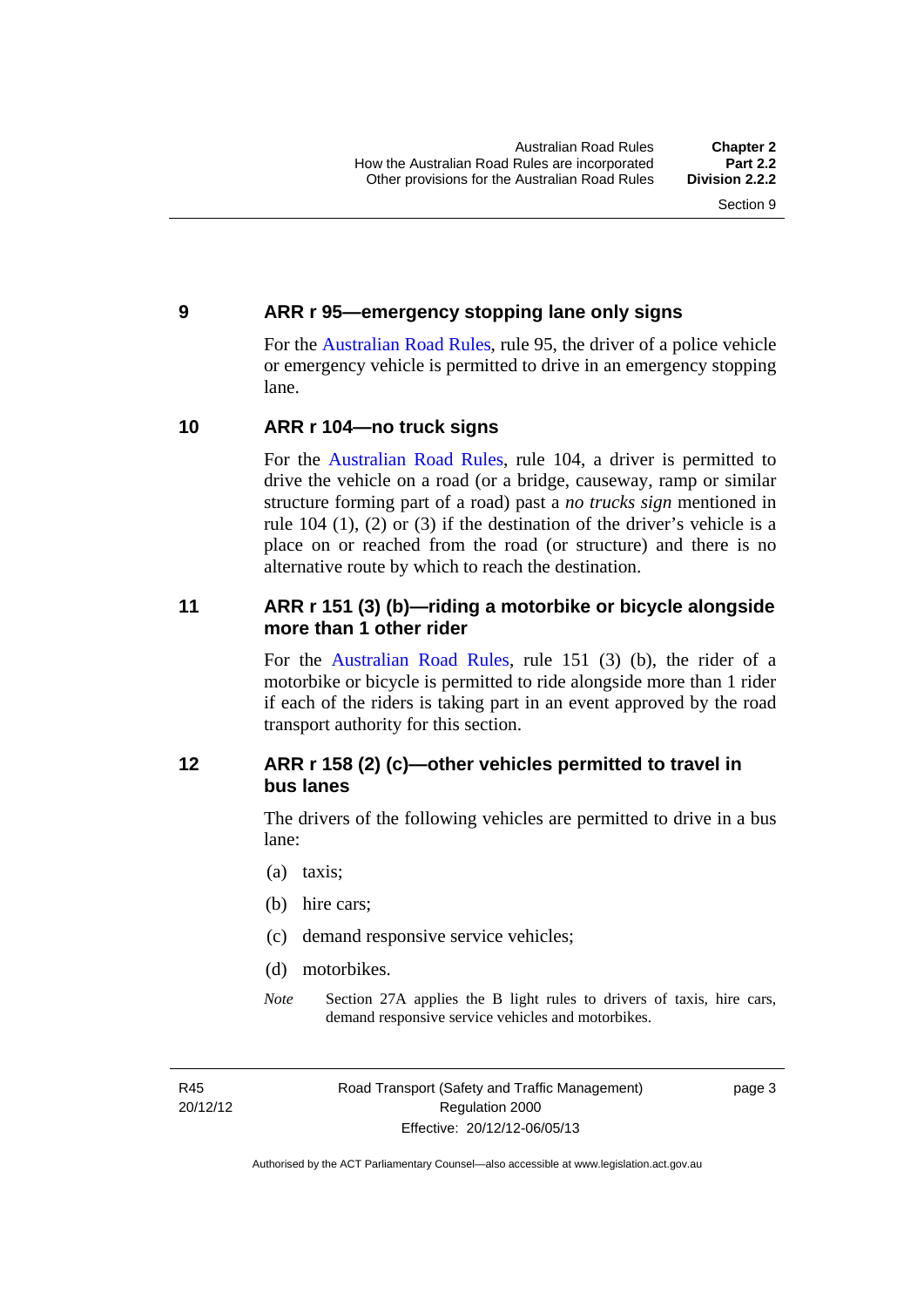# <span id="page-22-0"></span>**13 ARR r 179 (1) (c)—stopping in a loading zone—goods and permit vehicles**

- (1) For the [Australian Road Rules,](http://www.legislation.act.gov.au//ni/db_37271/default.asp) rule 179 (1) (c), the following vehicles are permitted to stop in a loading zone:
	- (a) a motor vehicle that is built mainly for the transport of goods if the vehicle is dropping off, or picking up, goods;
	- (b) a vehicle displaying a current loading zone permit if the vehicle is complying with the conditions of the permit.
- (2) In this section:

Section 13

*loading zone permit* means a loading zone permit issued under section 100.

### <span id="page-22-1"></span>**13A ARR r 179 (1) (c) and (2) (c)—stopping in loading zone taxis**

- (1) For the [Australian Road Rules,](http://www.legislation.act.gov.au//ni/db_37271/default.asp) rule 179 (1) (c), a taxi that is dropping off, or picking up, a passenger is permitted to stop in a loading zone if—
	- (a) the driver of the taxi does not leave the taxi unattended, otherwise than to comply with a passenger assistance requirement; and
	- (b) the driver complies with subsection (2).
- (2) For the [Australian Road Rules,](http://www.legislation.act.gov.au//ni/db_37271/default.asp) rule 179 (2) (c), the driver must complete the dropping off, or picking up, of the passenger, and drive on—
	- (a) within 2 minutes; or
	- (b) if the driver is required to comply with a passenger assistance requirement—as soon as possible after the driver complies with the requirement.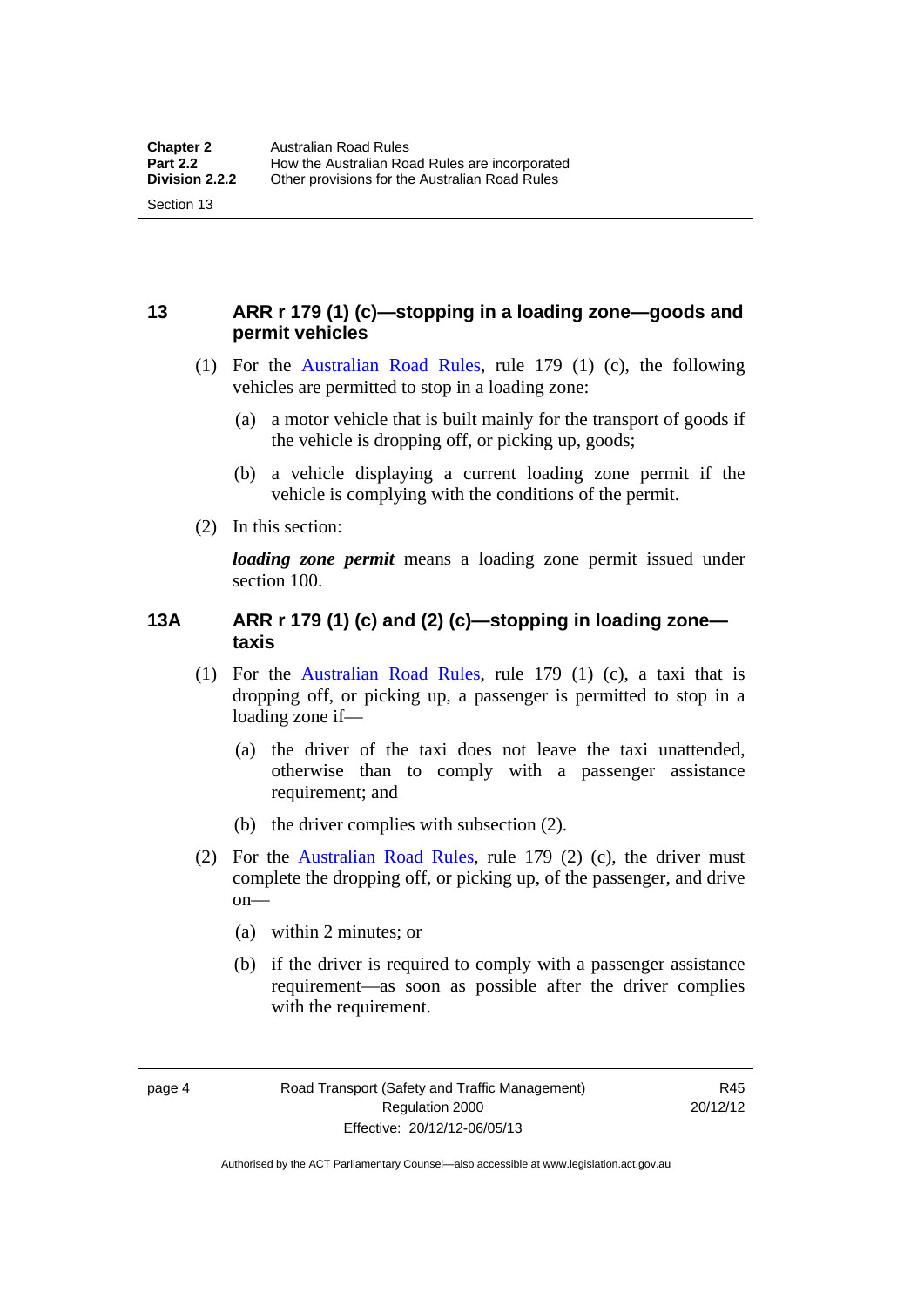(3) In this section:

*passenger assistance requirement* means a requirement under the *[Road Transport \(Public Passenger Services\) Regulation 2002](http://www.legislation.act.gov.au/sl/2002-3)*—

- (a) section 132 (5) (which requires the driver of a wheelchair-accessible taxi to provide reasonable assistance in loading and unloading a wheelchair, or a person in a wheelchair, into or from the taxi); or
- (b) section 135 (5) (which requires a taxi driver to provide reasonable assistance with a passenger's goods).
	- *Note Goods* includes luggage (see *[Road Transport \(Public Passenger](http://www.legislation.act.gov.au/sl/2002-3)  [Services\) Regulation 2002](http://www.legislation.act.gov.au/sl/2002-3)*, dict).

*unattended*—a driver leaves a taxi *unattended* if the driver leaves the taxi so the driver is over 3m from the closest point of the taxi.

### <span id="page-23-0"></span>**13B ARR r 183—stopping in a bus zone**

- (1) Despite the [Australian Road Rules](http://www.legislation.act.gov.au//ni/db_37271/default.asp), rule 183 (1), the driver of a demand responsive service vehicle may stop in a bus zone if—
	- (a) the driver is dropping off, or picking up, a passenger; and
	- (b) the vehicle is authorised to stop in the bus zone.
- (2) In this section:

*authorised to stop*, in a bus zone, for a DRS vehicle, means a bus zone that the demand responsive service vehicle is authorised to stop in under an authority under the *[Road Transport \(Public](http://www.legislation.act.gov.au/sl/2002-3)  [Passenger Services\) Regulation 2002](http://www.legislation.act.gov.au/sl/2002-3)*, section 305 (1) (DRS vehicles—bus stop and bus zone authorities).

page 5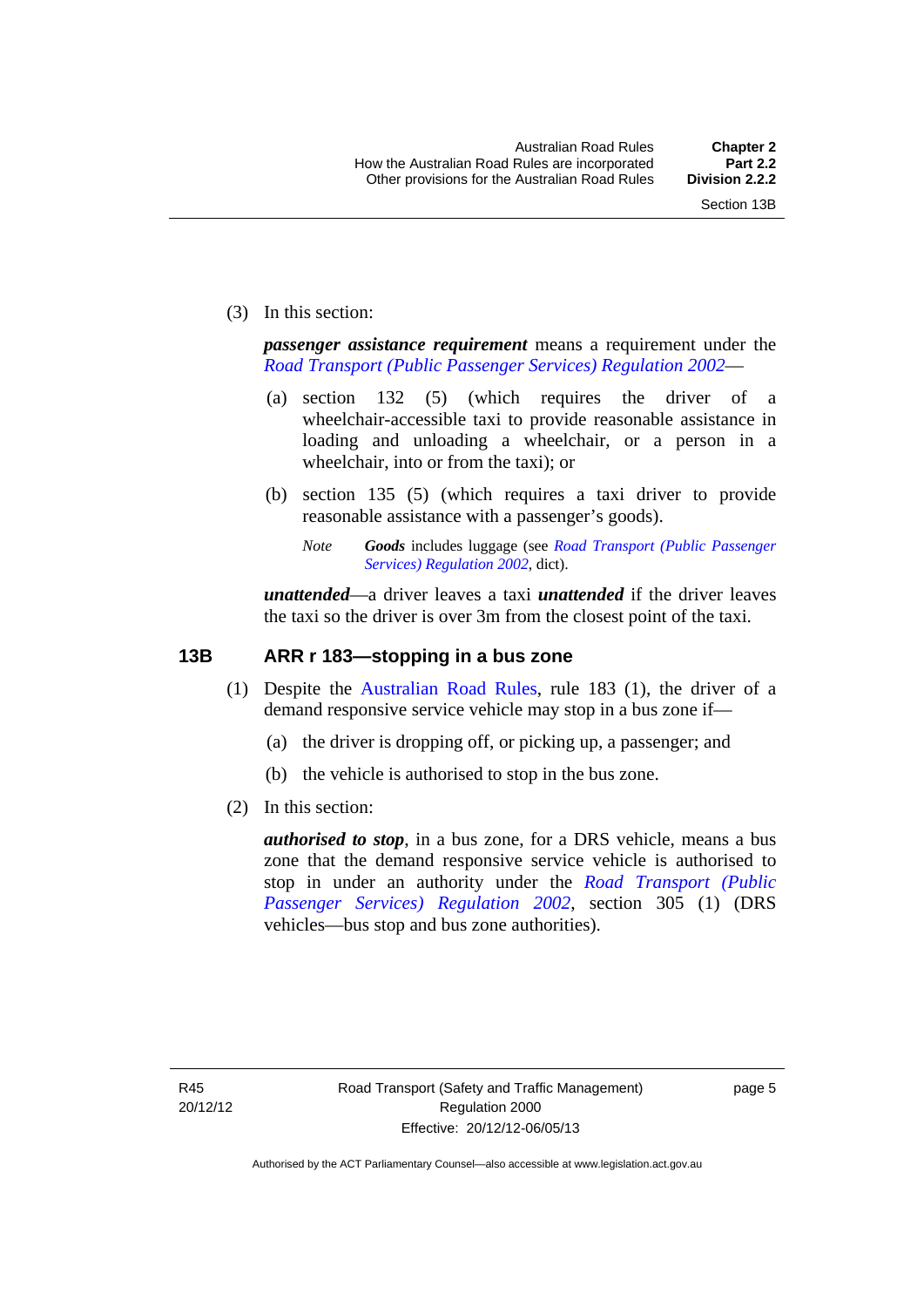#### <span id="page-24-0"></span>**13C ARR r 195—stopping at or near a bus stop**

- (1) Despite the [Australian Road Rules](http://www.legislation.act.gov.au//ni/db_37271/default.asp), rule 195 (1), the driver of a demand responsive service vehicle may stop at a bus stop, or on the road, within 20m before a sign on the road that indicates the bus stop, and 10m after the sign, if—
	- (a) the driver stops at a place on a length of road, or in an area, to which a parking control sign applies and the driver is permitted to stop at that place under the [Australian Road Rules;](http://www.legislation.act.gov.au//ni/db_37271/default.asp) or
	- (b) the driver is dropping off, or picking up, passengers and the vehicle is authorised to stop at the bus stop.
- (2) In this section:

Section 13C

*authorised to stop*, at a bus stop, for a DRS vehicle, means a bus stop that the demand responsive service vehicle is authorised to stop at under an authority under the *[Road Transport \(Public Passenger](http://www.legislation.act.gov.au/sl/2002-3)  [Services\) Regulation 2002](http://www.legislation.act.gov.au/sl/2002-3)*, section 305 (1) (DRS vehicles—bus stop and bus zone authorities).

#### <span id="page-24-1"></span>**14 ARR r 199 (2)—stopping near postbox**

For the [Australian Road Rules,](http://www.legislation.act.gov.au//ni/db_37271/default.asp) rule 199 (2):

*public postbox* means a postbox erected, maintained or used by Australia Post.

#### <span id="page-24-2"></span>**15 ARR r 206 (2) (b), (c)—time extension for people with disabilities permit**

 (1) For the [Australian Road Rules](http://www.legislation.act.gov.au//ni/db_37271/default.asp), rule 206 (2) (b), a driver to whom the [Australian Road Rules](http://www.legislation.act.gov.au//ni/db_37271/default.asp), rule 206 applies may park for not longer than 2 hours on a length of road, or in an area, to which a *permissive parking sign* applies if the maximum period of parking allowed by the sign is not longer than 30 minutes.

page 6 Road Transport (Safety and Traffic Management) Regulation 2000 Effective: 20/12/12-06/05/13

R45 20/12/12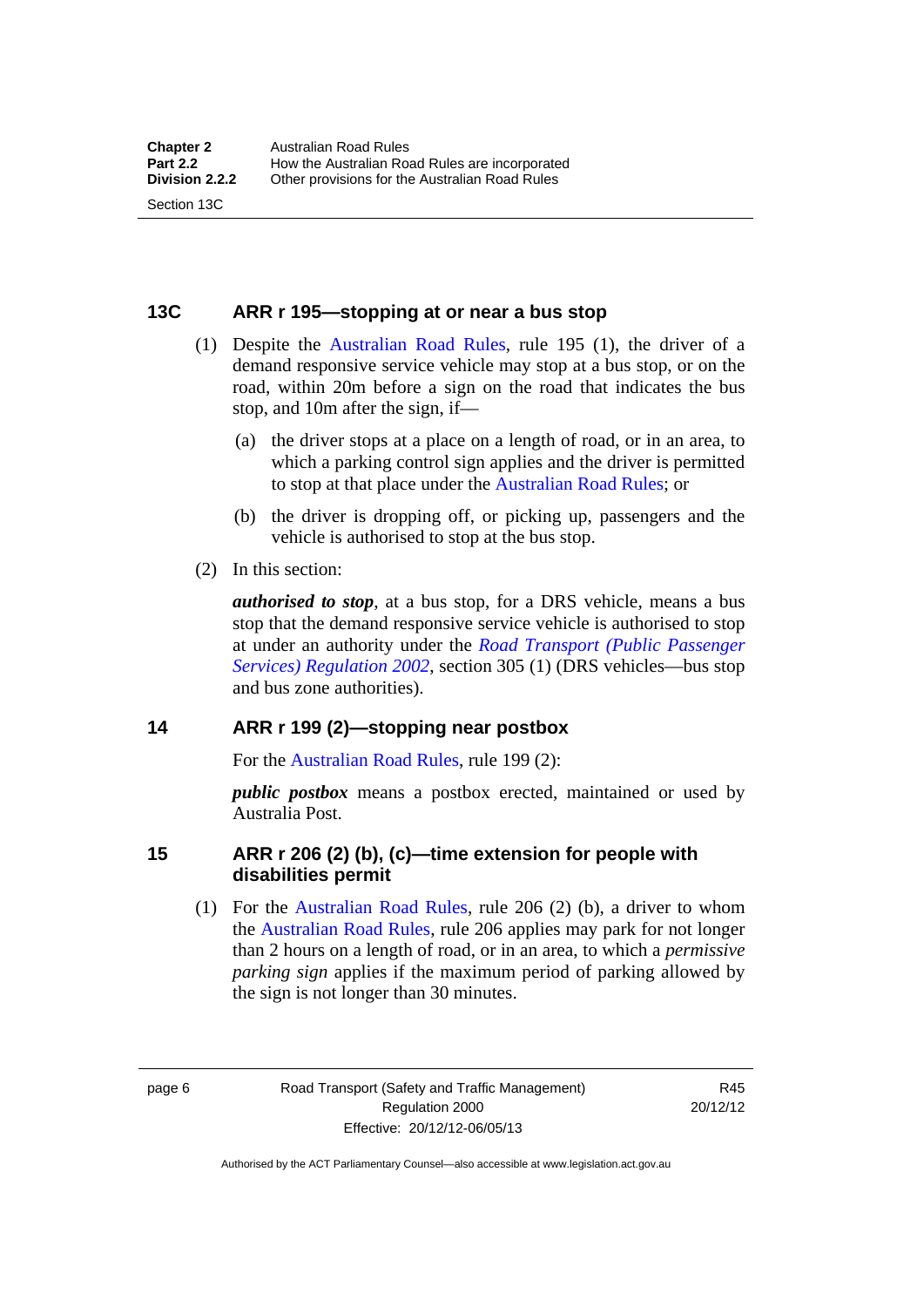(2) For the [Australian Road Rules,](http://www.legislation.act.gov.au//ni/db_37271/default.asp) rule 206 (2) (c), a driver to whom the [Australian Road Rules](http://www.legislation.act.gov.au//ni/db_37271/default.asp), rule 206 applies may park for an unlimited period on a length of road, or in an area, to which a *permissive parking sign* applies if the maximum period of parking allowed by the sign is longer than 30 minutes.

#### <span id="page-25-0"></span>**16 ARR r 207 (2) (a)—fees for parking in pay parking spaces**

- (1) For the [Australian Road Rules,](http://www.legislation.act.gov.au//ni/db_37271/default.asp) rule 207 (2) (a), if a *permissive parking sign* applies to a length of road or area that is (or is part of) a pay parking area, the relevant parking fee is payable for parking in a pay parking space on the road or in the area.
- (2) For this section, the relevant parking fee does not become payable under subsection (1) until immediately after a vehicle is parked in the pay parking space concerned.
	- *Note* Pt 3.1 of this regulation makes provision for the administration of pay parking schemes (including the designation of pay parking areas by the erection of permissive parking signs and the fixing of fees).

### <span id="page-25-1"></span>**16A ARR r 213 (5)—making a motor vehicle secure exception**

Every driver is exempt from the [Australian Road Rules](http://www.legislation.act.gov.au//ni/db_37271/default.asp), rule 213 (5).

#### <span id="page-25-2"></span>**17 ARR r 215 (4)—lights required to be fitted to a vehicle**

For the [Australian Road Rules,](http://www.legislation.act.gov.au//ni/db_37271/default.asp) rule 215 (4), the lights required to be fitted to a vehicle are the lights required to be fitted to the vehicle under the *[Road Transport \(Vehicle Registration\) Regulation 2000](http://www.legislation.act.gov.au/sl/2000-12),*  schedule 1.

page 7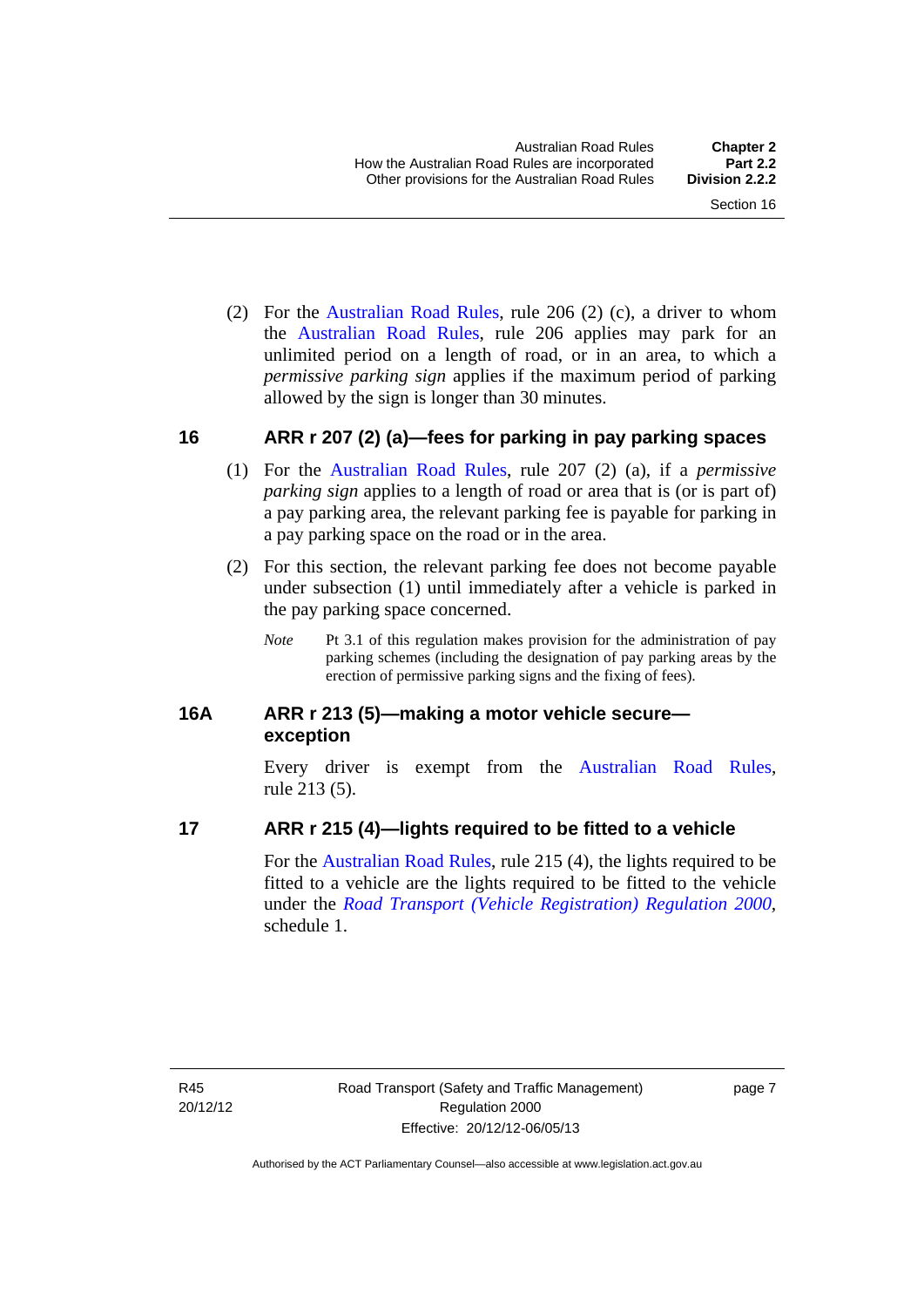<span id="page-26-0"></span>**18 ARR r 216 (3)—towing a vehicle at night or in hazardous weather conditions** 

For the [Australian Road Rules,](http://www.legislation.act.gov.au//ni/db_37271/default.asp) rule 216 (3):

*dangerous goods*—see the *[Dangerous Goods \(Road Transport\)](http://www.legislation.act.gov.au/a/2009-34)  [Act 2009](http://www.legislation.act.gov.au/a/2009-34)*, dictionary.

*placard load*—see the *[Dangerous Goods \(Road Transport\)](http://www.legislation.act.gov.au/a/2009-34)  [Act 2009](http://www.legislation.act.gov.au/a/2009-34)*, dictionary.

#### <span id="page-26-1"></span>**19 ARR r 220 (3)—using lights on vehicles that are stopped**

For the [Australian Road Rules](http://www.legislation.act.gov.au//ni/db_37271/default.asp), rule 220 (3), a light of a kind required to be fitted to a vehicle is a light of that kind required to be fitted to the vehicle under the *[Road Transport \(Vehicle Registration\)](http://www.legislation.act.gov.au/sl/2000-12)  [Regulation 2000](http://www.legislation.act.gov.au/sl/2000-12)*, schedule 1.

### <span id="page-26-2"></span>**20 ARR r 221 (f)—using hazard warning lights on buses carrying children**

- (1) This section applies to a bus that is carrying children and is fitted with hazard warning lights in accordance with the *[Road Transport](http://www.legislation.act.gov.au/sl/2000-12)  [\(Vehicle Registration\) Regulation 2000](http://www.legislation.act.gov.au/sl/2000-12)*, schedule 1, but is not fitted with any other warning lights in accordance with that schedule.
- (2) For the [Australian Road Rules](http://www.legislation.act.gov.au//ni/db_37271/default.asp), rule 221 (f), if the driver of the bus stops the bus to drop off or pick up a child, the driver is permitted to operate the hazard warning lights.

#### <span id="page-26-3"></span>**21 ARR r 222—using warning lights on buses carrying children**

(1) This section applies to a bus that is carrying children and is fitted with warning lights (other than hazard warning lights) in accordance with the *[Road Transport \(Vehicle Registration\) Regulation 2000](http://www.legislation.act.gov.au/sl/2000-12)*, schedule 1.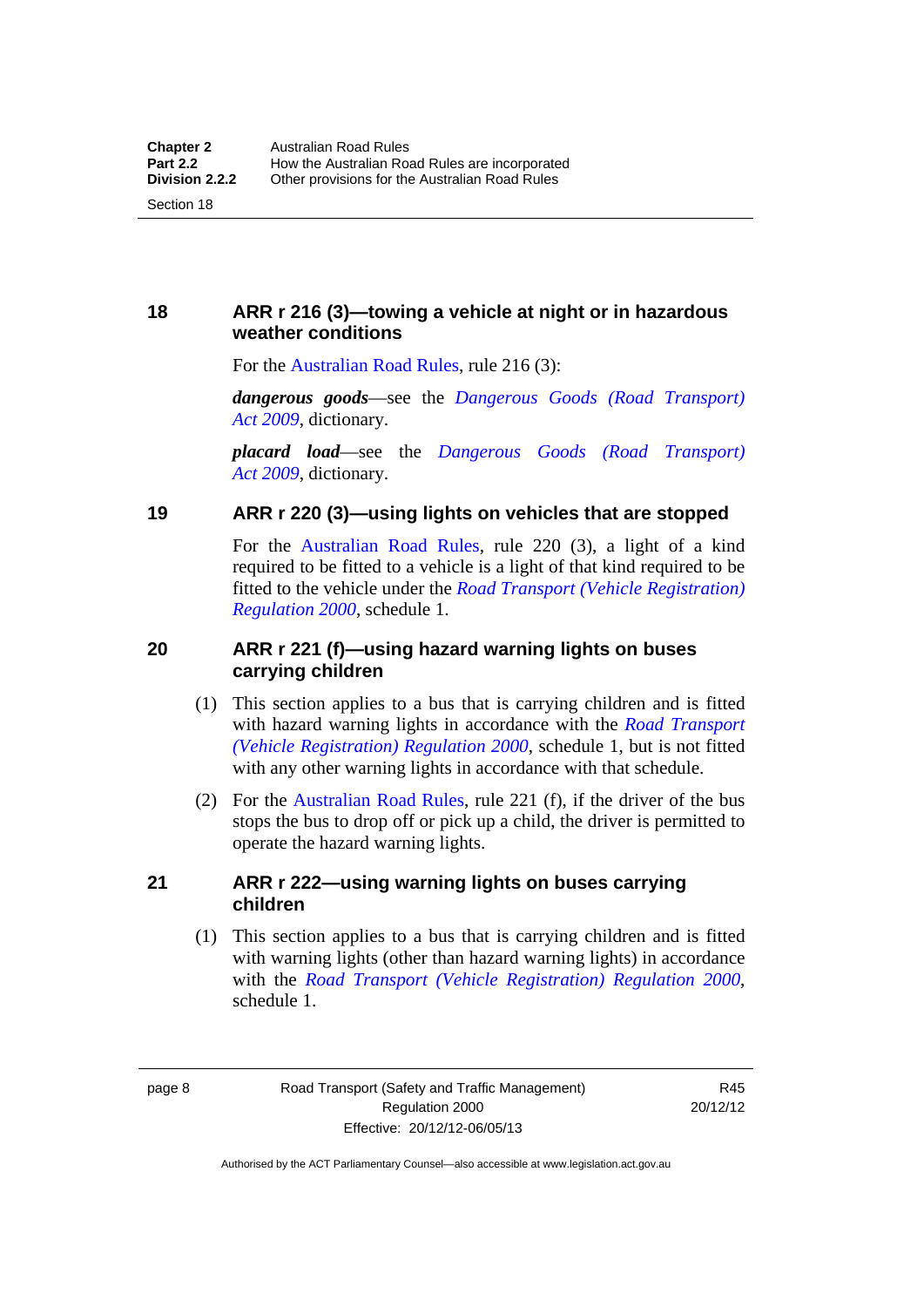(2) For the [Australian Road Rules](http://www.legislation.act.gov.au//ni/db_37271/default.asp), rule 222, the driver of the bus must operate the warning lights by activating them.

#### <span id="page-27-0"></span>**22 ARR r 225—use of radar detectors**

Every driver is exempt from rule 225 of the [Australian Road Rules.](http://www.legislation.act.gov.au//ni/db_37271/default.asp)

*Note* The [Australian Road Rules](http://www.legislation.act.gov.au//ni/db_37271/default.asp), r 225 is superfluous in the ACT because the [Act,](http://www.legislation.act.gov.au/a/1999-80/default.asp) s 9 (2) makes it an offence for a person to drive or park a motor vehicle on a road or road related area if a traffic offence evasion device is fitted to, applied to, or carried in the vehicle.

#### <span id="page-27-1"></span>**22A ARR r 236 (6)—hitchhiking, roadside commerce etc permitted**

- (1) For the [Australian Road Rules](http://www.legislation.act.gov.au//ni/db_37271/default.asp), rule 236 (6)—
	- (a) a pedestrian may stand on, or move onto, a road to—
		- (i) solicit contributions, employment or business from an occupant of a vehicle; or
		- (ii) hitchhike; or
		- (iii) display an advertisement; or
		- (iv) sell or offer articles for sale; or
		- (v) wash or clean, or offer to clean, the windscreen of a vehicle; and
	- (b) a person in a vehicle may buy, or offer to buy, an article or service from a person standing on a road.

page 9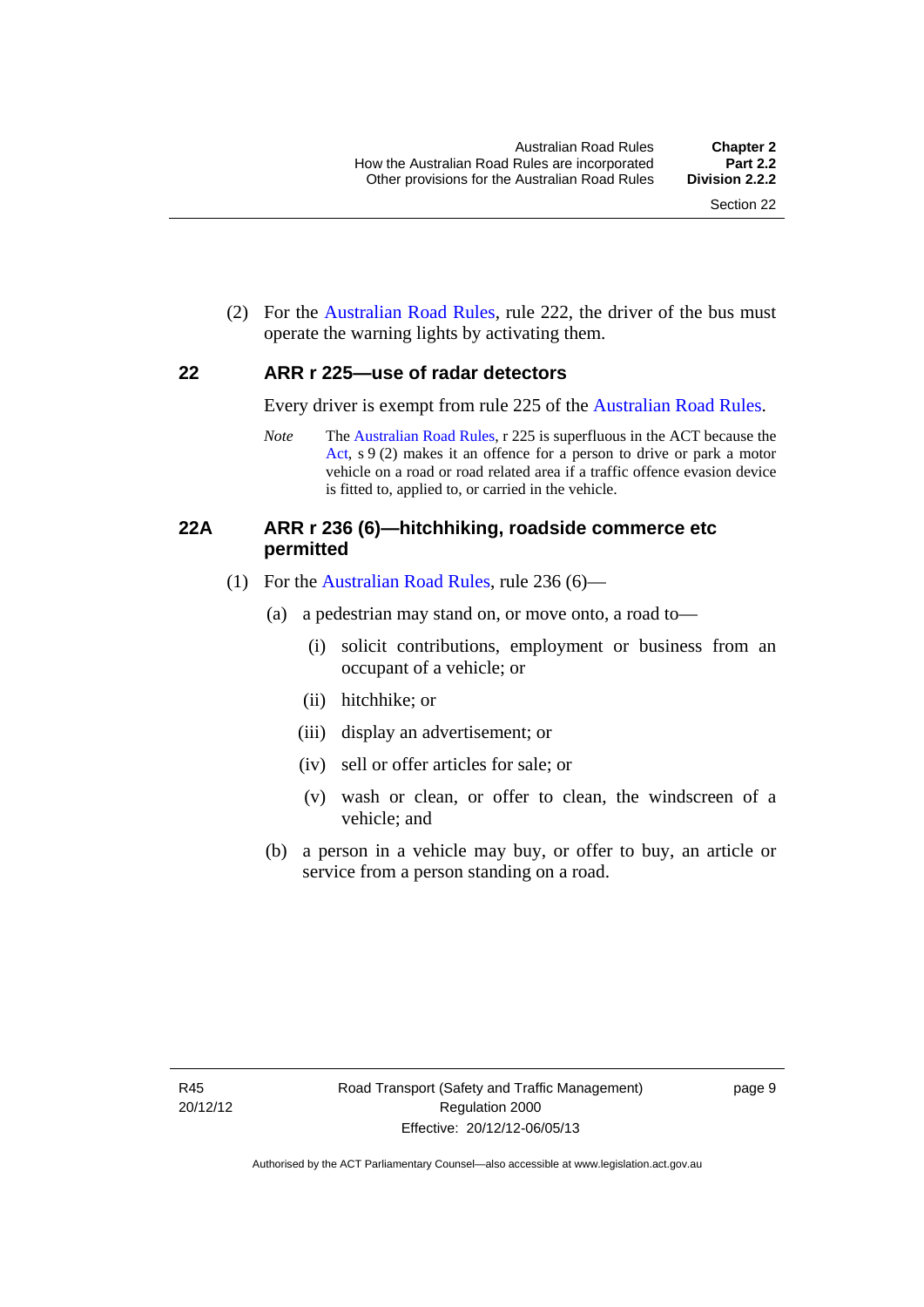(2) In this section:

*road* includes any shoulder of the road, and any median strip, painted island or traffic island, but does not include any other roadrelated area.

*Note Median strip*, *painted island* and *traffic island* are defined in the [Australian Road Rules](http://www.legislation.act.gov.au//ni/db_37271/default.asp), dictionary, *shoulder* is defined in [ARR,](http://www.legislation.act.gov.au//ni/db_37271/default.asp) r 12, and *road-related area* is defined in the [ARR,](http://www.legislation.act.gov.au//ni/db_37271/default.asp) r 13.

#### <span id="page-28-0"></span>**23 ARR r 244C—motorised scooters not to be used**

For the [Australian Road Rules](http://www.legislation.act.gov.au//ni/db_37271/default.asp), rule 244C, a person must not use a motorised scooter on a road or road related area.

#### <span id="page-28-1"></span>**23A ARR r 266—children travelling in interstate registered vehicles**

- (1) This section applies to a passenger in or on a motor vehicle (other than a bus or motorbike) who is under 7 years old.
- (2) For the [Australian Road Rules](http://www.legislation.act.gov.au//ni/db_37271/default.asp), rule 266, the passenger is exempt from rule 266 if the motor vehicle is registered in a State that does not have a law that substantially corresponds to rule 266.

#### <span id="page-28-2"></span>**23B ARR r 266 (2B)—children travelling in goods compartments**

- (1) This section applies to a passenger in a motor vehicle who is—
	- (a) at least 4 years old; and
	- (b) under 7 years old; and
	- (c) travelling in a seating position in a part of the vehicle that is designed primarily for the carriage of goods.
- (2) For the [Australian Road Rules,](http://www.legislation.act.gov.au//ni/db_37271/default.asp) rule 266 (2B), the passenger is exempt from—
	- (a) being restrained in an approved child restraint; or

page 10 Road Transport (Safety and Traffic Management) Regulation 2000 Effective: 20/12/12-06/05/13

R45 20/12/12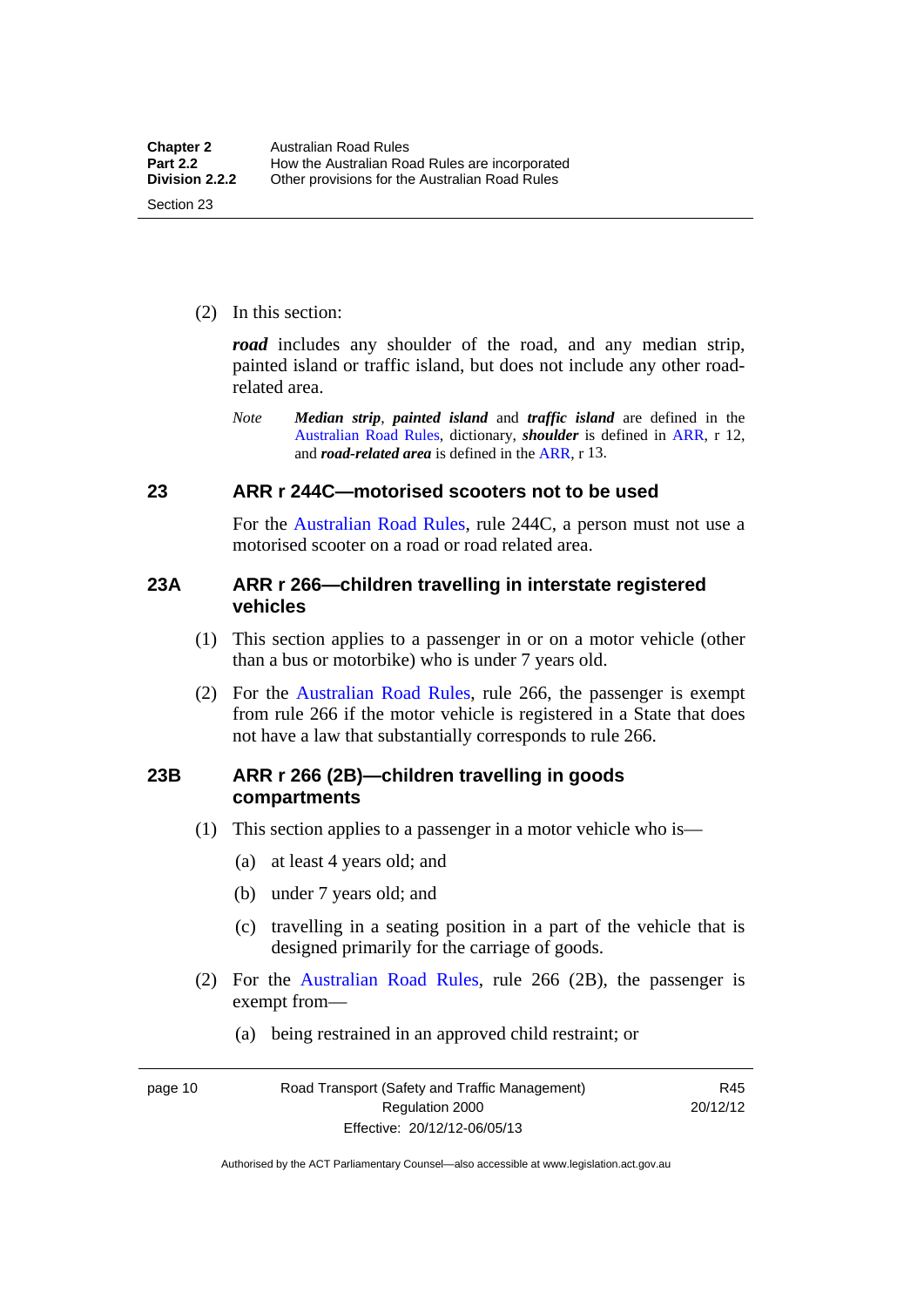- (b) being placed in an approved booster seat and restrained by a seatbelt.
- (3) However, the passenger must be—
	- (a) restrained by a suitable lap and sash type seatbelt; or
	- (b) restrained by—
		- (i) for the midsection of the passenger's body—a lap type seatbelt; and
		- (ii) for the passenger's upper body—an approved child safety harness.
	- *Note* A person must not travel in a seating position in a part of a vehicle that is designed primarily for the carriage of goods unless the position is suitable for the size and weight of the person (see [ARR](http://www.legislation.act.gov.au//ni/db_37271/default.asp), r 268 (2)).

#### <span id="page-29-0"></span>**24 ARR r 266 (7)—wearing of seatbelts by passengers under 16 years old**

For the [Australian Road Rules](http://www.legislation.act.gov.au//ni/db_37271/default.asp), rule 266 (7):

*approved booster seat* means a booster seat that is approved by the road transport authority under section 66 (1) (b) (Approvals etc by road transport authority).

*approved child restraint* means a child restraint that is approved by the road transport authority under section 66 (1) (c) (Approvals etc by road transport authority).

*approved child safety harness* means a child safety harness that is approved by the road transport authority under section 66 (1) (d) (Approvals etc by road transport authority).

R45 20/12/12 page 11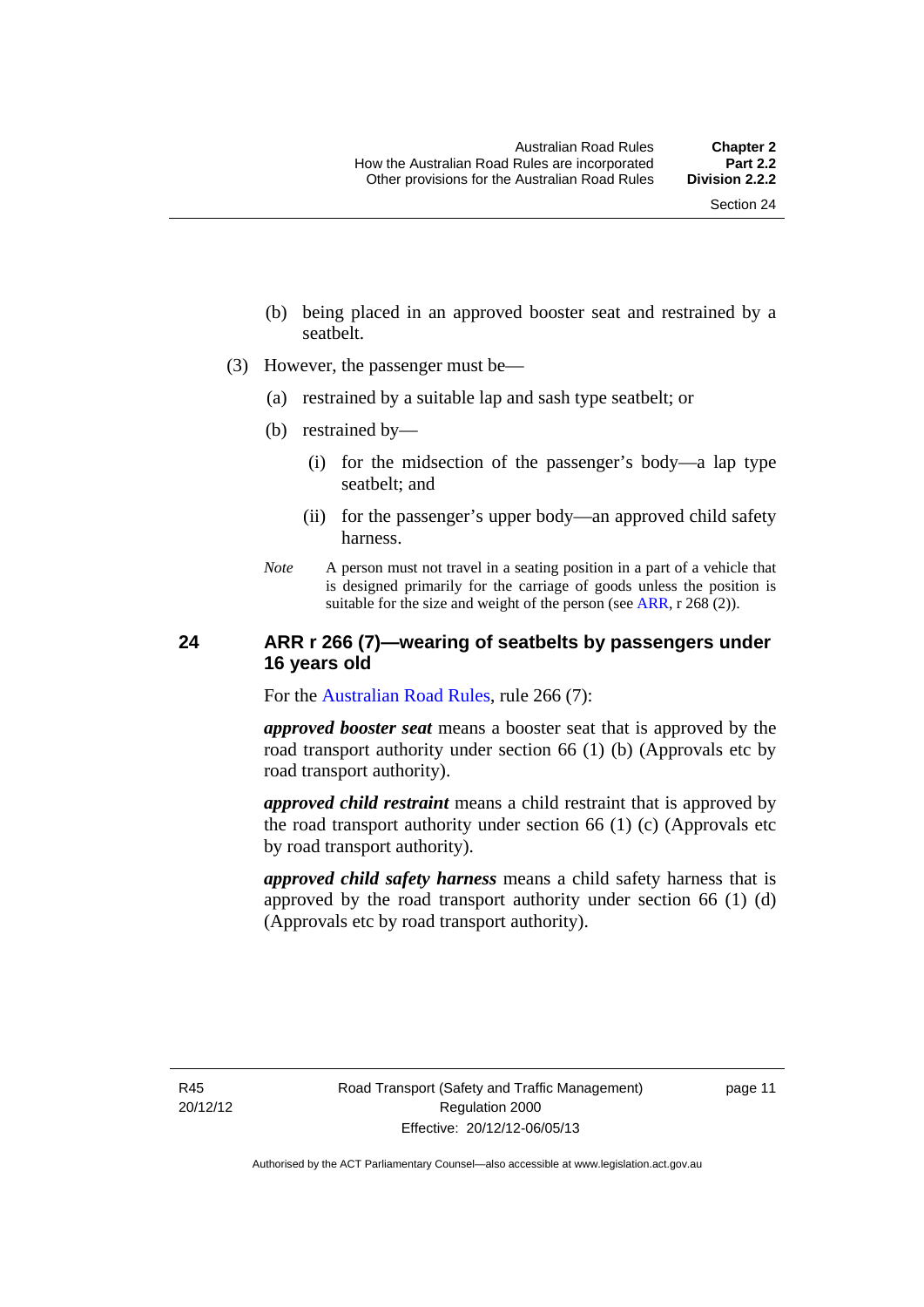Section 26

# <span id="page-30-0"></span>**26 ARR r 270 (3)—wearing motorbike helmets**

For the [Australian Road Rules,](http://www.legislation.act.gov.au//ni/db_37271/default.asp) rule 270 (3):

*approved motor bike helmet* means a protective helmet for motorbike riders that is approved by the road transport authority under section 66 (1) (e) (Approvals etc by road transport authority).

## <span id="page-30-1"></span>**27 ARR r 271 (6)—riding on motorbikes**

For the [Australian Road Rules,](http://www.legislation.act.gov.au//ni/db_37271/default.asp) rule 271 (6):

- (a) the [Australian Road Rules](http://www.legislation.act.gov.au//ni/db_37271/default.asp), rule 271 (2) does not apply to a passenger on a motorbike to the extent that the passenger is exempt from the subrule under section 67 (Exemption from requirement about riding on motorbikes); and
- (b) the [Australian Road Rules,](http://www.legislation.act.gov.au//ni/db_37271/default.asp) rule 271 (3) does not apply to the rider of a motorbike in relation to a passenger to the extent that, under paragraph (a), rule 271 (2) does not apply to the passenger.

# <span id="page-30-2"></span>**27A ARR r 280 (2) (a)—other vehicles to which B light rules apply**

The following classes of vehicles are specified:

- (a) taxis;
- (b) hire cars;
- (c) demand responsive service vehicles;
- (d) motorbikes.
- *Note* This section applies the B light rules to drivers of taxis, hire cars, demand responsive service vehicles and riders of motorbikes who, under s 12, are allowed to drive in bus lanes.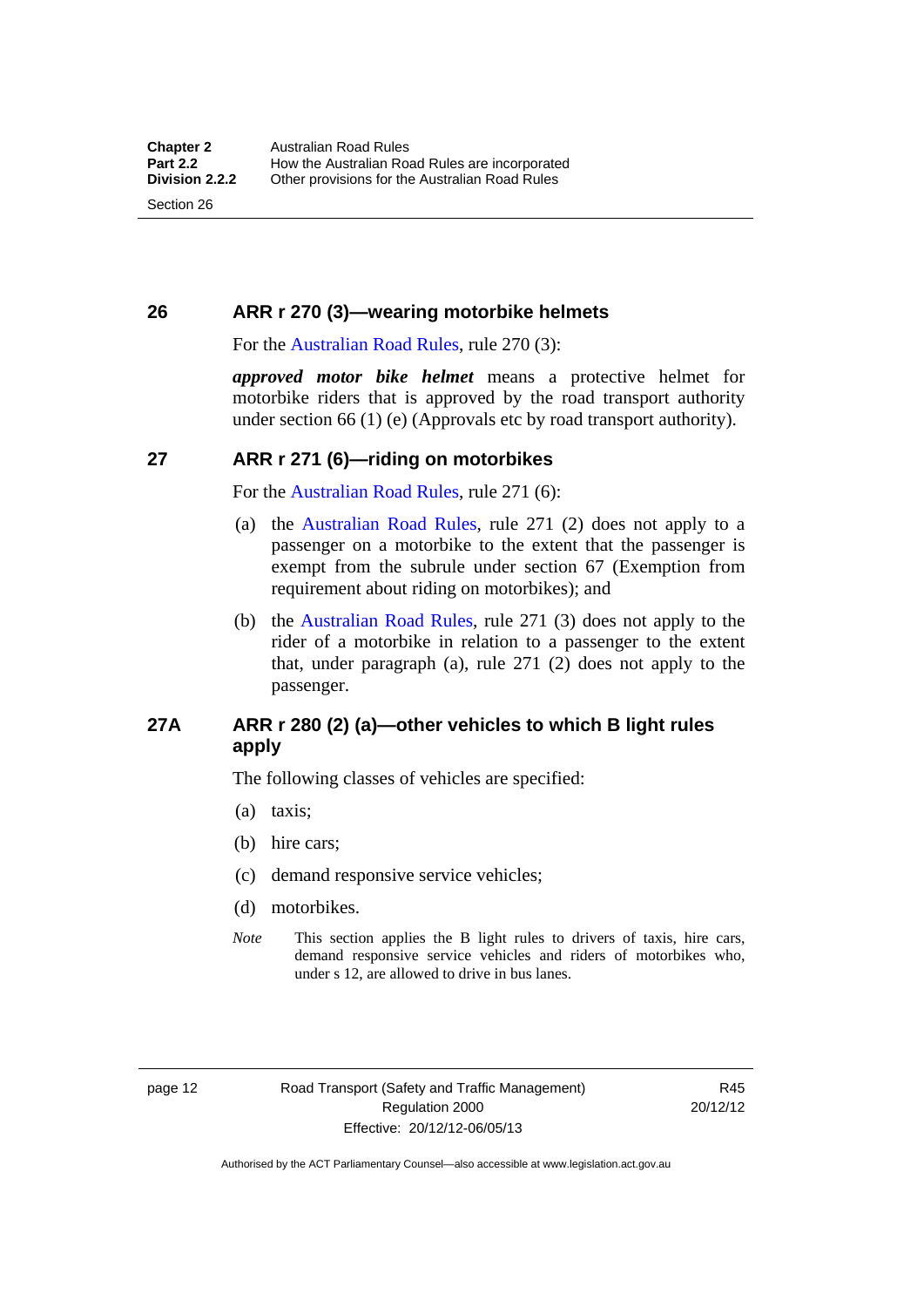### <span id="page-31-0"></span>**28 ARR r 287 (3), (4)—duties of participants in crashes**

- (1) For the [Australian Road Rules,](http://www.legislation.act.gov.au//ni/db_37271/default.asp) rule 287 (3), a driver of a motor vehicle involved in a crash is taken to have given the driver's required particulars to a police officer if the driver supplies the particulars in accordance with the requirements of the crash reporting website.
- (2) For the [Australian Road Rules,](http://www.legislation.act.gov.au//ni/db_37271/default.asp) rule 287 (3) (e), every crash not mentioned in the [Australian Road Rules,](http://www.legislation.act.gov.au//ni/db_37271/default.asp) rule 287 (3) (a) to (d) must be reported to a police officer.
	- *Note* The [Australian Road Rules,](http://www.legislation.act.gov.au//ni/db_37271/default.asp) r 287 (3) (e) requires the driver (or the driver's representative) to give the driver's required particulars, within the required time, about a crash to a police officer if the crash is required to be reported to a police officer under another law of this jurisdiction.
- (3) For the [Australian Road Rules](http://www.legislation.act.gov.au//ni/db_37271/default.asp), rule 287 (4), definition of *required particulars*, information required to be given to a police officer about a crash includes an explanation of the circumstances of the crash.
- (4) In this section:

*crash reporting website* means the website operated by the Territory for the purpose of receiving information about crashes.

*Note* The crash reporting website can be accessed through the Canberra Connect website [\(www.canberraconnect.act.gov.au\)](http://www.canberraconnect.act.gov.au/). The website can also be accessed through the website for police services in the ACT [\(www.afp.gov.au\)](http://www.afp.gov.au/).

R45 20/12/12 page 13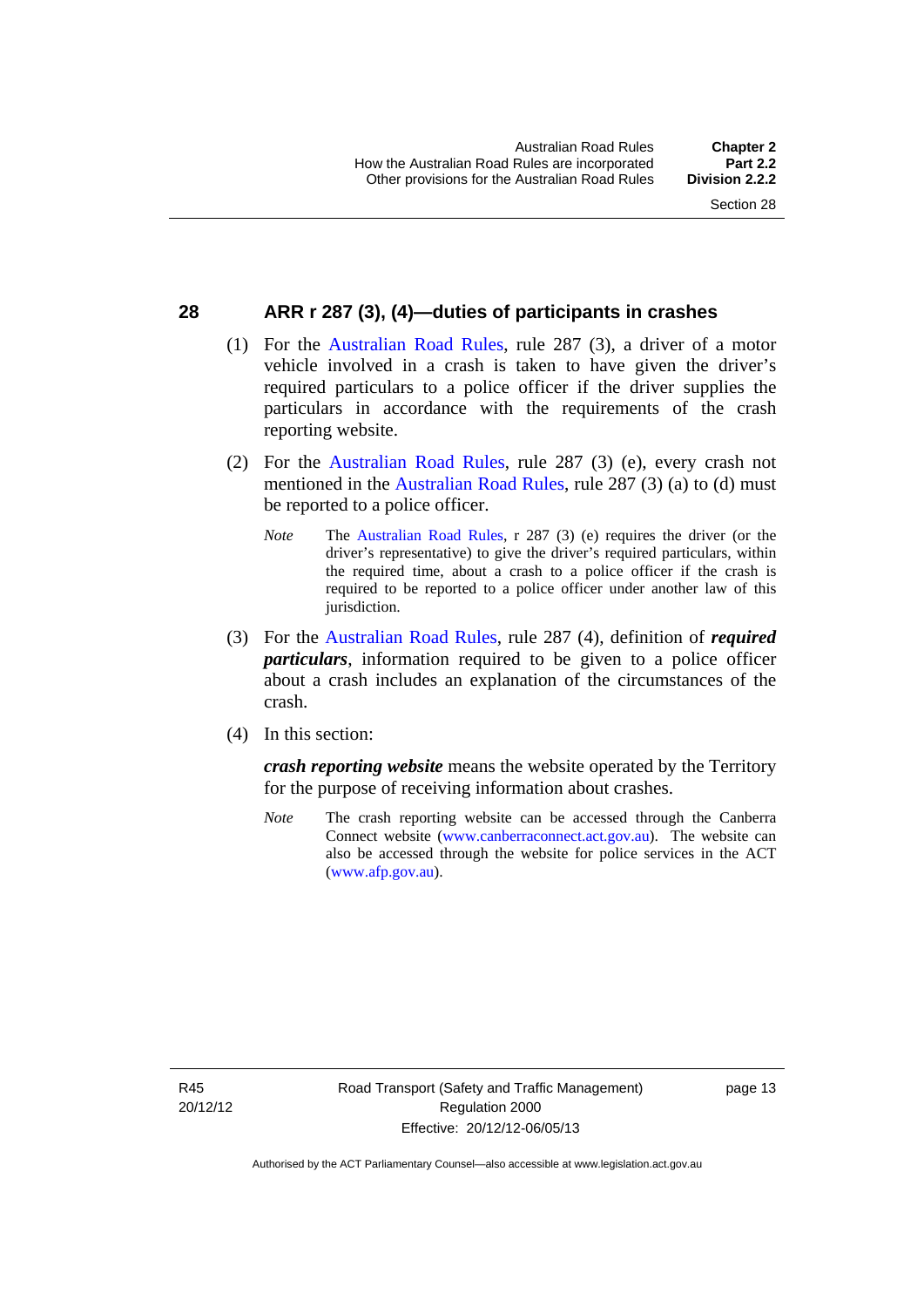Section 29

# <span id="page-32-0"></span>**29 ARR r 289 (1) (g)—driving on nature strip**

For the [Australian Road Rules](http://www.legislation.act.gov.au//ni/db_37271/default.asp), rule 289 (1) (g), a driver may drive the driver's vehicle on a nature strip adjacent to a length of road in a built-up area if the vehicle—

- (a) is a motor vehicle (other than a ride-on lawnmower) that is built and used solely for cutting grass, or for purposes incidental to cutting grass; or
- (b) is a motor vehicle that is designed for cleaning footpaths and is being driven on the nature strip for the purpose of cleaning a footpath and is displaying an amber flashing light; or
- (c) is being used to transport goods or materials for use in (or for the purposes of) the construction or maintenance of roads by or on behalf of the Territory; or
- (d) is a postal vehicle that is  $-$ 
	- (i) a motorbike with an engine capacity of not more than 110mL; and
	- (ii) being driven at a speed of not more than 10km/h.
- (e) is being used by a person in the course of his or her duties as a person authorised under this regulation to use a traffic offence detection device.

#### <span id="page-32-1"></span>**30 ARR r 298—driving with a person in or on trailer**

- (1) For the [Australian Road Rules,](http://www.legislation.act.gov.au//ni/db_37271/default.asp) rule 298, a trailer is exempt if—
	- (a) the trailer is being towed by a police vehicle or emergency vehicle; or
	- (b) the carriage of passengers is permitted in a part of the trailer and anyone in the trailer is in that part; or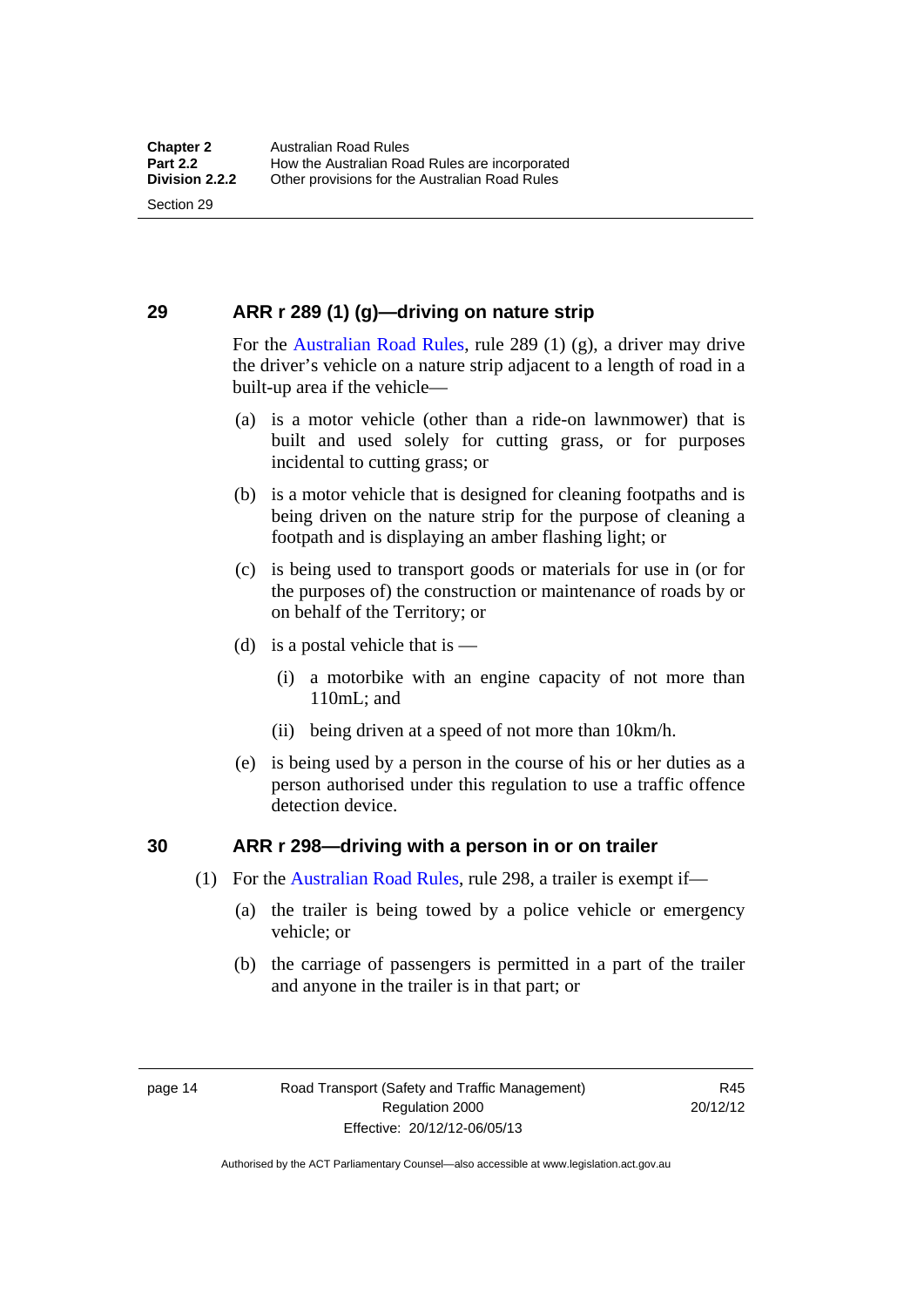- (c) anyone who is in the trailer is engaged in the door-to-door delivery or collection of goods, or in the collection of waste or garbage, and the trailer is not travelling faster than 25 km/h; or
- (d) in all the circumstances, there is no reasonable danger of anyone in the trailer falling from the trailer or being injured.
- (2) For this section, the carriage of passengers is permitted in a part of a trailer if the part is designed primarily for—
	- (a) the carriage of passengers; or
	- (b) the carriage of goods, but is enclosed.
- (3) In this section:

*enclosed*, for a part of a trailer, means enclosed by—

- (a) the structure of the trailer; or
- (b) a canopy, cage or other device fitted to the trailer that is of a kind approved by the road transport authority under section 66 (1) (f) (Approvals etc by road transport authority).

*in* includes on.

#### <span id="page-33-0"></span>**31 ARR r 310 (3), (4)—exemption for road workers etc**

- (1) For the [Australian Road Rules](http://www.legislation.act.gov.au//ni/db_37271/default.asp), rule 310 (3) (b), the road transport authority may authorise a person to engage in speed zoning tests.
- (2) For the [Australian Road Rules](http://www.legislation.act.gov.au//ni/db_37271/default.asp), rule 310 (4), definition of *roadworks*, the road transport authority may authorise—
	- (a) installation or maintenance work on, above or below a road; or
	- (b) installation or maintenance of a traffic control device; or
	- (c) a traffic survey.

page 15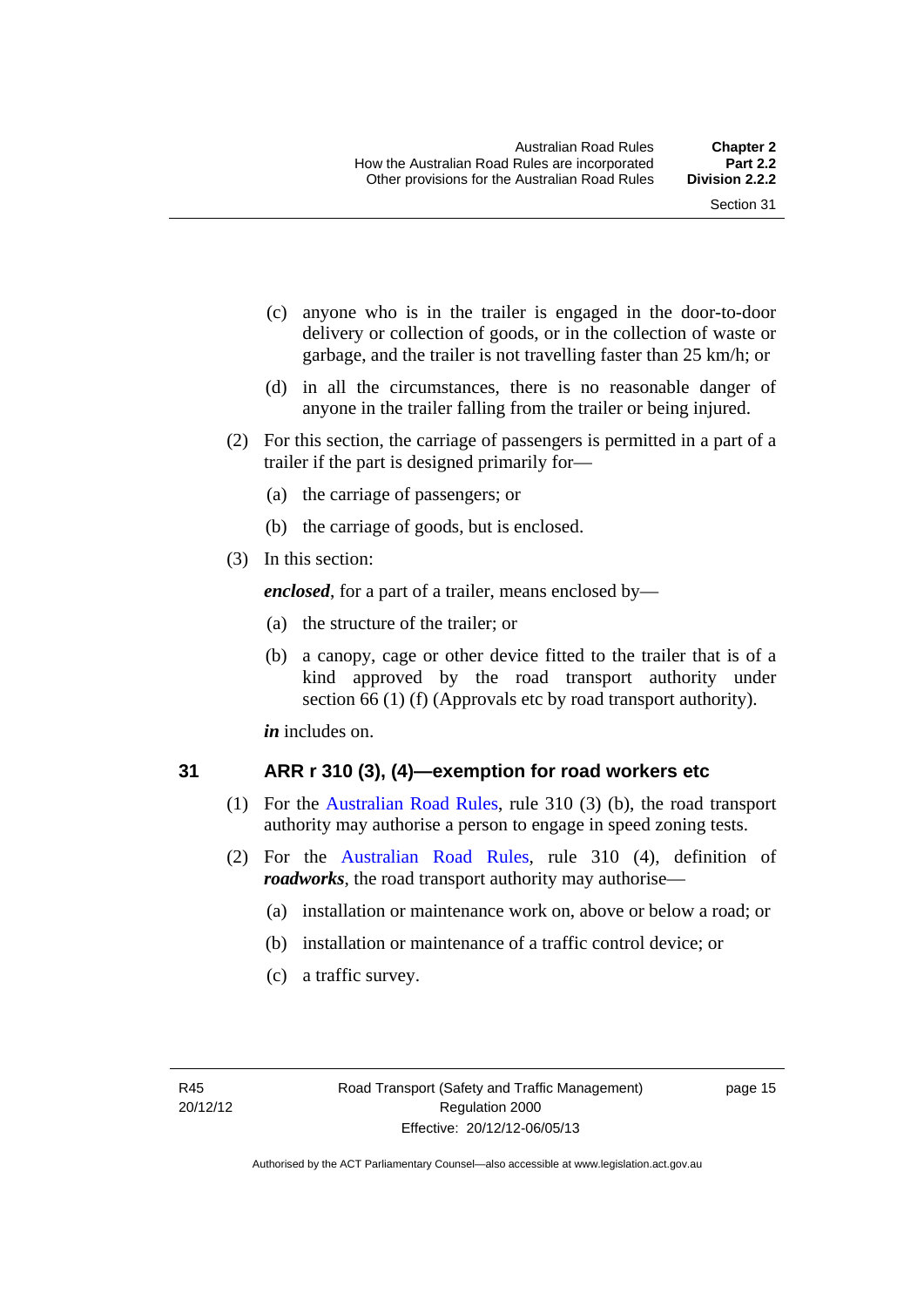- (3) This section is additional to, and does not limit, any other power of the road transport authority or anyone else under a territory law to authorise something mentioned in this section.
	- *Note* Under the Act, the road transport authority can authorise a person to install or display (or to interfere with, change or remove) a prescribed traffic control device.

#### <span id="page-34-0"></span>**32 ARR r 313—postal workers**

For the [Australian Road Rules,](http://www.legislation.act.gov.au//ni/db_37271/default.asp) rule 313—

- (a) the [Australian Road Rules,](http://www.legislation.act.gov.au//ni/db_37271/default.asp) rule 186 (Stopping in a mail zone) does not apply to the driver of a postal vehicle; and
- (b) the [Australian Road Rules](http://www.legislation.act.gov.au//ni/db_37271/default.asp), rule 288 (Driving on a path) does not apply to the driver of a postal vehicle if—
	- (i) the vehicle is a motorbike with an engine capacity of not more than 110mL; and
	- (ii) the vehicle is being driven at a speed of not more than 10km/h.

#### <span id="page-34-1"></span>**33 ARR dict—definitions for dictionary**

(1) For the [Australian Road Rules,](http://www.legislation.act.gov.au//ni/db_37271/default.asp) dictionary:

*approved bicycle helmet* means a protective helmet for bicycle riders that is approved by the road transport authority under section 66 (1) (a) (Approvals etc by road transport authority).

*authorised person,* for a provision of the [Australian Road Rules](http://www.legislation.act.gov.au//ni/db_37271/default.asp), means a person who is appointed as, or prescribed to be, an authorised person under the *[Road Transport \(General\) Act 1999](http://www.legislation.act.gov.au/a/1999-77)* for the [Australian Road Rules](http://www.legislation.act.gov.au//ni/db_37271/default.asp) or the provision.

#### *emergency worker* means—

 (a) a member of the ambulance service rendering or providing transport for sick or injured people; or

page 16 Road Transport (Safety and Traffic Management) Regulation 2000 Effective: 20/12/12-06/05/13

R45 20/12/12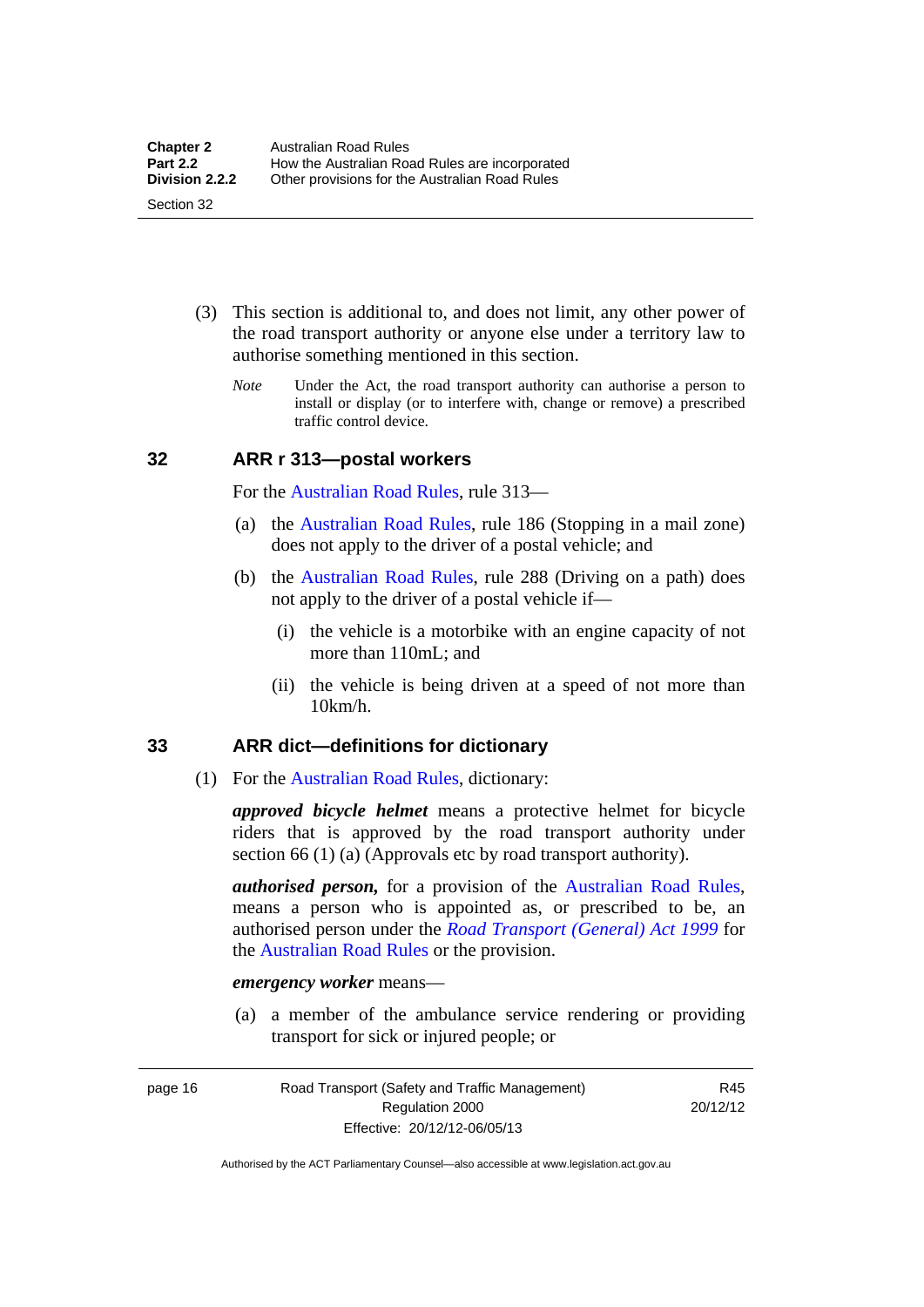- (b) a member of the ambulance service, the fire brigade, the rural fire service or the SES providing transport in an emergency; or
- (c) a person who is declared by the road transport authority under section 66 (1) (g) (Approvals etc by road transport authority) to be an emergency worker.

*mechanical signalling device*, in relation to a vehicle, means a device that—

- (a) is fitted to the vehicle; and
- (b) is a mechanical signalling device or turn signal that complies with the *[Road Transport \(Vehicle Registration\)](http://www.legislation.act.gov.au/sl/2000-12)  [Regulation 2000](http://www.legislation.act.gov.au/sl/2000-12)*, schedule 1.

*oversize vehicle* means a vehicle with a dimension that, including the dimension of any load, exceeds a relevant dimension limit under—

- (a) the *[Road Transport \(Mass, Dimensions and Loading\)](http://www.legislation.act.gov.au/a/2009-22)  [Act 2009](http://www.legislation.act.gov.au/a/2009-22)*; or
- (b) the *[Road Transport \(Vehicle Registration\) Regulation 2000](http://www.legislation.act.gov.au/sl/2000-12)*.
- *Note* A reference to an Act includes a reference to the statutory instruments made or in force under the Act, including any regulation (see [Legislation Act,](http://www.legislation.act.gov.au/a/2001-14) s 104).

*police officer*—see the [Legislation Act](http://www.legislation.act.gov.au/a/2001-14), dictionary, part 1.

*postal worker* means an employee of Australia Post or anyone else engaged by Australia Post to deliver post.

*public bus*—see the *[Road Transport \(Public Passenger Services\)](http://www.legislation.act.gov.au/a/2001-62)  [Act 2001](http://www.legislation.act.gov.au/a/2001-62)*, dictionary.

*taxi*—

 (a) see the *[Road Transport \(Public Passenger Services\) Act 2001](http://www.legislation.act.gov.au/a/2001-62)*, section 45 (Meaning of *taxi*); and

R45 20/12/12 page 17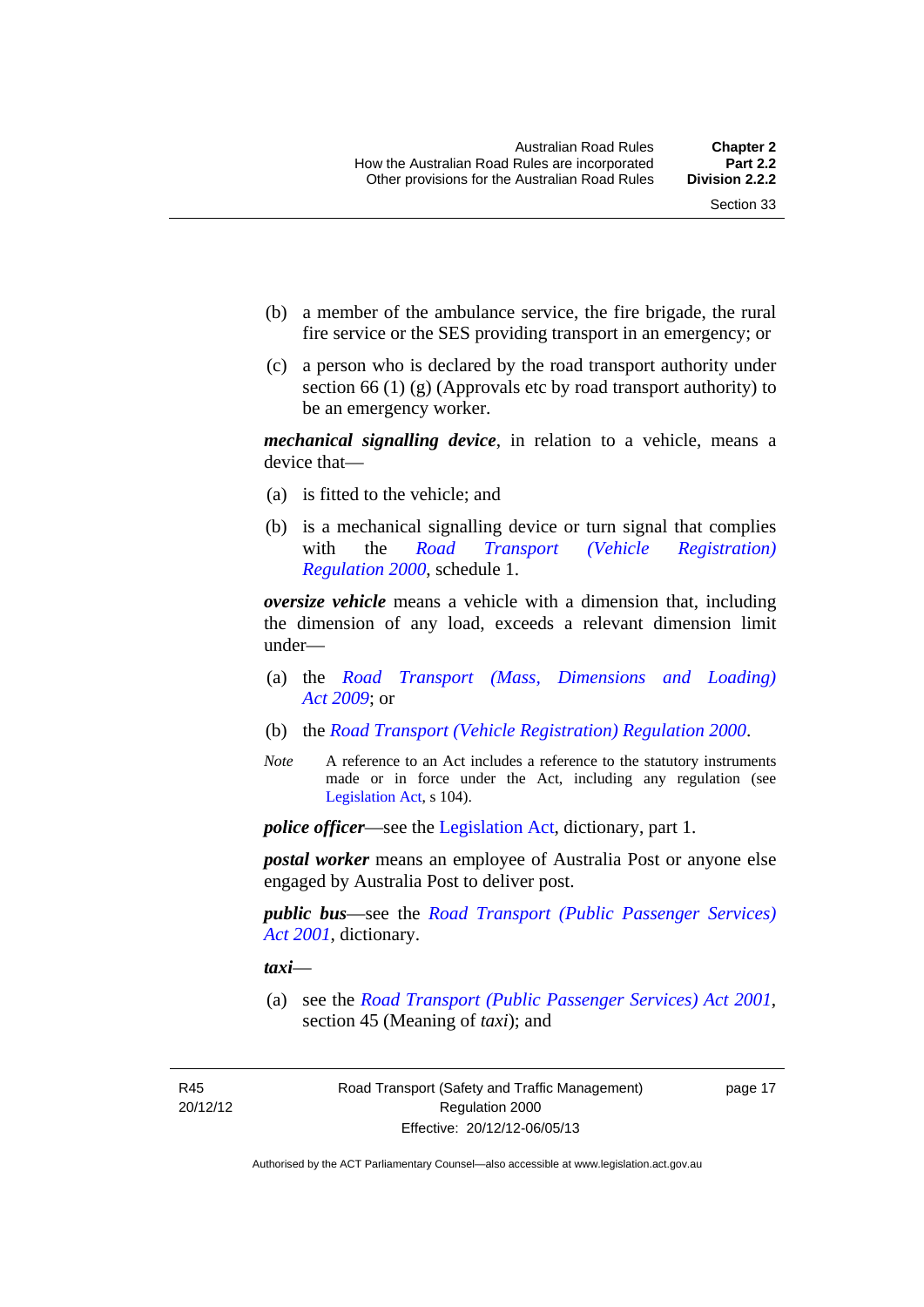(b) except in the [Australian Road Rules,](http://www.legislation.act.gov.au//ni/db_37271/default.asp) rule 182 (which is about stopping in taxi zones), includes a hire car.

 (2) For the [Australian Road Rules](http://www.legislation.act.gov.au//ni/db_37271/default.asp), dictionary, definition of *GVM*, paragraph (b):

*vehicle registration authority* means:

- (a) the road transport authority; or
- (b) the corresponding authority of another jurisdiction.
- (3) For the [Australian Road Rules](http://www.legislation.act.gov.au//ni/db_37271/default.asp), dictionary, definition of *hazard warning lights*:

*another law of this jurisdiction* means the *[Road Transport \(Vehicle](http://www.legislation.act.gov.au/sl/2000-12)  [Registration\) Regulation 2000](http://www.legislation.act.gov.au/sl/2000-12)*, schedule 1.

- (4) For the [Australian Road Rules](http://www.legislation.act.gov.au//ni/db_37271/default.asp), dictionary, definition of *portable warning triangle*, a portable warning triangle is approved if it—
	- (a) is in the form of an equilateral triangle; and
	- (b) has a minimum height of 300mm; and
	- (c) has, on the front and back, red reflecting sheeting or material, or 9 red reflectors arranged in a triangular shape, causing a red reflection that would be clearly visible to a driver at night when the upper beam of light from any headlight on the vehicle (complying with the relevant provisions to the *[Road](http://www.legislation.act.gov.au/sl/2000-12)  [Transport \(Vehicle Registration\) Regulation 2000](http://www.legislation.act.gov.au/sl/2000-12)*), schedule 1 is projected directly onto the sign from a distance of 200m; and
	- (d) is of a robust and durable construction, capable of being readily erected to stand in an upright position and capable of remaining unaffected (to any material degree) by any reasonable force of wind or variation in weather conditions.

Section 33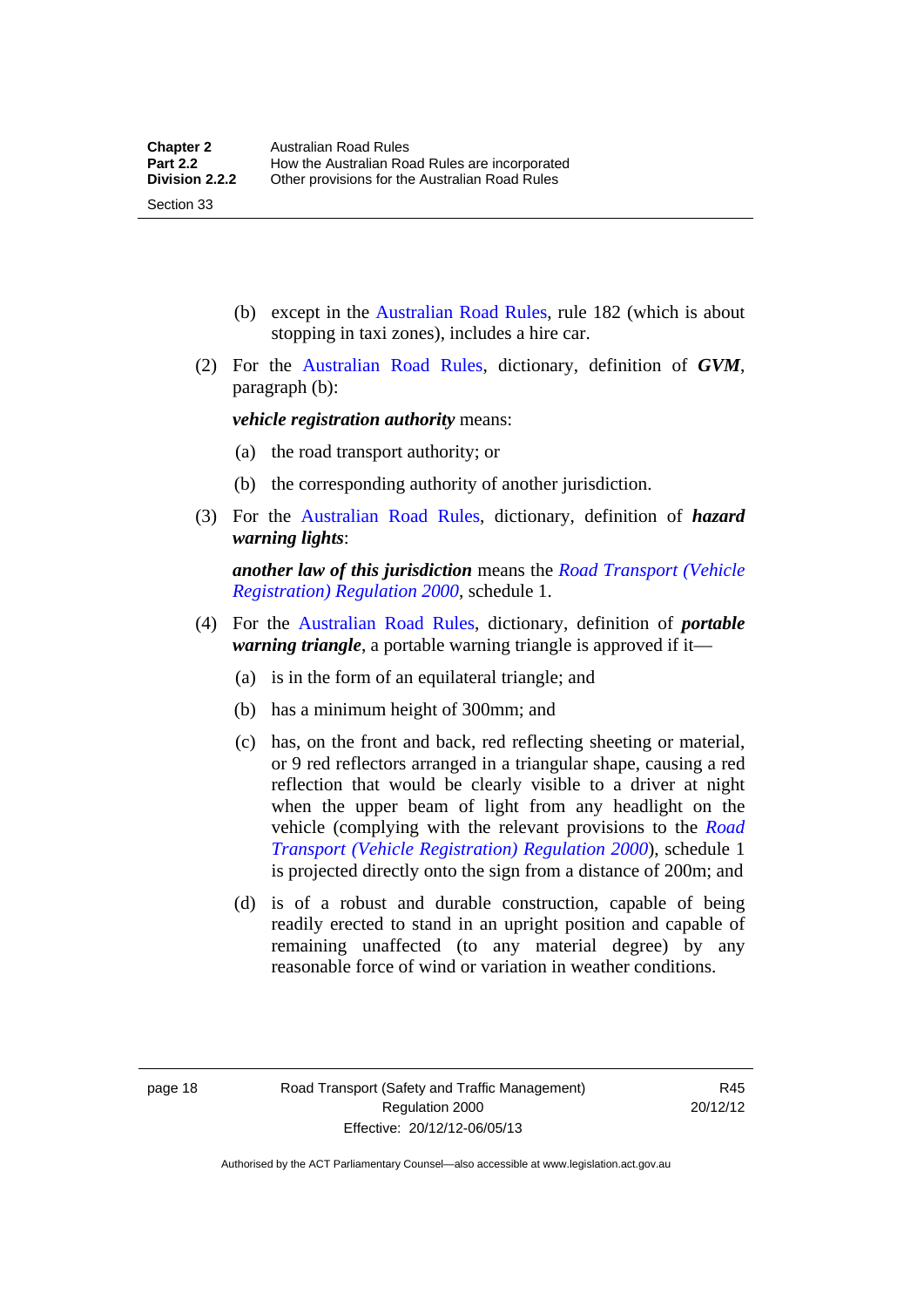Australian Road Rules **Chapter 2** Additional ACT road rules **Part 2.3** Noise and other nuisances

# **Part 2.3 Additional ACT road rules**

*Note* The [Australian Road Rules](http://www.legislation.act.gov.au//ni/db_37271/default.asp) are not completely self-contained and need to be read with associated laws of each jurisdiction. This part sets out some of the associated laws that are particular to the ACT. Provisions of Acts and other regulations included in the road transport legislation contain other provisions that are particular to the ACT.

# **Division 2.3.1 Noise and other nuisances**

# **37 Making unnecessary engine noise**

The driver of a motor vehicle on a road must not make unnecessary noise by turning on, running or failing to turn off the vehicle's engine.

Maximum penalty: 20 penalty units.

*Note* Under the [Australian Road Rules,](http://www.legislation.act.gov.au//ni/db_37271/default.asp) r 291 it is an offence to start or drive a vehicle in a way that makes unnecessary noise or smoke.

### **38 Emission of waste oil or grease**

 (1) A person must not use a motor vehicle or trailer on a road unless adequate precautions have been taken to prevent waste oil or grease from the machinery or from any other part of the vehicle from dropping onto the roadway.

Maximum penalty: 20 penalty units.

- *Note* The [Australian Road Rules,](http://www.legislation.act.gov.au//ni/db_37271/default.asp) r 293 requires the driver of a vehicle to remove oil or grease that falls from the vehicle in certain circumstances.
- (2) Without limiting the liability of anyone else, the responsible person for a motor vehicle or trailer must take reasonable steps to prevent a contravention of subsection (1) in relation to the vehicle.

Maximum penalty: 20 penalty units.

R45 20/12/12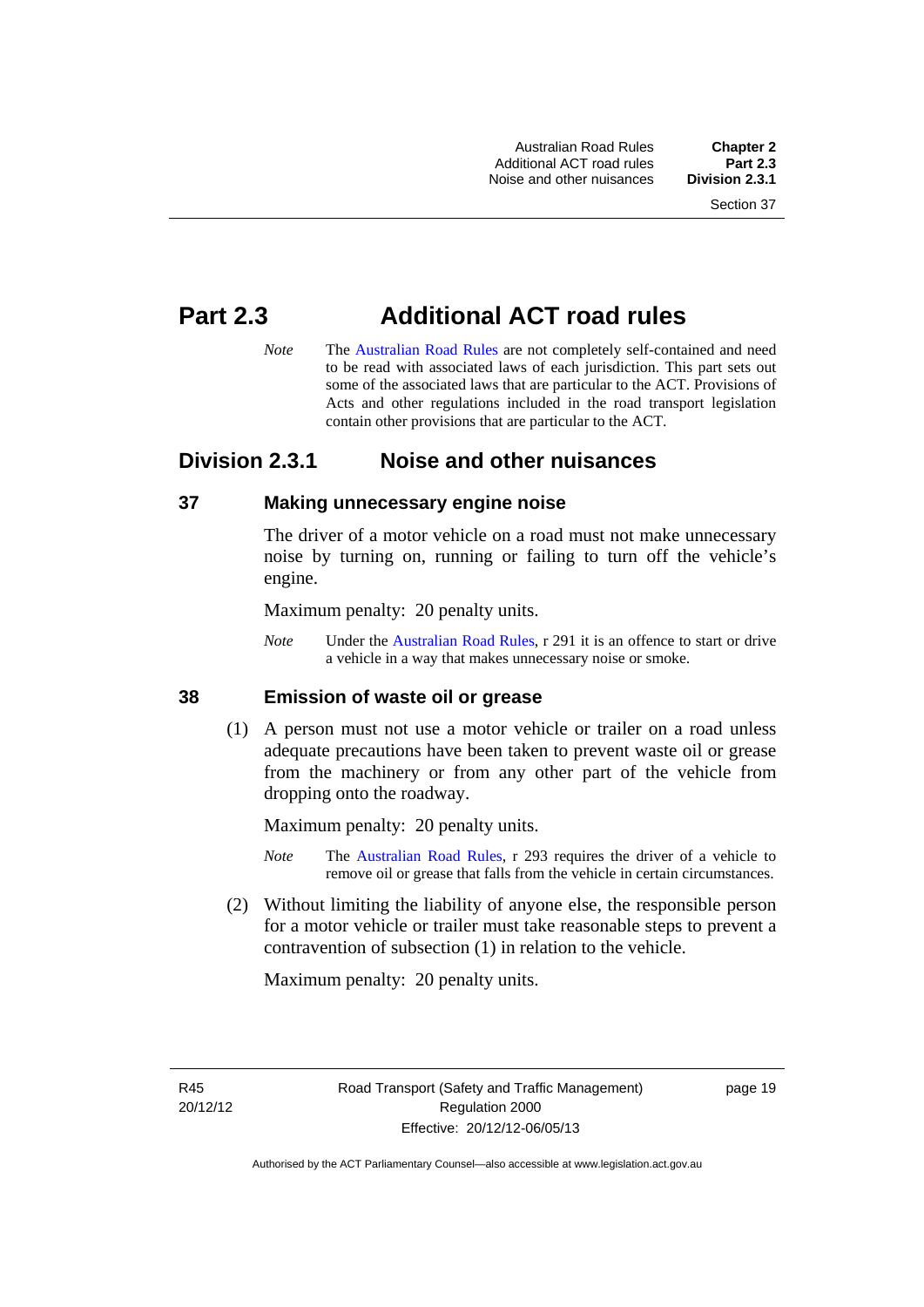Section 39

# **Division 2.3.2 Driver and passenger safety**

### **39 Safety of persons on trailers**

 (1) A person must not travel on a road in or on any part of a trailer that is not a part designed primarily for the carriage of passengers or goods.

Maximum penalty: 20 penalty units.

 (2) A person must not travel on a road in or on any part of a trailer that is a part designed primarily for the carriage of goods if the part is not enclosed.

Maximum penalty: 20 penalty units.

- (3) This section does not apply to a person—
	- (a) who is in or on a police vehicle or emergency vehicle; or
	- (b) engaged in the door-to-door delivery or collection of goods, or in the collection of waste or garbage, in or on a trailer that is not travelling faster than 25km/h; or
	- (c) if, in all the circumstances, there is a no reasonable danger of the person falling or being thrown from the trailer, or being injured, because the person is travelling in a way prohibited by this section.
- (4) In this section:

*enclosed*, for a part of a trailer, means enclosed by—

(a) the structure of the trailer; or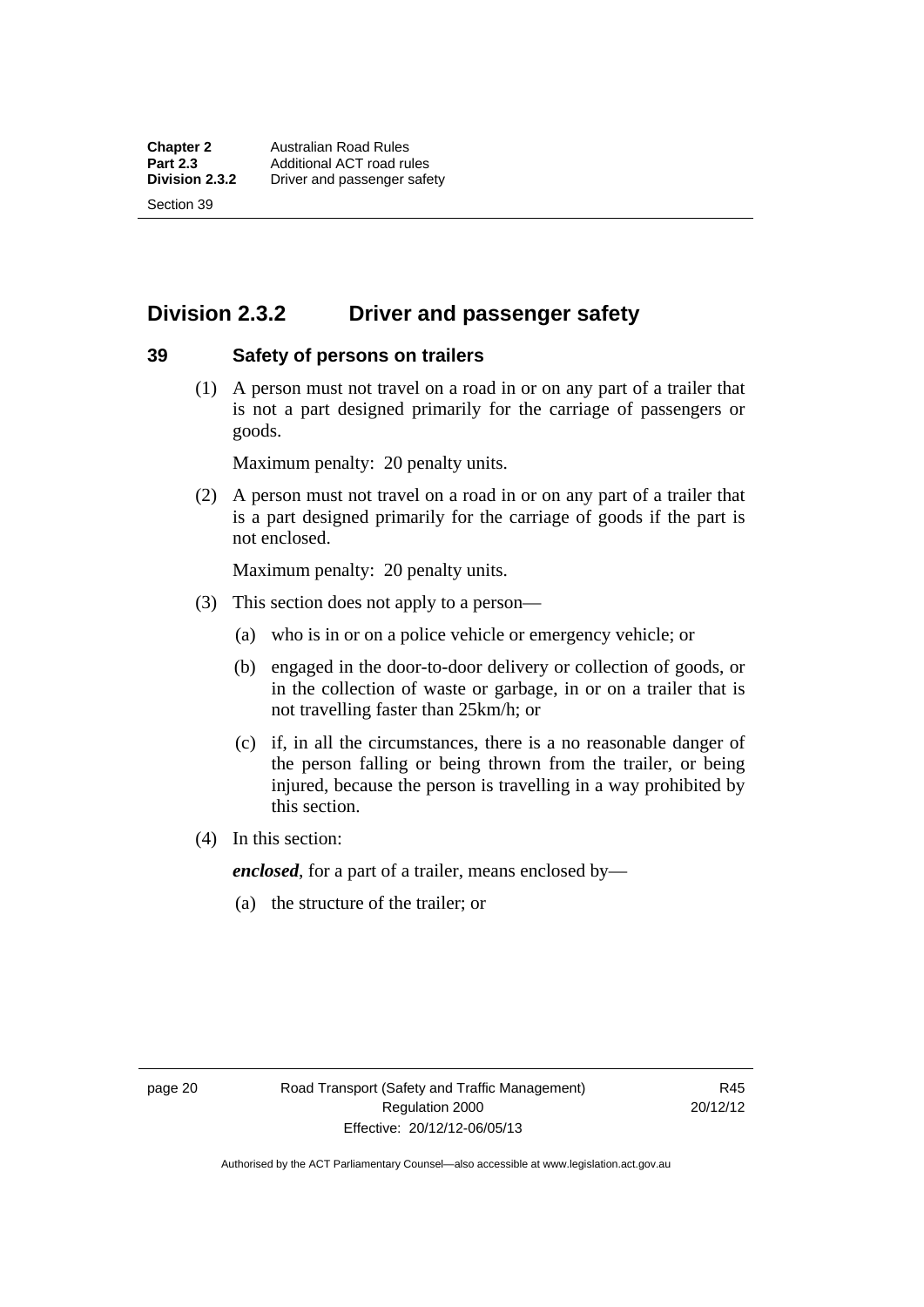- (b) a canopy, cage or other device fitted to the trailer that is of a kind approved by the road transport authority under section 66 (1) (f) (Approvals etc by road transport authority).
- *Note* The [Australian Road Rules](http://www.legislation.act.gov.au//ni/db_37271/default.asp), r 298 prohibits a driver from driving a motor vehicle towing a trailer with a person in or on the trailer, unless the trailer is exempt from the rule under another law of this jurisdiction. Section 30 provides the exemption from the rule.

### **40 Passengers in sidecars to be seated**

 (1) A passenger in a sidecar attached to a motorbike that is moving, or is stationary but not parked, on a road must sit in a place in the sidecar designed for use by a passenger.

Maximum penalty: 20 penalty units.

 (2) The rider of a motorbike must not ride with a passenger in a sidecar unless the passenger complies with subsection (1).

Maximum penalty: 20 penalty units.

# **Division 2.3.3 Trailers and towing**

- *Note* The following rules of the [Australian Road Rules](http://www.legislation.act.gov.au//ni/db_37271/default.asp) apply to the towing of vehicles:
	- r 216 (which is about the lights that must be used when towing a vehicle at night or in hazardous weather conditions)
	- r 254 (which is about the towing of bicycles)
	- r 257 (which is about riding with a person on a bicycle trailer)
	- r 292 (which is about towing a vehicle with an insecure or overhanging load)
	- r 294 (which is about keeping control of a motor vehicle or trailer being towed)
	- r 295 (which is about towing another vehicle with a towline)
	- r 298 (which is about driving with a person in a trailer)
	- r 312 (which provides certain exemptions for tow truck drivers).

R45 20/12/12 page 21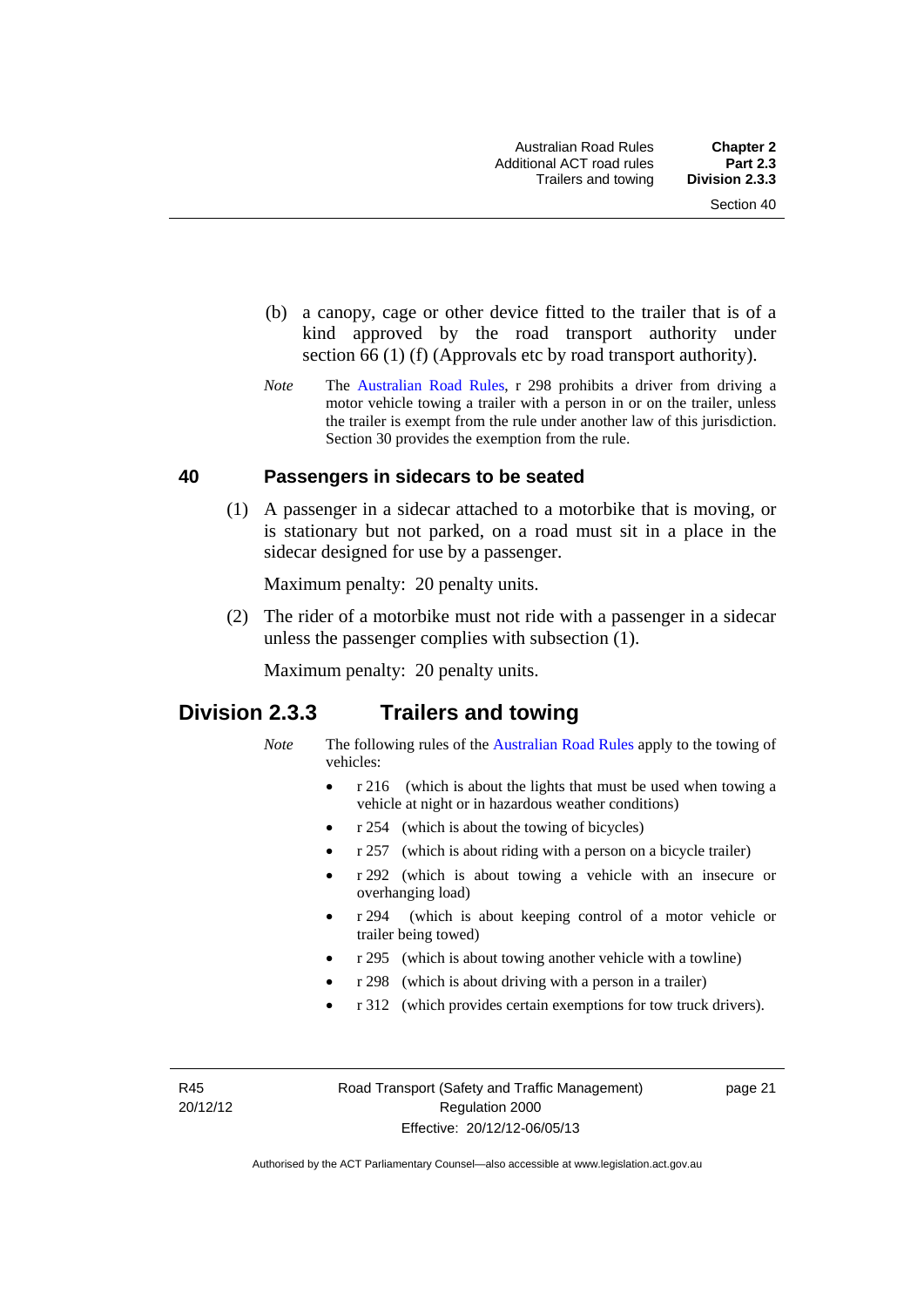Section 41

### **41 Number of vehicles that may be drawn**

 (1) The driver of an articulated vehicle must not tow any other vehicle on a road.

Maximum penalty: 20 penalty units.

 (2) The driver of a motor vehicle must not tow more than 1 other vehicle on a road.

Maximum penalty: 20 penalty units.

- (3) The road transport authority may exempt a vehicle or person from subsection  $(1)$  or  $(2)$ .
- (4) Subsection (2) does not apply in relation to a tow truck that is towing an articulated vehicle (other than a B-double or road train) if—
	- (a) the articulated vehicle has broken down on a road and it is necessary for it to be towed away; or
	- (b) the articulated vehicle has been involved in a crash on a road and it is necessary for it to be towed away.
- (5) Subsection (2) does not apply to a motor vehicle that is towing another vehicle using a lift and tow trailer if—
	- (a) the other vehicle is partly supported by the lift and tow trailer; and
	- (b) the vehicle is not towed at faster than 60 km/h; and
	- (c) the combined weight of the towed vehicle and the lift and tow trailer is not more than the unladen weight of the towing vehicle.
- (6) Subsection (2) does not apply to—
	- (a) a tractor-harvester-cutting head trailer combination; or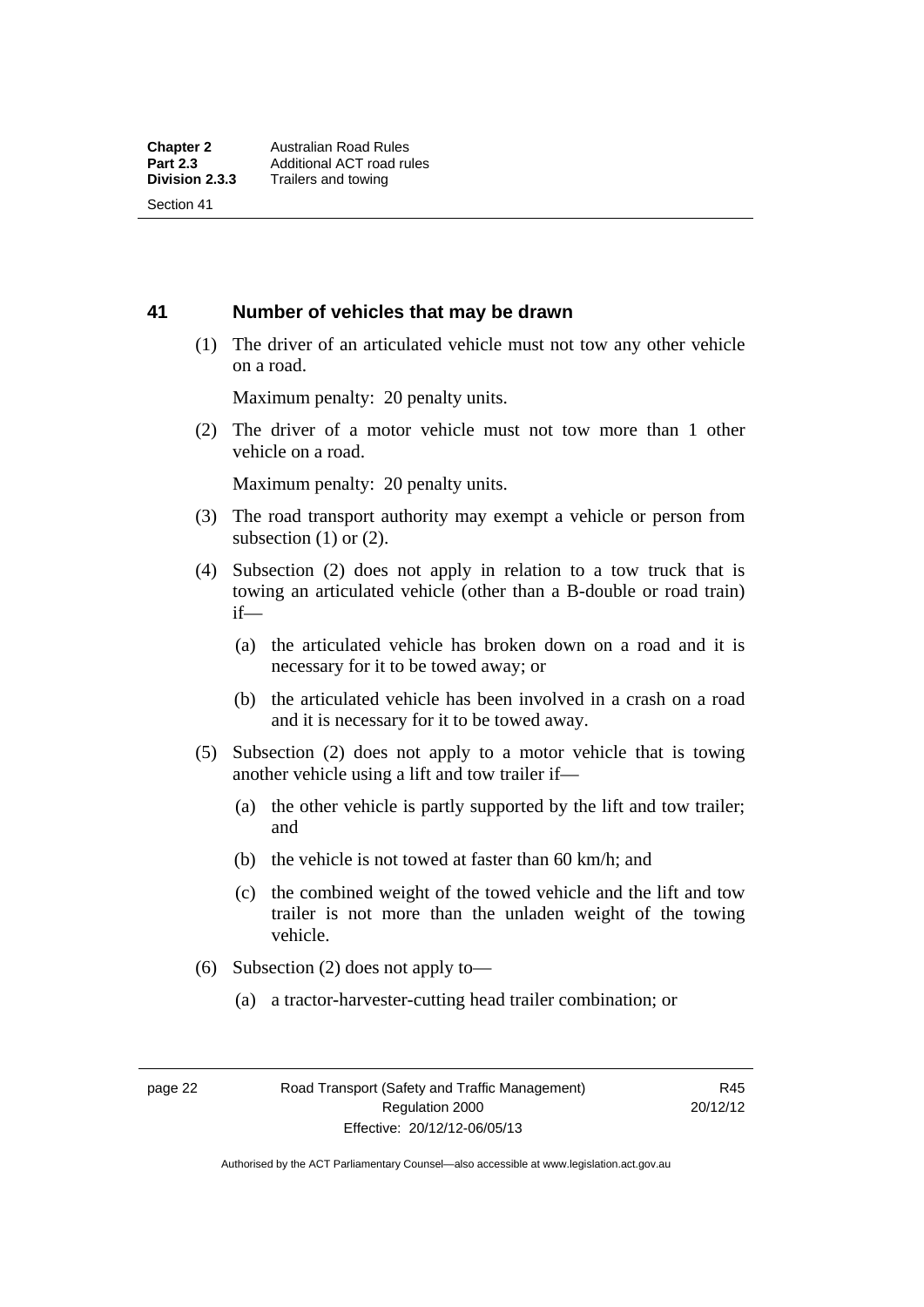- (b) a tractor with multiple implements attached, if the implements are normally used as a single unit when performing agricultural operations; or
- (c) a tractor and implement combination towing a fuel trailer or laser tower; or
- (d) an articulated low-loader consisting of a prime mover towing a converter dolly and a semitrailer; or
- (e) a B-double, dog trailer or road train.

### **42 Towing by vehicles under 4.5t**

- (1) The driver of a motor vehicle (the *towing vehicle*) must not tow another vehicle (the *towed vehicle*) on a road if the laden weight of the towed vehicle is more than—
	- (a) the capacity of the towing attachment fitted to the towing vehicle; or
	- (b) the maximum laden weight for the towed vehicle.

Maximum penalty: 20 penalty units.

- (2) Subsection (1) does not apply to the driver if the towing vehicle has a GVM over 4.5t.
- (3) The road transport authority may exempt a vehicle or person from subsection  $(1)$ .
- (4) In this section:

*maximum laden weight*, for the towed vehicle, means—

 (a) the maximum laden weight for a towed vehicle specified by the manufacturer of the towing vehicle in relation to the towing vehicle; or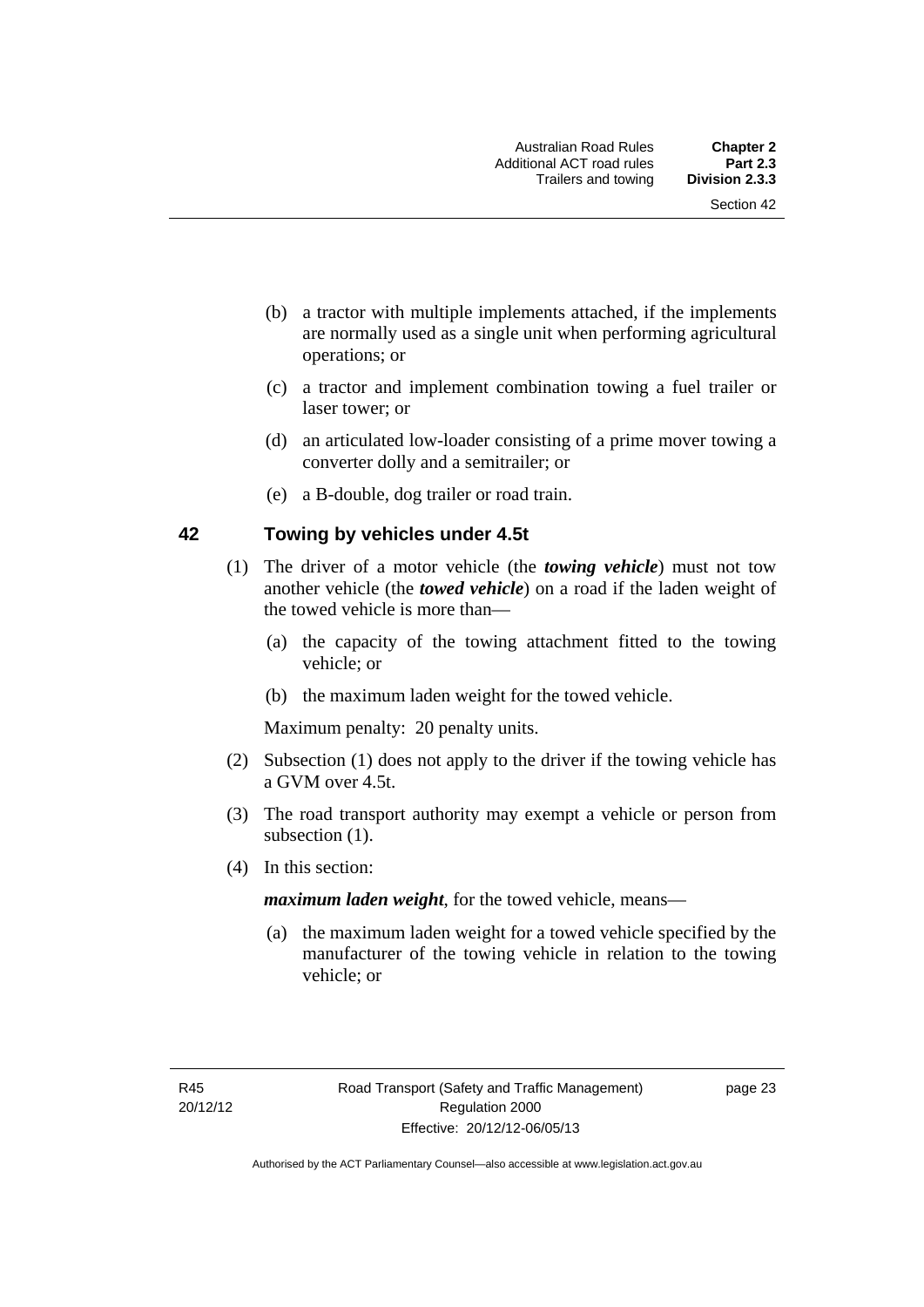- (b) if there is no such specification by the manufacturer, the manufacturer of the vehicle cannot be identified or the specification is not appropriate because the towing vehicle has been modified—
	- (i) 1.5 times the unladen weight of the towing vehicle if the towed vehicle is fitted with a braking system that is working properly; or
	- (ii) the unladen weight of the towing vehicle in any other case.

# **Division 2.3.4 Lights on vehicles**

- *Note* The following rules of the [Australian Road Rules](http://www.legislation.act.gov.au//ni/db_37271/default.asp) apply to lights on vehicles:
	- r 215 (which is about using lights when driving at night or in hazardous weather conditions)
	- r 216 (which is about the lights that must be used when towing a vehicle at night or in hazardous weather conditions)
	- r 217 (which is about using rear fog lights)
	- r 218 (which is about using headlights on high-beam)
	- r 219 (which is about not using lights to dazzle other road users)
	- r 220 (which is about the use of lights on a vehicle that is stopped)
	- r 221 (which is about using hazard warning lights)
	- r 222 (which is about the use of warning lights on buses carrying children)
	- r 223 (which is about using lights when riding an animal-drawn vehicle at night or in hazardous weather conditions)
	- r 259 (which is about using lights when riding a bicycle at night).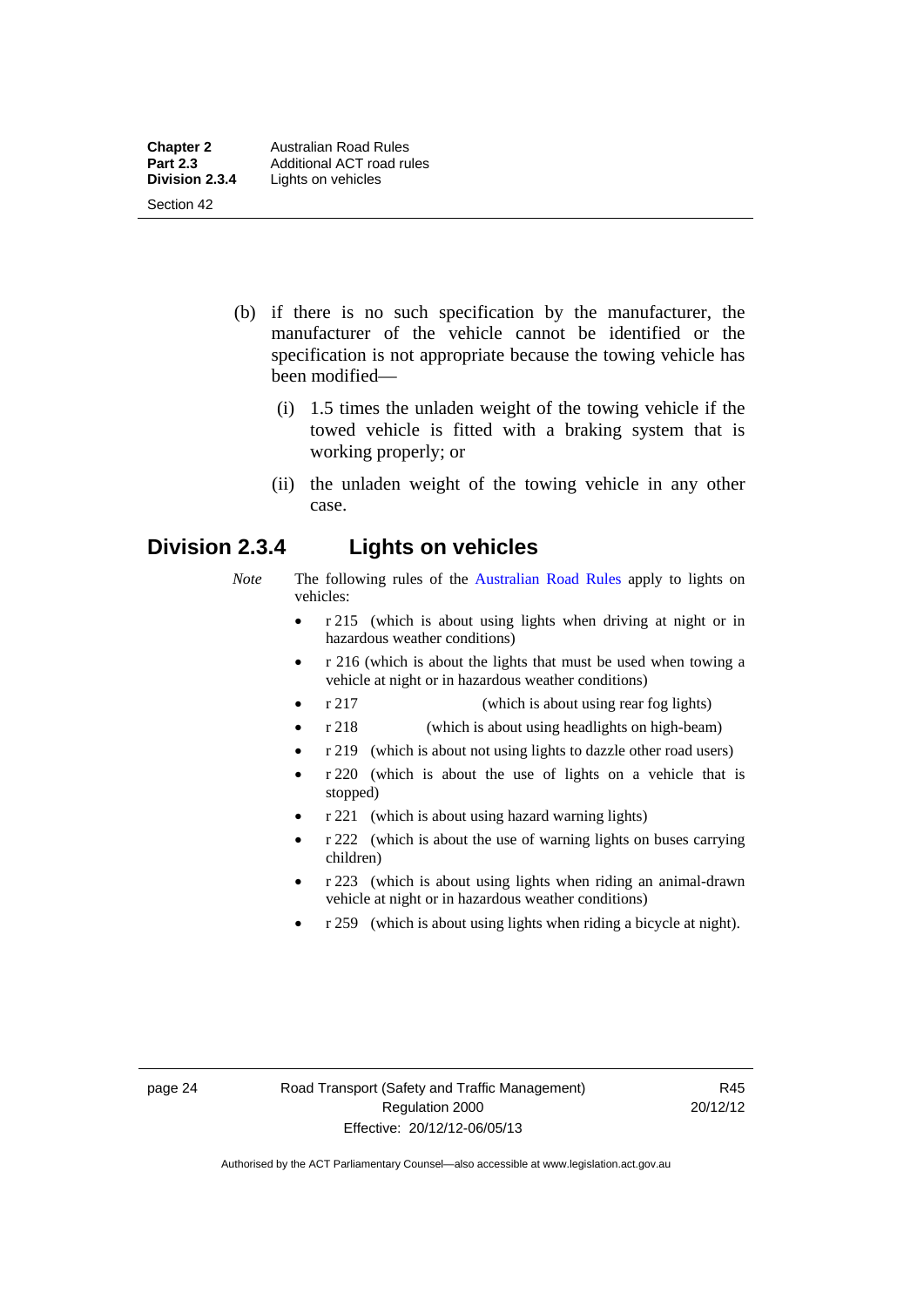### **43 Lights on motor vehicles generally**

- (1) The driver of a motor vehicle fitted with a spotlight or searchlight must not operate the light, or allow it to be operated, on a road unless—
	- (a) the vehicle is stationary, the light is operated only for examining or making adjustments or repairs to a vehicle, and light from it is not projected further than 6m; or
	- (b) the light is operated for the temporary purpose of reading or looking for a notice, sign, house number or something similar; or
	- (c) the vehicle is a police vehicle; or
	- (d) the vehicle is being used by the Territory, the Commonwealth or any public authority.

Maximum penalty: 20 penalty units.

- (2) The driver of a motor vehicle fitted with an additional headlight permitted to be fitted under the *[Road Transport \(Vehicle](http://www.legislation.act.gov.au/sl/2000-12)  [Registration\) Regulation 2000](http://www.legislation.act.gov.au/sl/2000-12)*, schedule 1 must not operate the headlight, or allow it to be operated, if—
	- (a) the vehicle is being driven on a length of road in a built-up area; or
	- (b) the driver is driving less than—
		- (i) 200m behind a vehicle travelling in the same direction as the driver; or
		- (ii) 200m from an oncoming vehicle.

Maximum penalty: 20 penalty units.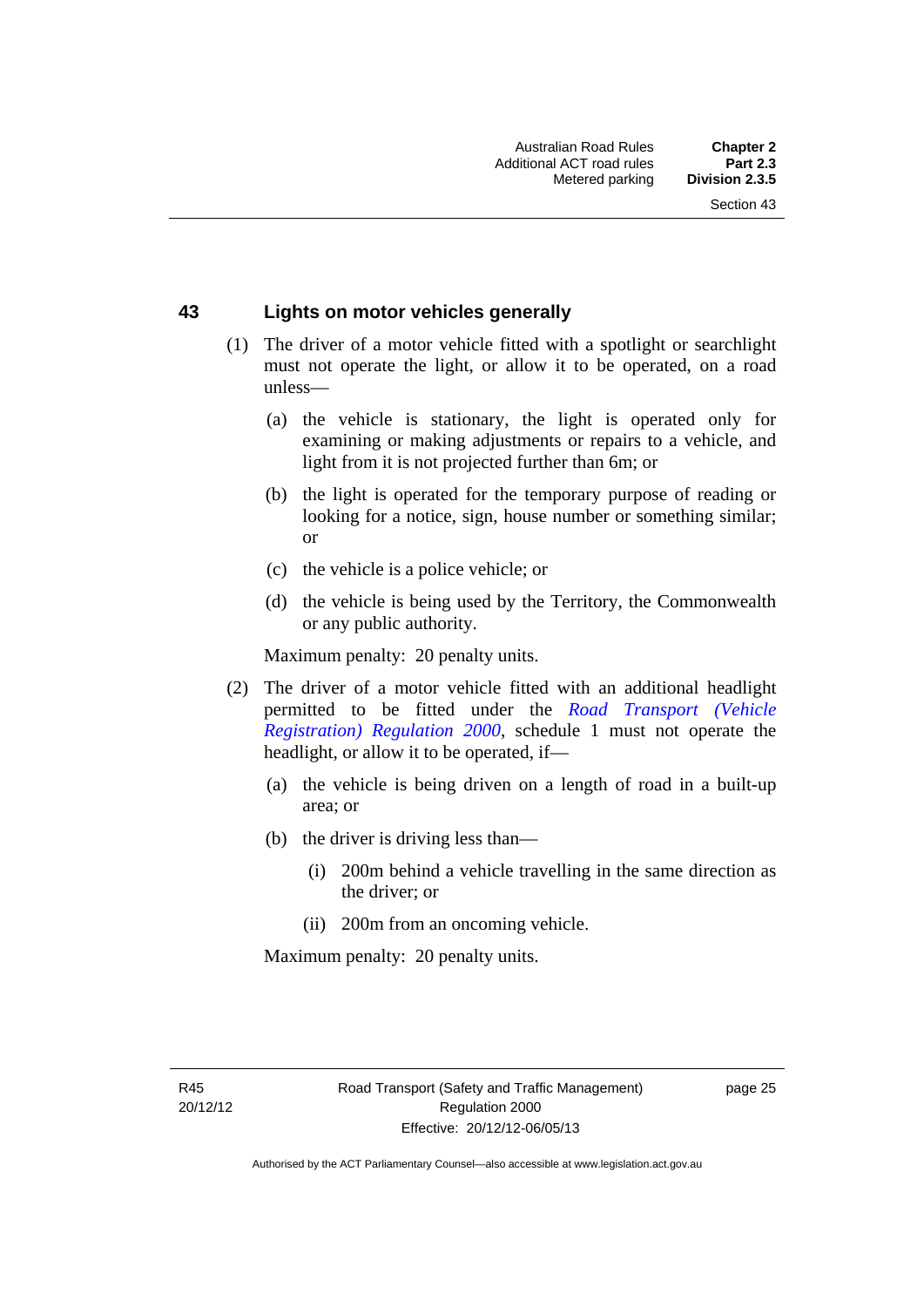**Chapter 2 Australian Road Rules**<br>**Part 2.3 Additional ACT road rules Part 2.3 Additional ACT road rules**<br>**Division 2.3.5** Metered parking

Section 44

# **Metered parking**

# **Division 2.3.5 Metered parking**

- *Note* The rules of the [Australian Road Rules](http://www.legislation.act.gov.au//ni/db_37271/default.asp) that apply to the parking of vehicles include the following:
	- r 189 (which is about double parking)
	- $r$  203 (which is about stopping in a parking area for people with disabilities)
	- r 205 (which is about parking for longer than indicated)
	- r 207 (which is about parking where fees are payable)
	- r 208 (which is about parallel parking on a road, except in a median strip parking area)
	- r 209 (which is about parallel parking in a median strip parking area)
	- r 210 (which is about angle parking)
	- r 211 (which is about parking in parking bays).

# **44 Metered parking—parking in spaces**

- (1) A driver commits an offence if—
	- (a) the driver parks in a metered parking area; and
	- (b) the driver's vehicle is not parked in a metered parking space.

Maximum penalty: 20 penalty units.

 (2) A driver must not park the driver's vehicle in a metered parking space if another vehicle is parked in the space.

Maximum penalty: 20 penalty units.

 (3) A driver who parks in a metered parking space must position the driver's vehicle completely within the space.

Maximum penalty: 20 penalty units.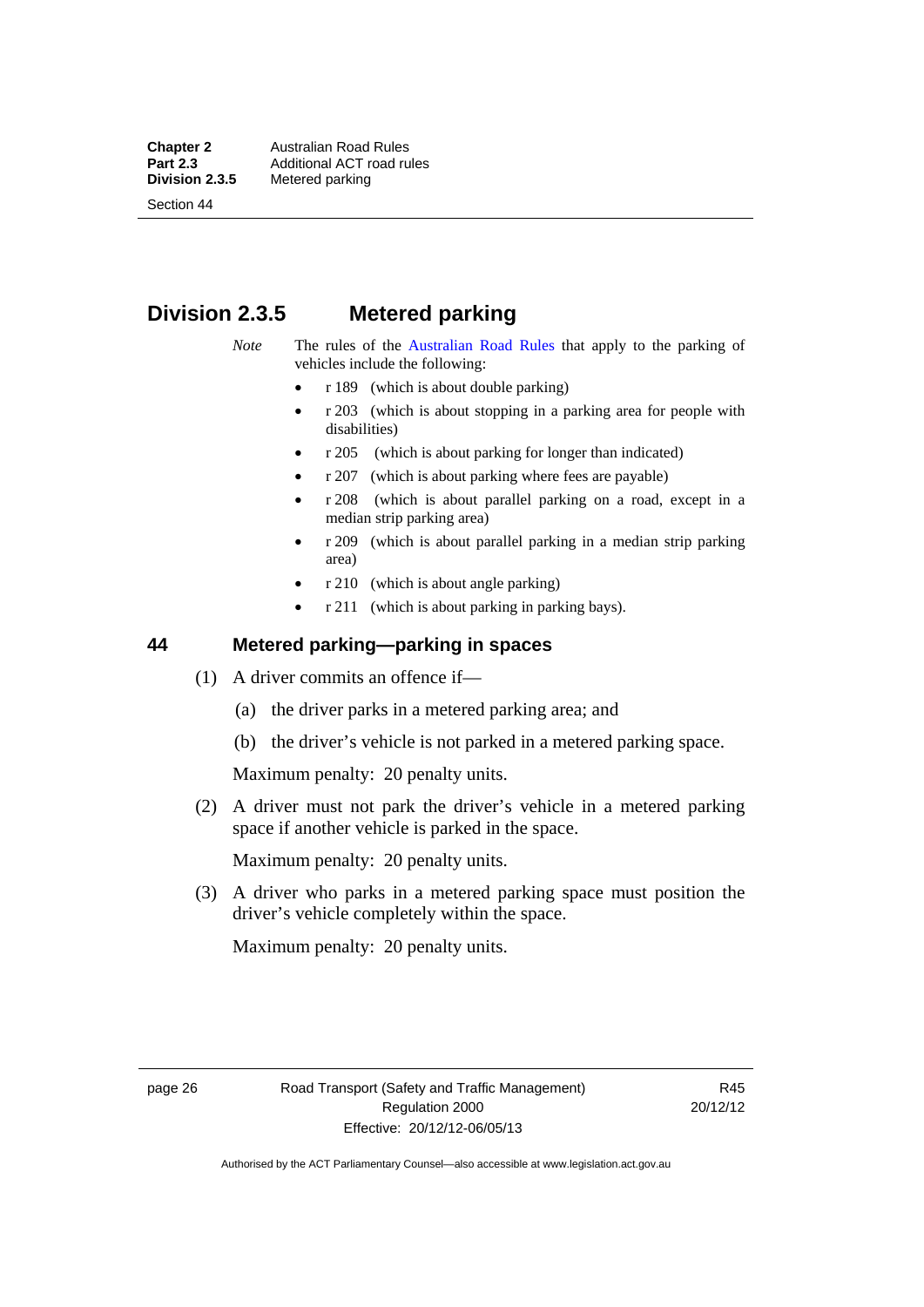# **44A Metered parking—parking fees**

 (1) A driver must not park in a metered parking space without paying the relevant parking fee for the space.

Maximum penalty: 20 penalty units.

- (2) A driver does not commit an offence against subsection (1) if—
	- (a) the relevant parking fee for the metered parking space is paid immediately after the driver parks the driver's vehicle in the metered parking space; or
	- (b) the parking meter for the metered parking space indicates that the period for which parking in the space has been paid for has not expired; or
	- (c) the parking meter for the metered parking space—
		- (i) is not working; or
		- (ii) is covered with a parking meter hood bearing the words 'out of order time limit applies'.
	- *Note* For other exceptions to s (1), see s 45.

#### **44B Metered parking—maximum length of stay**

 (1) A driver must not allow the driver's vehicle to remain parked in a metered parking space if the parking meter for the space indicates that the period for which parking in the space has been paid for has expired.

Maximum penalty: 20 penalty units.

*Note* For exceptions to s (1), see s 45.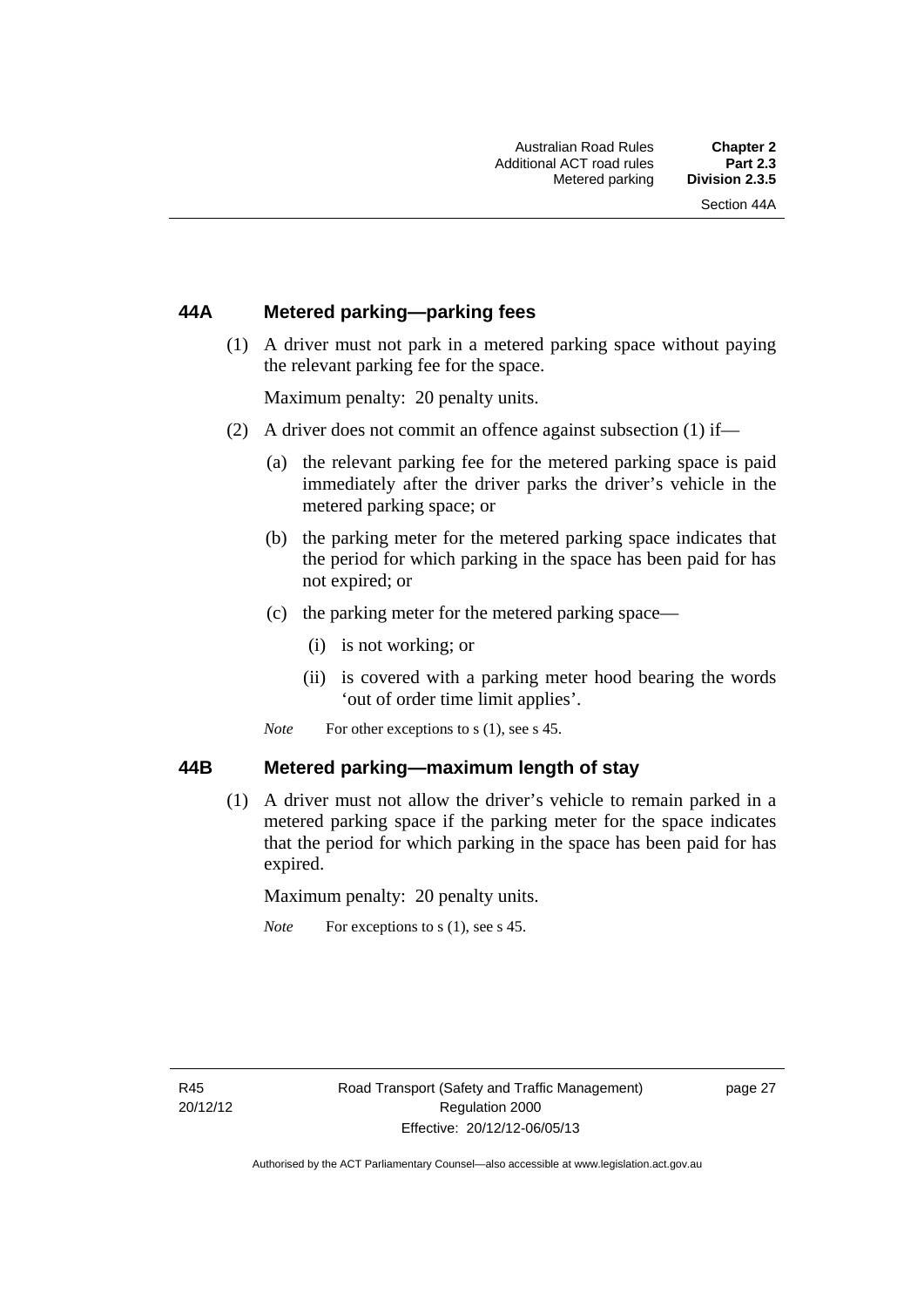(2) A driver must not allow the driver's vehicle to remain parked in a metered parking space for longer than the period (if any) indicated on the metered parking signs applying to the space as the maximum period for which a vehicle may be parked in the space.

Maximum penalty: 20 penalty units.

*Note* For exceptions to s (2), see s 45.

#### **45 Metered parking—exceptions to s 44A and s 44B**

Section 44A (Metered parking—parking fees) and section 44B (Metered parking—maximum length of stay) do not apply to—

- (a) a driver for any period the driver's vehicle is parked in a metered parking space outside the controlled parking hours for the space; or
- (b) a driver if—
	- (i) the driver's vehicle is parked in a metered parking space; and
	- (ii) the driver displays in or on the vehicle a current mobility parking scheme authority; and
	- (iii) the driver complies with the conditions (if any) of the authority; or
- (c) a driver if—
	- (i) the driver's vehicle is parked in a metered parking space designated by a *permit zone sign* for use by the holder of a stated kind of parking permit; and
	- (ii) the driver displays in or on the vehicle a current parking permit of that kind; and
	- (iii) the driver complies with the conditions (if any) of the permit.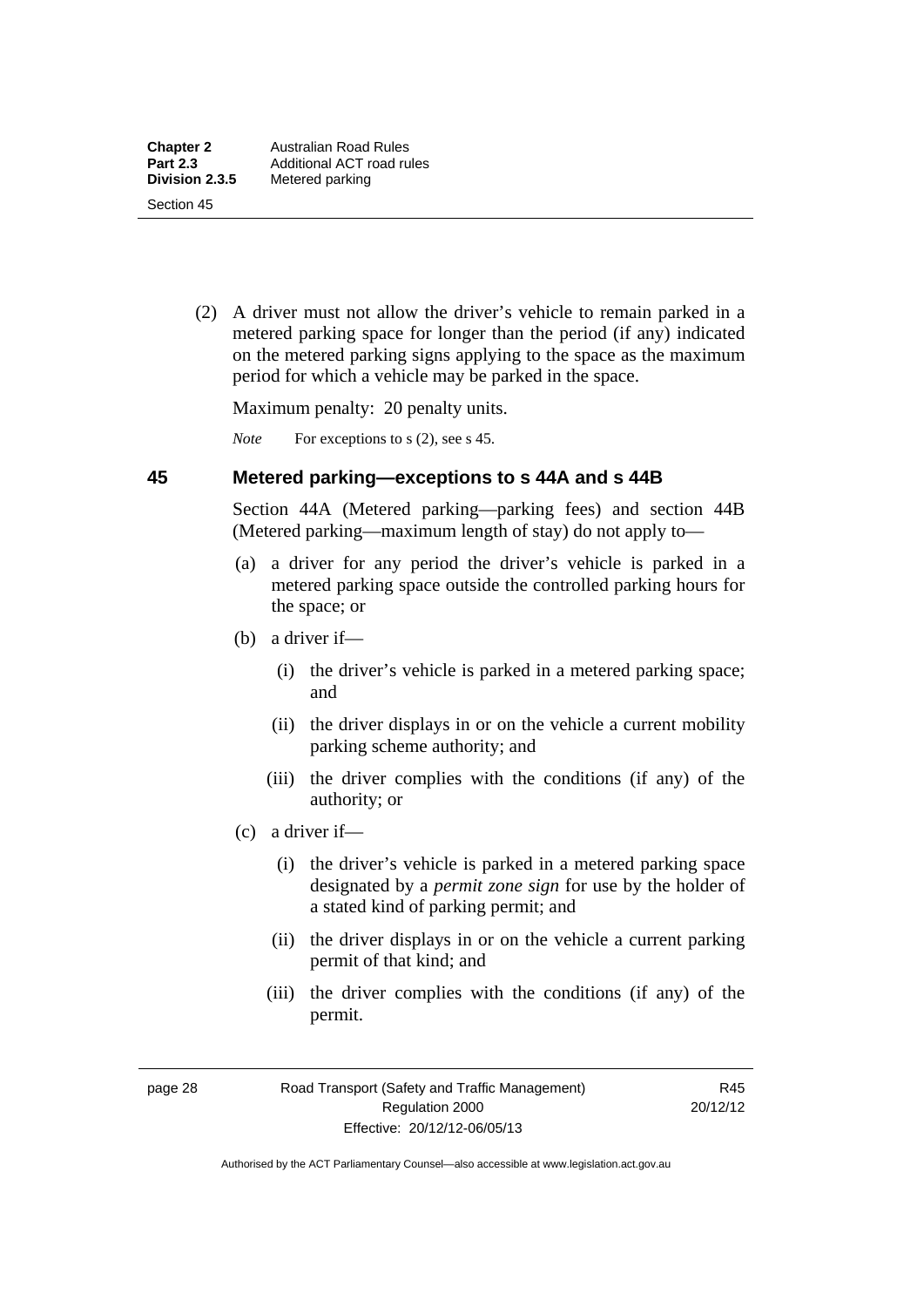# **46 Temporary closure of metered parking spaces**

- (1) If the road transport authority decides that the use of a metered parking space should be temporarily discontinued, the authority may close the space by—
	- (a) installing a sign, at or near the space, that displays words to the effect that the space is closed; or
	- (b) covering the parking meter applying to the space with a parking meter hood bearing the words 'no parking'.
- (2) A driver must not park in a metered parking space that has been closed under subsection (1).

Maximum penalty: 20 penalty units.

(3) In this section:

*sign* includes a board, device, plate, screen, words or anything else, whether or not installed with or on a traffic sign.

### **47 Misuse of parking meters**

A person must not—

- (a) insert in a parking meter anything other than coins appropriate for the meter; or
- (b) attach anything (for example, advertising material) to a parking meter.

Maximum penalty: 20 penalty units.

*Note* An example is part of the regulation, is not exhaustive and may extend, but does not limit, the meaning of the provision in which it appears (see [Legislation Act,](http://www.legislation.act.gov.au/a/2001-14) s 126 and s 132).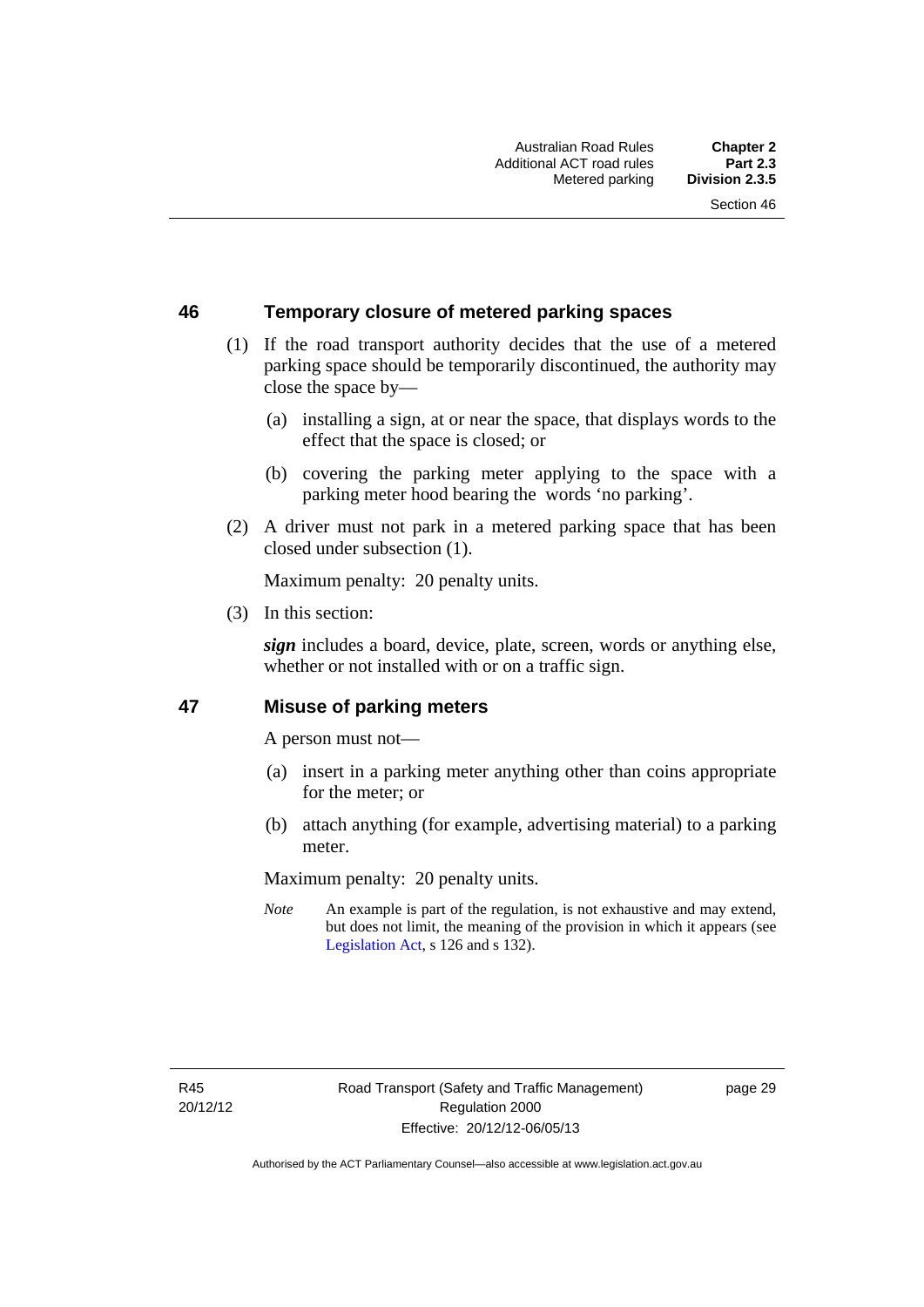Section 48

# **48 Interfering with parking meters etc**

A person must not—

- (a) do anything that interferes with (or is likely to interfere with) the proper working of a parking meter; or
- (b) fraudulently operate a parking meter.

Maximum penalty: 20 penalty units.

# **Division 2.3.6 Ticket parking**

# **49 Ticket parking—parking in spaces**

- (1) A driver commits an offence if—
	- (a) the driver parks in a ticket parking area; and
	- (b) the driver's vehicle is not parked in a ticket parking space.

Maximum penalty: 20 penalty units.

- (2) However, the driver does not commit an offence against subsection (1) if the driver parks in a metered parking space within a ticket parking area and the driver complies with the provisions of division 2.3.5 (Metered parking) in relation to parking in the space.
- (3) A driver must not park the driver's vehicle in a ticket parking space if another vehicle is parked in the space.

Maximum penalty: 20 penalty units.

 (4) A driver who parks in a ticket parking space must position the driver's vehicle completely within the space.

Maximum penalty: 20 penalty units.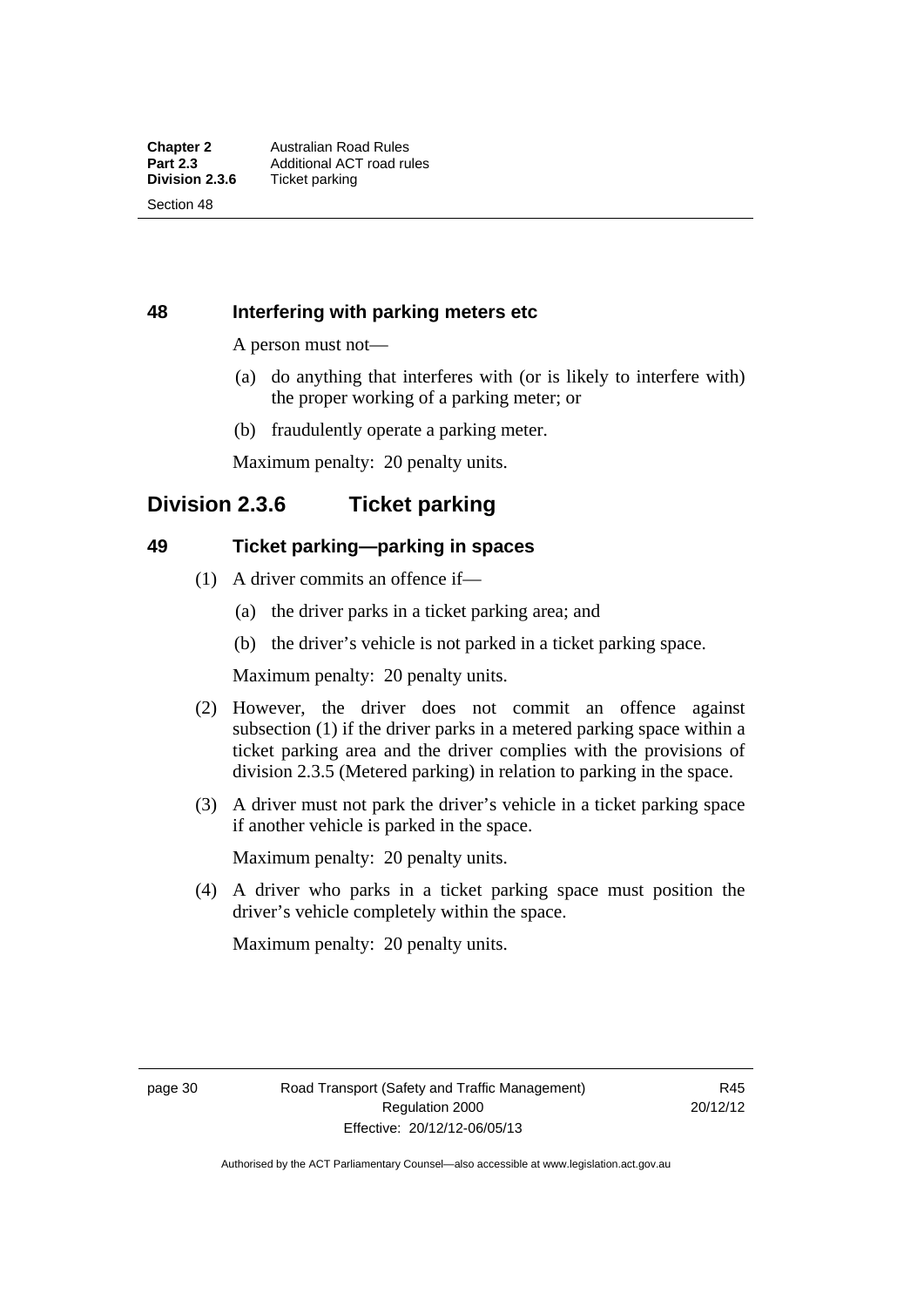### **49A Ticket parking—display of tickets**

- (1) A driver may park the driver's vehicle in a ticket parking area only if—
	- (a) for an RTA multi-stay ticket parking area—
		- (i) a current parking ticket for the area is correctly displayed in or on the vehicle; or
		- (ii) a current part-day parking ticket for another RTA multi-stay ticket parking area is correctly displayed in or on the vehicle; or
		- (iii) a current equivalent all-day parking ticket for another RTA multi-stay ticket parking area is correctly displayed in or on the vehicle; or
	- (b) for any other ticket parking area—a current parking ticket for the area is correctly displayed in or on the vehicle.

Maximum penalty: 20 penalty units.

#### **Examples of ticket parking areas for par (b)**

- 1 a ticket parking area set up by the road transport authority in which parking up to a maximum of 4 hours is permitted by the ticket parking signs applying to the area
- 2 a ticket parking area set up by a parking authority
- *Note 1* Ticket parking areas may be set up by the road transport authority or a parking authority (see s 75A-s 76A).
- *Note 2* An example is part of the regulation, is not exhaustive and may extend, but does not limit, the meaning of the provision in which it appears (see [Legislation Act,](http://www.legislation.act.gov.au/a/2001-14) s 126 and s 132).
- (2) Subsection (1) (a) does not apply to a driver if, immediately after parking in the ticket parking area, the driver—
	- (a) obtains a parking ticket for the ticket parking area and the ticket is correctly displayed in or on the driver's vehicle; or

R45 20/12/12 page 31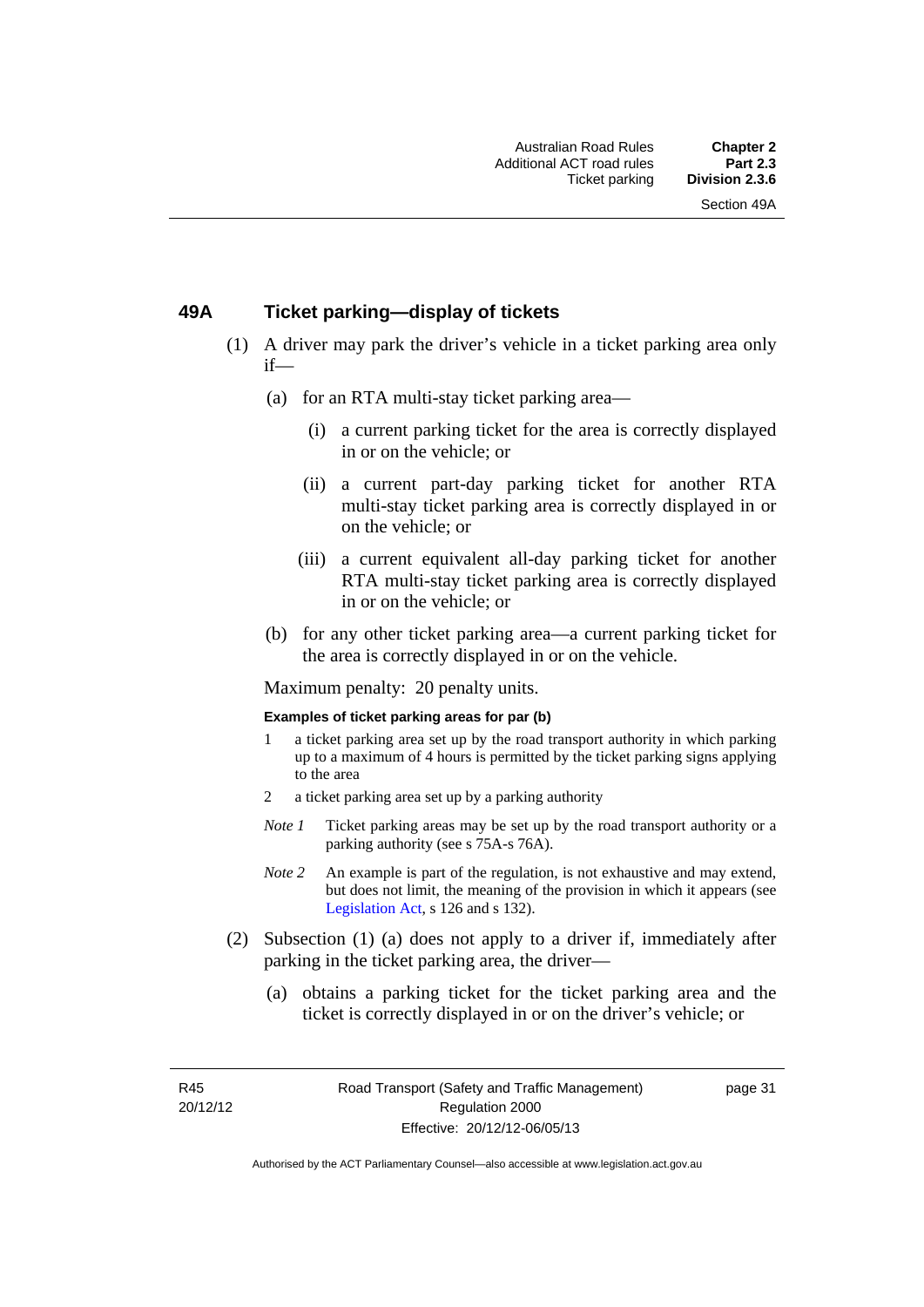- (b) correctly displays in or on the driver's vehicle a parking ticket mentioned in subsection  $(1)$   $(a)$   $(ii)$  or  $(iii)$ .
- (3) Subsection (1) (b) does not apply to a driver if, immediately after parking in the ticket parking area, the driver obtains a parking ticket for the ticket parking area and the ticket is correctly displayed in or on the driver's vehicle.
- (4) It is a defence to the prosecution of a driver for an offence against subsection (1) if the driver proves that—
	- (a) a parking ticket was displayed in accordance with the subsection; and
	- (b) the driver took reasonable steps to ensure that the ticket remained correctly displayed while the driver's vehicle was parked in the ticket parking area.

*Note* For other exceptions to s (1), see s 50.

(5) In this section:

*all-day parking ticket*, for a ticket parking area, means a parking ticket for which the relevant parking fee for parking all-day in the area has been paid.

*correctly displayed*—a parking ticket is *correctly displayed* in or on a vehicle if the ticket is displayed—

- (a) in or on the front left-hand side of the vehicle or, if the ticket requires the driver to display the ticket in or on a part of the vehicle, in or on that part of the vehicle; and
- (b) in a way that its expiry date (and, for a parking ticket other than an all-day parking ticket, its expiry time) and the ticket parking area for which it is issued, are clearly visible from outside the vehicle.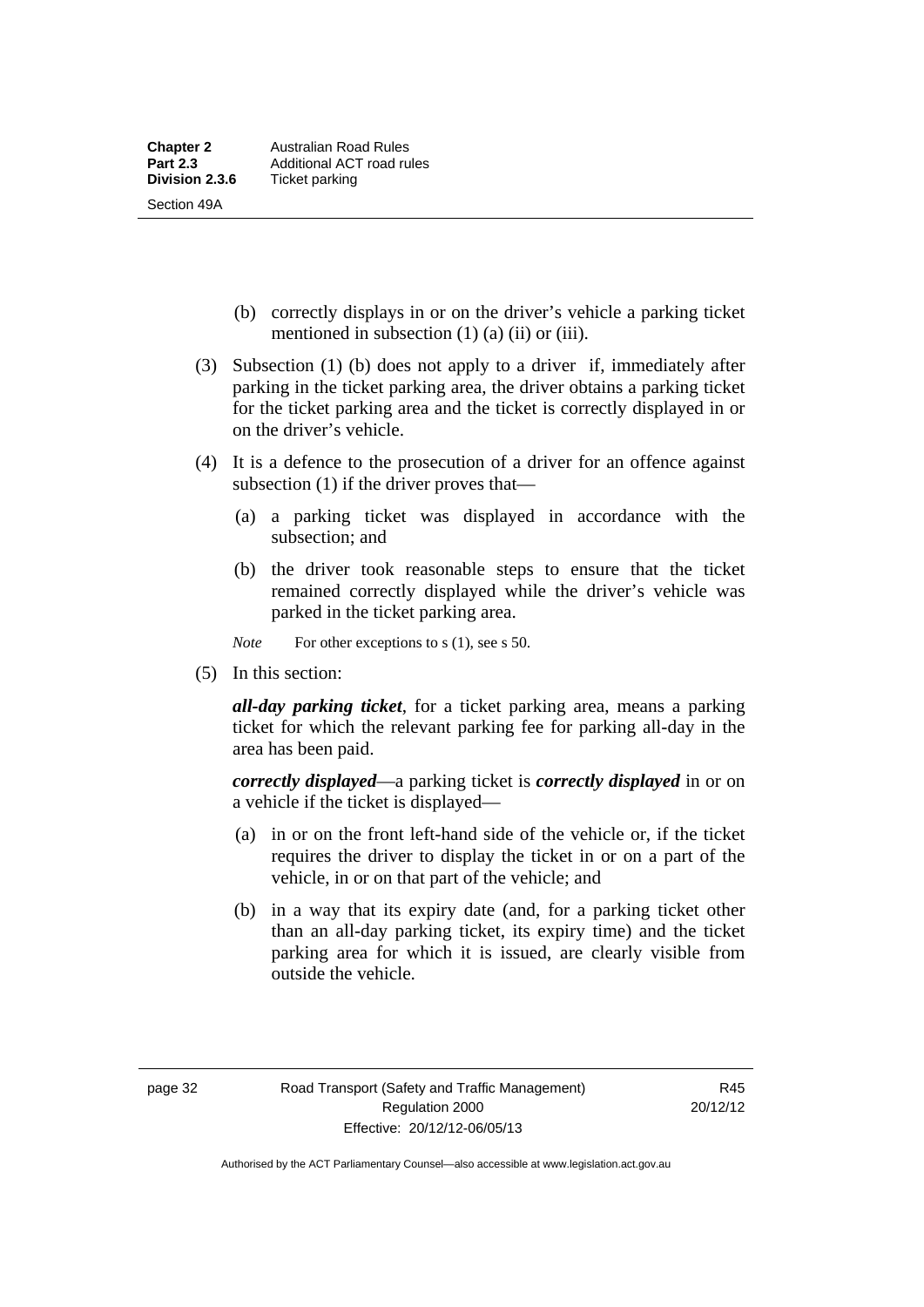*equivalent*, for a multi-stay ticket parking area, means another ticket parking area for which the relevant parking fee for an all-day parking ticket for the area is the same or higher.

*part-day parking ticket* means a parking ticket that is not an all-day parking ticket.

*RTA multi-stay ticket parking area* means a ticket parking area set aside under section 76 (2) (a) (Ticket parking schemes—road transport authority) where all-day parking is permitted by the ticket parking signs applying to the area.

### **49B Ticket parking—maximum length of stay**

(1) A driver must not allow the driver's vehicle to remain parked in a ticket parking area after the expiry of a parking ticket displayed in or on the vehicle.

Maximum penalty: 20 penalty units.

*Note 1* For when a parking ticket expires, see s 81.

*Note* 2 For exceptions to s (1), see s 50.

 (2) A driver must not allow the driver's vehicle to remain parked in a ticket parking area for longer than the period (if any) indicated on the ticket parking signs applying to the area as the maximum period for which a vehicle may be parked in the area.

Maximum penalty: 20 penalty units.

*Note* For exceptions to s (2), see s 50.

R45 20/12/12 page 33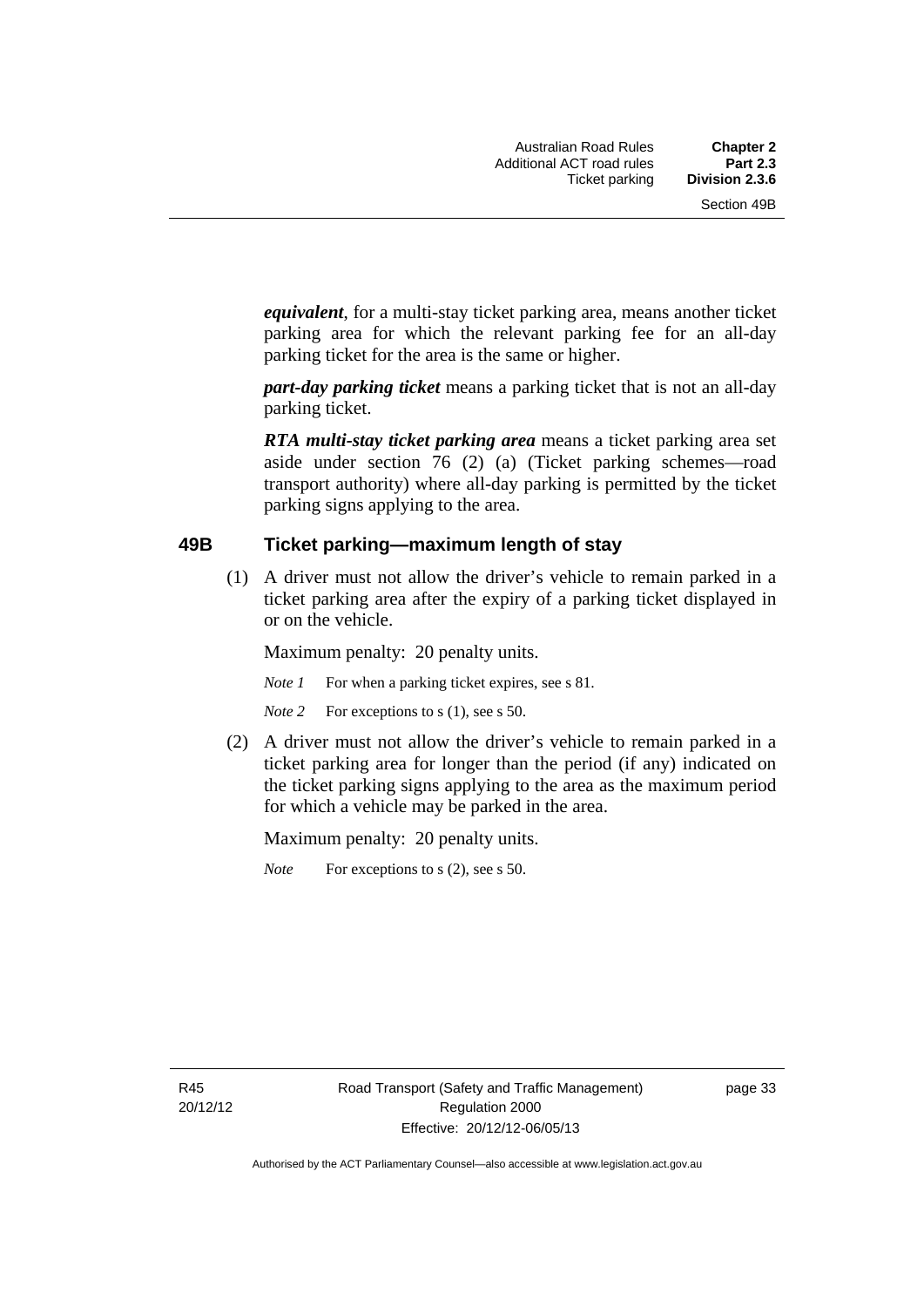Section 50

### **50 Ticket parking—exceptions to s 49A and s 49B**

Section 49A (Ticket parking—display of tickets) and section 49B (Ticket parking—maximum length of stay) do not apply to—

- (a) a driver if the driver parks the driver's vehicle in a metered parking space within a ticket parking area and the driver complies with the provisions of division 2.3.5 (Metered parking) in relation to parking in the space; or
- (b) a driver for any period the driver's vehicle is parked in a ticket parking space outside the controlled parking hours for the space; or
- (c) a driver if—
	- (i) the driver's vehicle is parked in a ticket parking space; and
	- (ii) the driver displays in or on the vehicle a current mobility parking scheme authority; and
	- (iii) the driver complies with the conditions (if any) of the authority; or
- (d) a driver if—
	- (i) the driver's vehicle is parked in a ticket parking space, or on a length of road in a ticket parking area, designated by a *permit zone sign* for use by the holder of a stated kind of parking permit; and
	- (ii) the driver displays in or on the vehicle a current parking permit of that kind; and
	- (iii) the driver complies with the conditions (if any) of the permit.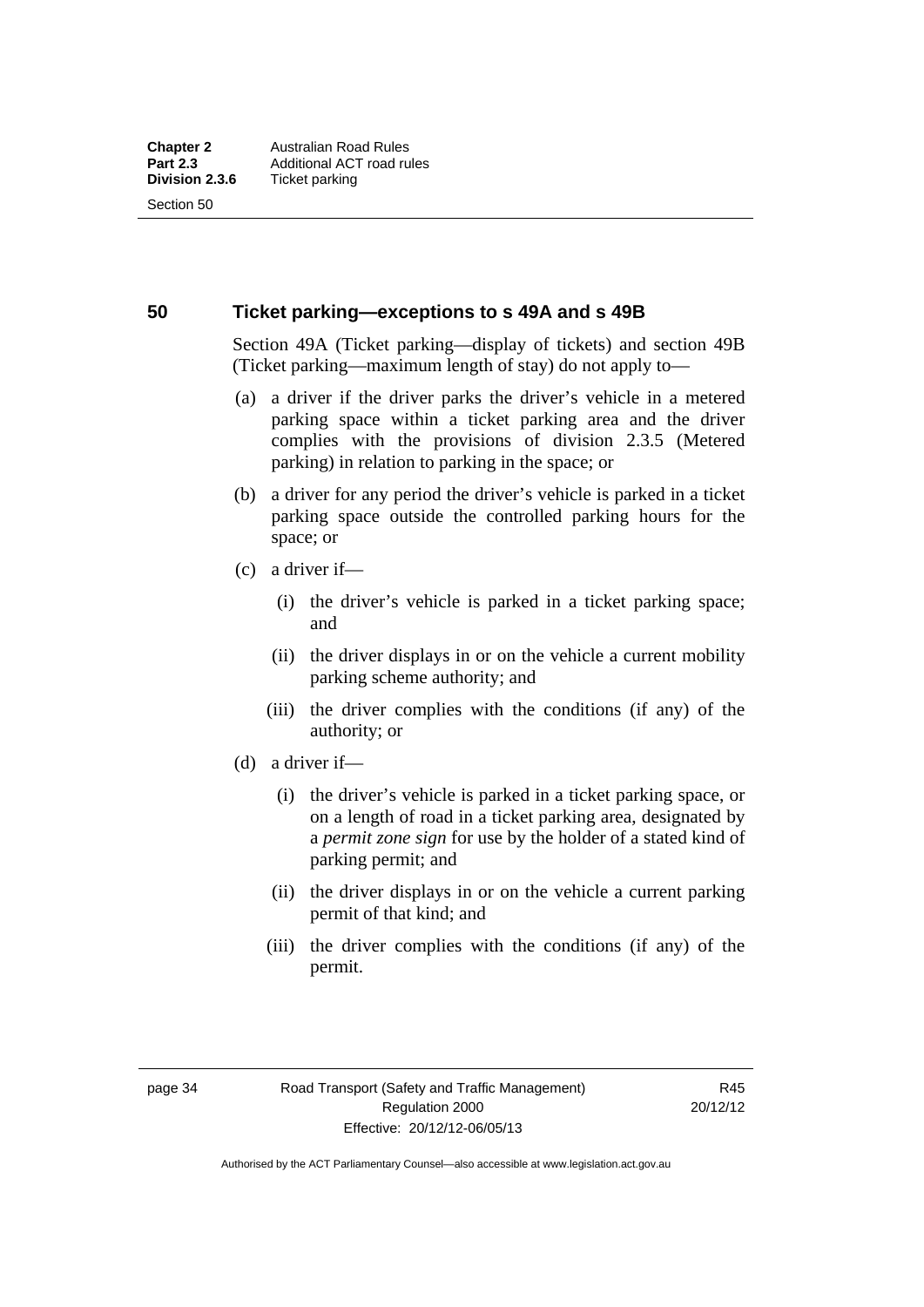### **51 Temporary closure of ticket parking spaces and areas**

- (1) If the road transport authority decides that the use of a ticket parking area, or ticket parking space, should be temporarily discontinued, the authority may close the area or space by—
	- (a) for the closure of a ticket parking area—installing a sign, at or near each traffic sign applying to the area, that displays words to the effect that the area is closed; or
	- (b) for the closure of a ticket parking space—installing a sign, at or near the space, that displays words to that effect.
- (2) If a parking authority decides that the use of a ticket parking area, or ticket parking space, within its area of operations should be temporarily discontinued, the authority may close the area or space  $by-$ 
	- (a) for the closure of a ticket parking area—installing a sign, at or near each traffic sign applying to the area, that displays words to the effect that the area is closed; or
	- (b) for the closure of a ticket parking space—installing a sign, at or near the space, that displays words to that effect.
	- *Note* Section 75A provides for the road transport authority to declare parking authorities and s 76A provides for the operation of ticket parking schemes by parking authorities.
- (3) A driver must not park in a ticket parking area or ticket parking space that has been closed under subsection (1) or (2).

Maximum penalty: 20 penalty units.

(4) In this section:

*sign* includes a board, device, plate, screen, words or anything else, whether or not installed with or on a traffic sign.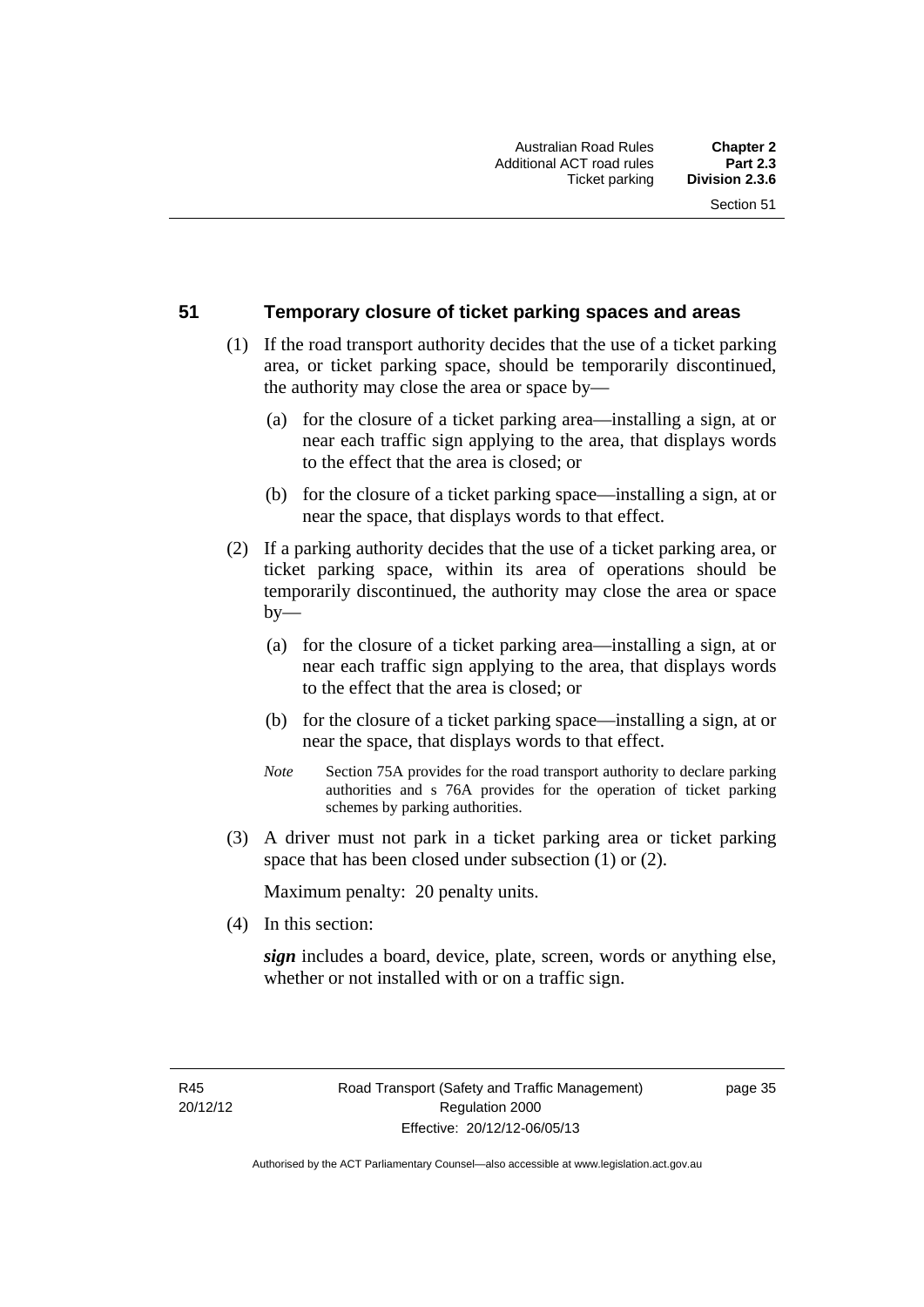**52 Use of false or damaged parking tickets etc** 

- (1) This section applies in relation to a vehicle that is parked in a ticket parking space within a ticket parking area.
- (2) A person must not display in or on the vehicle—
	- (a) anything resembling a parking ticket that falsely suggests that the relevant parking fee for parking in the space has been paid; or
	- (b) a parking ticket that has been changed, damaged or defaced.

Maximum penalty: 20 penalty units.

 (3) Subsection (2) does not apply if the parking ticket was not changed, damaged or defaced in a material particular.

# **53 Misuse of parking ticket machines**

A person must not—

- (a) insert in a parking ticket machine anything other than coins, or another means of payment, appropriate for the machine; or
- (b) attach anything (for example, advertising material) to a parking ticket machine.

Maximum penalty: 20 penalty units.

*Note* An example is part of the regulation, is not exhaustive and may extend, but does not limit, the meaning of the provision in which it appears (see [Legislation Act,](http://www.legislation.act.gov.au/a/2001-14) s 126 and s 132).

# **54 Interfering with parking ticket machines etc**

A person must not—

 (a) do anything that interferes with (or is likely to interfere with) the proper working of a parking ticket machine; or

page 36 Road Transport (Safety and Traffic Management) Regulation 2000 Effective: 20/12/12-06/05/13

R45 20/12/12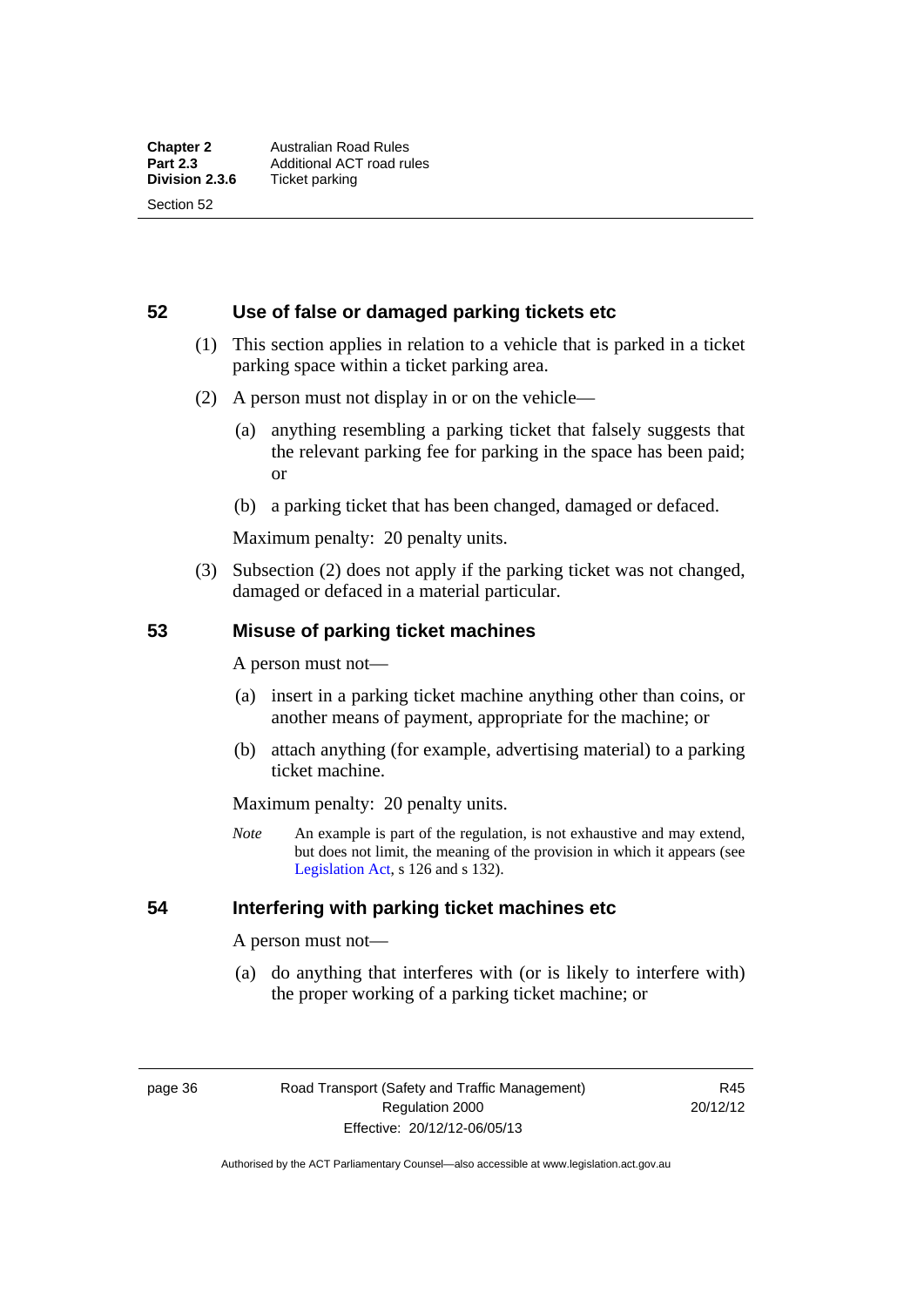(b) fraudulently operate a parking ticket machine.

Maximum penalty: 20 penalty units.

### **55 Interfering with parking tickets**

A person commits an offence if—

- (a) the person removes, changes, damages, defaces or otherwise interferes with a parking ticket that is in or on a vehicle; and
- (b) the vehicle is parked in a ticket parking area; and
- (c) the person is not—
	- (i) the driver of the vehicle; or
	- (ii) the responsible person for the vehicle.

Maximum penalty: 20 penalty units.

# **Division 2.3.7 Other ACT road rules about stopping and parking**

*Note* The [Australian Road Rules](http://www.legislation.act.gov.au//ni/db_37271/default.asp) contains rules about the stopping and parking of vehicles, including the following:

- r 189 (which is about double parking)
- r 203 (which is about stopping in a parking area for people with disabilities)
- r 205 (which is about parking for longer than indicated)
- r 207 (which is about parking where fees are payable)
- r 208 (which is about parallel parking on a road, except in a median strip parking area)
- r 209 (which is about parallel parking in a median strip parking area)
- r 210 (which is about angle parking)
- r 211 (which is about parking in parking bays).

R45 20/12/12 page 37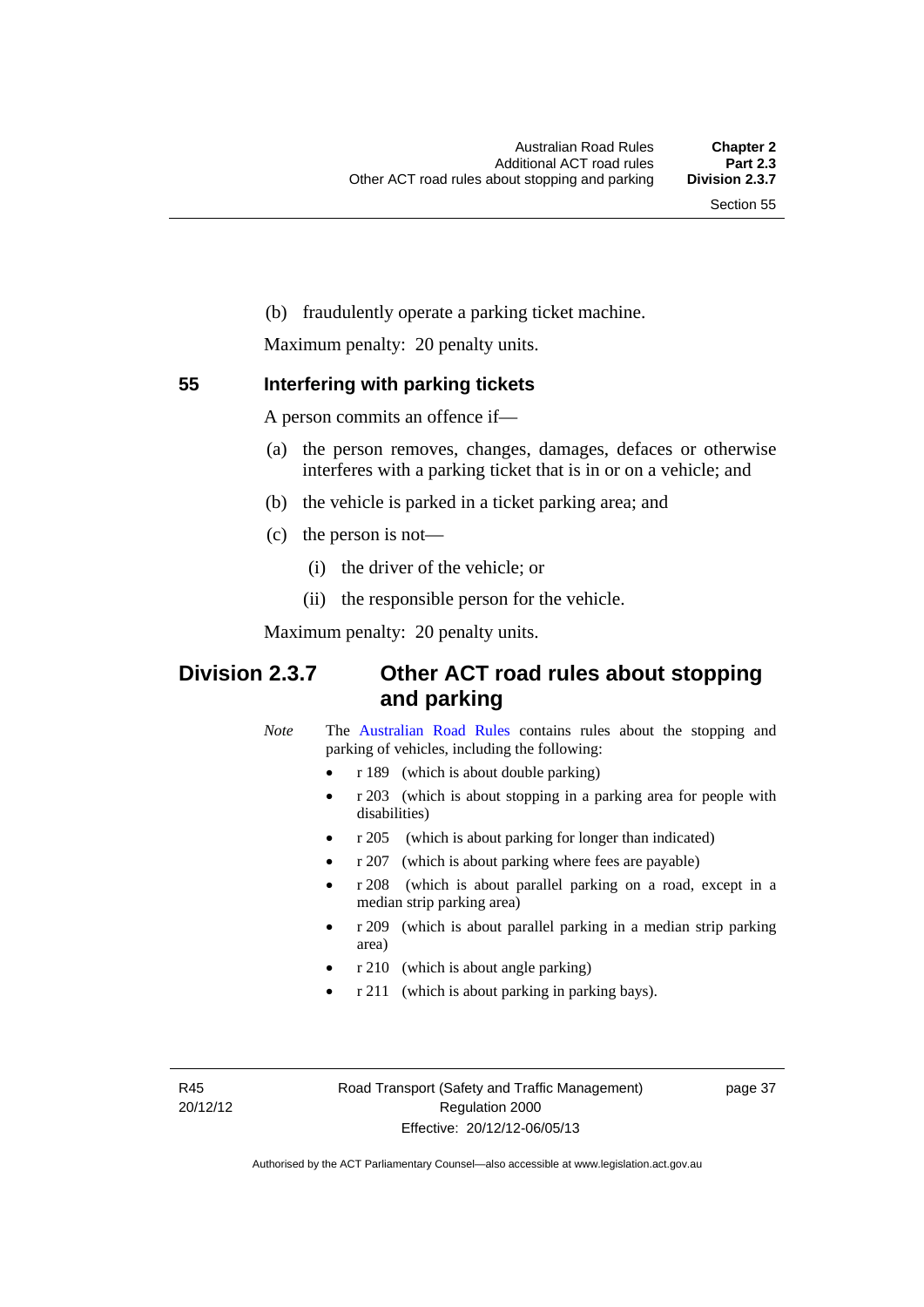# **56 Unauthorised use of parking permits and mobility parking scheme authorities**

 (1) A driver must not display a parking permit in or on the driver's vehicle if the driver is not entitled to do so under the conditions of the permit.

Maximum penalty: 20 penalty units.

 (2) A driver must not display a mobility parking scheme authority in or on the driver's vehicle if the driver is not entitled to do so under the conditions of the authority.

Maximum penalty: 20 penalty units.

# **56A Interfering with parking permits and mobility parking scheme authorities**

A person commits an offence if—

- (a) the person removes, changes, damages, defaces or otherwise interferes with a parking permit or mobility parking scheme authority that is in or on a vehicle; and
- (b) the person is not—
	- (i) the driver of the vehicle; or
	- (ii) the responsible person for the vehicle; or
	- (iii) the person to whom the permit or authority was issued.

Maximum penalty: 20 penalty units.

# **57A Stopping public buses in bus zones and at bus stops**

- (1) The driver of a public bus must not stop in a bus zone unless the driver—
	- (a) is dropping off, or picking up, passengers; or

Section 56

page 38 Road Transport (Safety and Traffic Management) Regulation 2000 Effective: 20/12/12-06/05/13

R45 20/12/12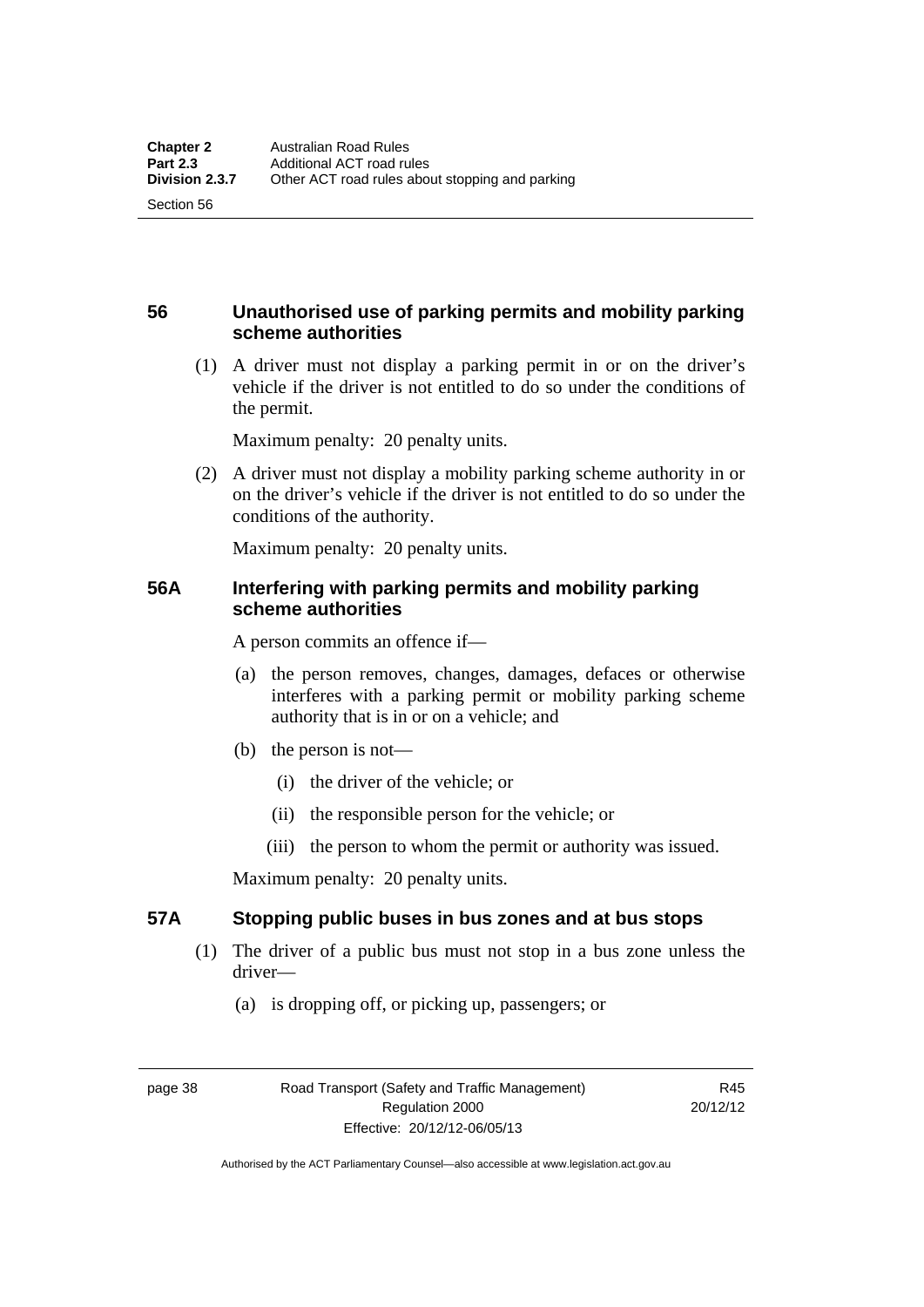(b) is stopping for a regular route service.

Maximum penalty: 20 penalty units.

 (2) Subsection (1) does not apply to the driver of a public bus that is not permitted to stop in the bus zone by information on or with the *bus zone sign* applying to the bus zone.

*Note* The driver would contravene the [Australian Road Rules,](http://www.legislation.act.gov.au//ni/db_37271/default.asp) r 183.

- (3) The driver of a public bus must not stop at a bus stop, or on the road, within 20m before a sign on the road that indicates the bus stop, and 10m after the sign, unless the driver—
	- (a) stops at a place on a length of road, or in an area, to which a parking control sign applies and the driver is permitted to stop at that place under the [Australian Road Rules;](http://www.legislation.act.gov.au//ni/db_37271/default.asp) or
	- (b) is dropping off, or picking up, passengers; or
	- (c) is stopping for a regular route service.

Maximum penalty: 20 penalty units.

(4) In this section:

*bus stop***—see the [Australian Road Rules](http://www.legislation.act.gov.au//ni/db_37271/default.asp)**, rule 195.

*bus zone*—see the [Australian Road Rules,](http://www.legislation.act.gov.au//ni/db_37271/default.asp) rule 183.

*bus zone sign*—see the [Australian Road Rules,](http://www.legislation.act.gov.au//ni/db_37271/default.asp) schedule 2, schedule 3, rule 314, rule 315 and rule 316.

*regular route service*—see the *[Road Transport \(Public Passenger](http://www.legislation.act.gov.au/a/2001-62)  [Services\) Act 2001](http://www.legislation.act.gov.au/a/2001-62)*, section 12 (What is a regular route service?).

R45 20/12/12 page 39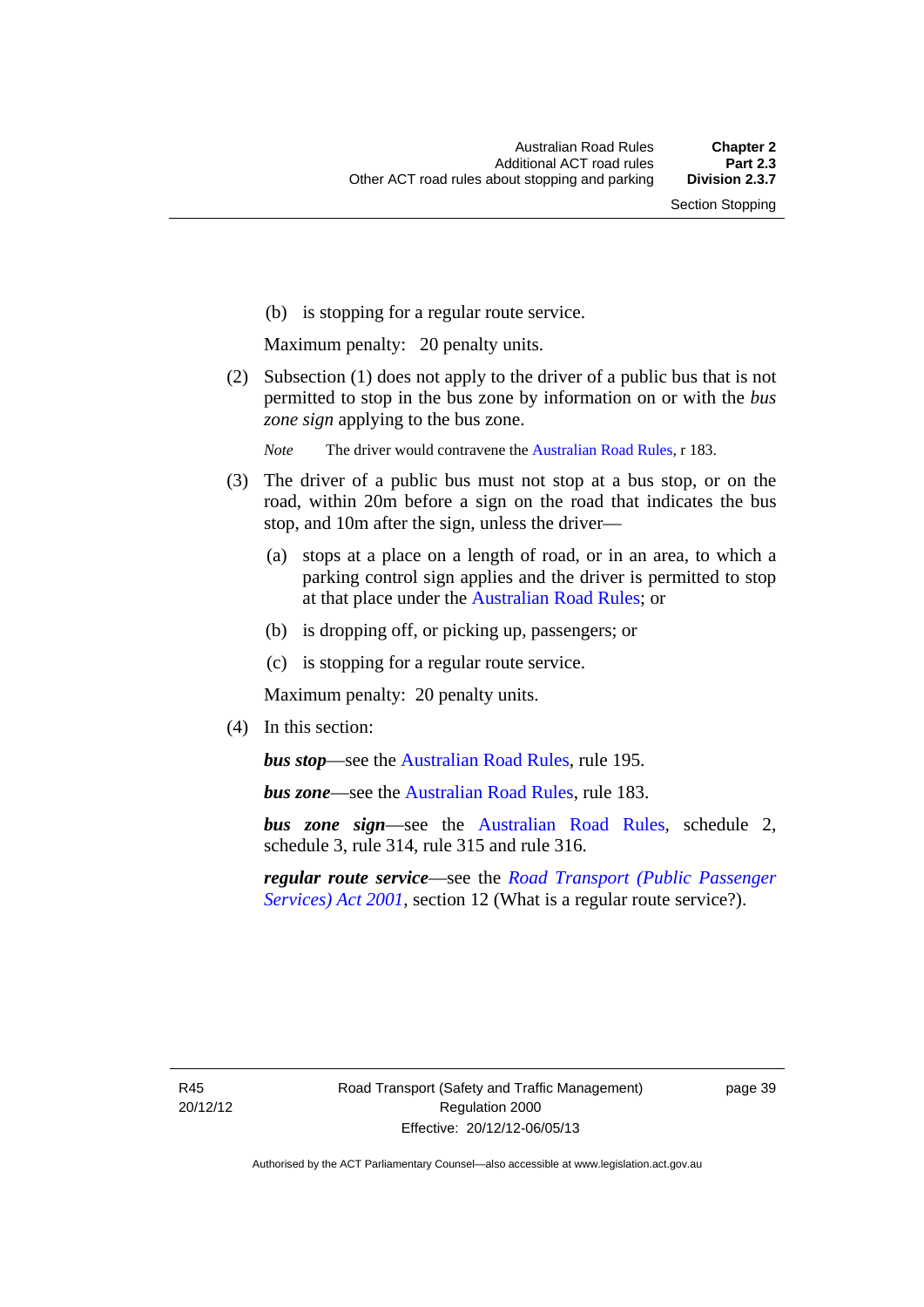Section 58

# **58 Stopping in an emergency etc or to comply with another law**

(1) In this section:

*stopping or parking provision of this chapter* means a provision of the following divisions:

- (a) division 2.3.5 (Metered parking);
- (b) division 2.3.6 (Ticket parking);
- (c) division 2.3.7 (Other ACT road rules about stopping and parking).
- (2) A stopping or parking provision of this chapter does not apply to a driver if—
	- (a) the driver stops at a particular place, or in a particular way, to avoid a collision, and the driver stops for no longer than is necessary to avoid the collision; or
	- (b) the driver stops at a particular place, or in a particular way, because the driver's vehicle is disabled, and the driver stops for no longer than is necessary for the vehicle to be moved safely to a place where the driver is permitted to park the vehicle under the [Australian Road Rules](http://www.legislation.act.gov.au//ni/db_37271/default.asp) and a stopping or parking provision of this chapter; or
	- (c) the driver stops at a particular place, or in a particular way, to deal with a medical or other emergency, and the driver stops for no longer than is necessary in the circumstances; or
	- (d) the driver stops at a particular place, or in a particular way, because the condition of the driver, a passenger, or the driver's vehicle makes it necessary for the driver to stop in the interests of safety, and the driver stops for no longer than is necessary in the circumstances; or

page 40 Road Transport (Safety and Traffic Management) Regulation 2000 Effective: 20/12/12-06/05/13

R45 20/12/12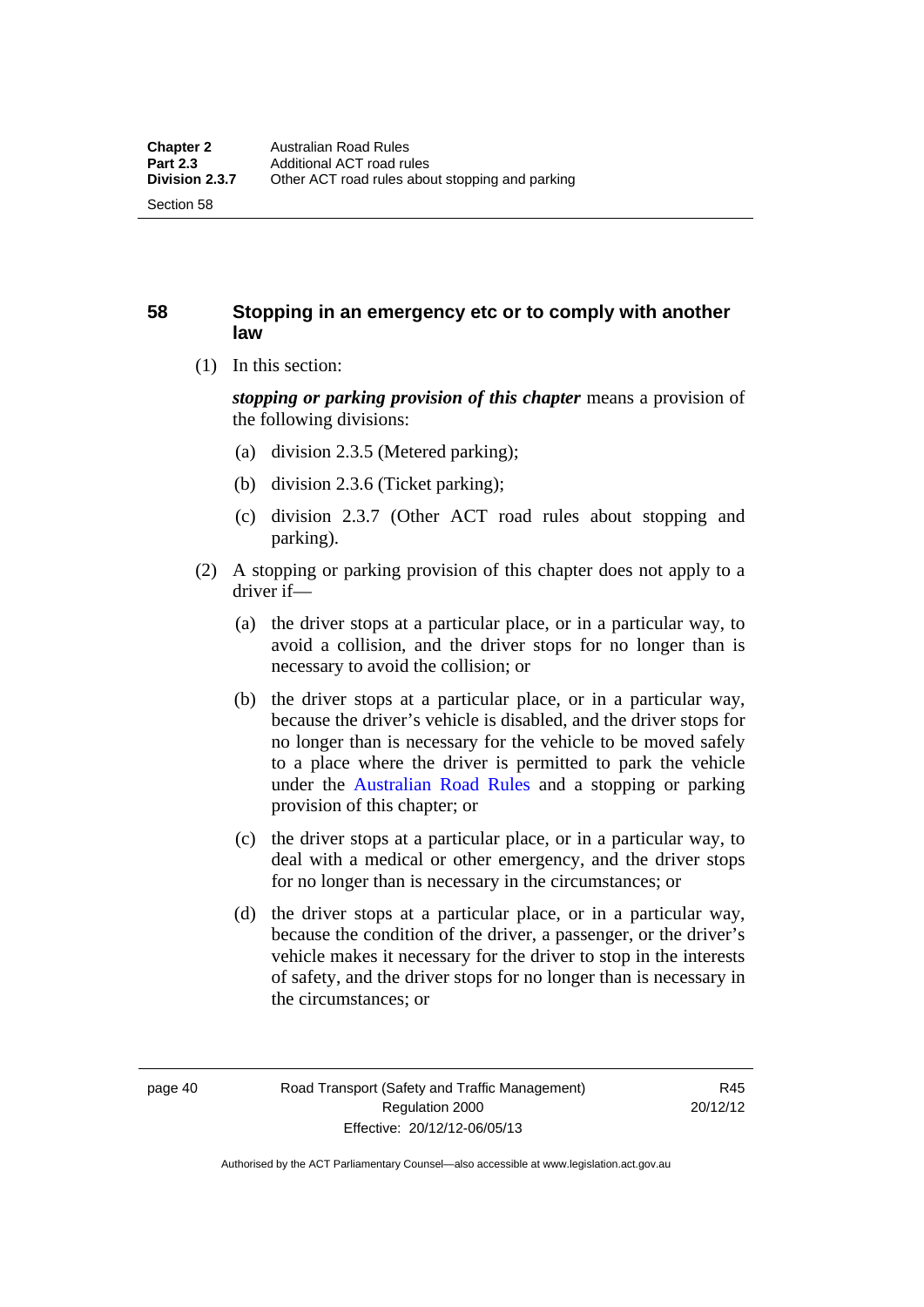(e) the driver stops at a particular place, or in a particular way, to comply with a provision of the [Australian Road Rules](http://www.legislation.act.gov.au//ni/db_37271/default.asp) or a provision of another law, and the driver stops for no longer than is necessary to comply with the provision.

# **Division 2.3.8 Other ACT road rules**

### **60 Interrupting funeral processions etc**

A driver must not interfere with, or interrupt, the free passage of—

- (a) a funeral procession or any other lawful procession; or
- (b) any vehicle or person forming part of a procession mentioned in paragraph (a).

Maximum penalty: 20 penalty units.

#### **61 Driving on roads closed to traffic**

A person must not drive a vehicle on a road that is closed to traffic under the [Act](http://www.legislation.act.gov.au/a/1999-80/default.asp), section 30.

Maximum penalty: 20 penalty units.

# **62 Use of wheeled recreational devices and wheeled toys on roads**

 (1) A person must not travel in or on a wheeled recreational device or wheeled toy on a road while it is attached to another vehicle.

Maximum penalty: 20 penalty units.

 (2) A person travelling in or on a wheeled recreational device or wheeled toy on a road must not permit it to be drawn by another vehicle.

Maximum penalty: 20 penalty units.

R45 20/12/12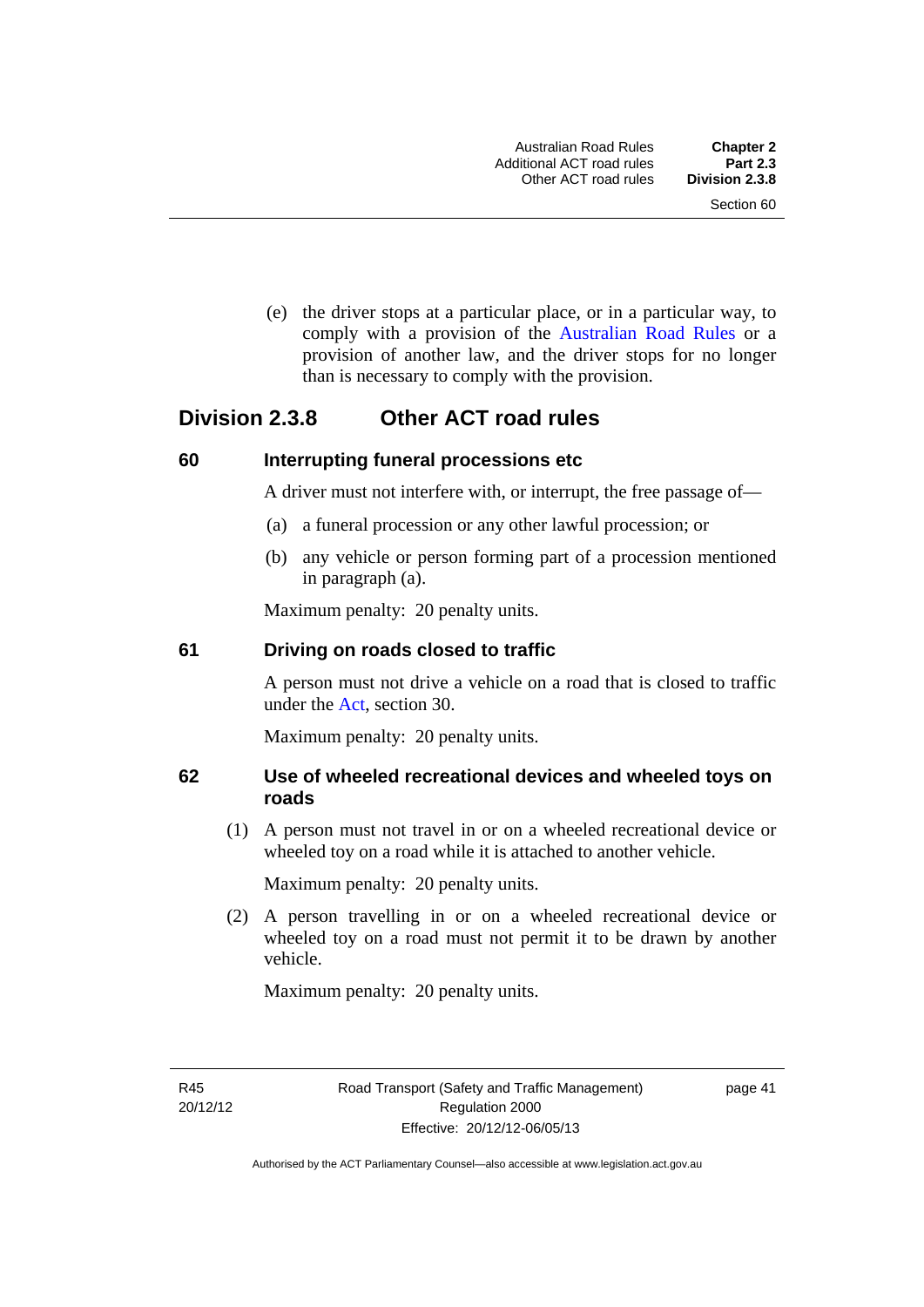(3) A person must not travel in or on a wheeled recreational device or wheeled toy on a road if anyone travelling in or on it is completely or partly assisted in propelling it by means other than human power or gravity.

Maximum penalty: 20 penalty units.

page 42 Road Transport (Safety and Traffic Management) Regulation 2000 Effective: 20/12/12-06/05/13

R45 20/12/12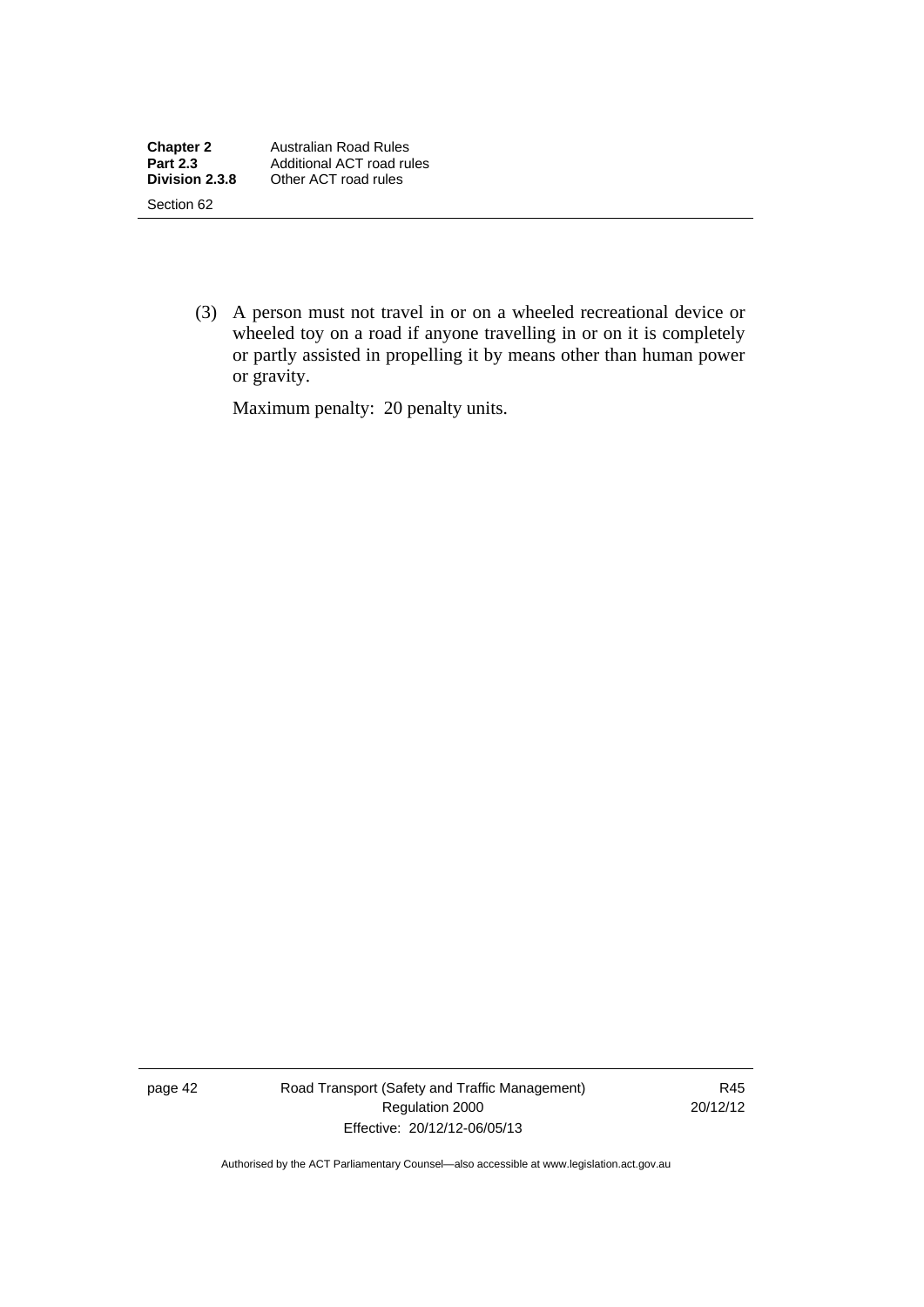# **Part 2.4 Other provisions**

# **63 Devices that are prescribed traffic control devices—Act, dict, def** *prescribed traffic control device*

The following things are prescribed traffic control devices:

- (a) any traffic control device that has effect for the [Australian](http://www.legislation.act.gov.au//ni/db_37271/default.asp)  [Road Rules](http://www.legislation.act.gov.au//ni/db_37271/default.asp) under the [Australian Road Rules](http://www.legislation.act.gov.au//ni/db_37271/default.asp), rule 315;
- (b) any traffic-related item that has effect for the [Australian Road](http://www.legislation.act.gov.au//ni/db_37271/default.asp)  [Rules](http://www.legislation.act.gov.au//ni/db_37271/default.asp) under the [Australian Road Rules](http://www.legislation.act.gov.au//ni/db_37271/default.asp), rule 319;
- (c) any pay parking device, pay parking sign and parking meter hood;
- (d) any device, plate, screen, words or anything else on or with anything mentioned in paragraph (a), (b) or (c).

### **64 Preventing prescribed traffic control devices being clearly visible**

 (1) A person must not (except with the approval of the road transport authority) place anything in a position that prevents, or is likely to prevent, a prescribed traffic control device from being clearly visible to the road users to whom it is intended to apply.

Maximum penalty: 20 penalty units.

- *Note* The [Act](http://www.legislation.act.gov.au/a/1999-80/default.asp), s 19 (1) also makes it an offence for a person to install or display (or interfere, change or remove) a prescribed traffic control device without appropriate authority.
- (2) The road transport authority, a police officer or an authorised person—
	- (a) may, orally or in writing, direct a person who has contravened subsection (1) by placing something to remove the thing within a stated reasonable time; or

R45 20/12/12 page 43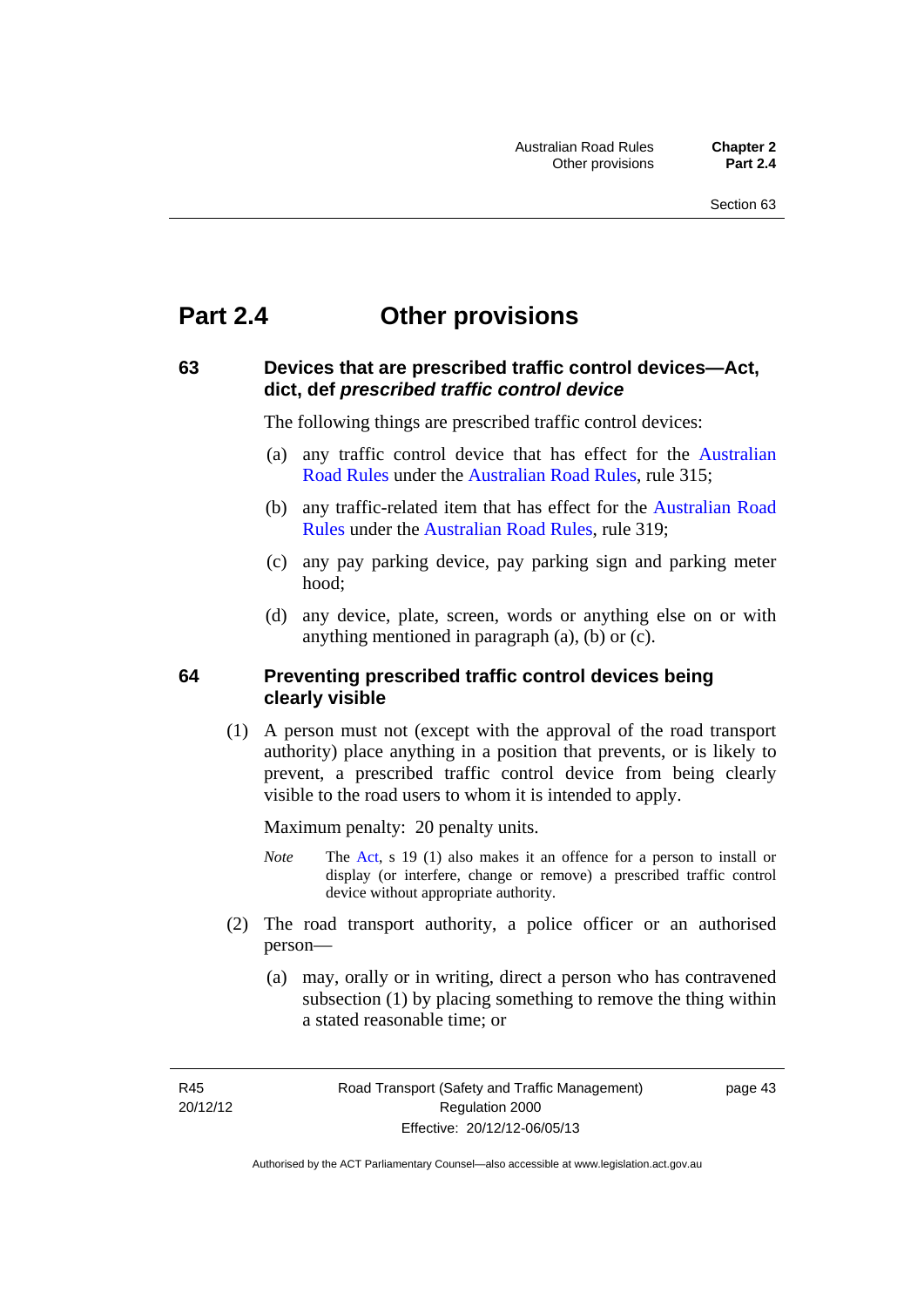- (b) may remove the thing.
- (3) If a person is given a direction under subsection (2) (a), the person must comply with the direction.

Maximum penalty: 20 penalty units.

#### **65 Use of** *do not overtake turning vehicle sign*

A person must not drive a motor vehicle or combination displaying a *do not overtake turning vehicle sign* unless the motor vehicle or combination, together with any load or projection, is at least 7.5m long.

Maximum penalty: 20 penalty units.

### **66 Approvals etc by road transport authority**

- (1) For the [Australian Road Rules](http://www.legislation.act.gov.au//ni/db_37271/default.asp) and this regulation, the road transport authority may—
	- (a) approve a protective helmet for bicycle riders as an approved bicycle helmet; or
	- (b) approve a booster seat as an approved booster seat; or
	- (c) approve a child restraint as an approved child restraint; or
	- (d) approve a child safety harness as an approved child safety harness; or
	- (e) approve a protective helmet for motorbike riders as an approved motorbike helmet; or
	- (f) approve a canopy, cage or other device fitted to a vehicle; or
	- (g) declare a person to be an emergency worker.
- (2) An approval or declaration is a disallowable instrument.
	- *Note* A disallowable instrument must be notified, and presented to the Legislative Assembly, under the [Legislation Act.](http://www.legislation.act.gov.au/a/2001-14)

page 44 Road Transport (Safety and Traffic Management) Regulation 2000 Effective: 20/12/12-06/05/13

R45 20/12/12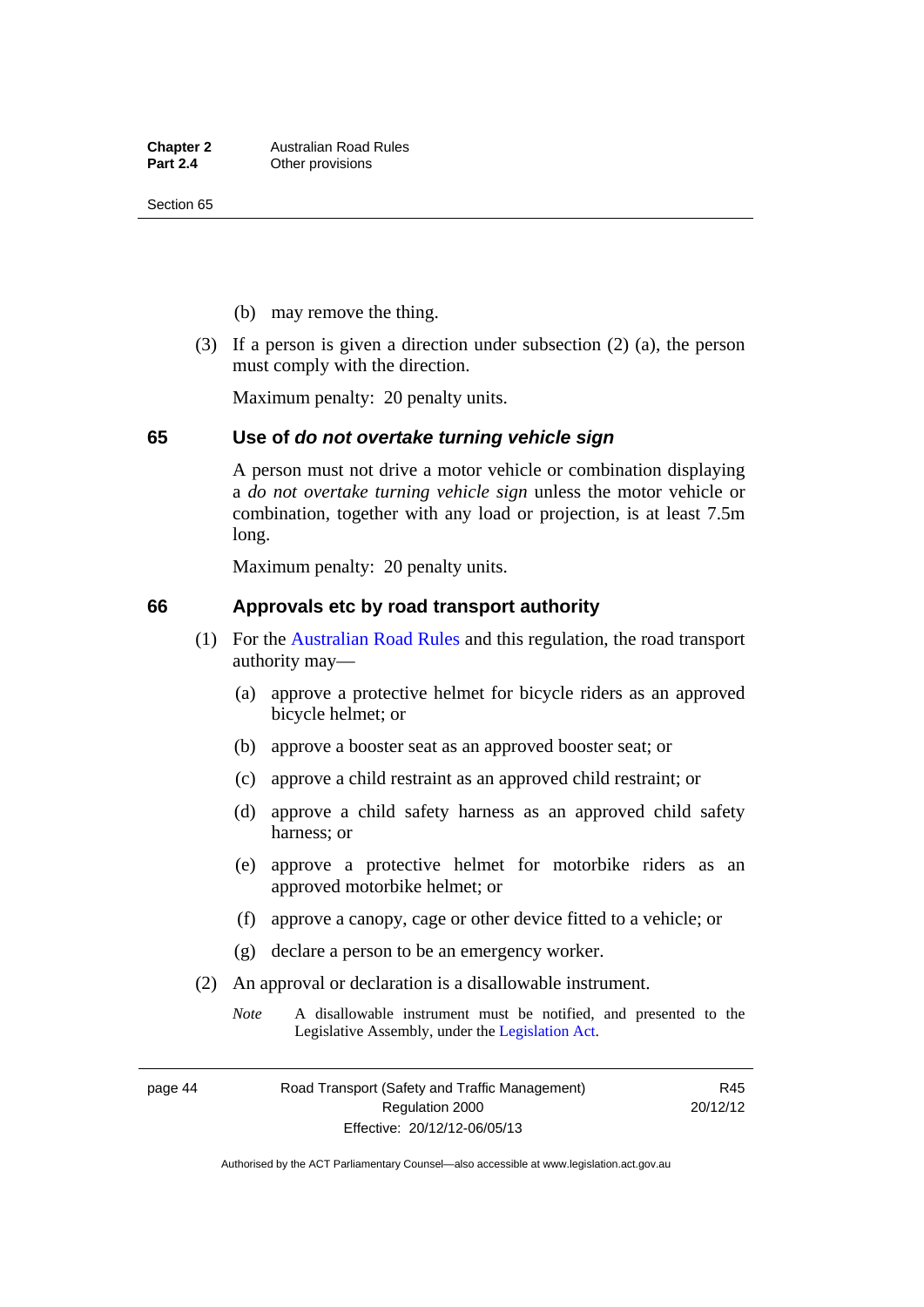# **67 Exemption from requirement about riding on motorbikes**

The road transport authority may, for the purpose of allowing a sporting or similar event to be filmed, exempt a person from the [Australian Road Rules](http://www.legislation.act.gov.au//ni/db_37271/default.asp), rule 271 (2) to the extent that it requires the person to face forward while being carried as a passenger on a motorbike.

# **68 Defence of complying with direction of police officer or authorised person**

- (1) It is a defence to a prosecution of a person for an offence against a provision of this chapter if, at the time of the offence, the person was obeying a direction given to the person under the [Australian](http://www.legislation.act.gov.au//ni/db_37271/default.asp)  [Road Rules,](http://www.legislation.act.gov.au//ni/db_37271/default.asp) rule 304 (1).
- (2) To remove any doubt, it is declared that a person must obey a direction given to the person under the [Australian Road Rules](http://www.legislation.act.gov.au//ni/db_37271/default.asp), rule 304 (1), whether or not the person may contravene a provision of this chapter by obeying the direction.

# **69 Exemption for driver of police vehicles**

- (1) A provision of this chapter does not apply to the driver of a police vehicle if—
	- (a) in the circumstances—
		- (i) the driver is taking reasonable care; and
		- (ii) it is reasonable that the provision should not apply; and
	- (b) if the vehicle is a motor vehicle that is moving—the vehicle is displaying a blue or red flashing light or sounding an alarm.
- (2) Subsection (1) (b) does not apply to the driver if, in the circumstances, it is reasonable—
	- (a) not to display the light or sound the alarm; or

page 45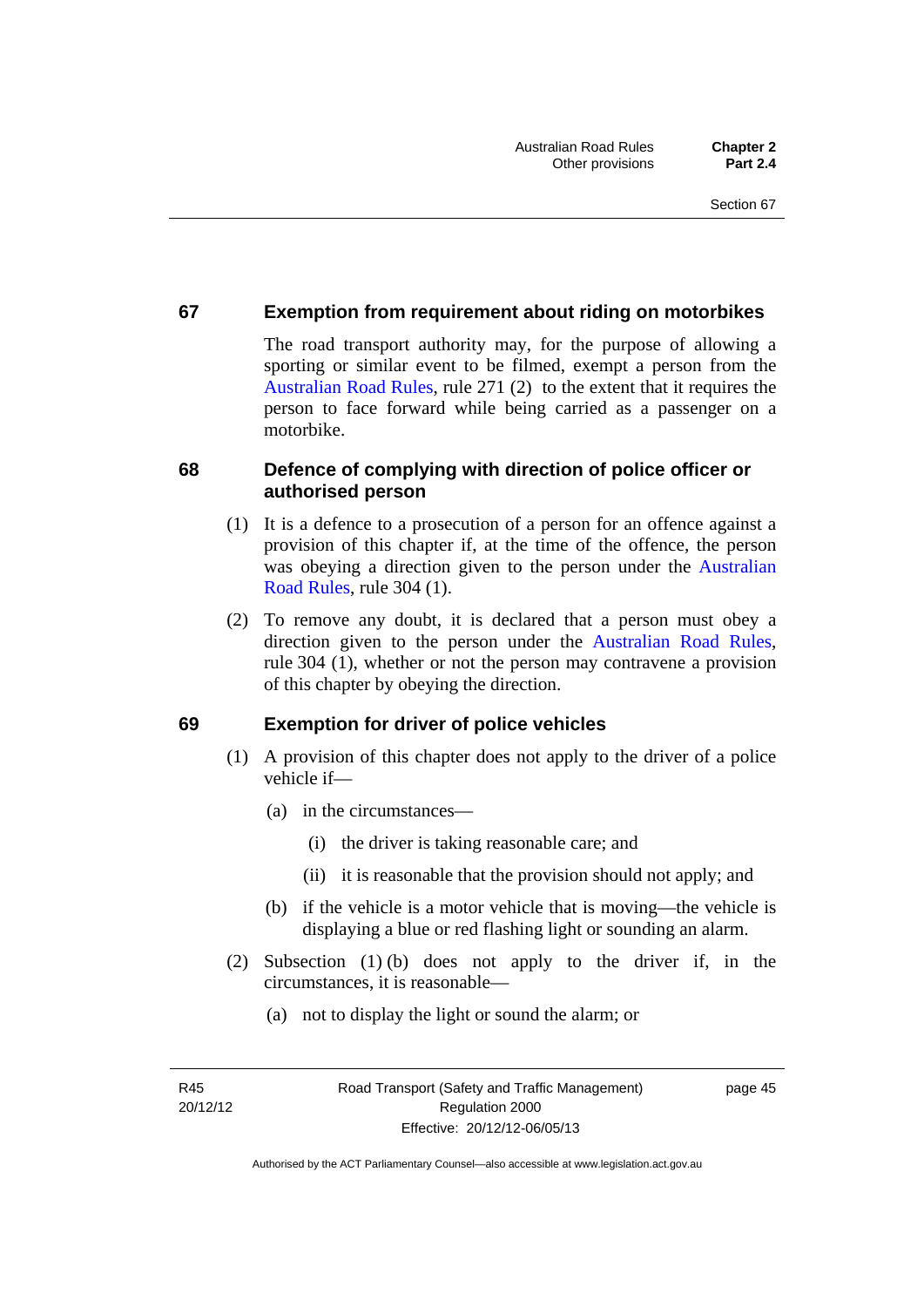(b) for the vehicle not to be fitted or equipped with a blue or red flashing light or an alarm.

# **70 Exemption for driver of emergency vehicles**

A provision of this chapter does not apply to the driver of an emergency vehicle if—

- (a) in the circumstances—
	- (i) the driver is taking reasonable care; and
	- (ii) it is reasonable that the provision should not apply; and
- (b) if the vehicle is a motor vehicle that is moving—the vehicle is displaying a blue or red flashing light or sounding an alarm.

# **71 Stopping and parking exemption for police and emergency vehicles and authorised people**

(1) In this section:

#### *stopping or parking provision of this chapter*—see section 58 (1).

- (2) A stopping or parking provision of this chapter does not apply to the driver of a police vehicle or emergency vehicle if, in the circumstances—
	- (a) the driver is taking reasonable care; and
	- (b) it is reasonable that the provision should not apply.
- (3) A stopping or parking provision of this chapter does not apply to an authorised person who is driving a vehicle in the course of the person's duty as an authorised person if, in the circumstances—
	- (a) the person is taking reasonable care; and
	- (b) it is reasonable that the provision should not apply.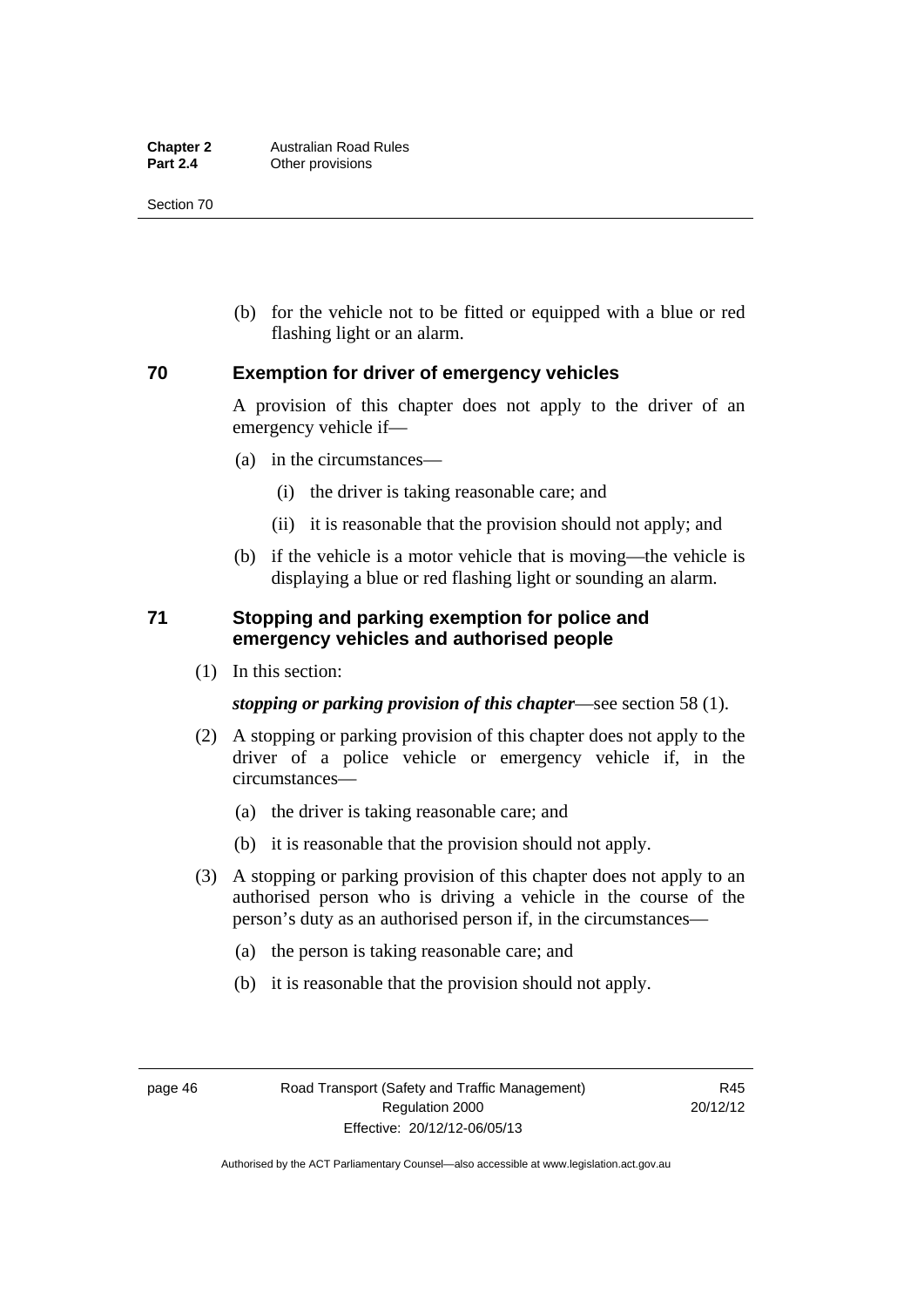# **Chapter 3 Parking**

# **Part 3.1 Parking schemes**

# **Division 3.1.1 Metered parking schemes**

# **72 Metered parking schemes**

- (1) The road transport authority may establish and operate metered parking schemes for any length of road or area.
- (2) For a metered parking scheme, the road transport authority—
	- (a) may set aside metered parking spaces; and
	- (b) may install parking meters for the payment of fees for metered parking spaces.

# **73 Metered parking areas**

- (1) The road transport authority may set aside a length of road or area as a metered parking area.
- (2) A metered parking area must be designated by metered parking signs.

# **74 Parking meters**

- (1) A parking meter must be installed at the space to which it applies or, if a parking meter applies to 2 or more spaces, close to the spaces.
- (2) The parking meter applying to a metered parking space must show or be capable of showing the fees fixed for the space under this division.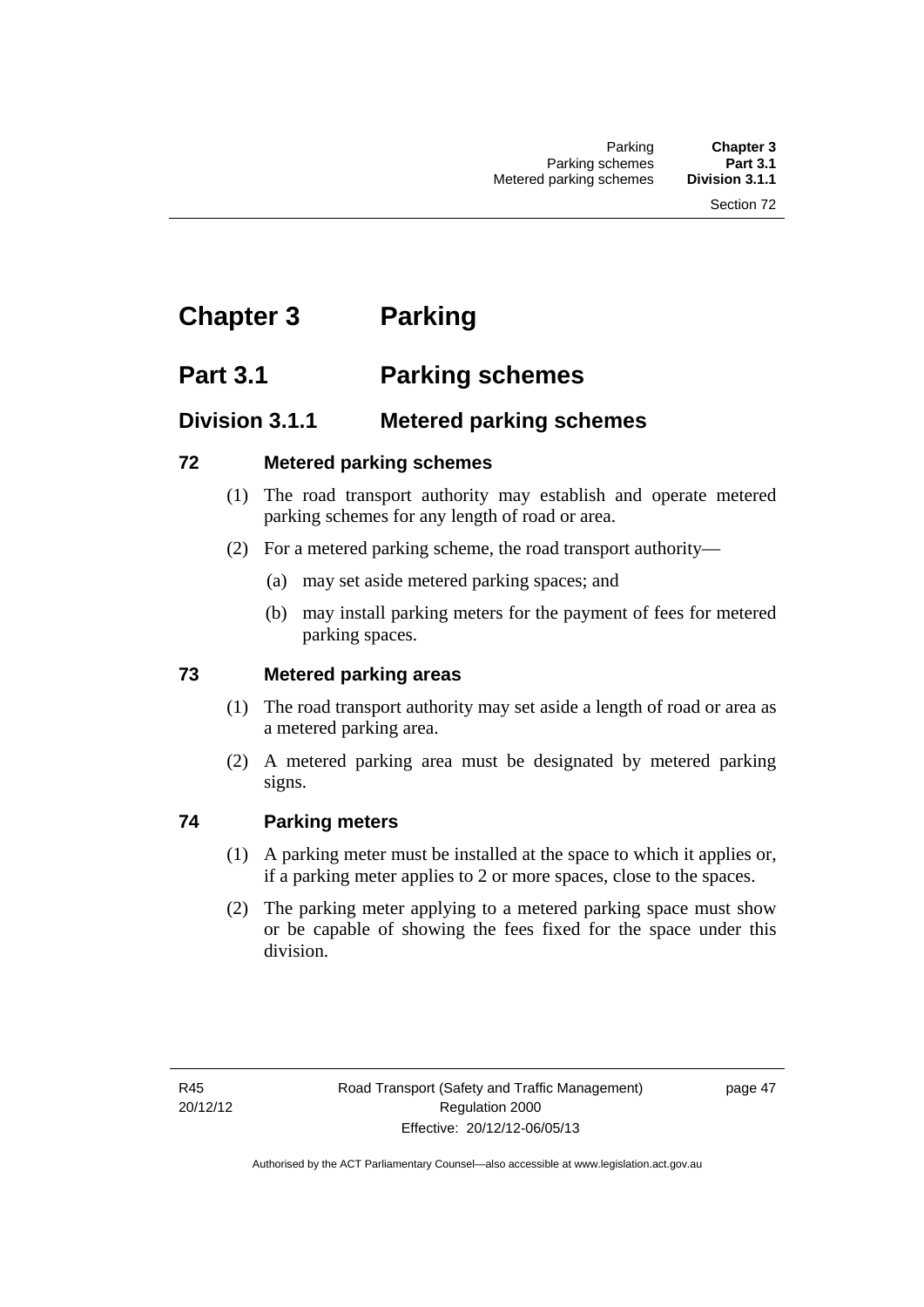- (3) A parking meter must clearly show, or be capable of clearly showing, whether the relevant parking fee for the parking of a vehicle in the metered parking space or spaces to which it applies has been paid.
- (4) A multi-space parking meter must also identify each metered parking space by its number.

# **75 Metered parking spaces**

- (1) A metered parking space must be designated by a road marking.
- (2) For a metered parking space to which a multi-space parking meter applies, the number for the space and an arrow indicating the direction of the meter must be marked in or adjacent to the space.

# **Division 3.1.2 Ticket parking schemes**

*Note* The [Australian Road Rules](http://www.legislation.act.gov.au//ni/db_37271/default.asp), r 207 (2) provides that a driver who parks in a ticket parking area must pay the fee and obey the instructions on the ticket. See also s 16.

### **75A Parking authorities**

- (1) A person may apply to the road transport authority to be a parking authority for a stated area.
- (2) The road transport authority may declare the person to be a parking authority for a stated area (the *area of operations*).
	- *Note* The power to make the declaration includes the power to amend or repeal it (see [Legislation Act,](http://www.legislation.act.gov.au/a/2001-14) s 46).
- (3) The declaration is a disallowable instrument.
	- *Note* A disallowable instrument must be notified, and presented to the Legislative Assembly, under the [Legislation Act.](http://www.legislation.act.gov.au/a/2001-14)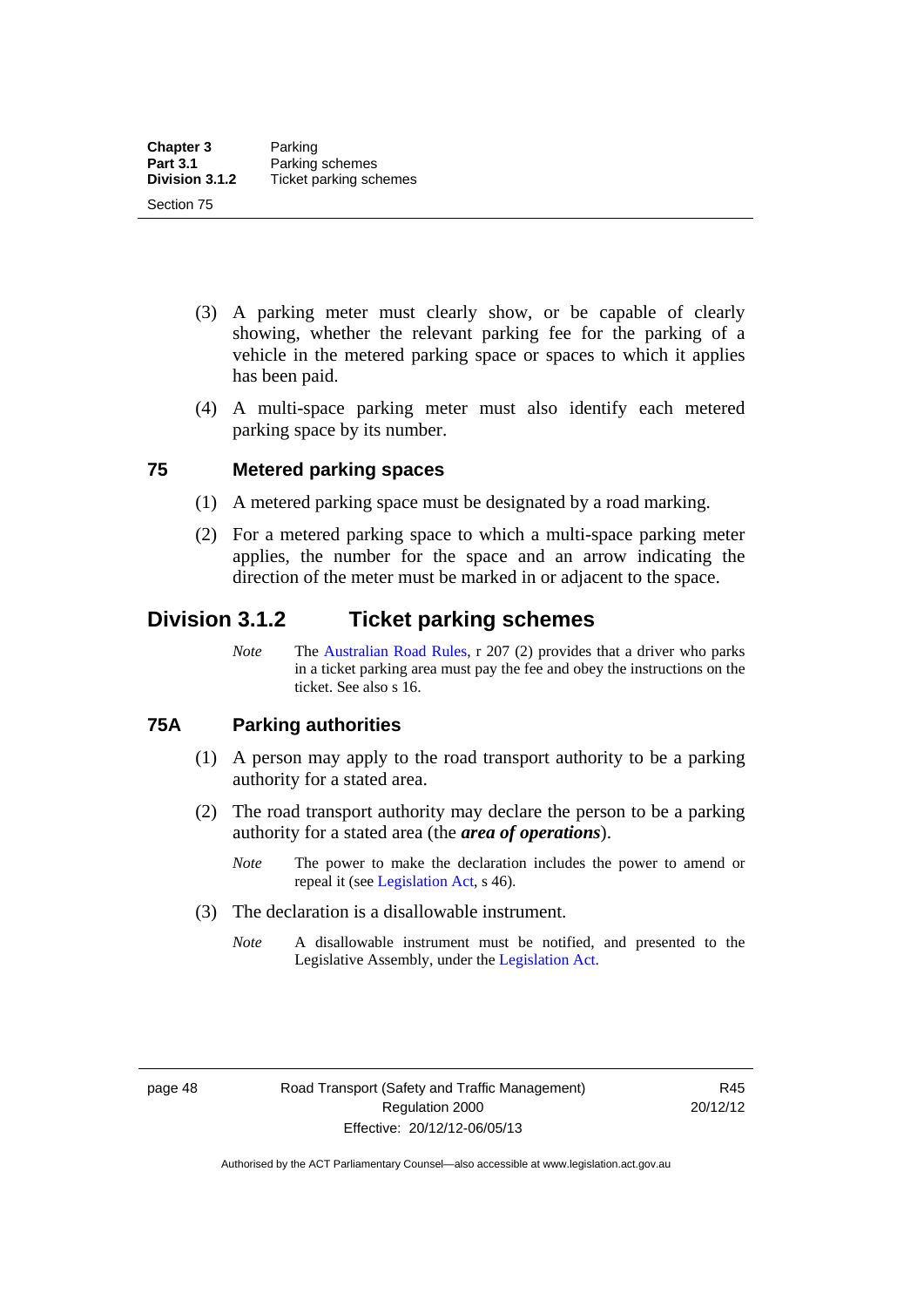# **75B Parking authority guidelines**

- (1) The road transport authority must establish guidelines for section 76A (the *parking authority guidelines*).
- (2) The parking authority guidelines are a disallowable instrument.

- (3) A parking authority is not entitled to provide, or charge for, parking in a ticket parking area if the parking authority does not comply with the parking authority guidelines.
- (4) A parking authority is taken to comply with the parking authority guidelines until the contrary is proved.

# **76 Ticket parking schemes—road transport authority**

- (1) The road transport authority may establish and operate a ticket parking scheme for any length of road or area.
- (2) For a ticket parking scheme, the road transport authority—
	- (a) may set aside a length of road or area as a ticket parking area; and
	- (b) may adopt the ways of, and schemes for, payment of the fees the authority considers appropriate; and
	- (c) may install pay parking devices.

### **76A Ticket parking schemes—parking authorities**

(1) A parking authority may, in accordance with the parking authority guidelines, establish and operate a ticket parking scheme for any length of road or area within its area of operations.

*Note* A disallowable instrument must be notified, and presented to the Legislative Assembly, under the [Legislation Act.](http://www.legislation.act.gov.au/a/2001-14)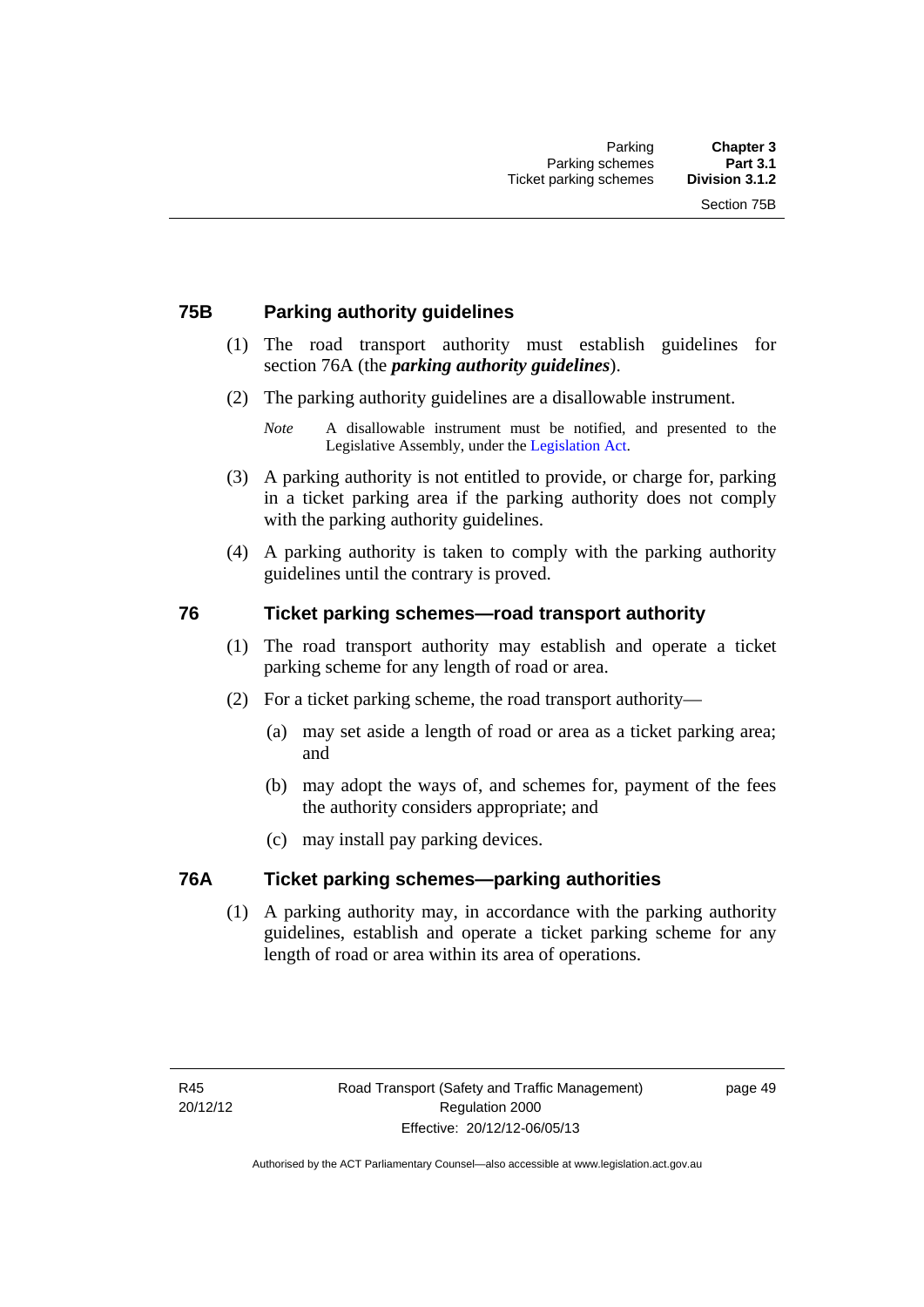- (2) For a ticket parking scheme, the parking authority may, in accordance with the parking authority guidelines—
	- (a) set aside a length of road or area within its area of operations as a ticket parking area; and
	- (b) fix fees for the parking of vehicles in the area; and
	- (c) adopt the ways of, and schemes for, payment of the fees the authority considers appropriate; and
	- (d) install pay parking devices.
	- *Note* Section 75A provides for the road transport authority to declare parking authorities and s 75B provides for parking authority guidelines.

# **77 Ticket parking areas**

- (1) A ticket parking area must be designated by ticket parking signs.
- (2) A ticket parking area is taken to include only such lengths of road and areas to which ticket parking signs apply as are lawfully available, apart from this division, for the parking of vehicles.

### **78 Ticket parking spaces**

A ticket parking area may be divided into ticket parking spaces, of a size suitable for parking a single vehicle, by a road marking.

### **79 Ticket machines**

The ticket machine for a ticket parking area must show or be capable of showing the fees fixed for the area under this division.

# **80 Parking tickets**

- (1) The following information must be printed on a parking ticket:
	- (a) the expiry date (expressed as the day of the month, the month and the year);

page 50 Road Transport (Safety and Traffic Management) Regulation 2000 Effective: 20/12/12-06/05/13

R45 20/12/12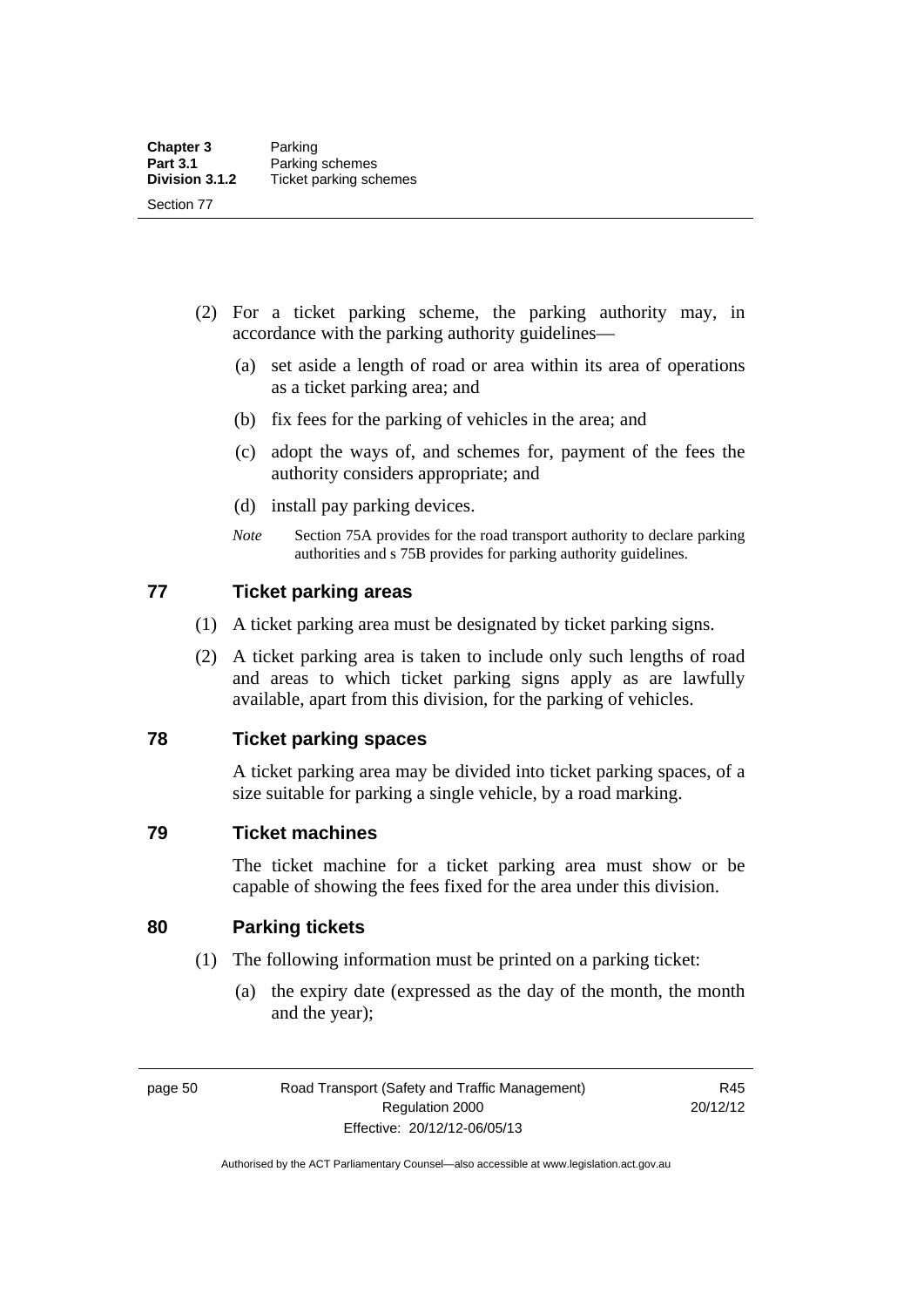- (b) for a parking ticket other than an RTA periodic ticket—the expiry time (expressed in hours and minutes);
- (c) the name of the authority issuing the ticket;
- (d) an indication of the ticket parking area where or for which the ticket is issued;
- (e) the fee paid for the issue of the ticket or, for an RTA periodic ticket (except a ticket issued at a concessional price), the daily value of the ticket;
- (f) a serial number;
- (g) instructions for use of the ticket.

#### **Examples for par (d)**

- 1 a code for the ticket parking area where the ticket is issued
- 2 the number of the parking ticket machine which issued the ticket
- 3 for an RTA periodic ticket—the daily value of the ticket or the area where the ticket may be used
- *Note* An example is part of the regulation, is not exhaustive and may extend, but does not limit, the meaning of the provision in which it appears (see [Legislation Act,](http://www.legislation.act.gov.au/a/2001-14) s 126 and s 132).
- (2) A parking ticket must be legible and of a size and design that enables it to be easily displayed in or on a vehicle.
- (3) In this section:

*RTA periodic ticket*, for a ticket parking area, means a ticket issued by the road transport authority that is valid for parking in the area for a stated period of not less than 1 week.

# **81 Duration of parking tickets**

A parking ticket takes effect when it is issued and expires at the expiry time stated on the ticket.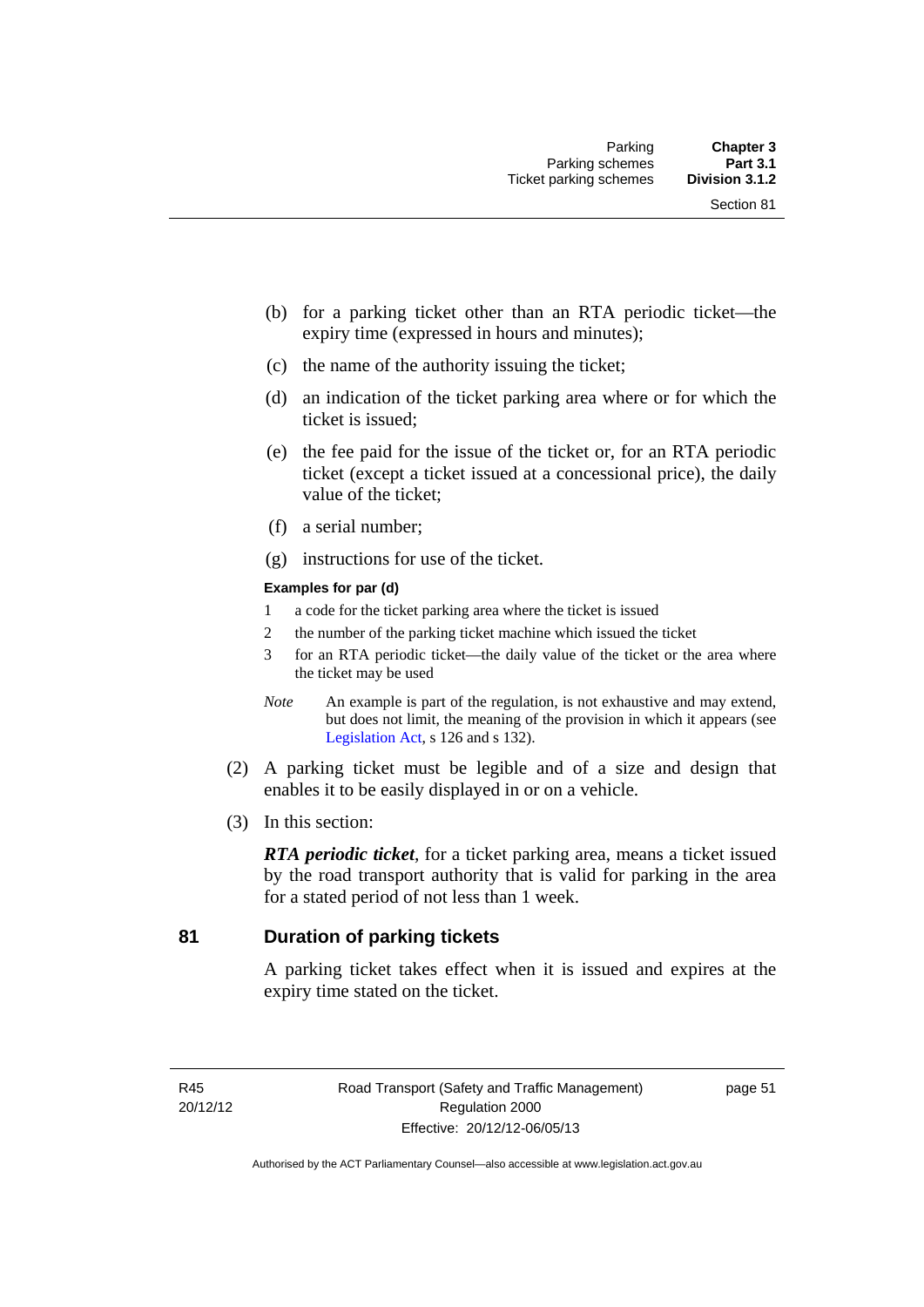**Division 3.1.3 Heavy vehicle parking** 

### **82 Definitions—div 3.1.3**

In this division:

*heavy vehicle* means a vehicle, whether loaded or unloaded, that is longer than 7.5m, has a GVM over 4.5t, and is used for commercial purposes.

*land adjoining residential land*—see section 83.

*residential land* means land leased for residential purposes.

*stock truck* means a vehicle that has a GVM over 4.5t and is built or used to transport livestock.

#### **83 References in div 3.1.3 to land adjoining residential land**

A reference in this division to *land adjoining residential land* includes a reference to land that would, apart from an intervening road, adjoin that land.

#### **84 Vehicle parked partly on residential land**

For this division, a vehicle that is parked partly on residential land, and partly on adjoining land that is not residential land, is taken not to be parked on residential land.

### **85 Parking of certain vehicles on residential land prohibited**

- (1) This section applies to a vehicle, whether loaded or unloaded, that is—
	- (a) a stock truck; or
	- (b) a semitrailer with the load space permanently enclosed by rigid construction or with sides enclosed by nonrigid material and a rigid roof; or

page 52 Road Transport (Safety and Traffic Management) Regulation 2000 Effective: 20/12/12-06/05/13

R45 20/12/12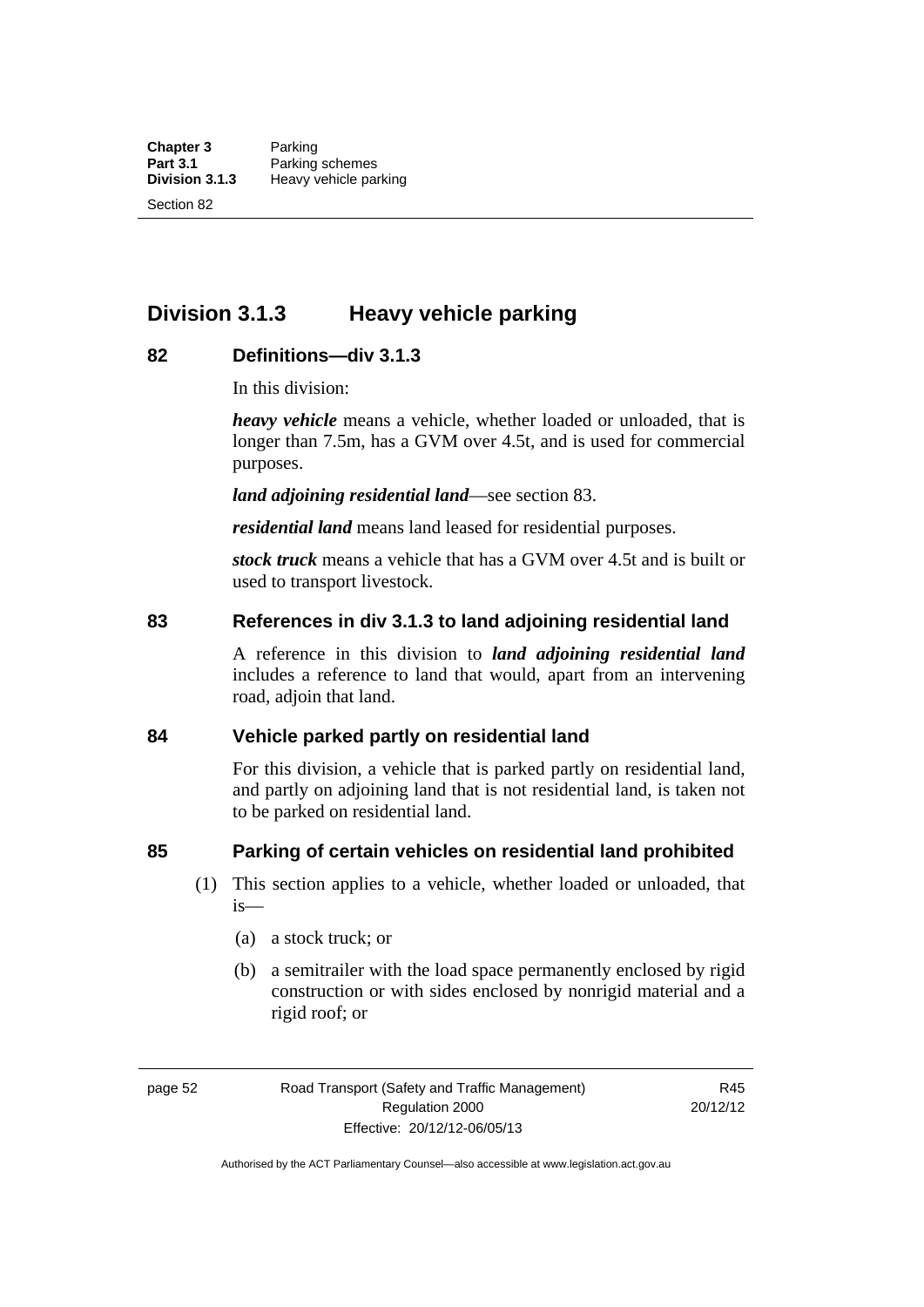- (c) higher than 3.6m and used for commercial purposes.
- (2) A person must not park a vehicle to which this section applies on residential land.

Maximum penalty: 20 penalty units.

#### **85A No more than 1 heavy vehicle on residential land**

- (1) A person commits an offence if—
	- (a) the person parks 2 or more heavy vehicles on residential land; or
	- (b) the person parks a heavy vehicle on residential land and there is already another heavy vehicle parked on the land.

Maximum penalty: 20 penalty units.

- (2) Subsection (1) does not apply if—
	- (a) only 2 heavy vehicles are parked on the residential land; and
	- (b) 1 vehicle is plant that is parked on the other vehicle; and
	- (c) no part of either vehicle is higher than 3.6m from the ground.
- (3) In this section:

*plant* means a motor vehicle that consists solely of—

- (a) a machine or implement that cannot carry a load, other than tools and accessories usually carried in or on the vehicle; or
- (b) a crane, forklift truck or bobcat; or
- (c) a bobcat and excavation equipment.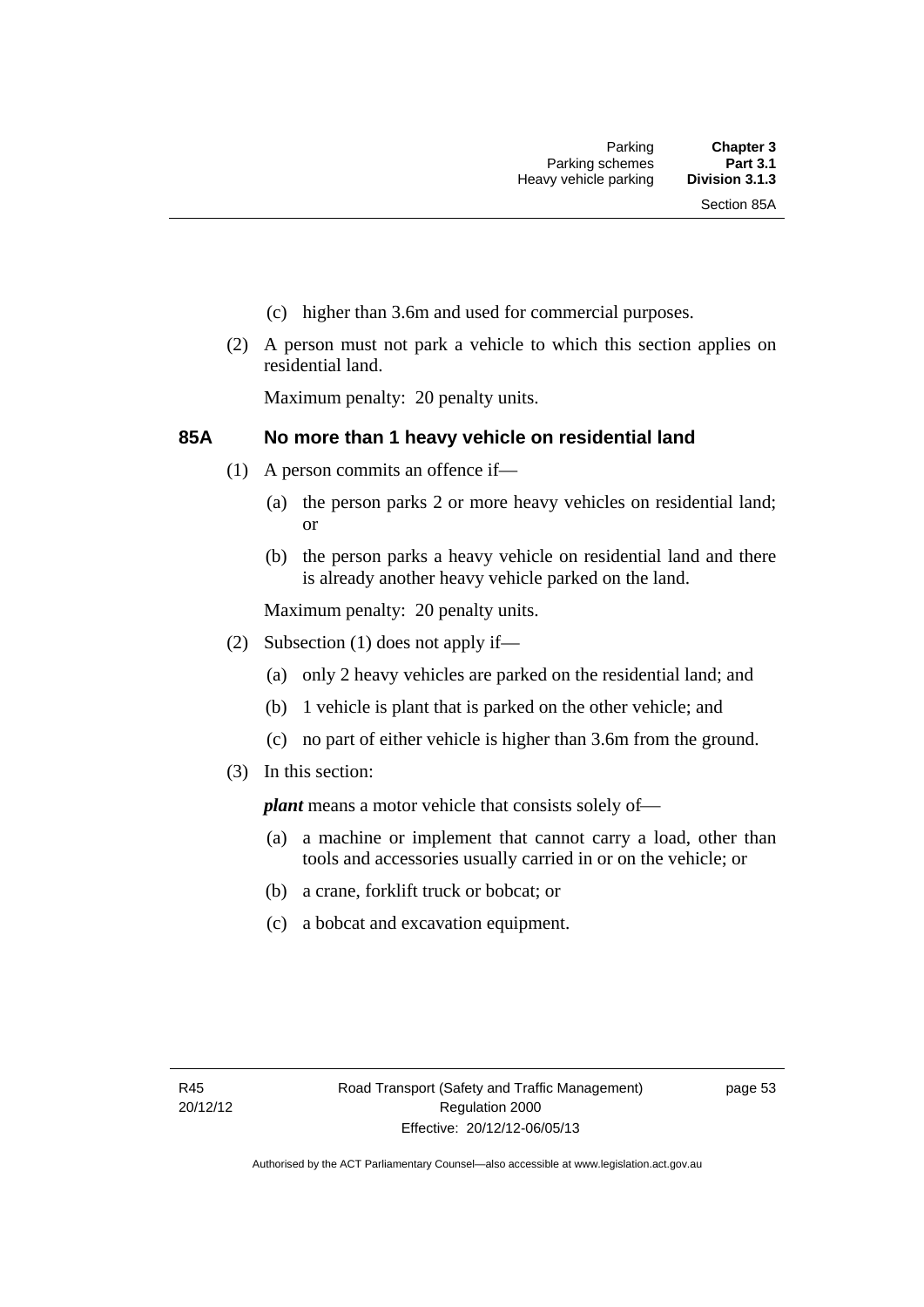### **85B Heavy vehicles to be parked away from residential land boundaries**

- (1) A person commits an offence if—
	- (a) the person parks a heavy vehicle on residential land; and
	- (b) any part of the vehicle when parked is—
		- (i) in front of the setback line of the front boundary of the land; or
		- (ii) less than 1.5m from any other boundary.

Maximum penalty: 20 penalty units.

(2) In this section:

*setback*, in relation to land—see the territory plan, part 13 (Definitions).

### **86 Parking of certain vehicles on land adjoining residential land prohibited**

- (1) This section applies to—
	- (a) a vehicle or combination, whether loaded or unloaded, that is longer than 7.5m; and
	- (b) a vehicle, whether loaded or unloaded, with a GVM over 4.5t.
- (2) A person must not park a vehicle or combination to which this section applies on land adjoining residential land for more than 1 hour.

Maximum penalty: 20 penalty units.

 (3) Subsection (2) does not apply to the vehicle or combination if the land where it is parked is residential land or land leased for commercial purposes.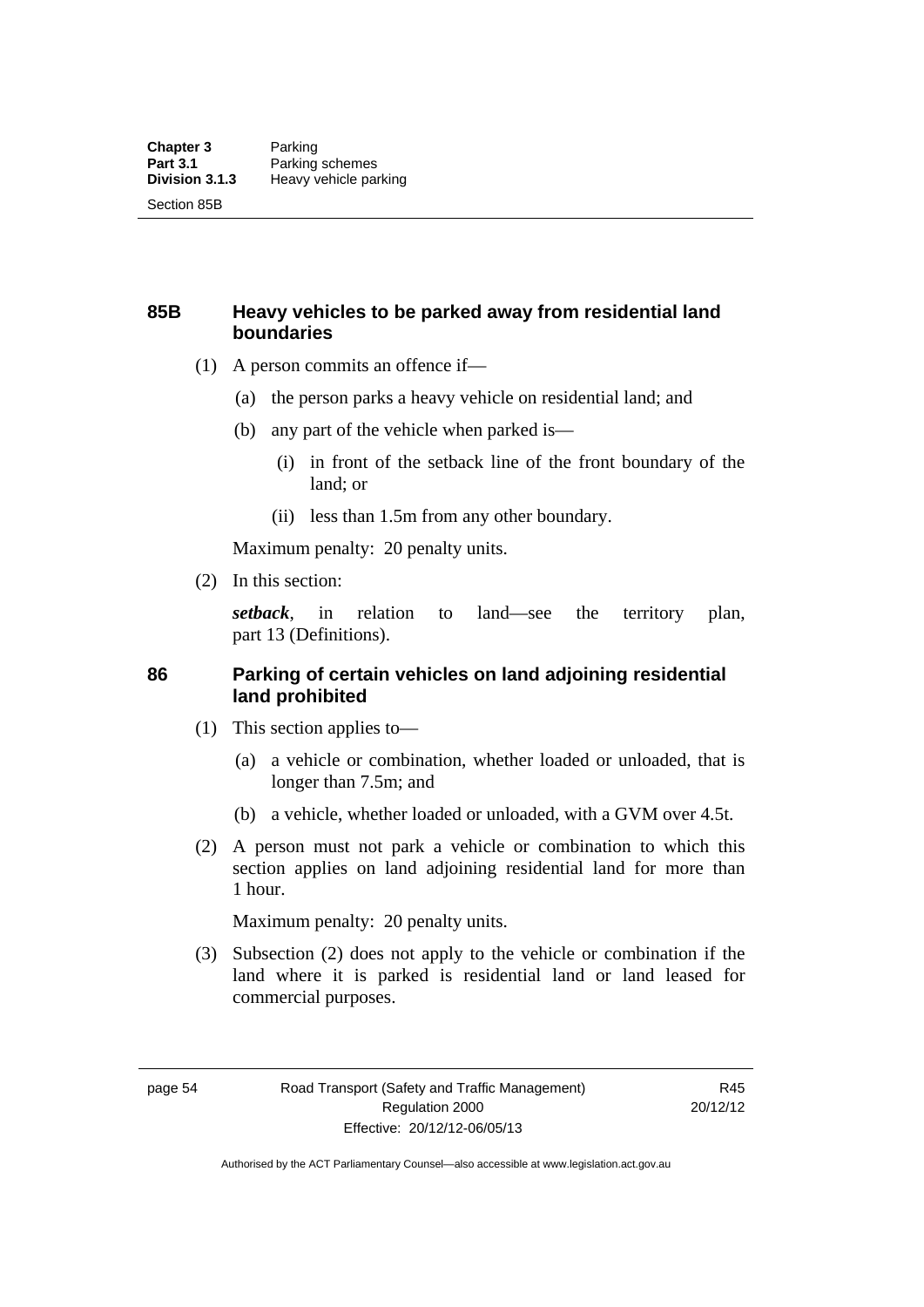### **87 Parking of certain commercial vehicles on land with multi-unit housing**

- (1) This section applies to a vehicle, whether loaded or unloaded, that is used for commercial purposes and is longer than 6m, higher than 2.6m or has a GVM over 3.75t.
- (2) A person must not park a vehicle to which this section applies on residential land with multi-unit housing.

Maximum penalty: 20 penalty units.

- (3) For this section, residential land has multi-unit housing if the land has more than 1 dwelling on it.
- (4) In this section:

*dwelling—*see the territory plan.

*Note* The territory plan defines *dwelling* as meaning 'a building or part of a building used as a self contained residence which must include food preparation facilities, a bath or shower, and a closet pan and wash basin'.

### **87A No offence if reasonable necessity etc**

A person does not commit an offence against section 85, section 85A, section 85B, section 86 or section 87 if—

- (a) either of the following applies:
	- (i) it was reasonably necessary to park the vehicle on the land to avoid contravening the Act or another territory law;
	- (ii) the vehicle was parked on the land to deliver or collect goods or passengers, or to provide services; and
- (b) the vehicle was on the land no longer than was reasonable.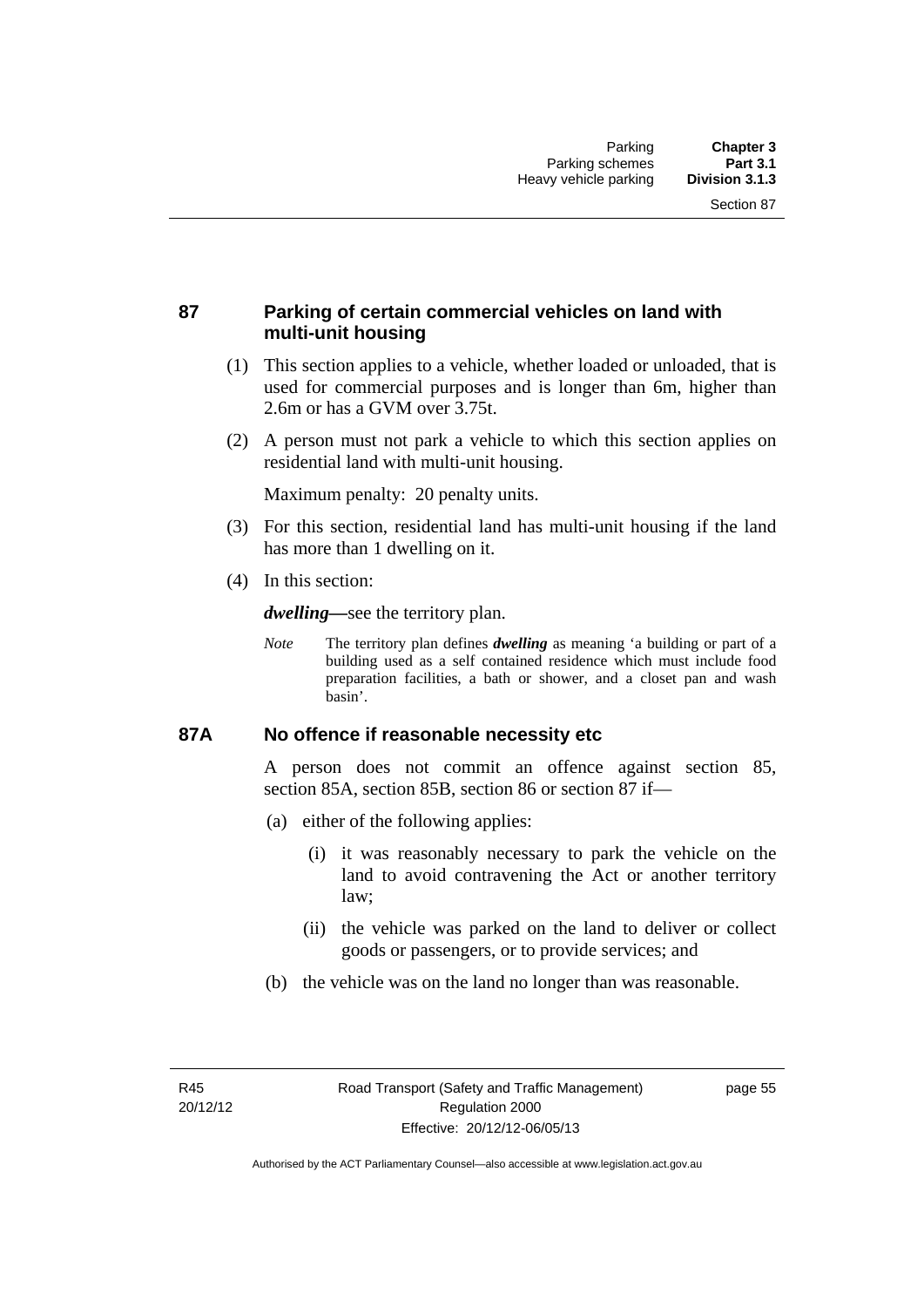### **87B Heavy vehicle refrigeration units not to be operated on residential land**

A person commits an offence if—

- (a) the person parks a heavy vehicle that has a refrigeration unit on residential land; and
- (b) the refrigeration unit is running at any time while the vehicle is parked on the land.

Maximum penalty: 20 penalty units.

### **87C Prohibition on night operation of heavy vehicle**

 (1) A person, other than an existing operator, commits an offence if the person operates a heavy vehicle parked on residential land at any time between 10 pm and 6 am.

Maximum penalty: 20 penalty units.

 (2) An existing operator commits an offence if the operator operates a heavy vehicle parked on residential land at any time between midnight and 5.30 am.

Maximum penalty: 20 penalty units.

(3) In this section:

*existing operator* means the holder of an existing operator's certificate issued under the *[Motor Traffic Act 1936](http://www.legislation.act.gov.au/a/1936-45)*, section 150R that is still in force.

### **88 Daily infringement**

A person who contravenes any of the following sections commits a separate offence for each day during any part of which the contravention continues:

 (a) section 85 (Parking of certain vehicles on residential land prohibited);

page 56 Road Transport (Safety and Traffic Management) Regulation 2000 Effective: 20/12/12-06/05/13

R45 20/12/12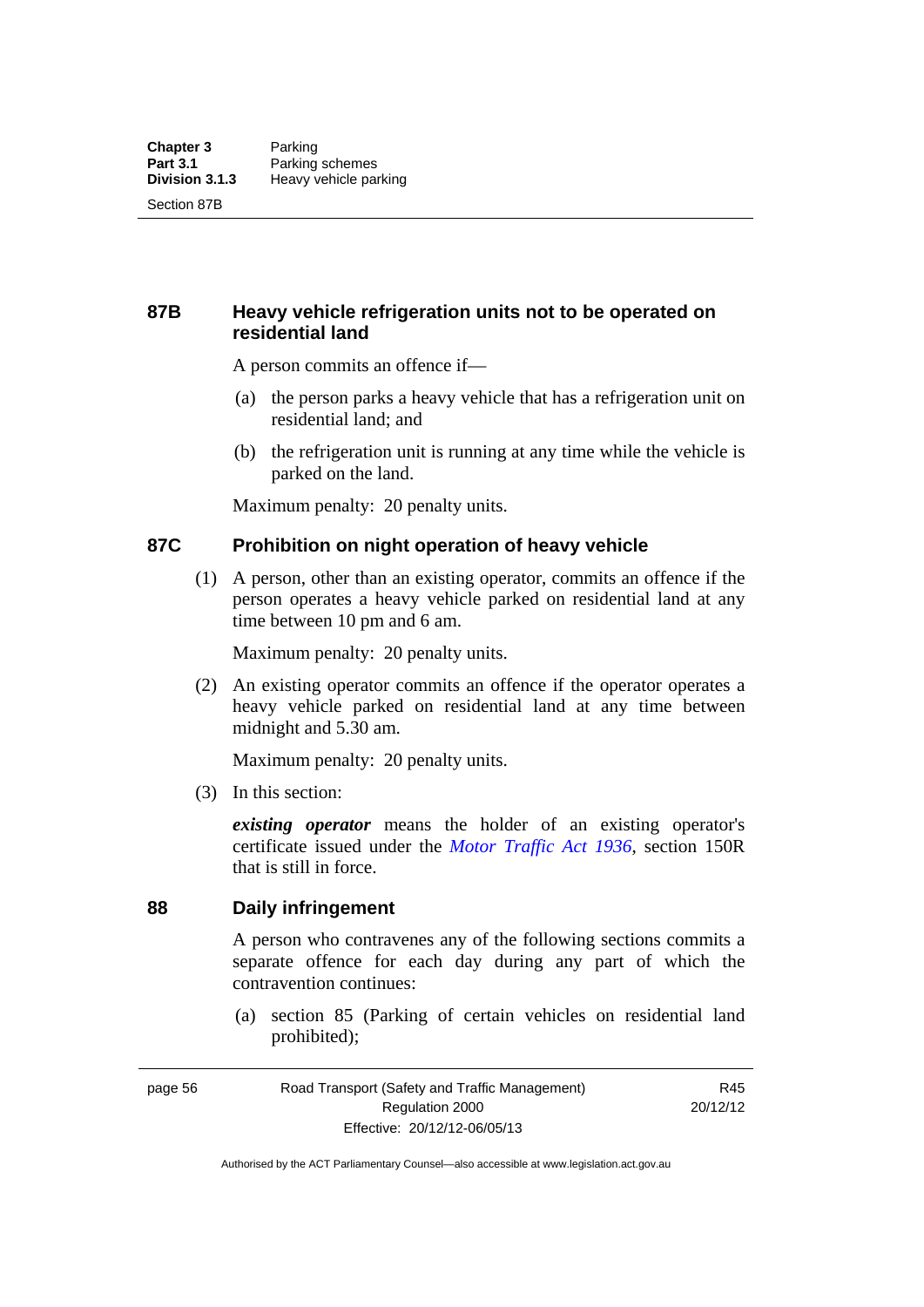- (b) section 85A (No more than 1 heavy vehicle on residential land);
- (c) section 85B (Heavy vehicles to be parked away from residential land boundaries);
- (d) section 86 (Parking of certain vehicles on land adjoining residential land prohibited);
- (e) section 87 (Parking of certain commercial vehicles on land with multi-unit housing);
- (f) section 87B (Heavy vehicle refrigeration units not to be operated on residential land).

## **Division 3.1.3A Heavy vehicle parking—enforcement**

### **89 Meaning of** *occupier***—div 3.1.3A**

In this division:

*occupier*, of premises, includes—

- (a) a person believed on reasonable grounds to be an occupier of the premises; and
- (b) a person apparently in charge of the premises.

### **90 Power to enter premises**

- (1) For division 3.1.3 (Heavy vehicle parking), an authorised person may—
	- (a) enter premises with the occupier's consent; or
	- (b) enter premises if the authorised person believes on reasonable grounds that—
		- (i) a heavy vehicle is parked on the premises in contravention of that division; and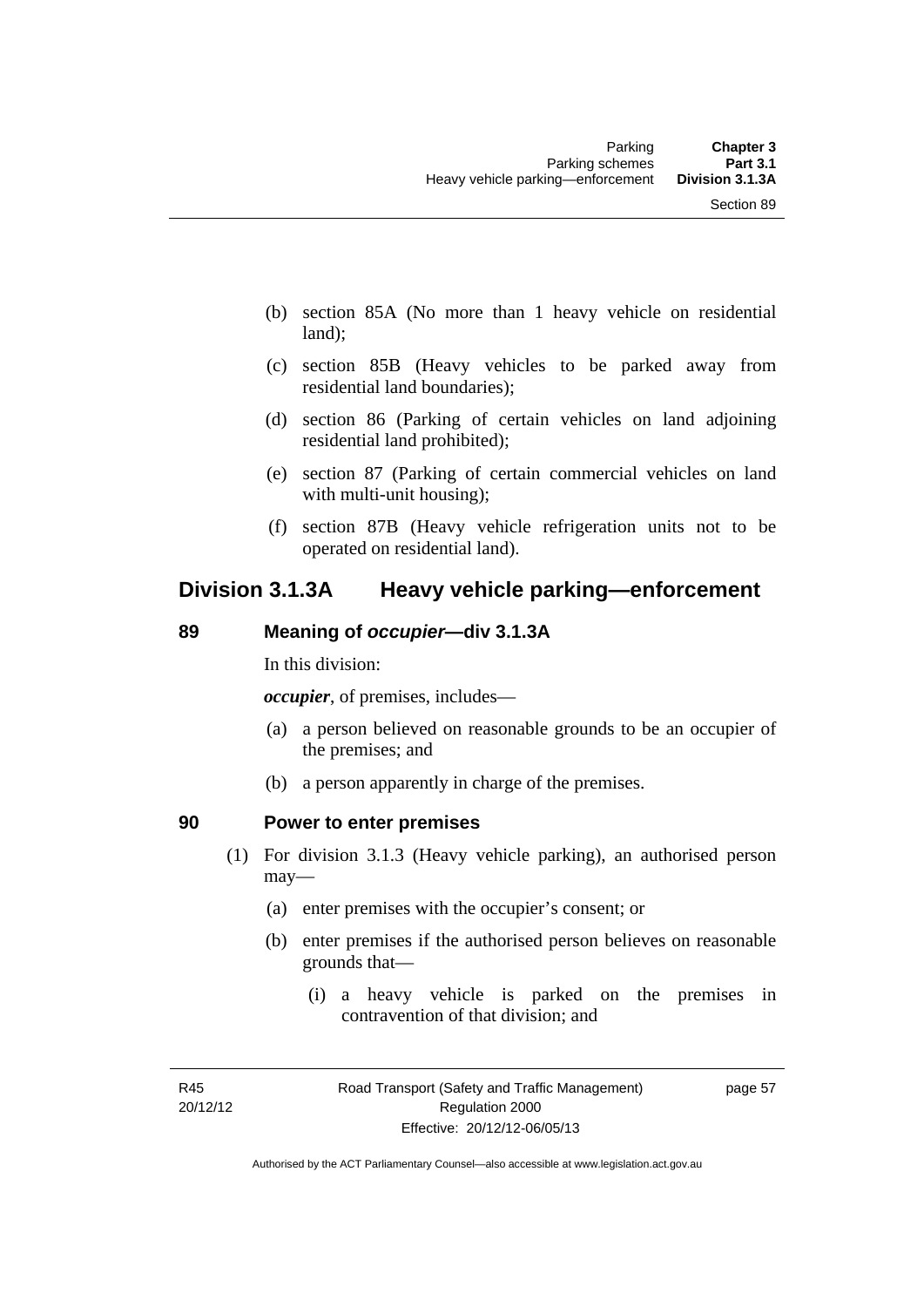Section 91

- (ii) it is necessary to enter the premises to inspect, take measurements, or record identification particulars about the vehicle.
- (2) An authorised person may, without the consent of the occupier of premises, enter land around the premises to ask for consent to enter the premises.
- (3) An authorised person may enter premises under this section––
	- (a) for a contravention of section 87B or section 87C––at any time; and
	- (b) in any other case––between 8 am and 8 pm.

### **91 Production of identity card**

An authorised person must not remain at premises entered under this division if the authorised person does not produce his or her identity card when asked by the occupier.

*Note* Identity cards for authorised people are provided for in the *[Road](http://www.legislation.act.gov.au/a/1999-77)  [Transport \(General\) Act 1999](http://www.legislation.act.gov.au/a/1999-77)*, s 20.

### **92 Consent to entry**

- (1) When seeking the consent of an occupier of premises to enter premises under section 90 (1) (a), an authorised person must—
	- (a) produce his or her identity card; and
	- (b) tell the occupier—
		- (i) the purpose of the entry; and
		- (ii) that consent may be refused.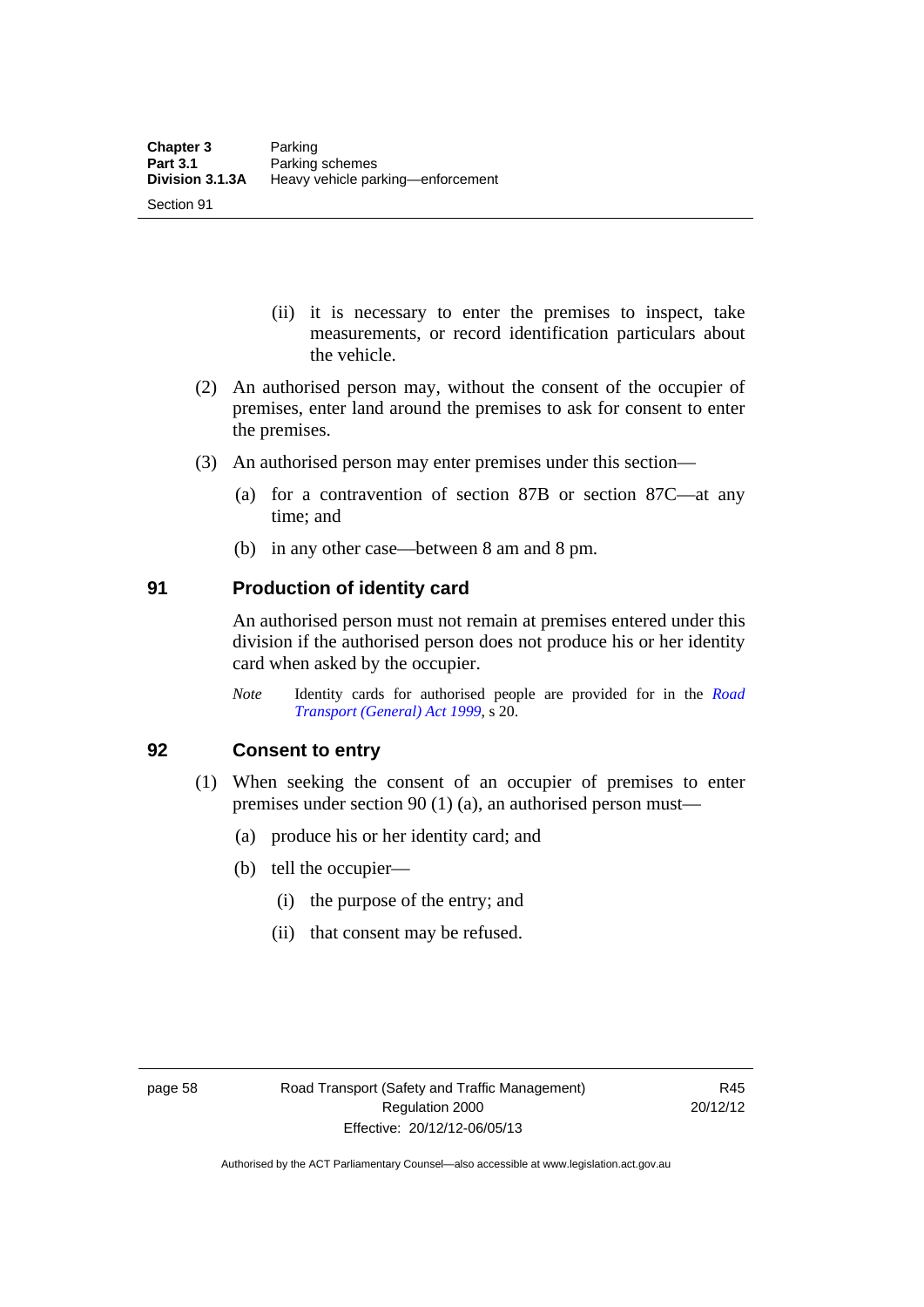- (2) If the occupier consents, the authorised person must ask the occupier to sign a written acknowledgment (an *acknowledgment of consent*)—
	- (a) that the occupier was told—
		- (i) the purpose of the entry; and
		- (ii) that consent may be refused; and
	- (b) that the occupier consented to the entry; and
	- (c) stating the time and date when consent was given.
- (3) If the occupier signs an acknowledgment of consent, the authorised person must immediately give a copy to the occupier.
- (4) A court must find that the occupier did not consent to entry to the premises by the authorised person under this division if—
	- (a) the question arises in a proceeding in the court whether the occupier consented to the entry; and
	- (b) an acknowledgment of consent is not produced in evidence; and
	- (c) it is not proved that the occupier consented to the entry.

### **93 General powers on entry to premises**

- (1) An authorised person who enters premises under this division may, for division 3.1.3 (Heavy vehicle parking) and this division, do 1 or more of the following in relation to a heavy vehicle on the premises:
	- (a) inspect the vehicle (including for its identification particulars);
	- (b) take measurements;
	- (c) take photographs, films, or audio, video or other recordings;
	- (d) require the occupier, or anyone at the premises to—
		- (i) give the authorised person information; or

R45 20/12/12 page 59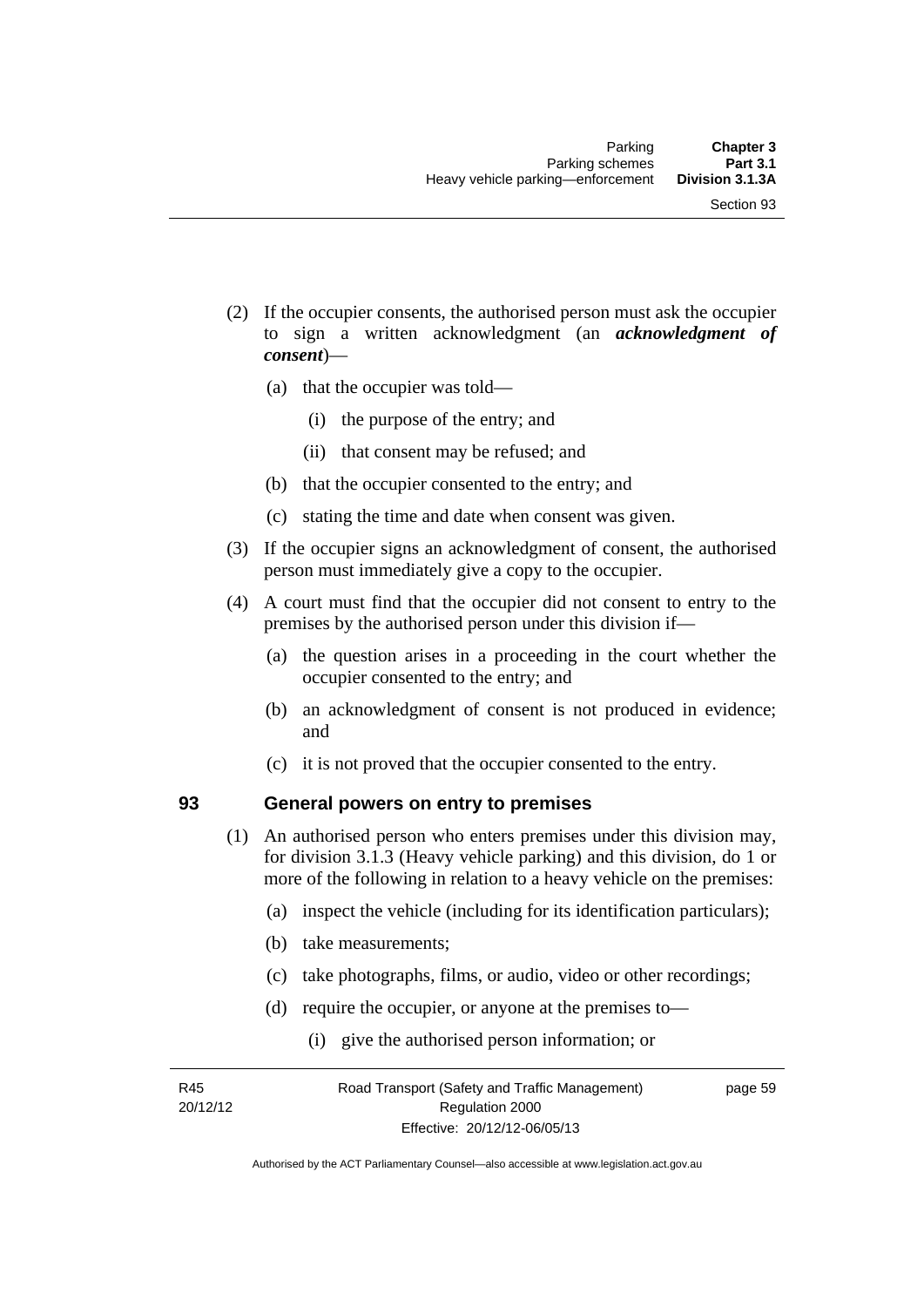Section 94

- (ii) produce documents to the authorised person; or
- (iii) give the authorised person reasonable help to exercise a power under this division.
- *Note* The [Legislation Act](http://www.legislation.act.gov.au/a/2001-14), s 170 and s 171 deal with the application of the privilege against self incrimination and client legal privilege.
- (2) A person must take all reasonable steps to comply with a requirement made of the person under subsection (1) (d).

Maximum penalty: 20 penalty units.

### **94 Damage etc to be minimised**

- (1) In the exercise, or purported exercise, of a function under this division, an authorised person must take all reasonable steps to ensure that the authorised person, and any person assisting the authorised person, causes as little inconvenience, detriment and damage as practicable.
- (2) If an authorised person, or a person assisting an authorised person, damages anything in the exercise or purported exercise of a function under this division, the authorised person must give written notice of the particulars of the damage to the person the authorised person believes on reasonable grounds is the owner of the thing.
- (3) If the damage happens at premises entered under this division in the absence of the occupier, the notice may be given by leaving it, secured conspicuously, at the premises.

### **95 Compensation for exercise of enforcement powers**

(1) A person may claim compensation from the Territory if the person suffers loss or expense because of the exercise, or purported exercise, of a function under this division by an authorised person or a person assisting an authorised person.

page 60 Road Transport (Safety and Traffic Management) Regulation 2000 Effective: 20/12/12-06/05/13

R45 20/12/12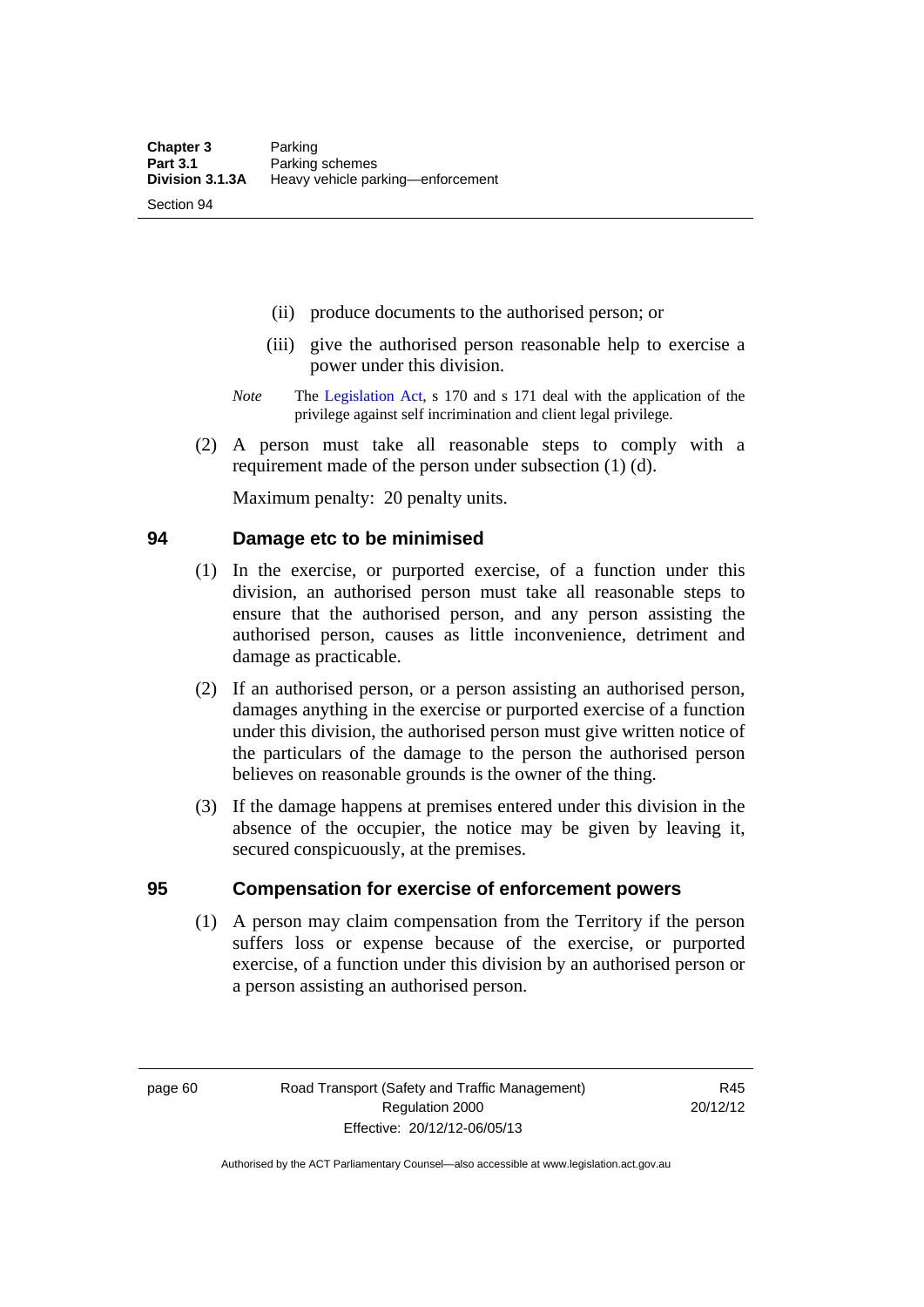- (2) Compensation may be claimed and ordered in a proceeding for—
	- (a) compensation brought in a court of competent jurisdiction; or
	- (b) an offence against this regulation brought against the person making the claim for compensation.
- (3) A court may order the payment of reasonable compensation for the loss or expense only if satisfied that it is just to make the order in the circumstances of the particular case.
- (4) A regulation may prescribe matters that may, must or must not be taken into account by the court in considering whether it is just to make the order.

## **Division 3.1.4 Miscellaneous**

### **97A Other powers to provide pay parking**

- (1) This part does not affect any other power of a parking authority to provide for parking on land within its area of operations.
- (2) A parking authority may exercise a power under this part in relation to land that it does not own only with the consent of the owner of the land.
- (3) Consent may be given subject to conditions, including conditions about the length and withdrawal of the consent.
- (4) Subject to the conditions of the consent, the consent may be withdrawn only after reasonable notice.
- (5) In this section:

*owner*, of land, includes lessee of land.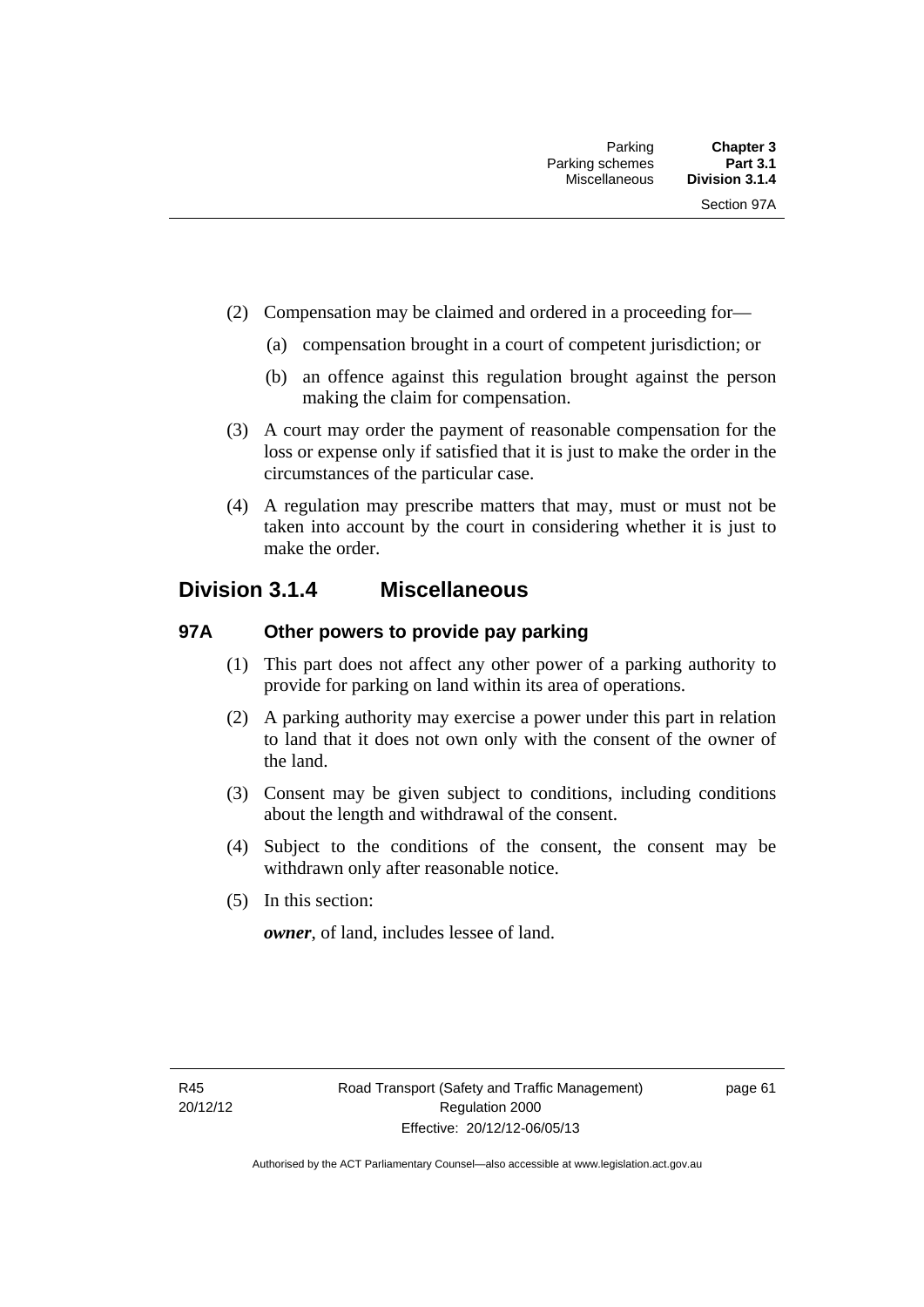Section 98

### **98 Overlapping schemes**

- (1) This part does not prevent the road transport authority or a parking authority from establishing and operating a pay parking scheme on the same length of road, or in the same area, where it is operating a different pay parking scheme.
- (2) The road transport authority or a parking authority may not recover the fee fixed for the parking of a vehicle in a metered space or ticket parking area if any other applicable parking fee has been paid for parking the vehicle in the space or area.

### **98A Income from ticket parking scheme**

- (1) All fees collected by a parking authority from the operation of a ticket parking scheme belong to the parking authority.
- (2) Any surplus arising from the operation of a ticket parking scheme may be applied at the discretion of the parking authority.

### **98B Costs of ticket parking scheme**

The costs of administering a ticket parking scheme operated by a parking authority under section 76A are to be borne by the parking authority.

### **99 Trailers not separately chargeable**

A separate parking fee is not required to be paid for a trailer towed by another vehicle.

page 62 Road Transport (Safety and Traffic Management) Regulation 2000 Effective: 20/12/12-06/05/13

R45 20/12/12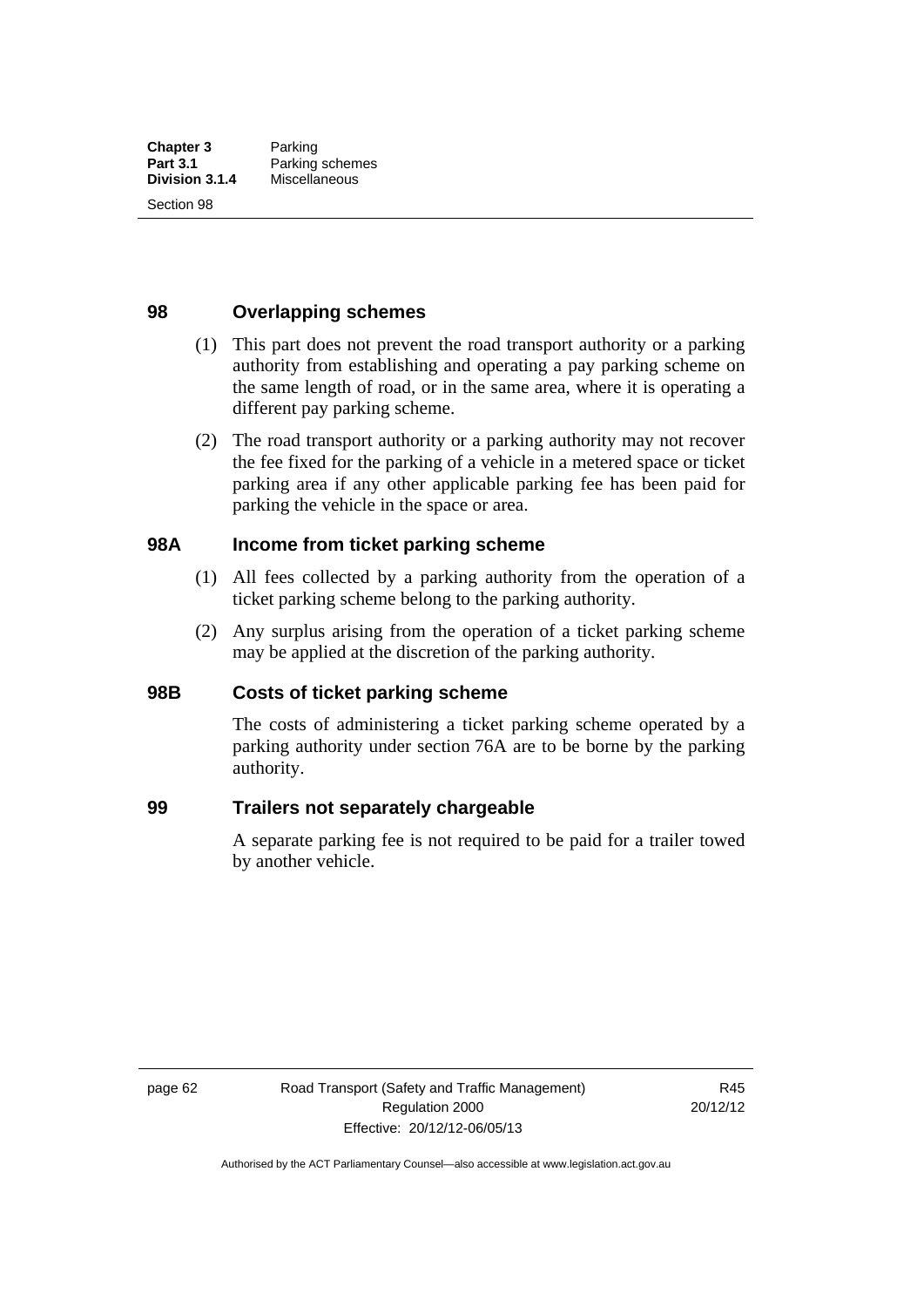Section 100

# **Part 3.2 Parking permits and mobility parking scheme authorities**

### **100 Parking permits**

- (1) The road transport authority may issue a permit (a *parking permit*) of a kind mentioned in subsection (2) authorising the parking of a vehicle, without charge, on a length of road or in an area designated by a *permit zone sign* for use by holders of that kind of parking permit.
- (2) The parking permit may be of 1 or more of the following kinds:
	- (a) a business parking permit;
	- (b) a commuter parking permit;
	- (c) a loading zone permit;
	- (d) a resident parking permit;
	- (e) a resident's visitor parking permit;
	- (f) a special event parking permit;
	- (g) any other kind declared by the road transport authority for this section.
- (3) The parking permit may be issued subject to conditions.
- (4) The parking permit—
	- (a) must state when it expires; and
	- (b) may state anything else that the road transport authority considers appropriate.

### **Examples for par (b)**

- 1 the length of road or area to which the permit applies
- 2 any conditions to which the permit is subject

R45 20/12/12 page 63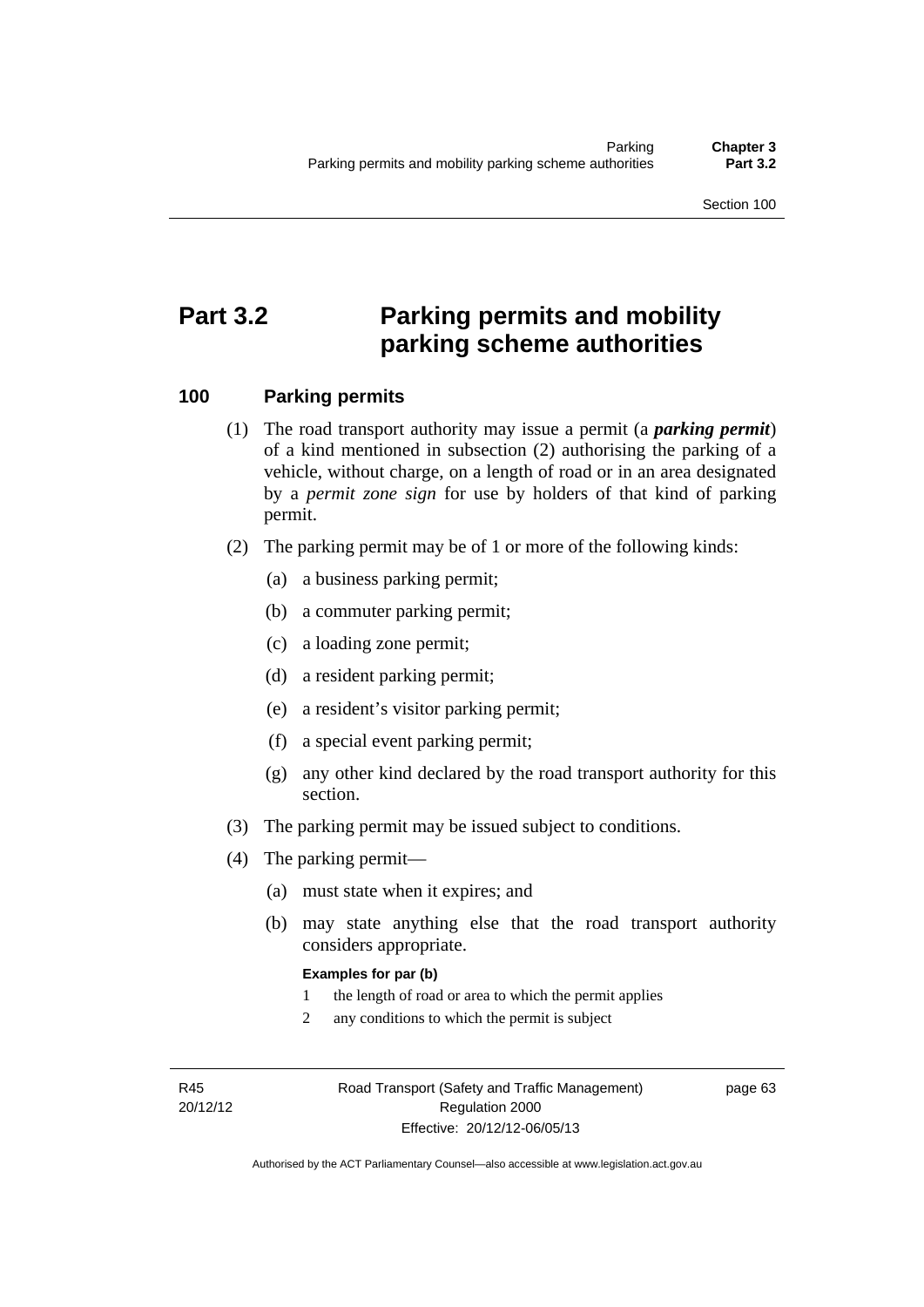- 3 the maximum period which a vehicle may be parked in a designated area under the permit
- 4 the name or address of the person to whom it is issued
- *Note* An example is part of the regulation, is not exhaustive and may extend, but does not limit, the meaning of the provision in which it appears (see [Legislation Act,](http://www.legislation.act.gov.au/a/2001-14) s 126 and s 132).
- (5) The holder of a permit may surrender the permit by returning it to the road transport authority.
- (6) A declaration under subsection (2) (g) is a notifiable instrument.

*Note* A notifiable instrument must be notified under the [Legislation Act](http://www.legislation.act.gov.au/a/2001-14).

### **101 Mobility parking scheme authorities**

- (1) The road transport authority may issue a mobility parking scheme authority—
	- (a) for use by a person with a disability; or
	- (b) for use by an entity for the transport of people with disabilities.
- (2) A mobility parking scheme authority may be issued subject to conditions.
- (3) A mobility parking scheme authority—
	- (a) must include a people with disabilities symbol; and
	- (b) must state when it expires; and
	- (c) may state anything else that the road transport authority considers appropriate.
	- *Note 1 People with disabilities symbol* is defined in the [ARR](http://www.legislation.act.gov.au//ni/db_37271/default.asp), dict.
	- *Note 2* For parking by mobility parking scheme authority holders, see s 15 and [ARR,](http://www.legislation.act.gov.au//ni/db_37271/default.asp) r 206.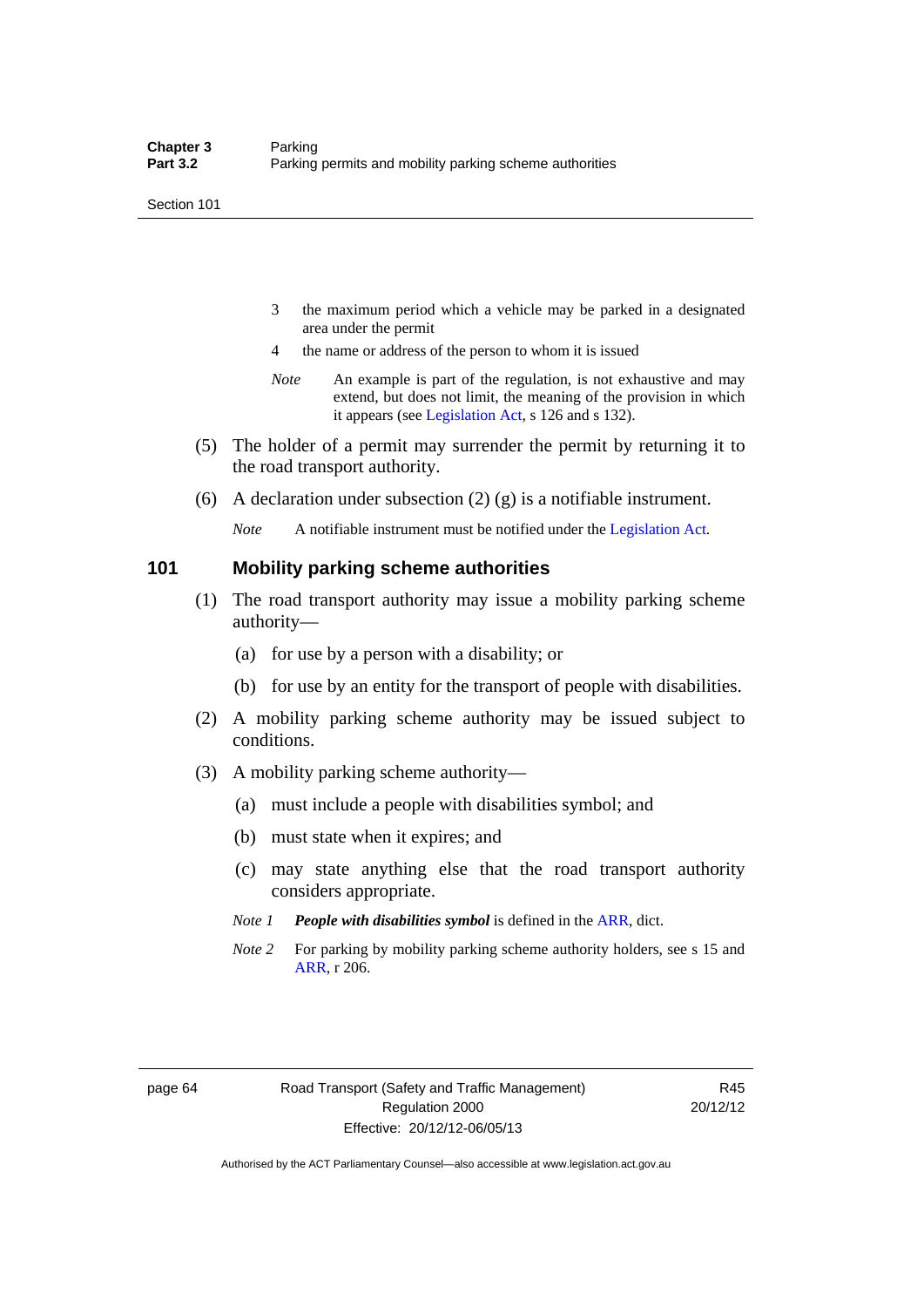### **101A Parking permits and mobility parking scheme authorities—cancellation**

- (1) This section applies if the road transport authority proposes to cancel (the *proposed action*) a parking permit or mobility parking scheme authority.
- (2) The road transport authority must give the person to whom the parking permit or mobility parking scheme authority was issued a written notice stating—
	- (a) the proposed action; and
	- (b) an explanation for the proposed action; and
	- (c) that the person may, within 14 days after the day the person receives the notice, give a written response to the authority about the notice.
- (3) In deciding whether to take the proposed action, the road transport authority must consider any response given to the authority in accordance with the notice.
- (4) The road transport authority must give the person written notice of the authority's decision.
- (5) If the road transport authority decides to take the proposed action, the authority's decision takes effect the day after the day when notice of the decision is given to the person or, if the notice states a later date of effect, that date.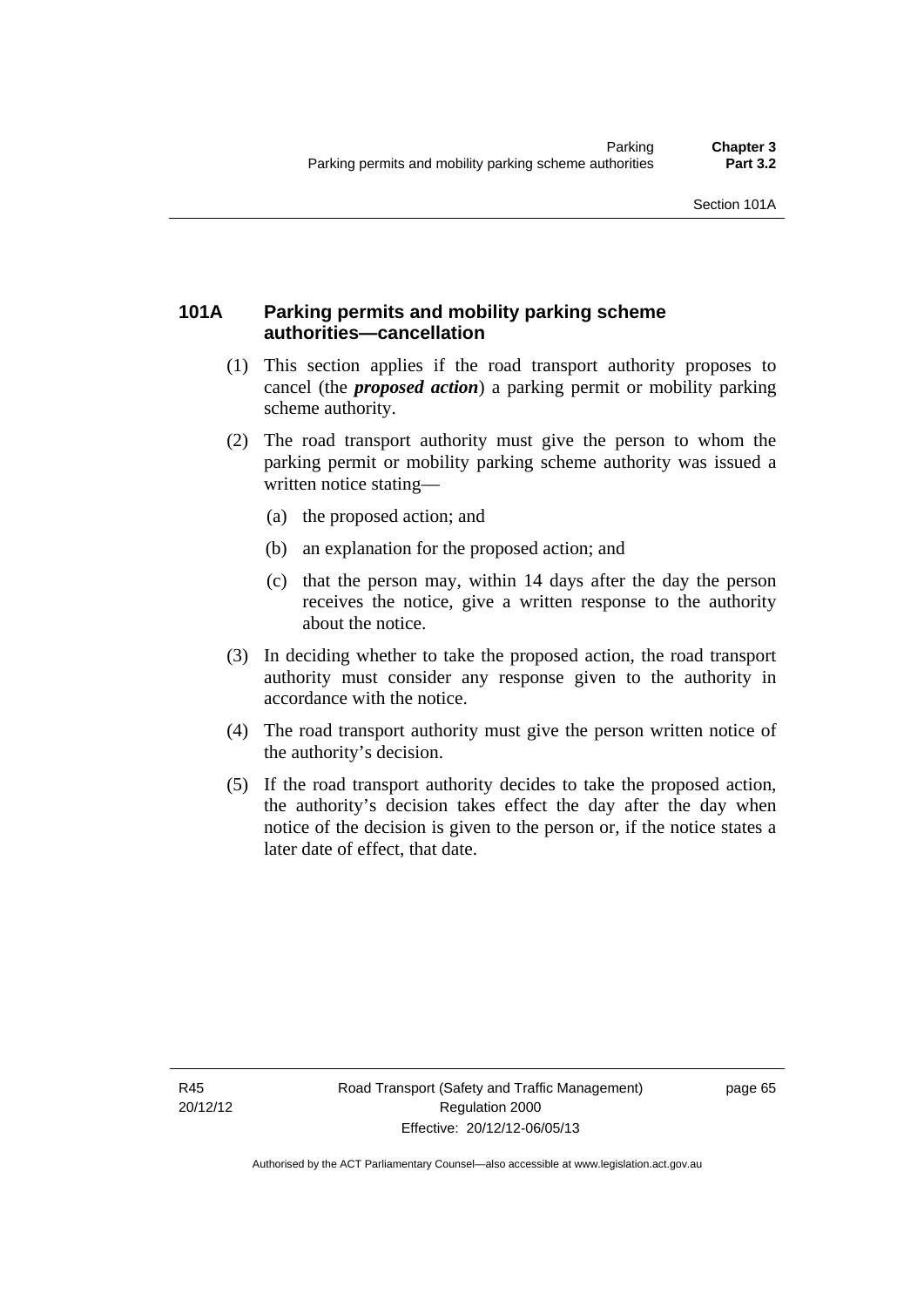### **101B Parking permits and mobility parking scheme authorities—return when cancelled**

If a parking permit or mobility parking scheme authority is cancelled under section 101A, the person to whom the parking permit or mobility parking scheme authority was issued must return the permit or authority to the road transport authority as soon as practicable but no later than 21 days after the date of effect of the cancellation of the permit or authority.

Maximum penalty: 20 penalty units.

page 66 Road Transport (Safety and Traffic Management) Regulation 2000 Effective: 20/12/12-06/05/13

R45 20/12/12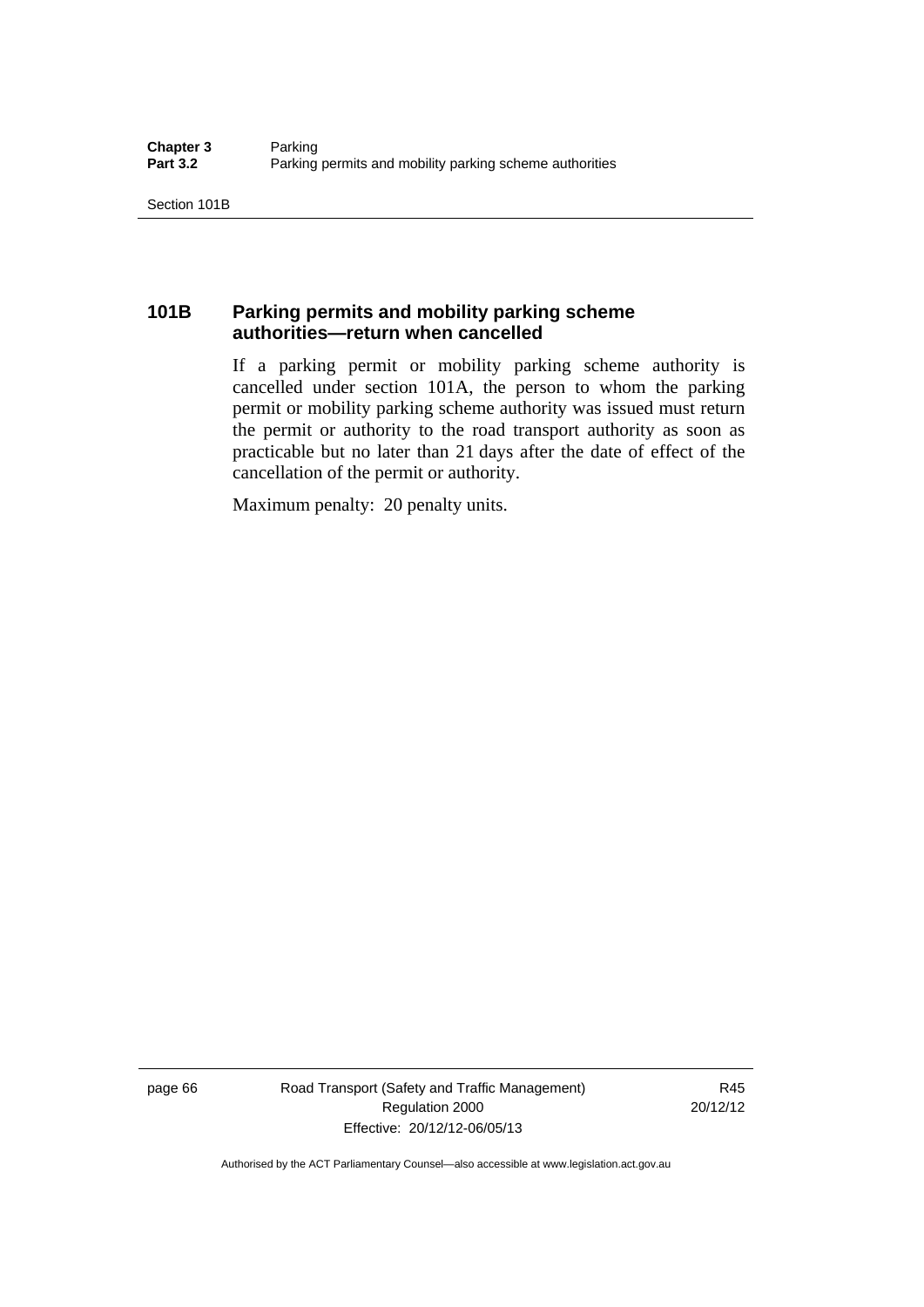# **Part 3.3 Parking—other provisions**

### **101C Marking tyres by parking inspectors**

A police officer or authorised person may mark the tyres on a vehicle using crayon, chalk or a similar substance as far as is reasonably necessary for the purpose of enforcing a provision of an Act relating to the regulation or prohibition of the parking of vehicles.

*Note* A reference to an Act includes a reference to the statutory instruments made or in force under the Act, including a regulation (see [Legislation](http://www.legislation.act.gov.au/a/2001-14)  [Act,](http://www.legislation.act.gov.au/a/2001-14) s 104).

R45 20/12/12 Road Transport (Safety and Traffic Management) Regulation 2000 Effective: 20/12/12-06/05/13

page 67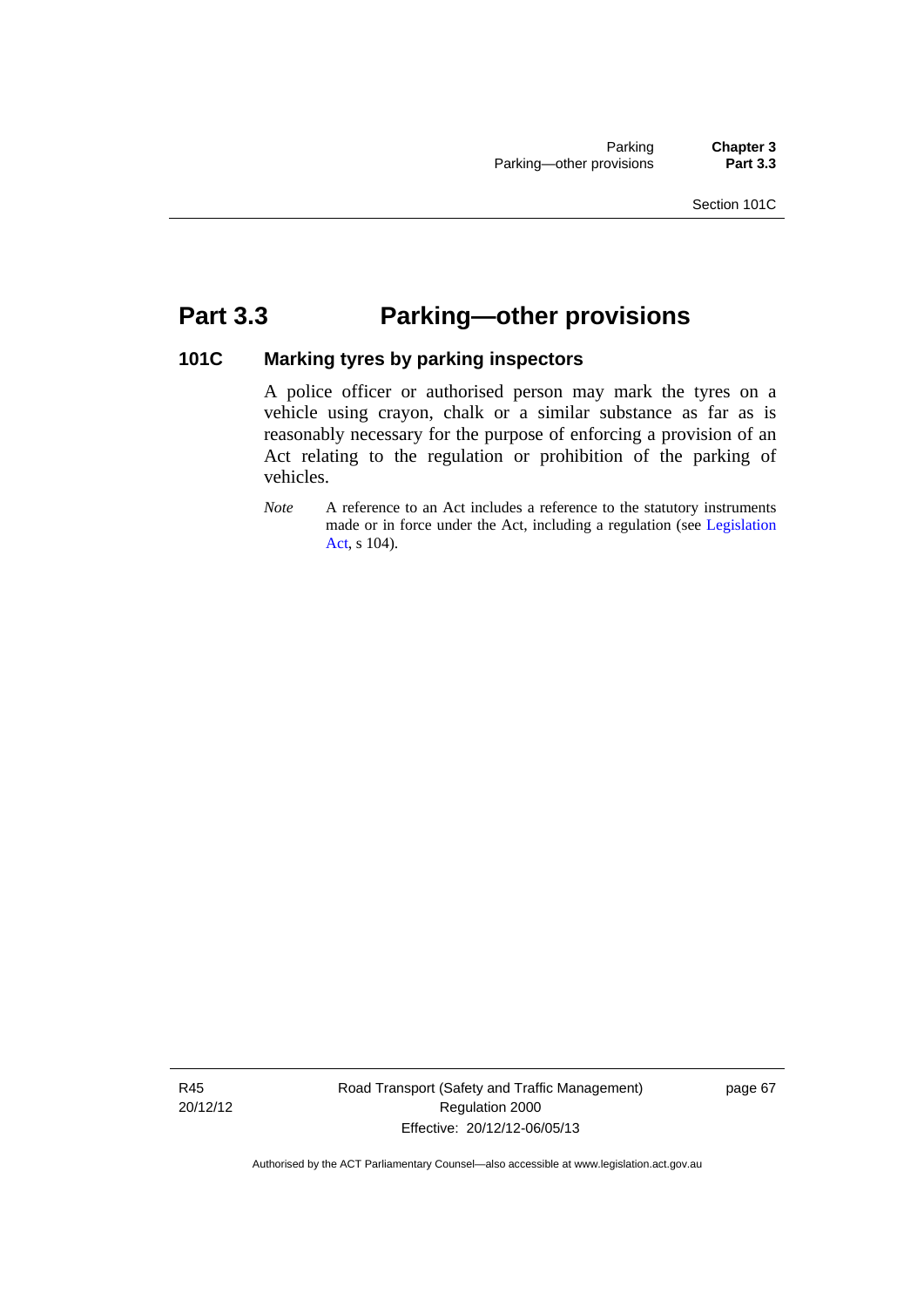# **Chapter 4 Traffic offence detection devices**

### **102 Definitions—ch 4**

In this chapter:

*approved police speedometer* means a speedometer approved under section 103A (Approval of police vehicle speedometers).

*digital camera detection device* means a camera detection device known as—

- (a) Gatsometer Digital Radar Camera System (DRCS) that includes, as a component, a radar speed measuring device; or
- (b) LaserCam 2000 that includes, as a component, a laser speed measuring device; or
- (c) LaserCam NT that includes, as a component, a laser speed measuring device.

*fixed camera detection device* means a camera detection device known as—

- (a) Centaur 2000 that includes, as a component, a piezo strip speed measuring device; or
- (b) Gatsometer Digital Radar Camera System (DRCS) that includes, as a component, a radar speed measuring device; or
- (c) Gatsometer Traffic Camera Digital (GTC-D) that includes, as a component, a loop detector speed measuring device; or
- (d) Gatsometer Traffic Camera (GTC-GS11) that includes, as a component, a loop detector speed measuring device; or
- (e) Gatsometer Multi Camera System (MCS) that includes, as a component, a loop detector speed measuring device.

page 68 Road Transport (Safety and Traffic Management) Regulation 2000 Effective: 20/12/12-06/05/13

R45 20/12/12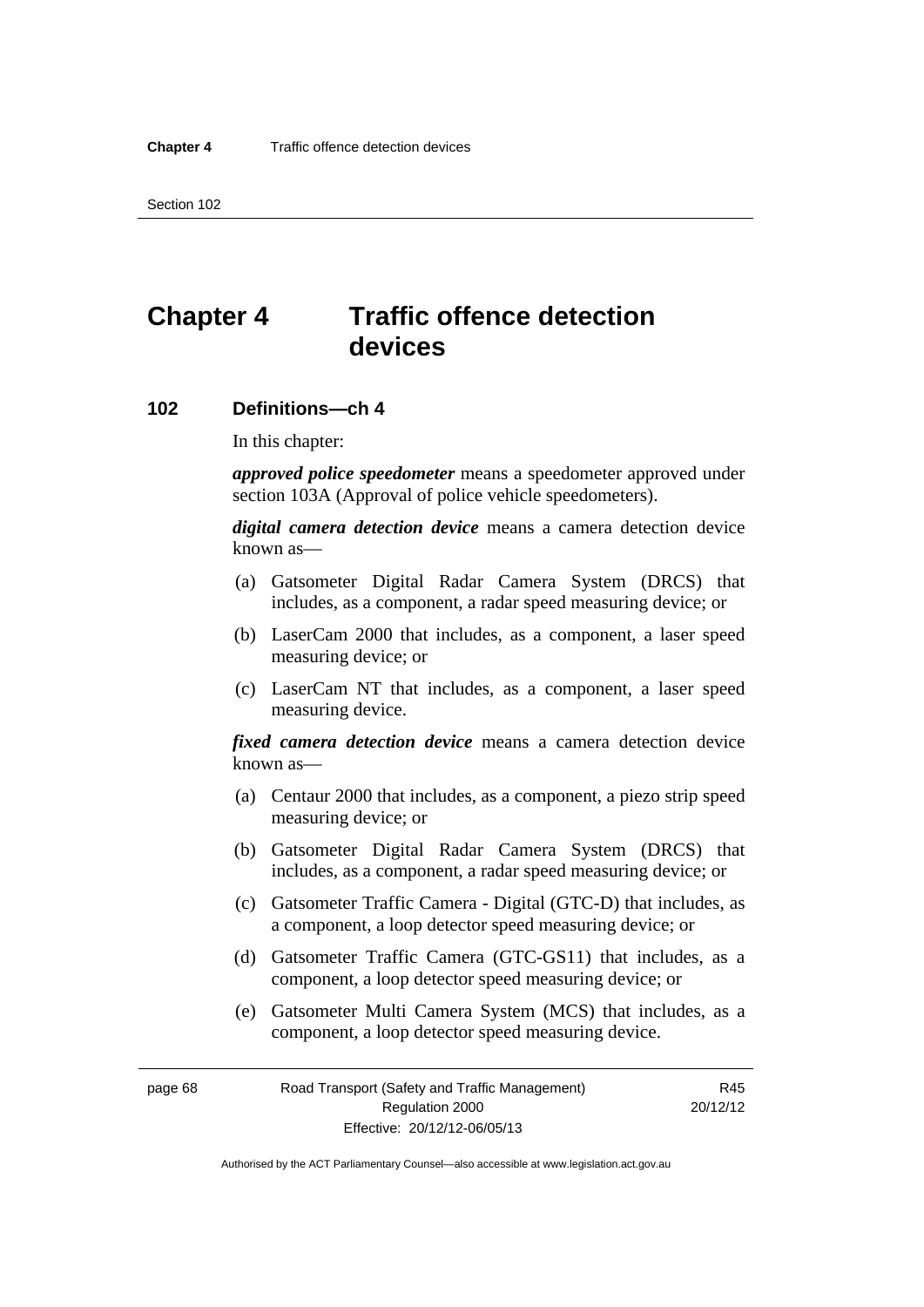*laser speed measuring device* means a speed measuring device known as—

- (a) Laser Technology Inc. LTI 20-20 Marksman; or
- (b) Laser Technology Inc. LTI 20-20 UltraLyte; or
- (c) Laser Technology Inc. LTI 20-20 UltraLyte LR; or
- (d) Laser Technology Inc. LTI 20-20 UltraLyte Compact; or
- (e) Laser Technology Inc. LTI 20-20 TruSpeed.

*loop detector speed measuring device* means a speed measuring device known as the Gatsometer Loop Detector (GLD4-2S).

*piezo strip speed measuring device* means a speed measuring device known as Truvelo M4 MPC.

*radar speed measuring device* means a speed measuring device known as—

- (a) Applied Concepts Inc. Stalker Dual; or
- (b) Gatsometer Radar 24; or
- (c) Kustom Signals, Inc. Silver Eagle; or
- (d) Kustom Signals, Inc. Silver Eagle II; or
- (e) Kustom Signals, Inc. Raptor RP-1.

*security checksum*, for an electronic file, means the number (whether numerals or numerals and letters) produced by the application of an algorithm to the contents of an electronic file or a copy of the file.

### *testing authority* means—

 (a) a department of electrical or electronic engineering at a university in Australia; or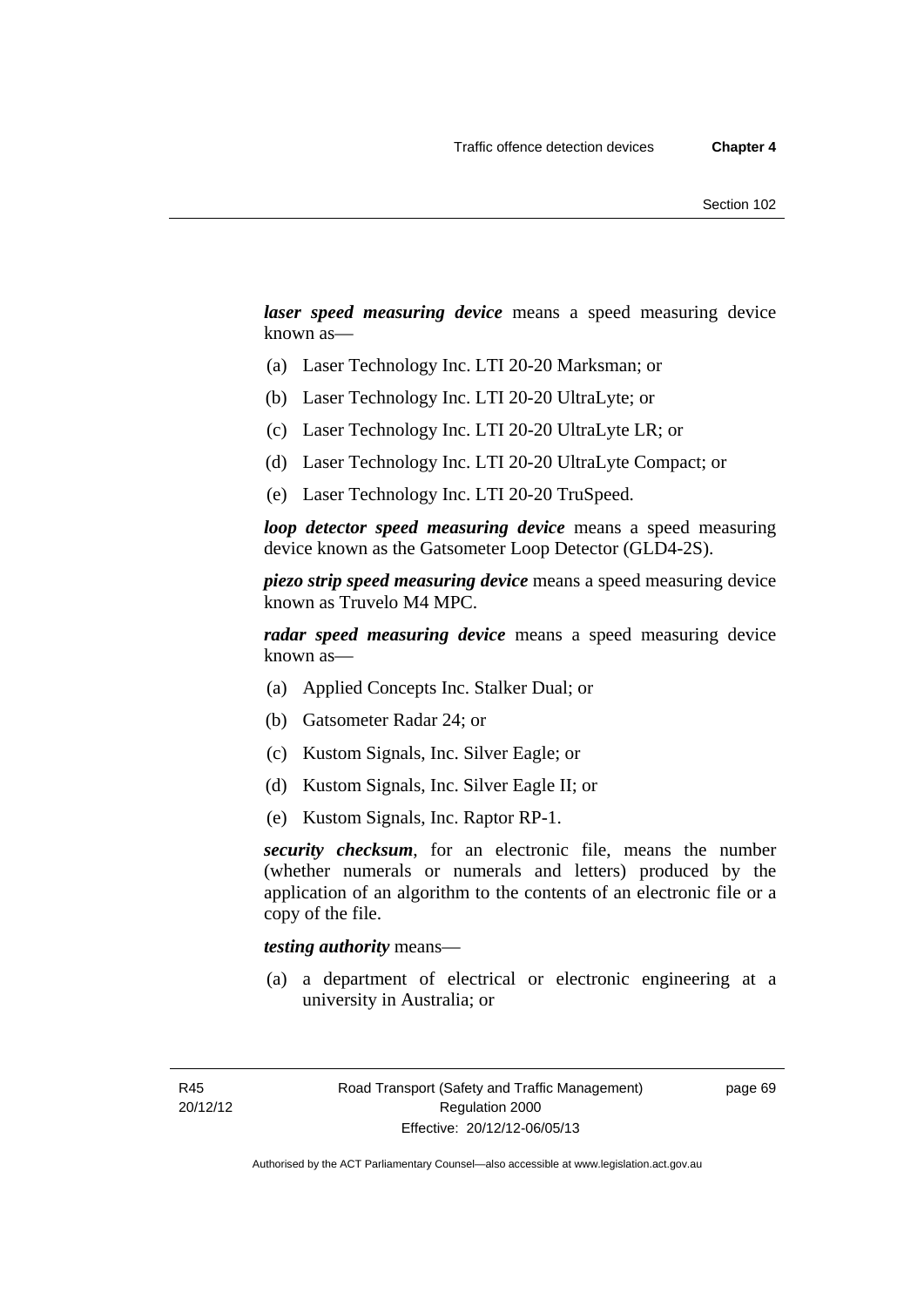- (b) the National Measurement Institute under the *[National](http://www.comlaw.gov.au/Series/C2004A07405)  [Measurement Act 1960](http://www.comlaw.gov.au/Series/C2004A07405)* (Cwlth); or
- (c) an entity that is accredited by the National Association of Testing Authorities to test traffic offence detection devices; or
- (d) Technical Services, Australian Federal Police, Canberra; or
- (e) for an approved police speedometer—an entity approved in writing by the chief police officer to test approved police speedometers.
- *Note* An entity includes an individual, see the [Legislation Act](http://www.legislation.act.gov.au/a/2001-14), dict, pt 1, def of *entity*.

*WORM disk* means a storage device for electronic data in which the data, once written, cannot be erased or overwritten.

### **103 Approved traffic offence detection devices**

- (1) For the [Act](http://www.legislation.act.gov.au/a/1999-80/default.asp), dictionary, definition of *approved camera detection device*, each digital camera detection device and fixed camera detection device is approved.
- (2) For the [Act,](http://www.legislation.act.gov.au/a/1999-80/default.asp) dictionary, definition of *approved speed measuring device*, each laser speed measuring device, loop detector speed measuring device, piezo strip speed measuring device, radar speed measuring device and approved police speedometer is approved.
- (3) For the [Act](http://www.legislation.act.gov.au/a/1999-80/default.asp), dictionary, definition of *approved average speed detection system*, the P482 dual-camera automatic number plate recognition system manufactured by PIPS Technology Ltd, that is used with SpeedPoints matching software, is approved.

### **103A Approval of police vehicle speedometers**

(1) For section 102, definition of *approved police speedometer*, the chief police officer may approve a kind of speedometer that is fitted to a motor vehicle driven by a police officer for measuring the speed at which vehicles are being driven.

page 70 Road Transport (Safety and Traffic Management) Regulation 2000 Effective: 20/12/12-06/05/13

R45 20/12/12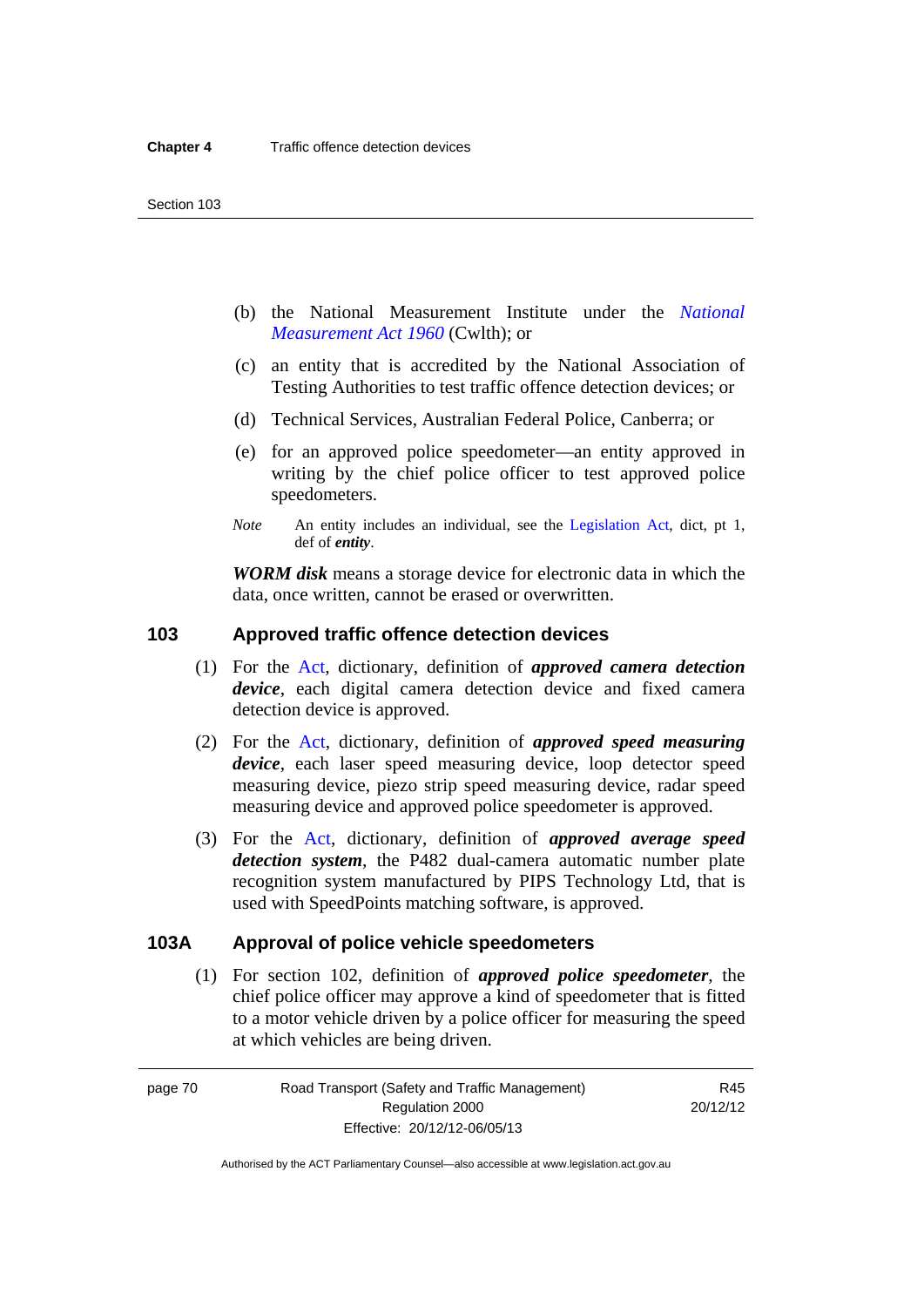(2) An approval is a notifiable instrument.

*Note* A notifiable instrument must be notified under the [Legislation Act](http://www.legislation.act.gov.au/a/2001-14).

### **103B Average speed detection systems—Act, s 22AA, s 23B and s 24 (2)**

- (1) For the [Act,](http://www.legislation.act.gov.au/a/1999-80/default.asp) section 22AA, definition of *average speed limit*, the average speed limit for the road between 2 detection points mentioned in an item in table 103B, column 2 is the speed mentioned in column 6 for the item.
- (2) For the [Act](http://www.legislation.act.gov.au/a/1999-80/default.asp), section 22AA, definition of *detection point*, the points mentioned in table 103B, column 2 are prescribed.
- (3) For the [Act](http://www.legislation.act.gov.au/a/1999-80/default.asp), section 22AA, definition of *shortest practicable distance*, the distance mentioned in an item in table 103B, column 3 is the shortest practicable distance between the 2 detection points mentioned in column 2 for the item.
- (4) For the [Act,](http://www.legislation.act.gov.au/a/1999-80/default.asp) section 23B (a), definition of *shortest practicable route*, the route mentioned in an item in table 103B, column 4 is the route used to work out the shortest practicable distance mentioned in column 3 for the item.
- (5) For the [Act](http://www.legislation.act.gov.au/a/1999-80/default.asp), section 23B (b), the minimum time that a vehicle's driver could take to drive the vehicle on the route mentioned in an item in table 103B, column 4 is the time mentioned in column 5 for the item.
- (6) In this section:

*ACT Standard Grid Coordinates*—see the *Surveyors (Surveyor-General) Practice Directions 2010 (No 2)* (DI2010-267), schedule 2.

*AHD*—see the *Surveyors (Surveyor-General) Practice Directions 2010 (No 2)* (DI2010-267), direction 5 (Definitions).

R45 20/12/12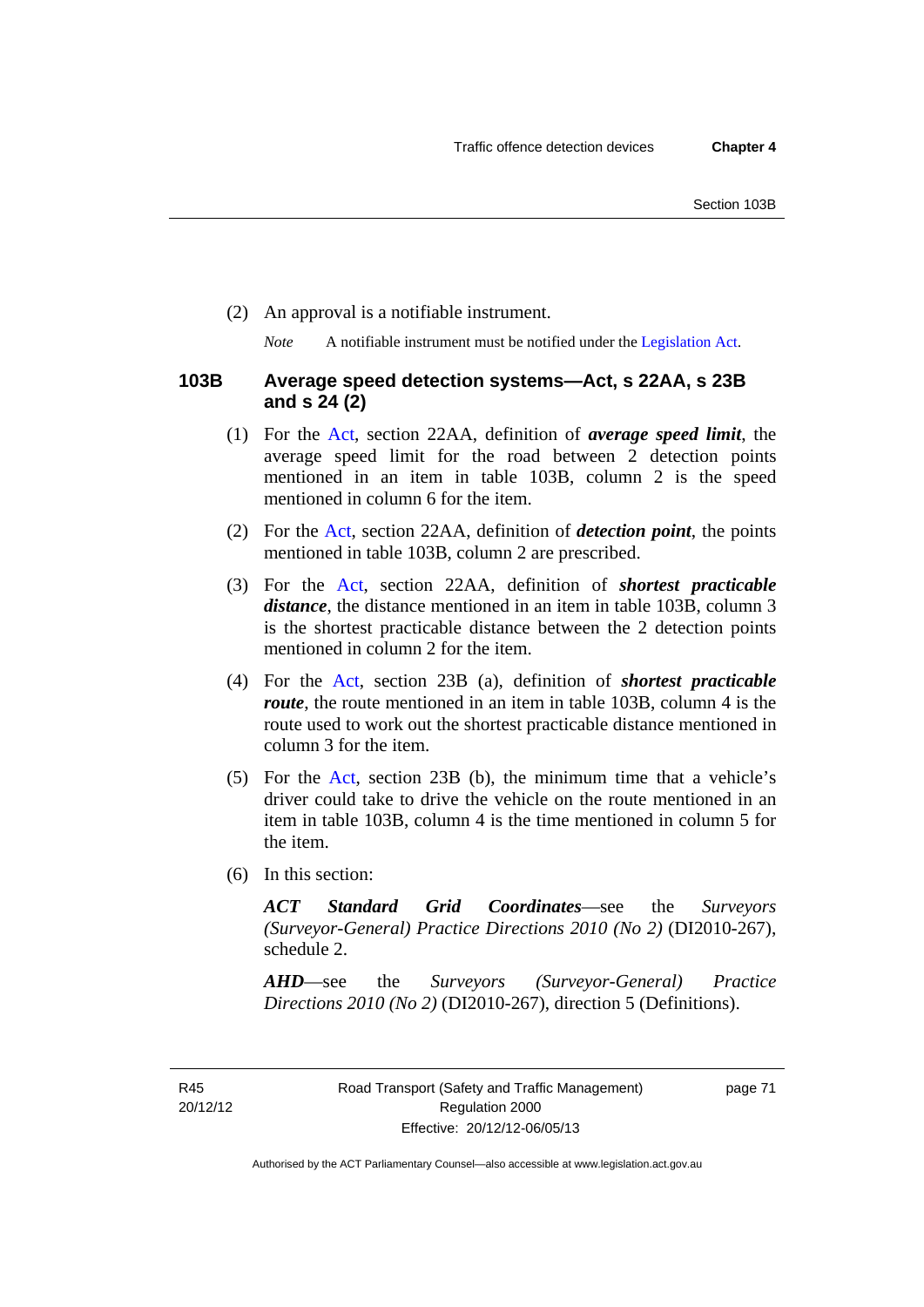#### Section 104

#### **Table 103B**

| column 1       | column <sub>2</sub>                                                                                                                                                                                                          | column 3                            | column 4                                                                                                                                                                                                 | column 5                     | column 6                  |
|----------------|------------------------------------------------------------------------------------------------------------------------------------------------------------------------------------------------------------------------------|-------------------------------------|----------------------------------------------------------------------------------------------------------------------------------------------------------------------------------------------------------|------------------------------|---------------------------|
| item           | detection points                                                                                                                                                                                                             | shortest<br>practicable<br>distance | shortest<br>practicable<br>route                                                                                                                                                                         | minimum<br>time<br>(seconds) | average<br>speed<br>limit |
| 1              | <b>ACT</b> Standard<br><b>Grid Coordinates</b><br>208876.18 East,<br>596541.65 North.<br>AHD 629.88<br>Level<br><b>ACT</b> Standard<br><b>Grid Coordinates</b><br>211361.44 East,<br>596864.50 North,<br>AHD 644.45<br>Level | 2.7081 <sub>km</sub><br>(westbound) | Hindmarsh<br>Drive<br>(westbound),<br>starting west of<br>the intersection<br>of Dalrymple<br>Street and<br>Mugga Lane<br>and ending<br>north-east of<br><b>Tyagarah Street</b>                          | 121.8645<br>(westbound)      | 80km/h                    |
| $\overline{2}$ | <b>ACT</b> Standard<br><b>Grid Coordinates</b><br>208912.50 East,<br>596591.35 North,<br>AHD 629.42<br>Level<br><b>ACT</b> Standard<br><b>Grid Coordinates</b><br>211418.53 East,<br>596883.22 North,<br>AHD 641.25<br>Level | 2.7146km<br>(eastbound)             | Hindmarsh<br>Drive<br>(eastbound),<br>starting<br>north-east of<br><b>Palmer Street</b><br>near Tyagarah<br>Street and<br>ending west of<br>the intersection<br>of Dalrymple<br>Street and<br>Mugga Lane | 122.157<br>(eastbound)       | 80km/h                    |

### **104 Major testing of laser speed measuring devices**

- (1) The following devices must be tested in accordance with this section at least once every 12 months:
	- (a) a laser speed measuring device;
	- (b) the laser speed measuring device component of a digital camera detection device.

page 72 Road Transport (Safety and Traffic Management) Regulation 2000 Effective: 20/12/12-06/05/13

R45 20/12/12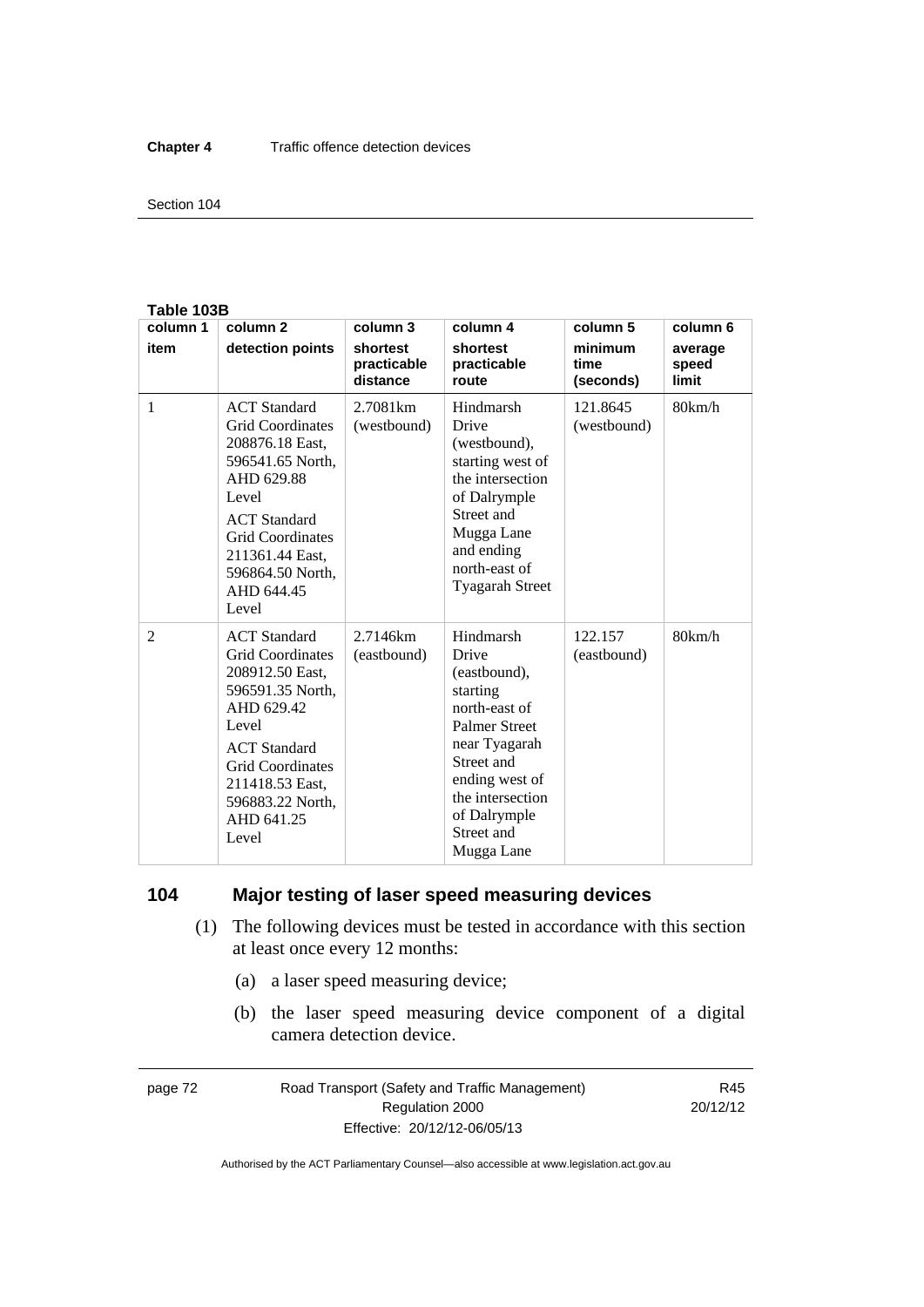- (2) The test must be carried out—
	- (a) by a person approved under section 106 (Approved people testing and sealing); and
	- (b) in accordance with Australian Standard AS 4691.1-2003, as in force on the commencement of this paragraph.
		- *Note 1* The text of an applied, adopted or incorporated law or instrument, whether applied as in force from time to time or at a particular time, is taken to be a notifiable instrument if the operation of the [Legislation Act,](http://www.legislation.act.gov.au/a/2001-14) s 47 (5) or (6) is not disapplied (see s 47 (7)).
		- *Note 2* A notifiable instrument must be notified under the [Legislation](http://www.legislation.act.gov.au/a/2001-14)  [Act.](http://www.legislation.act.gov.au/a/2001-14)
- (3) The [Legislation Act,](http://www.legislation.act.gov.au/a/2001-14) section 47 (5) does not apply in relation to subsection (2) (b).
- (4) The test must show whether the device—
	- (a) is operating in accordance with the manufacturer's specifications; and
	- (b) is accurate within a tolerance of 2km/h.
- (5) For this section, it is sufficient for the laser speed measuring device component of a digital camera detection device to be tested separately from the other components of the device, and it is not necessary for the other components to be tested.

### **104A Major testing of other traffic offence detection devices**

- (1) The following devices must be tested in accordance with this section:
	- (a) a radar speed measuring device that is not a component of a fixed camera detection device or a digital camera detection device;
	- (b) a radar speed measuring device component of a fixed camera detection device or a digital camera detection device;

page 73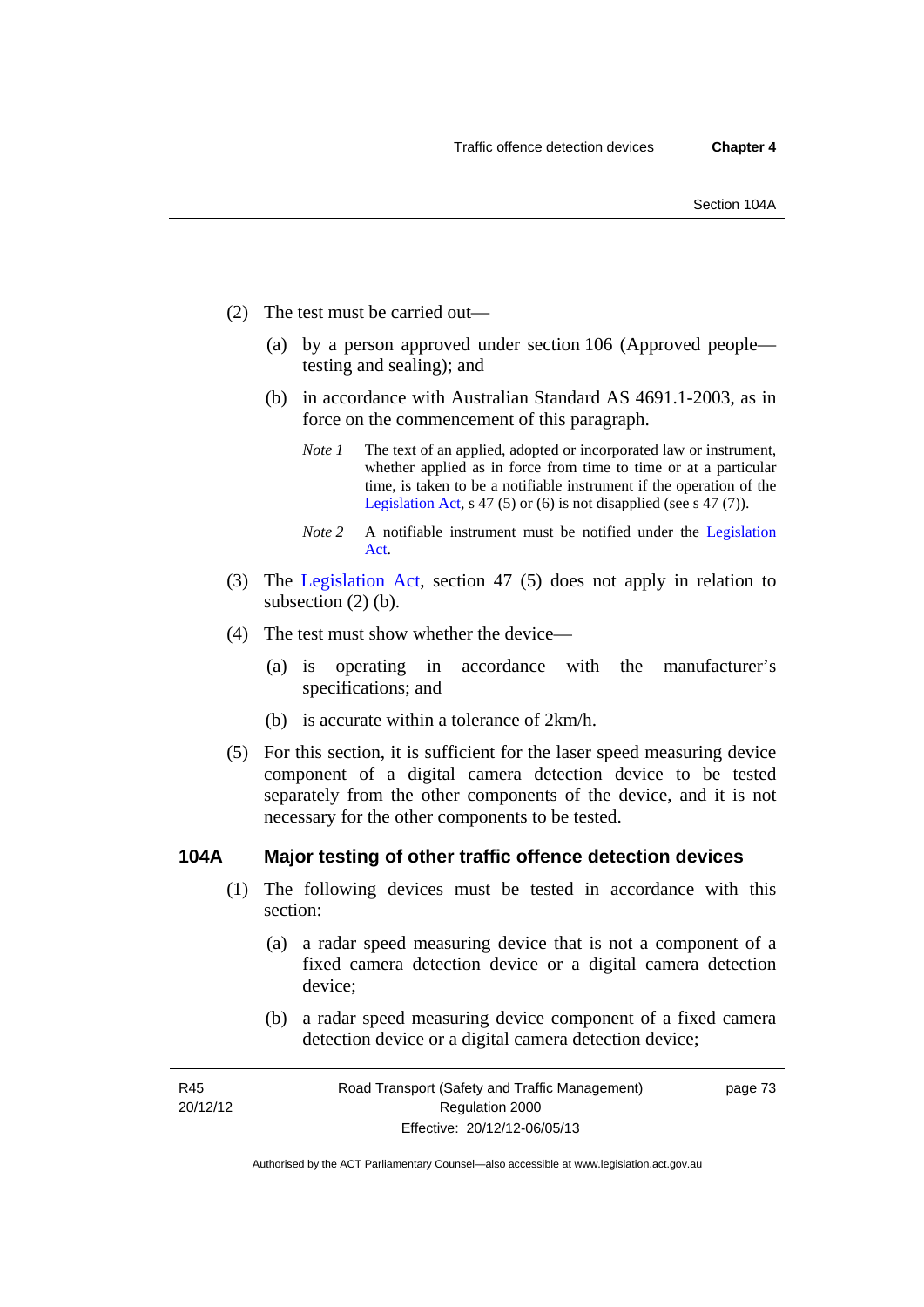- (c) an approved police speedometer;
- (d) the loop detector speed measuring device component of a fixed camera detection device;
- (e) the piezo strip speed measuring device component of a fixed camera detection device;
- (f) an approved average speed detection system.
- (2) The devices mentioned in subsection (1) must be tested at least once every 12 months.
- (3) The test must be carried out by a person approved under section 106 (Approved people—testing and sealing).
- (4) The test of a radar speed measuring device that is not a component of a fixed camera detection device, or a digital camera detection device, must show whether the device is operating in accordance with Australian Standard AS 2898.1-2, as in force on the commencement of this subsection.
	- *Note 1 AS 2898.1-2 may be purchased at* [www.standards.org.au](http://www.standards.org.au/Pages/default.aspx)*.*
	- *Note 2* The text of an applied, adopted or incorporated law or instrument, whether applied as in force from time to time or at a particular time, is taken to be a notifiable instrument if the operation of the [Legislation](http://www.legislation.act.gov.au/a/2001-14)  [Act](http://www.legislation.act.gov.au/a/2001-14), s 47 (5) or (6) is not disapplied (see s 47 (7)).
	- *Note 3* A notifiable instrument must be notified under the [Legislation Act](http://www.legislation.act.gov.au/a/2001-14).
- (5) The [Legislation Act,](http://www.legislation.act.gov.au/a/2001-14) section 47 (5) does not apply in relation to AS 2898.1-2 under subsection (4).
- (6) The test of the radar speed measuring device component of a fixed camera detection device, or a digital camera detection device, must show whether the device—
	- (a) is operating in accordance with the manufacturer's specifications; and

page 74 Road Transport (Safety and Traffic Management) Regulation 2000 Effective: 20/12/12-06/05/13

R45 20/12/12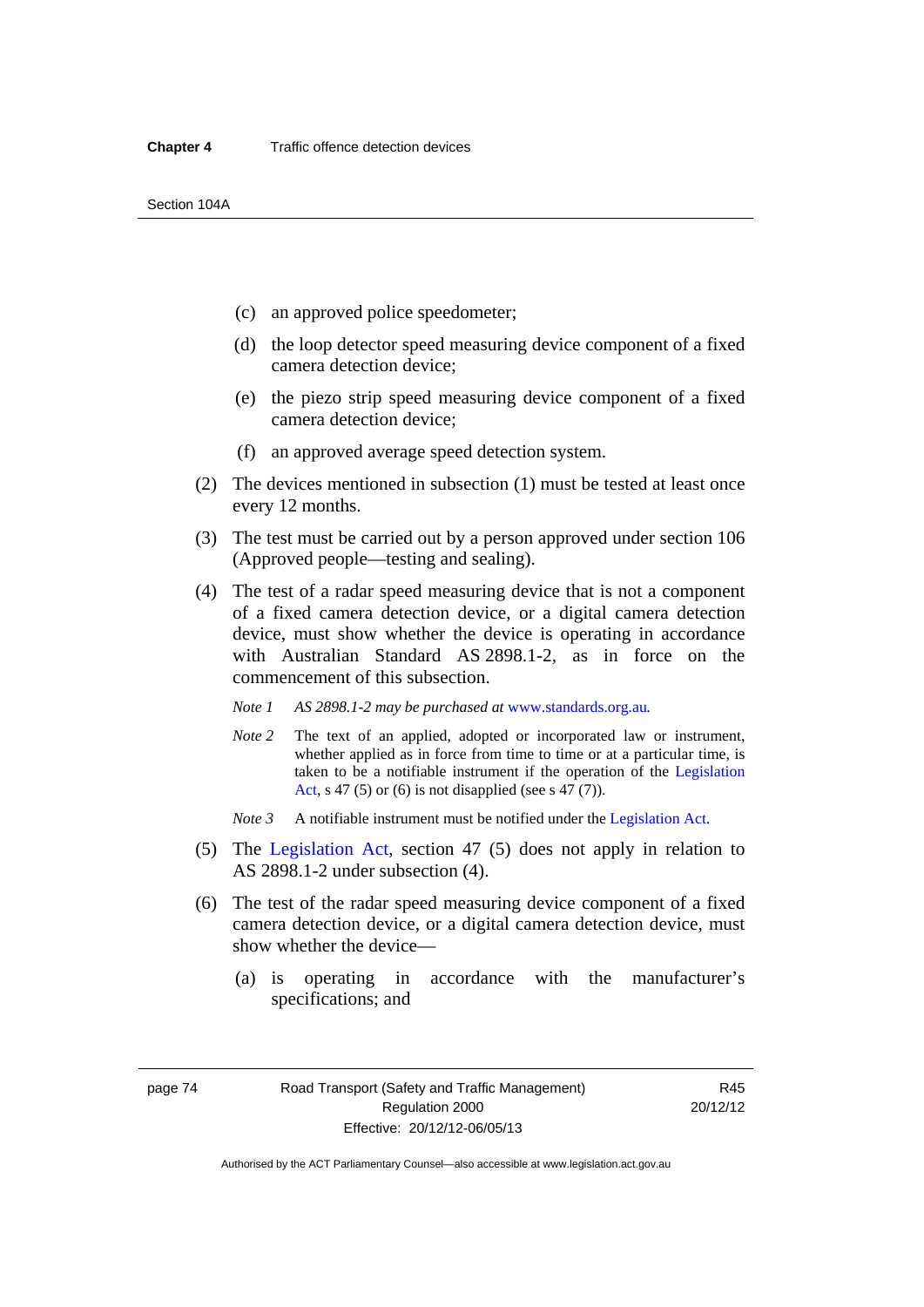- (b) for speeds of 100km/h and under—is accurate within a tolerance of 2km/h; and
- (c) for speeds over 100km/h—is accurate within a tolerance of 2%.
- (7) The test of an approved police speedometer must show whether the device is accurate within a tolerance of 2%.
- (8) The test of the loop detector speed measuring device component of a fixed camera detection device must show whether the speed measuring device—
	- (a) for speeds of 100km/h and under—is accurate within a tolerance of 2km/h; and
	- (b) for speeds over 100km/h—is accurate within a tolerance of 2%.
- (9) The test of the piezo strip speed measuring device component of a fixed camera detection device must show whether the speed measuring device—
	- (a) is operating in accordance with the manufacturer's specifications; and
	- (b) is accurate within a tolerance of 2km/h.
- (10) The test of an approved average speed detection system that takes images of vehicles at 2 detection points must show whether the device—
	- (a) is operating in accordance with the manufacturer's specifications; and
	- (b) for the measurement of the time that elapses between vehicles passing the first and second detection points—is accurate within a tolerance of 2%.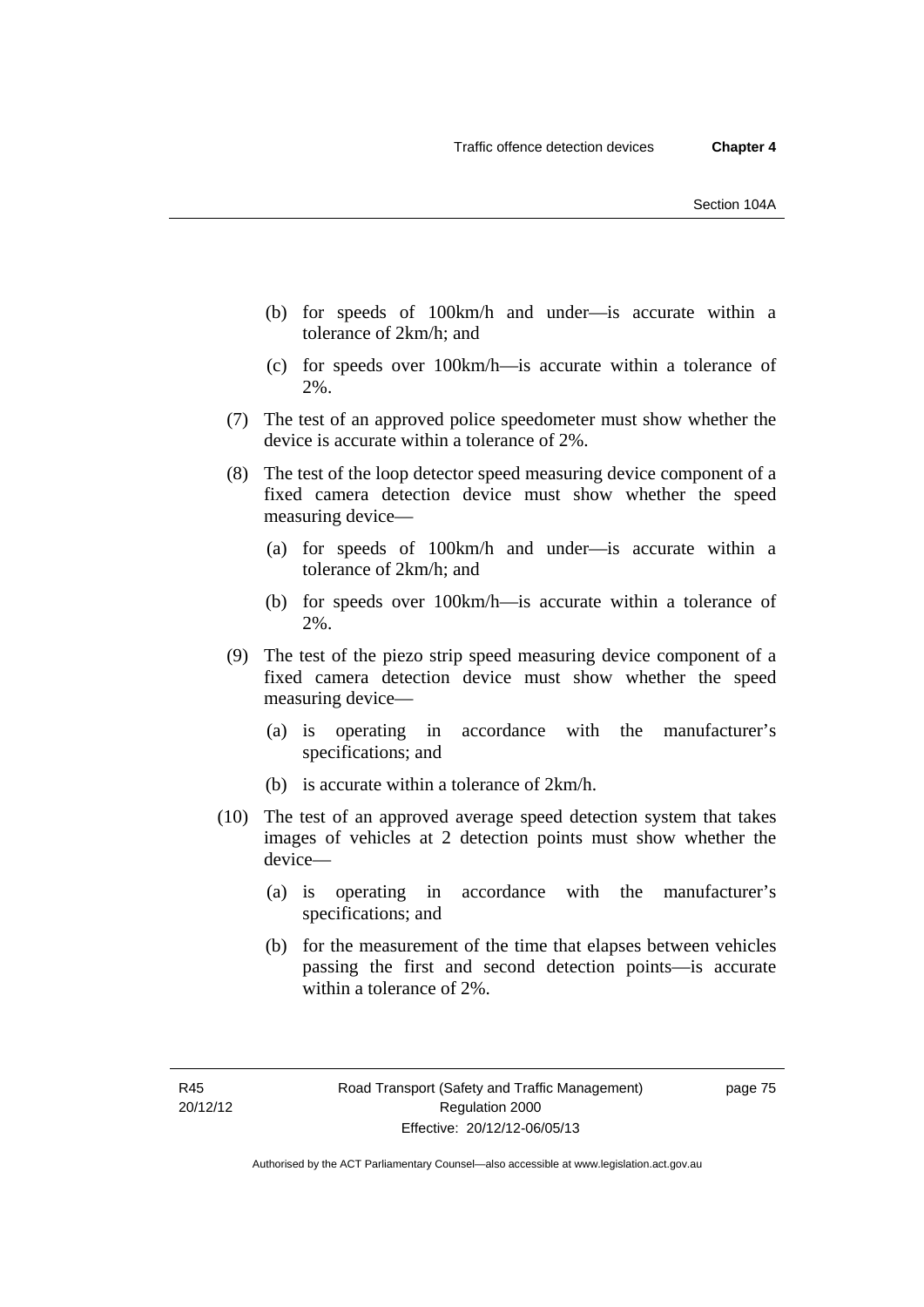### **104B Certification and sealing of traffic offence detection devices**

- (1) This section applies if a test of a traffic offence detection device under section 104 or section 104A establishes—
	- (a) a matter mentioned in section 104A (4) or (7) in relation to the device; or
	- (b) the matters mentioned in section 104 (4) or section 104A (9) in relation to the device.
- (2) The person who carried out the test must—
	- (a) sign a certificate to that effect; and
	- (b) if a seal on the device has been damaged or removed—seal the device.

### **105 Use of certain digital camera detection devices**

- (1) This section applies to the operation of a digital camera detection device that is located in a vehicle that can be moved from place to place to detect traffic offences.
- (2) The operator of a digital camera detection device that includes as a component a radar speed measuring device must ensure that the following operations are done in accordance with the manufacturer's instructions for the device:
	- (a) aligning the vehicle in which the device is located with the road;
	- (b) activating the device;
	- (c) operating the device.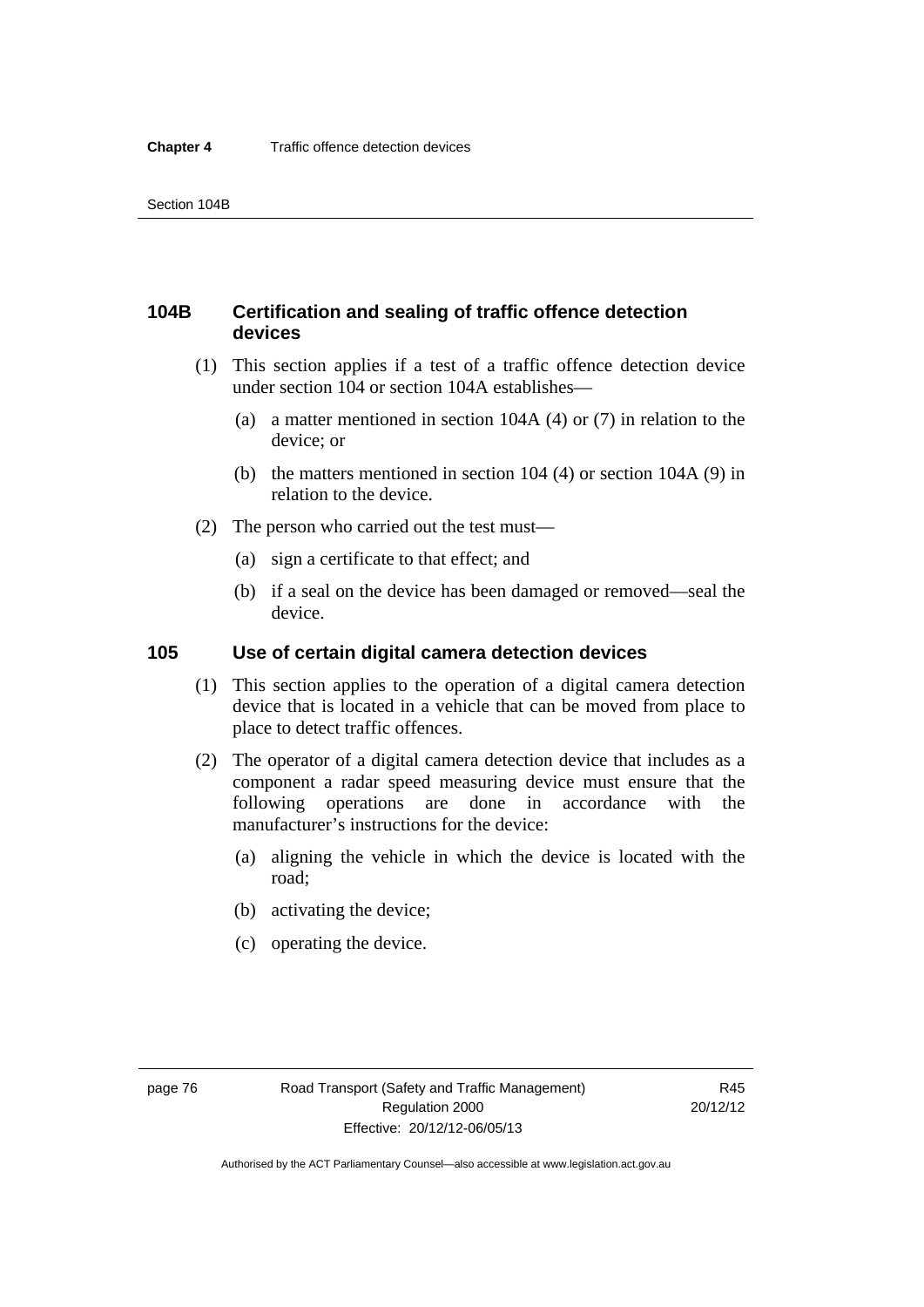- (3) The operator of a digital camera detection device that includes as a component a laser speed measuring device must ensure that the following operations are done in accordance with the manufacturer's instructions for the device:
	- (a) testing the laser speed measuring component of the device at the beginning and end of each shift of the operator by carrying out the following checks:
		- (i) an instrument confidence check;
		- (ii) a calibration verification check;
		- (iii) a scope alignment check;
	- (b) activating the device;
	- (c) operating the device.
- (4) To remove any doubt, if a device mentioned in subsection (3) is used at more than 1 place during a shift of the operator, the operator is not required to carry out the checks mentioned in subsection (3) (a) each time the device is activated at a different place.
- (5) If the requirements set out in this section are met, the device may operate unattended.
- (6) If a device is used by 2 or more operators, who are working together during a shift, the requirements set out in this section may be carried out by different operators.
- (7) In this section:

*operator* means a person approved to use a traffic offence detection device under section 107 (Approved people—use).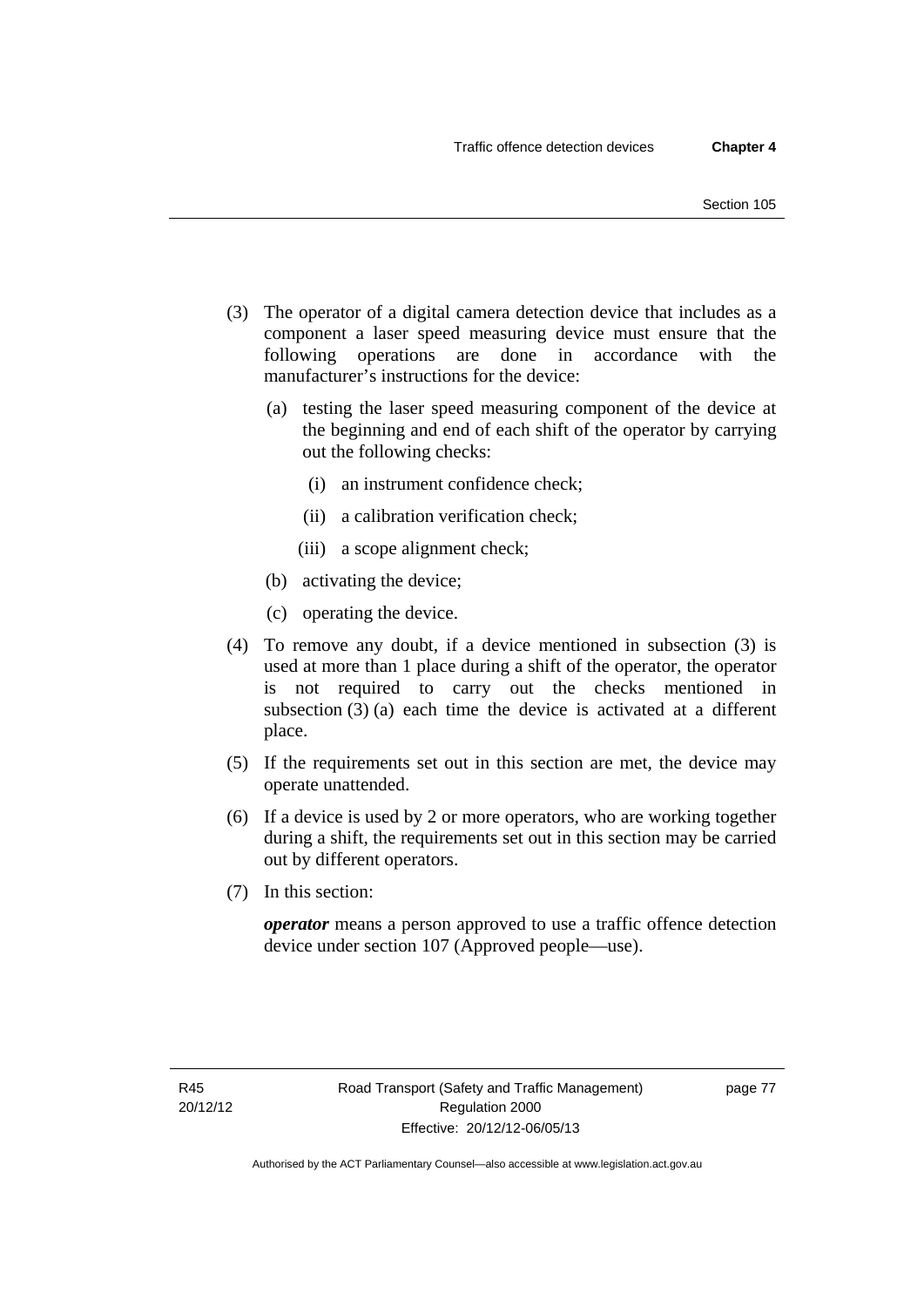### **105A Use of certain laser speed measuring devices**

- (1) This section applies to a laser speed measuring device, other than a device mentioned in section 105 (Use of certain digital camera detection devices).
- (2) The operator of the laser speed measuring device must ensure that the following operations are done in accordance with the manufacturer's instructions for the device:
	- (a) testing the device at the beginning and end of each shift of the operator by carrying out the following checks:
		- (i) an instrument confidence check;
		- (ii) a calibration verification check;
		- (iii) a scope alignment check;
	- (b) activating the device;
	- (c) operating the device.
- (3) To remove any doubt, if the device is used at more than 1 place during a shift of the operator, the operator is not required to carry out the checks mentioned in subsection (1) (a) each time the device is activated at a different place.
- (4) If the device is used by 2 or more operators who are working together during the shift, the tests mentioned in subsection (1) (a) and (d) may be carried out by different operators.
- (5) In this section:

*operator* means a person approved to use a traffic offence detection device under section 107 (Approved people—use).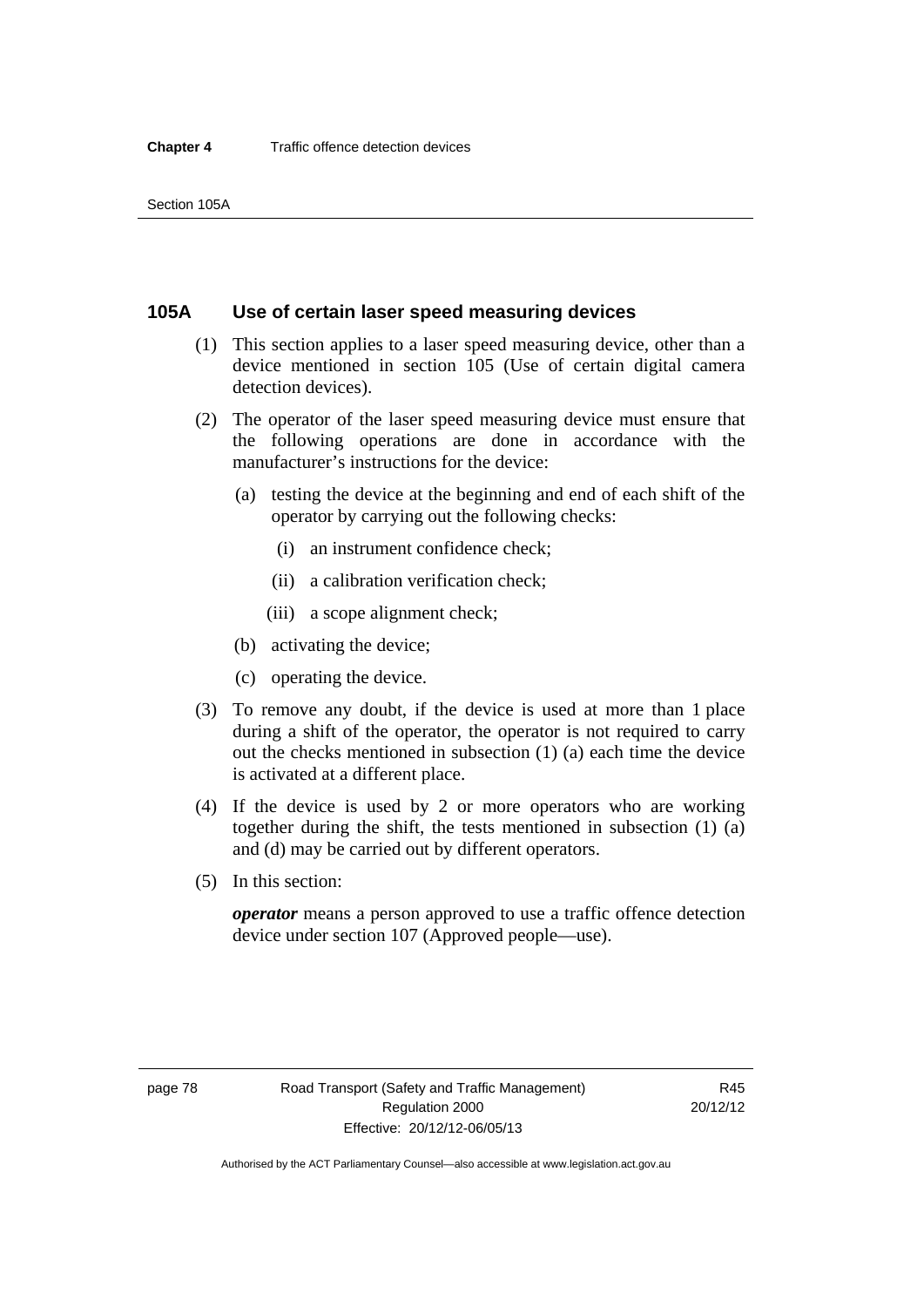### **105B Use of certain radar speed measuring devices**

- (1) This section applies to a radar speed measuring device, other than a device that is a component of—
	- (a) a digital camera detection device; or
	- (b) a fixed camera detection device.
- (2) The radar speed measuring device must be used by an operator in accordance with the manufacturer's instructions for the device.
- (3) The operator must test the device—
	- (a) at the beginning of each shift of the operator against an approved police speedometer; and
	- (b) at the end of each shift of the operator against the speedometer mentioned in paragraph (a); and
	- (c) if the operator's shift is longer than 9 hours—9 hours after the beginning of the shift against the speedometer mentioned in paragraph (a).
- (4) After each test, the device must be found to be accurate within a tolerance of 2 km/h.
- (5) To remove any doubt, if the device is used at more than 1 place during a shift of the operator, the operator is not required to carry out the checks mentioned in subsection (3) (a) each time the device is activated at a different place.
- (6) If the device is used by 2 or more operators who are working together during the shift, the tests mentioned in subsection (3) may be carried out by different operators.
- (7) In this section:

*operator* means a person approved to use a traffic offence detection device under section 107 (Approved people—use).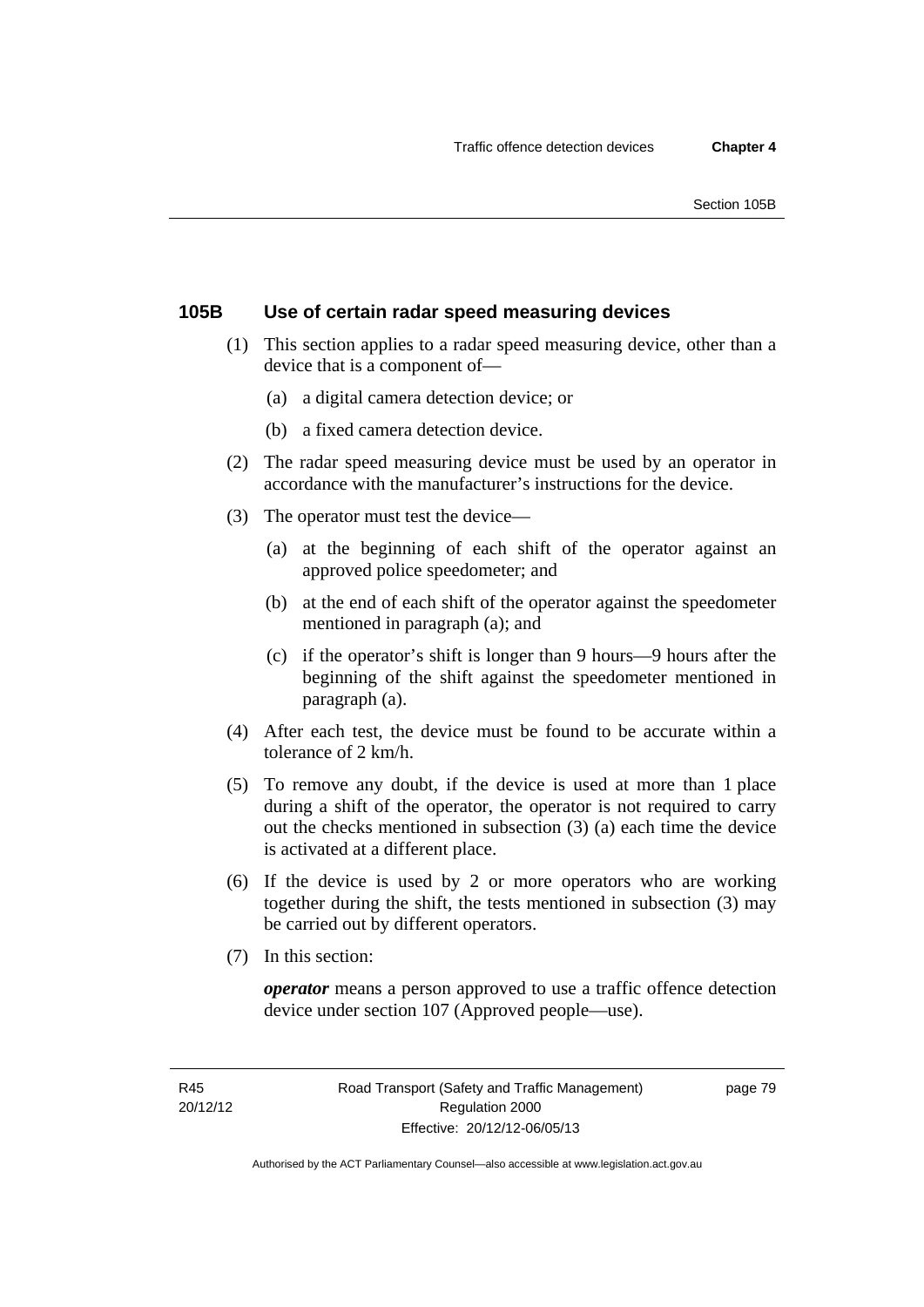### **106 Approved people—testing and sealing**

Each person employed by a testing authority to test and seal traffic offence detection devices is approved to test and seal traffic offence detection devices.

### **107 Approved people—use**

- (1) Each police officer is approved to use any traffic offence detection device (other than a fixed camera detection device).
- (2) The road transport authority may approve a person who is not a police officer to use digital camera detection devices.
- (3) The road transport authority may only approve a person under subsection (2) if the authority is satisfied that the person has appropriate qualifications to operate, or experience in the operation of, digital camera detection devices.

### **107A Recording of camera detection device image files—Act, s 23 (2) (c) (ii)**

(1) An electronic file created by a camera detection device must be recorded on a WORM disk or other storage medium for electronic data (the *recording medium*).

*Note Camera detection device*—see the [Act,](http://www.legislation.act.gov.au/a/1999-80/default.asp) s 23.

- (2) The recording medium for a camera detection device may be—
	- (a) attached directly to, or located with, the device; or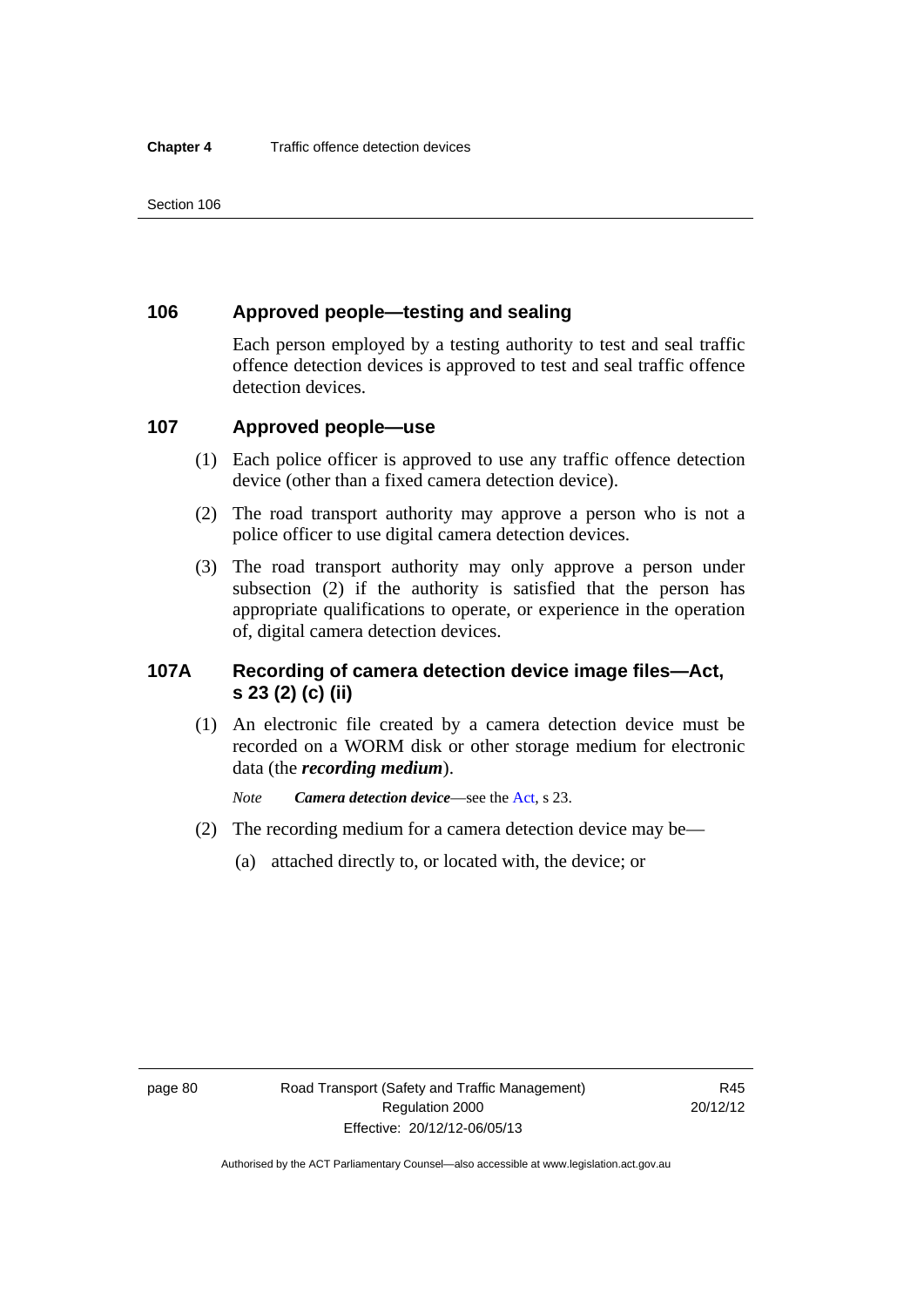(b) at a place other than the place where the device is located.

#### **Example—par (b)**

If a motor vehicle goes through a red traffic light and an image of the vehicle is taken by a fixed camera detection device, the electronic file created by the device in relation to the offence is sent along a wire or optical fibre, or across a wireless network, to a recording device in a building in another suburb and is stored at that building on a recording medium.

- *Note* An example is part of the regulation, is not exhaustive and may extend, but does not limit, the meaning of the provision in which it appears (see [Legislation Act,](http://www.legislation.act.gov.au/a/2001-14) s 126 and s 132).
- (3) If the recording medium for a camera detection device is at a place other than the place where the device is located—
	- (a) the device must produce a security checksum for each electronic file created by the device; and
	- (b) the device must encrypt the security checksum and the file; and
	- (c) the security checksum and the encrypted file must be recorded as soon as practicable on a recording medium.
- (4) However, subsection (3) does not prevent other security measures being taken in relation to a security checksum or an electronic file before it is recorded on the recording medium.

### **107B Verification of camera detection device image files—Act, s 23 (2) (c) (iii)**

- (1) This section applies if an electronic file that contains an image of a vehicle taken by a camera detection device is recorded on a recording medium that is at a place other than the place where the device is located.
- (2) Before the image of the vehicle is produced from the file, the accuracy of the file must be verified by using a computer to—
	- (a) recalculate the security checksum for the file; and

R45 20/12/12 page 81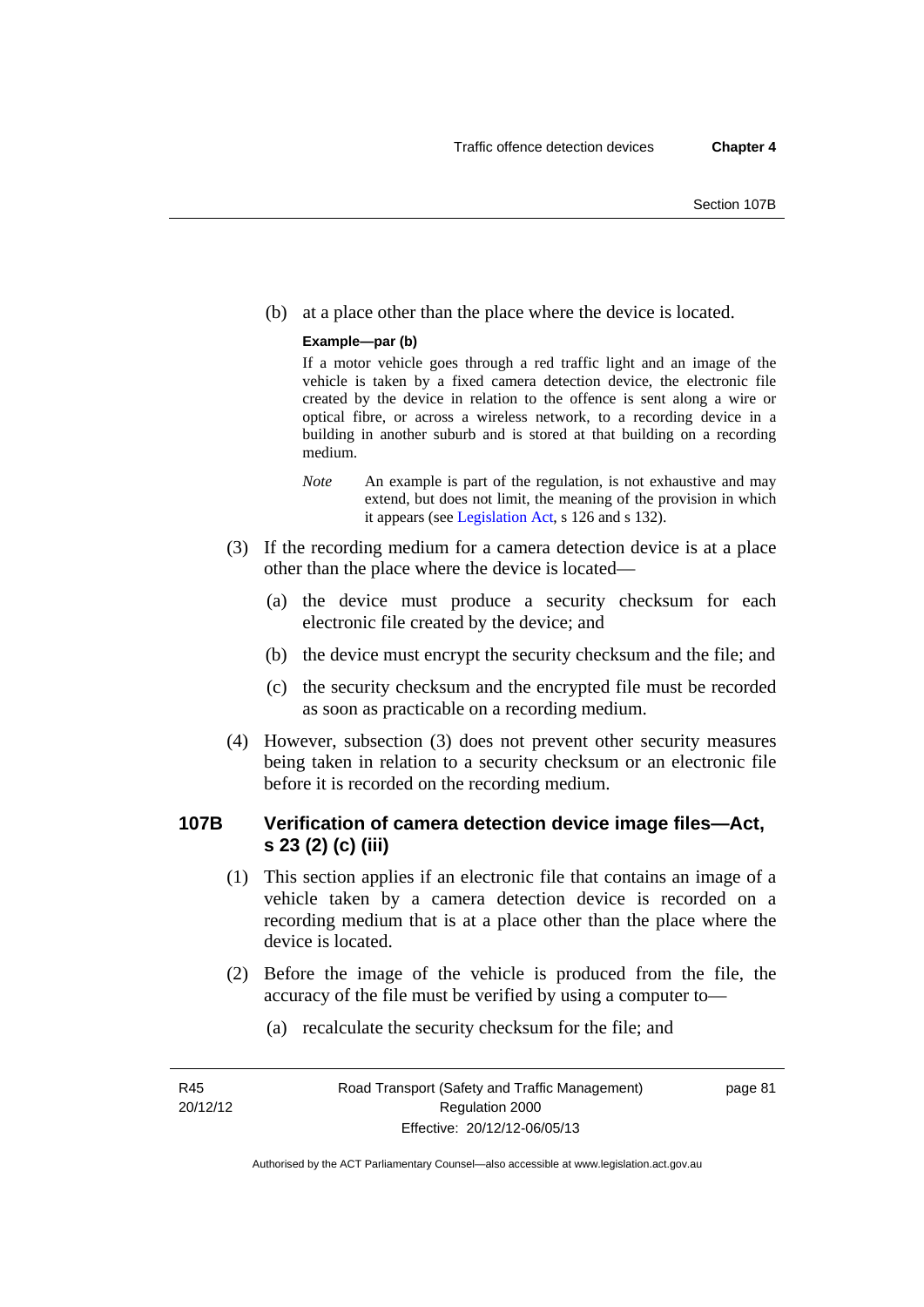(b) confirm that the security checksum produced by the recalculation is identical to the checksum produced by the device for the file.

### **108 Meaning of codes etc on image taken by approved camera detection device or approved average speed detection system—Act, s 24 (2) (a)**

- (1) This section defines the meaning of codes and other information indicated on an image of a vehicle taken by an approved camera detection device or approved average speed detection system.
	- *Note* Information etc that is indicated on an image includes information etc accompanying or reasonably associated with the image (see [Act](http://www.legislation.act.gov.au/a/1999-80/default.asp), dict, def of *indicated on*).
- (2) It is not necessary that all the codes and other information mentioned in this section be indicated on an image but if they do appear they have the meaning given in this section.
- (3) The characters (whether numbers, letters or both) in the field immediately after 'Device' is the code for—
	- (a) the laser speed measuring device component of the digital camera detection device that took the image; or
	- (b) the radar speed measuring device component of the digital camera detection device, or fixed camera detection device, that took the image; or
	- (c) the piezo strip speed measuring device component of the fixed camera detection device that took the image; or
	- (d) the loop detector speed measuring device component of the fixed camera detection device that took the image; or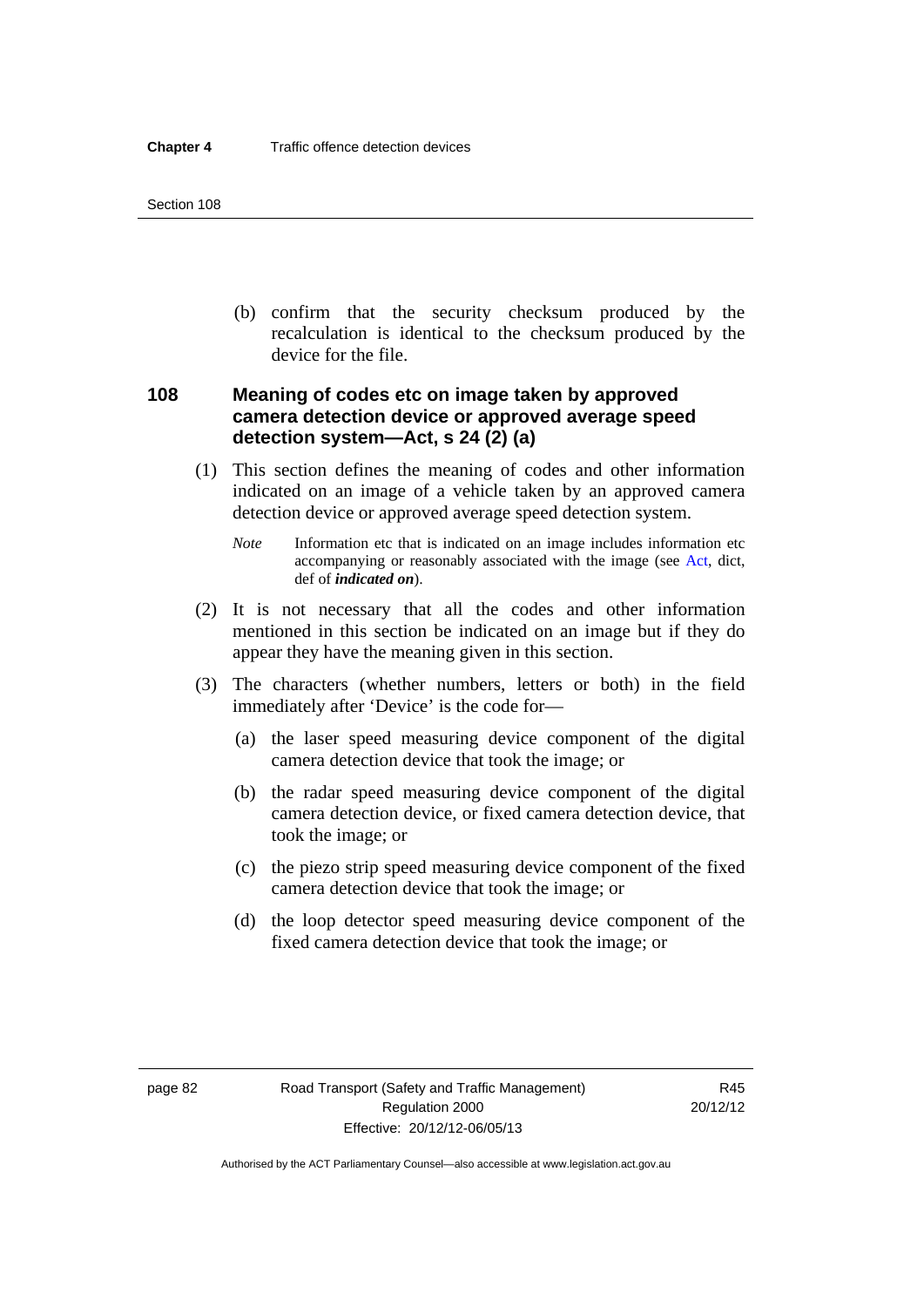(e) the automatic number plate recognition camera component of the average speed detection system that took the image.

#### **Example**

'Device: 012409' indicates that the code for the laser speed measuring device component of the digital detection device, or piezo strip speed measuring device component of the fixed camera detection device, that took the image, is 012409.

 (4) The characters (whether numbers, letters or both) in the field immediately after 'Location' or 'Loc' is the code for the place where the image was taken (the *location code*).

#### **Example**

'Location: sls0015' indicates that the code for the place where the image was taken is 0015 (see sch 1, part 1.1, item 15).

(5) A location code has the meaning given by schedule 1.

#### **Example**

The location code '0015' indicates that the image was taken at Kingsford Smith Drive between Kuringa Drive and Spalding Street (see sch 1, part 1.1, item 15).

 (6) For subsection (5) and schedule 1, if a road (however described) mentioned in an item of schedule 1 intersects with another road (however described) more than once, the word '(north)' or '(south)' is included after the name of the road to indicate the intersection relevant to the meaning of the location code.

#### **Example**

The location code '0003' means that the image was taken on Athllon Drive between Beasley Street '(south)' and Sulwood Drive (see sch 1, part 1.1, item 3). As Beasley Street intersects Athllon Drive more than once, the word 'south' indicates that the southern intersection is the relevant intersection.

 (7) The characters in the field immediately after 'Date' is the date when the image was taken, with the first 2 numbers indicating the day of the month, followed by an abbreviation for the month and the year.

#### **Example**

'Date: 15/11/00' indicates that the image was taken on 15 November 2000.

R45 20/12/12 page 83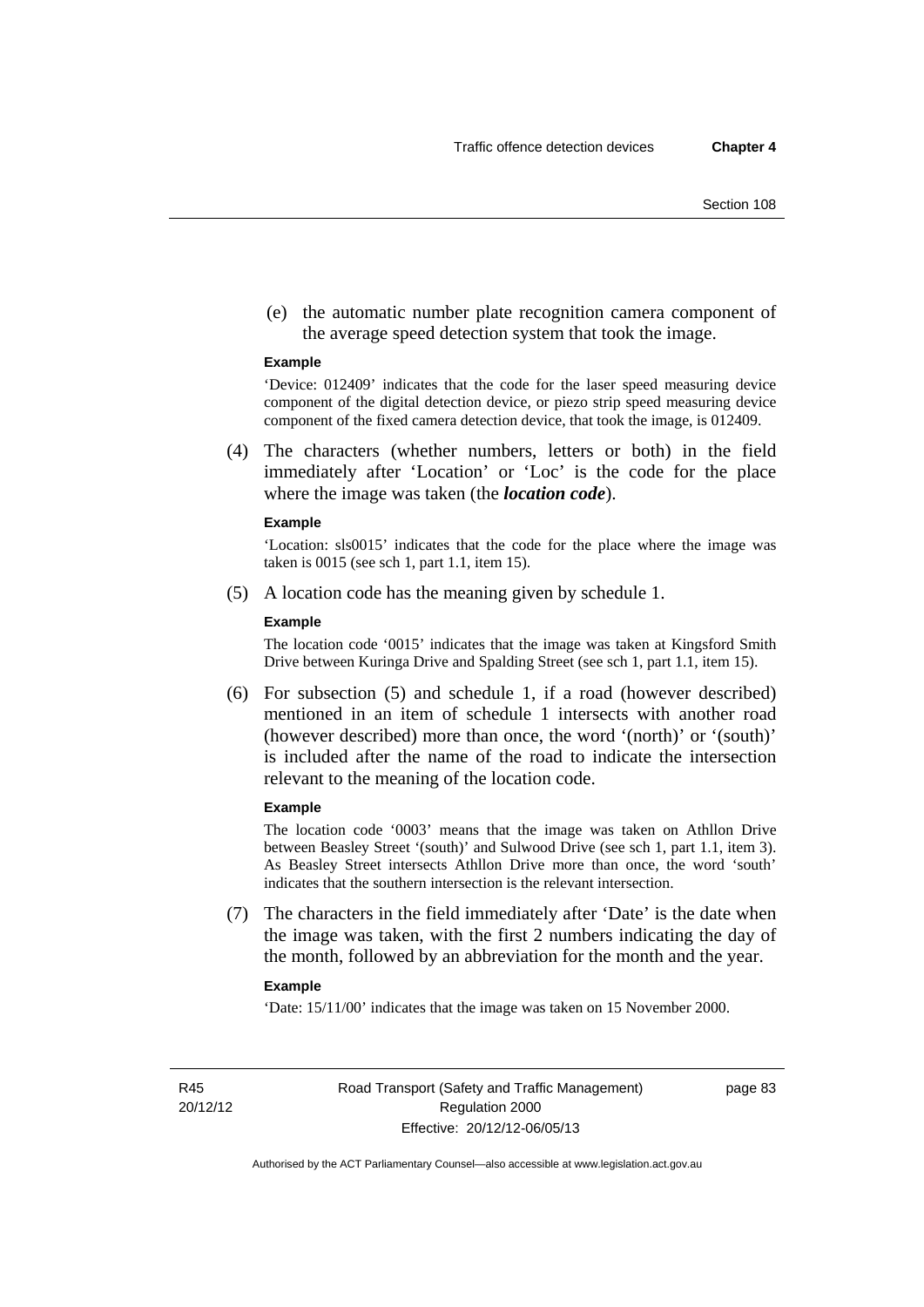(8) The numbers in the field immediately after 'Time' is the time when the image was taken, stated in the 24-hour clock system.

#### **Examples**

- 1 'Time: 11.07.00.23' indicates that the image was taken at 0.23 seconds after 11.07 am.
- 2 'Time: 13:53:10:07' indicates that the image was taken at 10.07 seconds after 1.53 pm.
- (9) The letter in the field immediately after 'Direction' or 'Dir' indicates—
	- (a) for an image taken by a digital camera detection device whether the general direction in which the vehicle was travelling was away from or towards the device, with 'A' indicating away from the device and 'T' indicating towards the device; or
	- (b) for an image taken by a fixed camera detection device—the general direction in which the vehicle was travelling when the image was taken, with 'N' indicating north, 's' indicating south, 'E' indicating east and 'W' indicating west.

#### **Example for par (a)**

'Direction: A' indicates that when the image was taken the vehicle was generally travelling away from the digital camera detection device that took the image.

#### **Example for par (b)**

'Direction: N' indicates that when the image was taken the vehicle was travelling in the general direction of north.

- (10) The characters in the field immediately after 'Lane' is the code for the lane in which the vehicle was travelling when the image was taken, with the following codes having the stated meaning:
	- 'L1' means the lane next to the centre of the road
	- 'L2' means the lane immediately to the left of L1
	- 'L3' means the lane immediately to the left of L2

page 84 Road Transport (Safety and Traffic Management) Regulation 2000 Effective: 20/12/12-06/05/13

R45 20/12/12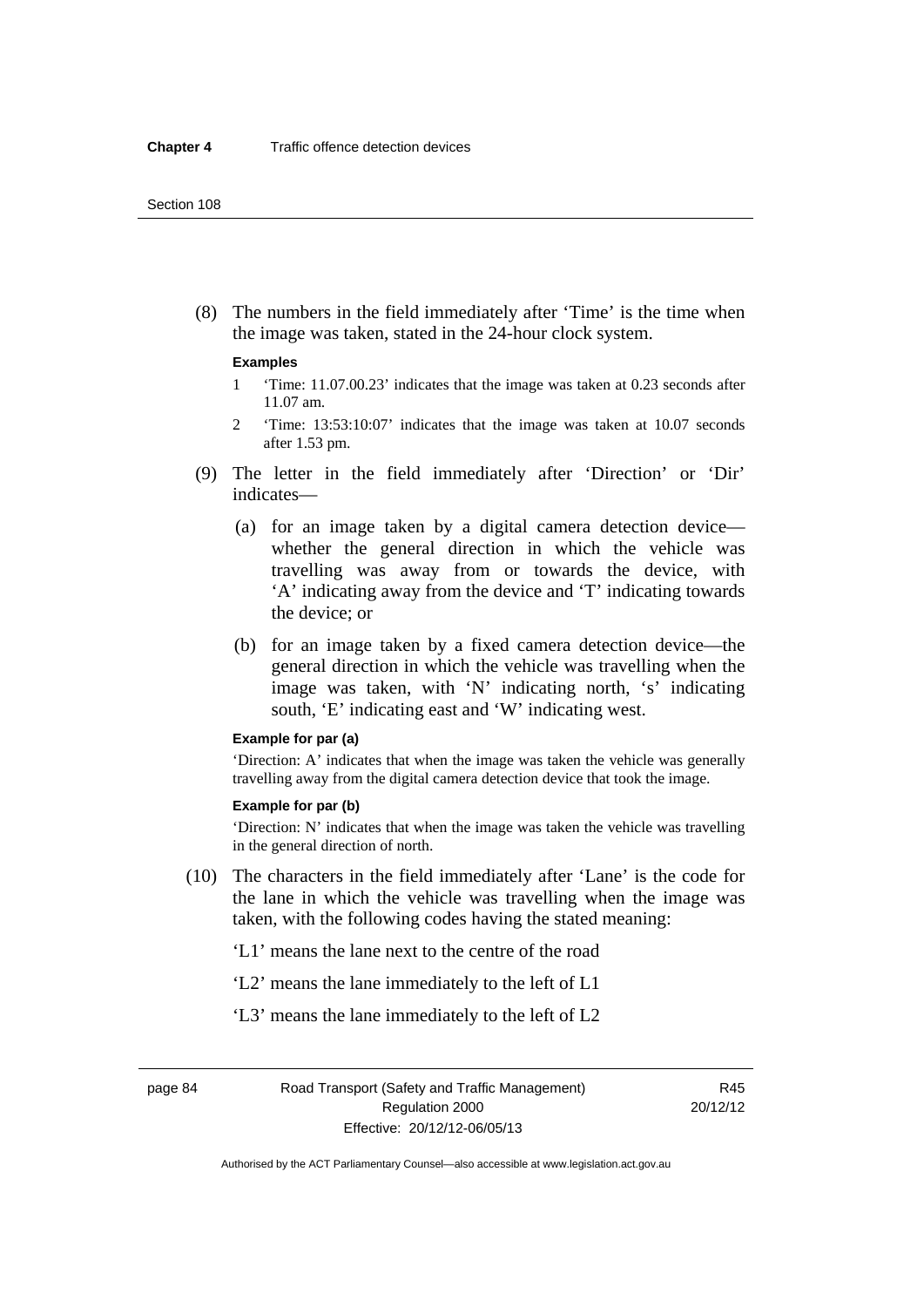'L4' means the lane immediately to the left of L3.

#### **Example**

'Lane: L1' indicates that the vehicle was travelling in the lane next to the centre of the road when the image was taken.

 (11) The number in the field immediately after 'Red time' is the time in seconds and part seconds (stated as a fraction) that a red traffic light or red traffic arrow facing the driver of the vehicle had been showing before the driver entered the intersection concerned.

#### **Example**

'Red time: 1.50' indicates that the red traffic light or red traffic arrow facing the driver of the vehicle had been showing for 1.5 seconds before the driver entered the intersection concerned.

 (12) The number in the field immediately after 'Speed li' is the speed limit applying to the driver of the vehicle for the length of road where the driver was driving when the image was taken.

#### **Example**

'Speed li: 60' indicates that the speed limit applying to the driver of the vehicle for the length of road where the driver was driving when the image was taken is 60 km/h.

 (13) The number in the field immediately after 'Speed' is the speed in kilometres per hour at which the driver of the vehicle was driving when the image was taken.

#### **Example**

'Speed: 82' indicates that the driver of the vehicle was driving at 82 km/h when the image was taken.

 (14) The characters (whether numbers, letters or both) in the field immediately after 'Operator' is the code for the person responsible for the use of the device when the image was taken.

#### **Example**

'Operator: op002' indicates that the code for the person responsible for the device when the image was taken is operator 002.

R45 20/12/12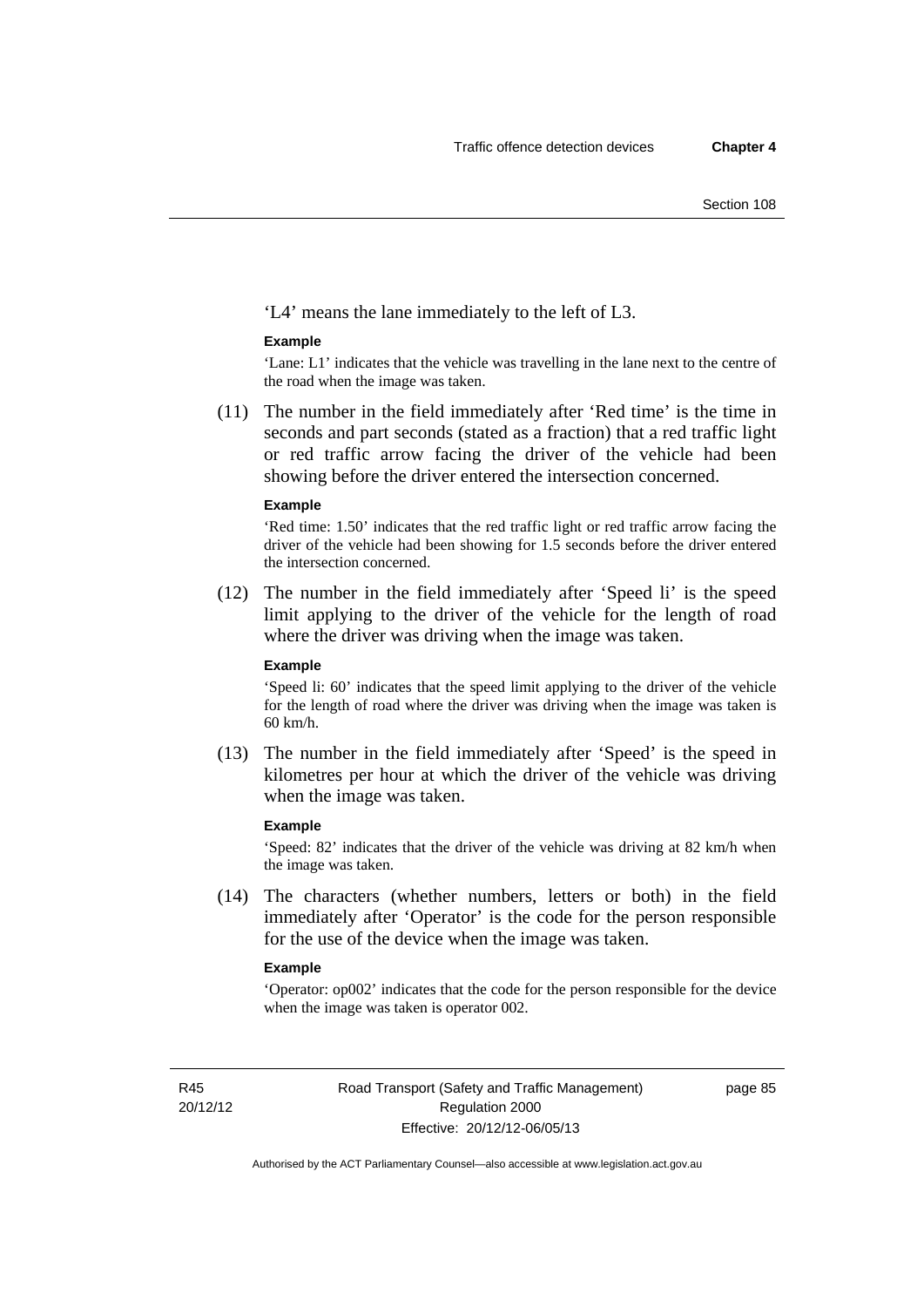(15) The characters (whether numbers, letters or both) in the field immediately after 'Disk' is the code for the recording medium used to record the image of the vehicle.

#### **Example**

'Disk: WD0022' indicates that the code for the WORM disk used to record the image was WD0022.

*Note* An example is part of the regulation, is not exhaustive and may extend, but does not limit, the meaning of the provision in which it appears (see [Legislation Act,](http://www.legislation.act.gov.au/a/2001-14) s 126 and s 132).

page 86 Road Transport (Safety and Traffic Management) Regulation 2000 Effective: 20/12/12-06/05/13

R45 20/12/12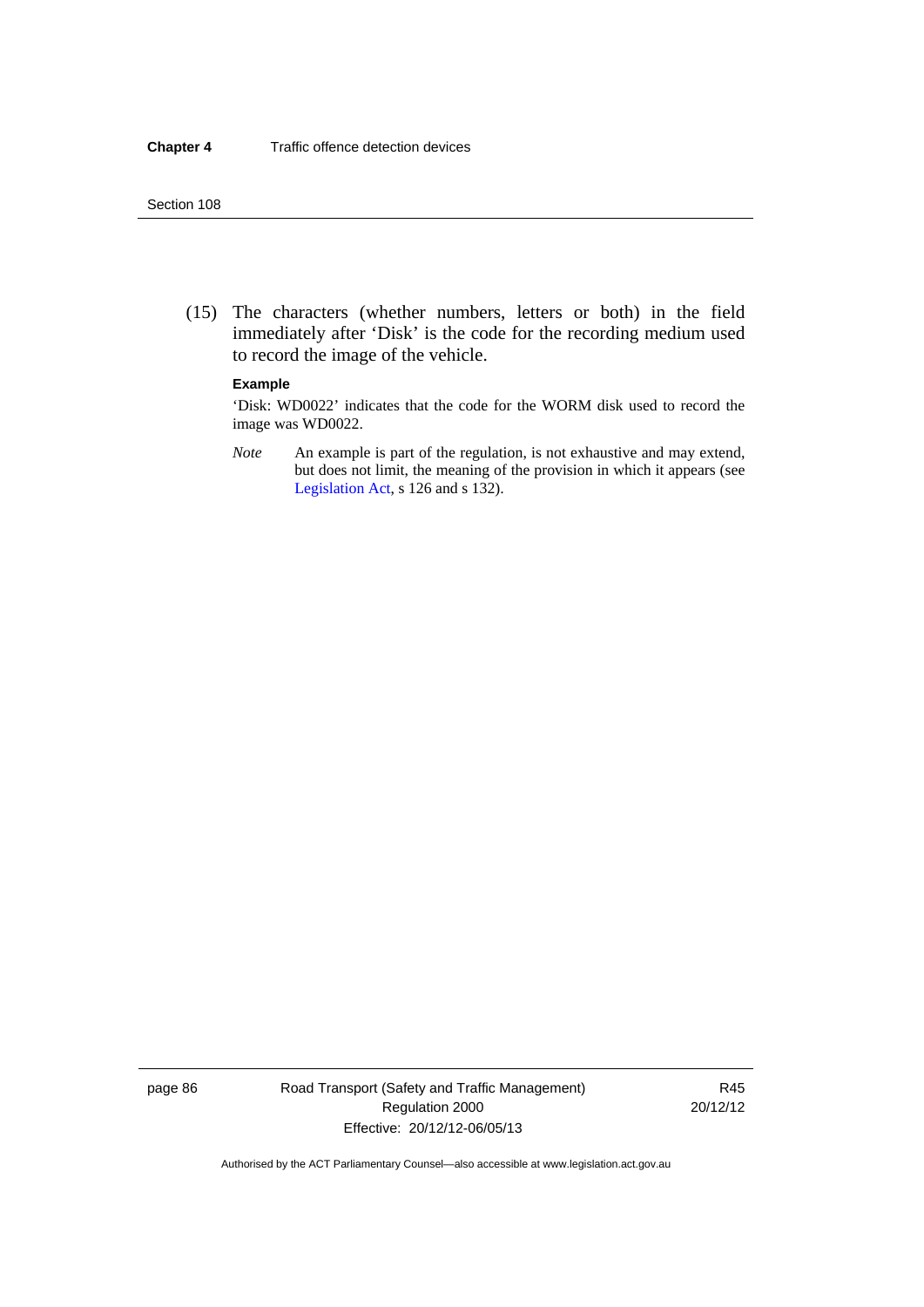# **Chapter 5 Miscellaneous**

### **109 Additional powers of police**

- (1) A police officer may request or signal the driver of a vehicle to stop the vehicle.
- (2) A person must not, without reasonable excuse, fail to comply with a request or signal made or given by a police officer under subsection  $(1)$ .

Maximum penalty: 20 penalty units.

 (3) A police officer may, during a temporary obstruction or danger to traffic or in an emergency, direct the responsible person for or driver of a vehicle parked in any part of a pay parking area to remove the vehicle or, if no-one appears to be in charge of the vehicle, remove the vehicle.

### **110 Prohibition on car minding**

- (1) The chief police officer may, by written notice given to a person, prohibit the person from—
	- (a) parking, minding, caring for, or taking charge of any motor vehicle or trailer (other than a motor vehicle or trailer of which the person is the driver) on a road; or
	- (b) offering his or her services for any such purpose.
- (2) A person who is given a notice under subsection (1) must comply with the notice.

Maximum penalty: 20 penalty units.

- (3) This section does not authorise the chief police officer to prohibit the proprietor of a parking station or parking area—
	- (a) from parking, minding, caring for, or taking charge of a motor vehicle or trailer in or on the parking station or parking area; or

R45 20/12/12 page 87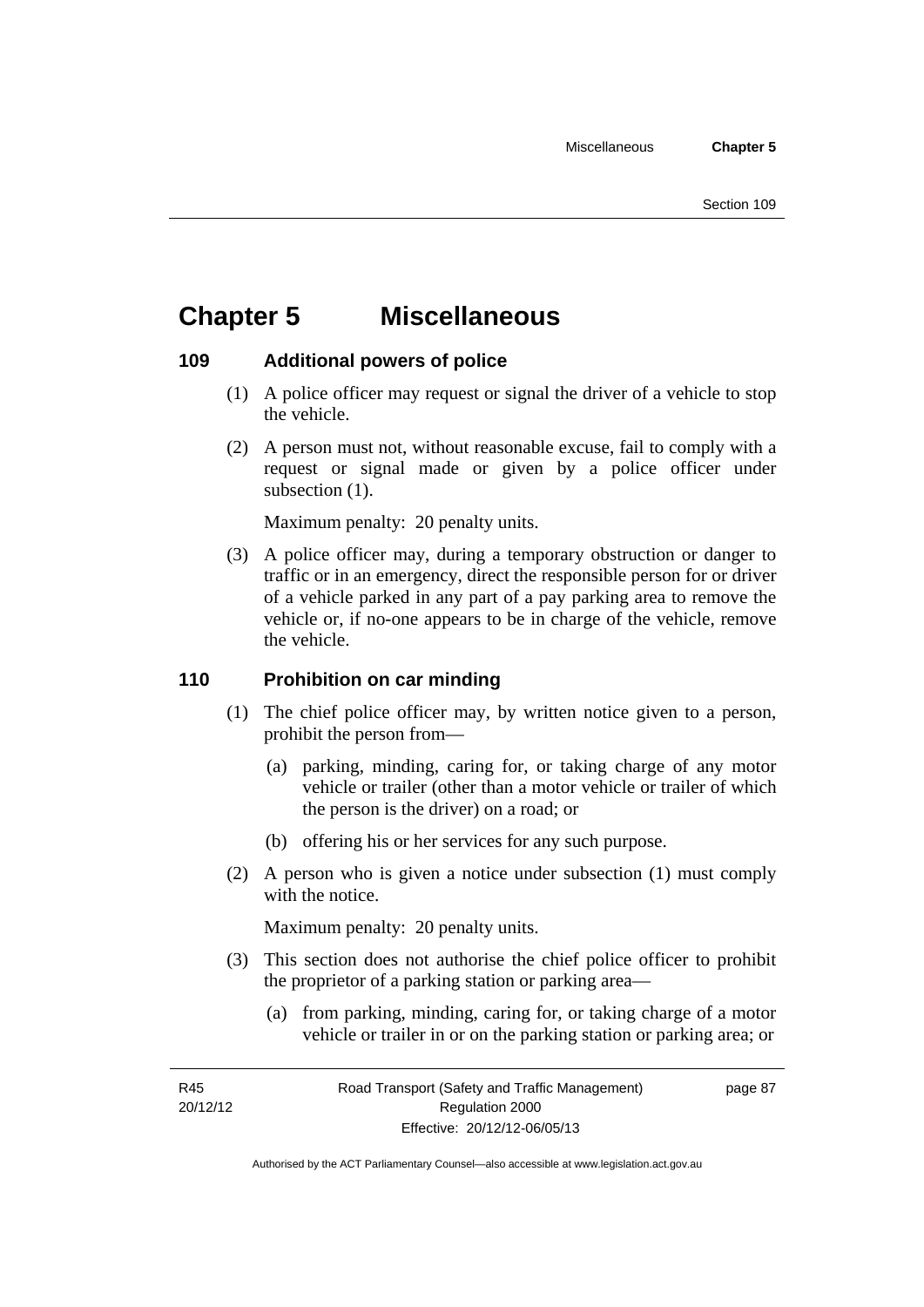- (b) from offering the proprietor's services for that purpose—
	- (i) whether by the display or publication of an advertisement in relation to the parking station or parking area or otherwise; and
	- (ii) whether the services are performed or offered to be performed by the proprietor or by an employee or agent of the proprietor.

### **111 Removal of unattended vehicles—Act, s 32 (1) (c)**

A police officer or authorised person may move an unattended vehicle from a road or road related area to a retention area if the vehicle is in—

- (a) a bus lane; or
- (b) a length of road to which a *clearway sign* applies; or
- (c) a transit lane.

### **112 Disposal of impounded vehicles—Act, s 10K**

- (1) This section applies to a vehicle impounded under the following provisions of the [Act:](http://www.legislation.act.gov.au/a/1999-80/default.asp)
	- (a) section 10A (Impounding of vehicles used for menacing driving on court order before conviction etc);
	- (b) section 10B (Impounding or forfeiture of vehicles on conviction etc for certain offences);
	- (c) section 10C (Powers of police officers to seize and impound vehicles used in committing certain offences).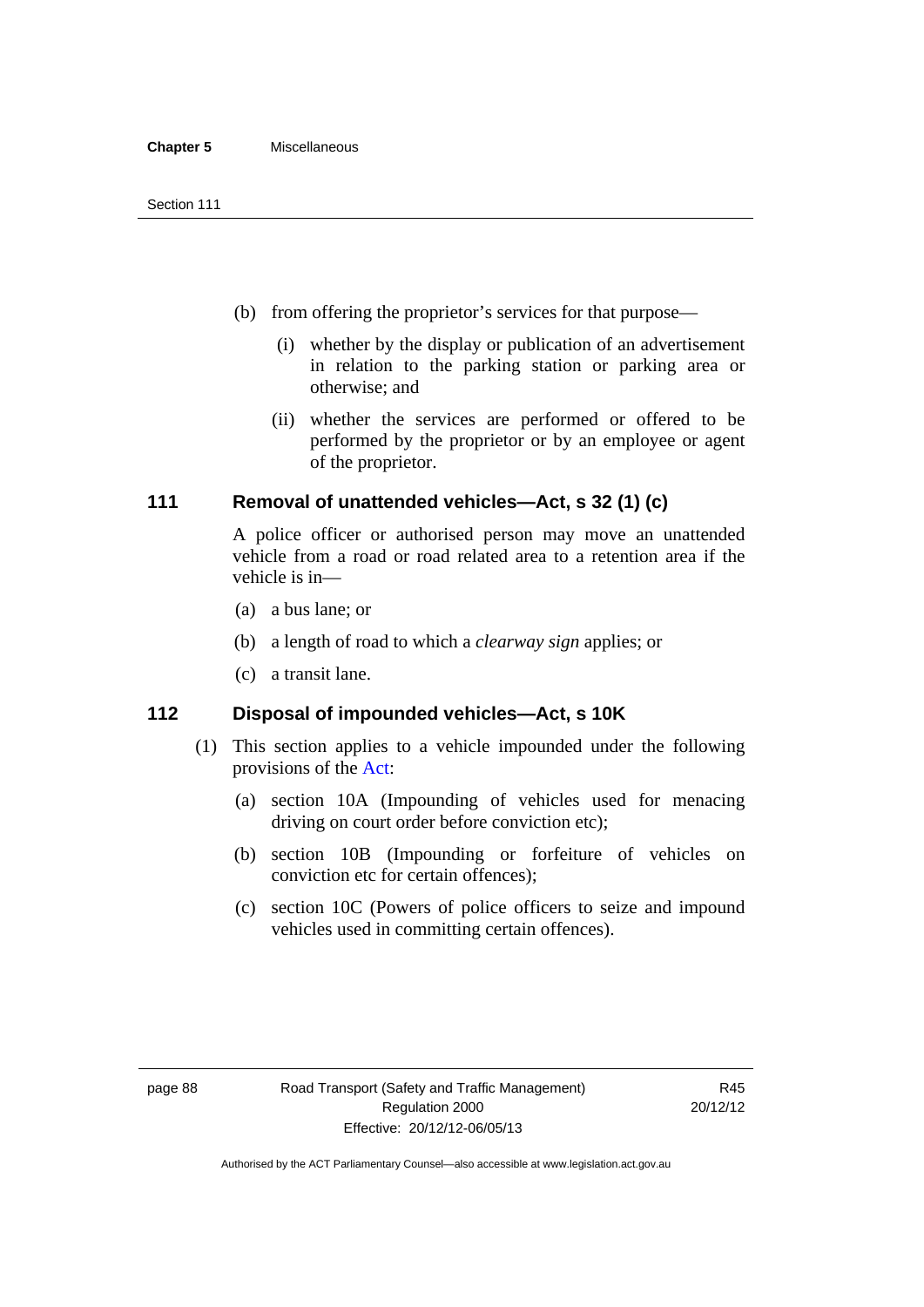- (2) If a person has not applied to the chief police officer for the release of the vehicle at the end of the period of impoundment, the chief police officer must, by notice served on the registered operator of the vehicle and every person who has a registered interest in the vehicle, warn them that the vehicle may be offered for sale if the vehicle is not removed from the place of impoundment within 28 days after the day of service of the notice.
- (3) The vehicle may be offered for sale, by public auction or public tender, if the vehicle is not removed within 28 days after service of the notice or, if more than 1 notice is served under subsection (2), the later of the notices.
- (4) A person may apply to the chief police officer for payment to the person of the balance of the proceeds of sale of a vehicle within 1 year after the vehicle is sold in accordance with subsection (3).
- (5) The balance of the proceeds of sale may be paid to the person if the person satisfies the chief police officer that—
	- (a) the person was lawfully entitled to possession of the vehicle immediately before its sale; and
	- (b) there was a reasonable excuse for the person's failure to obtain release of the vehicle before it was sold.
- (6) In this section:

*balance of the proceeds of sale*, of a vehicle, means the proceeds of the sale of the vehicle less—

- (a) any fee or other amount payable under the *[Road Transport](http://www.legislation.act.gov.au/a/1999-77)  [\(General\) Act 1999](http://www.legislation.act.gov.au/a/1999-77)* for the seizure, impounding and storage of the vehicle; and
- (b) the reasonable costs of or incidental to the sale.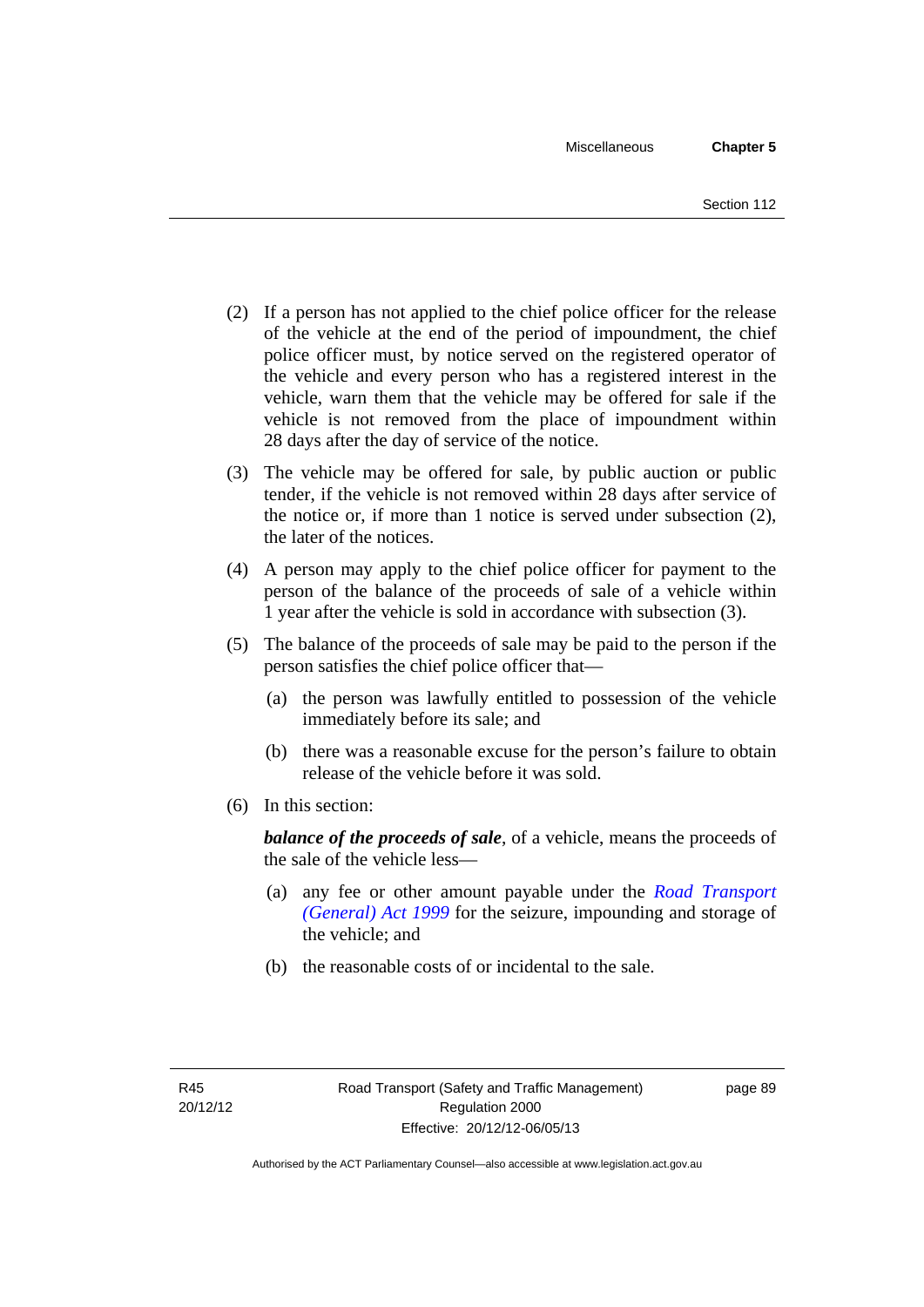(7) An interest mentioned in subsection (6), definition of *balance of proceeds of sale* paragraph (a) or (b) is a statutory interest of a kind to which the *[Personal Property Securities Act 2009](http://www.comlaw.gov.au/Series/C2009A00130)* (Cwlth), section 73 (2) applies.

# **112A Disposal of forfeited vehicles—Act, s 10K**

A vehicle that has been forfeited to the Territory under the [Act](http://www.legislation.act.gov.au/a/1999-80/default.asp), section 10B (Impounding or forfeiture of vehicles on conviction etc for certain offences) may be offered for sale by public auction or public tender.

# **113 Responsible person to inspect driver licence**

(1) Before permitting someone else to drive a motor vehicle, the responsible person for, or the person in charge of, the vehicle must require the person to produce his or her Australian driver licence or external driver licence and must inspect the licence.

Maximum penalty: 20 penalty units.

 (2) It is a defence to a prosecution of a person for an offence against subsection (1) if the person proves that the person had taken reasonable steps (other than those mentioned in the subsection) to ensure the person permitted to drive the motor vehicle was the holder of a current Australian driver licence or external driver licence.

# **114 Responsible person's consent**

The person in charge of a motor vehicle or trailer on a road must not, without reasonable excuse, permit anyone to use the vehicle without the consent of the responsible person for the vehicle.

Maximum penalty: 20 penalty units.

page 90 Road Transport (Safety and Traffic Management) Regulation 2000 Effective: 20/12/12-06/05/13

R45 20/12/12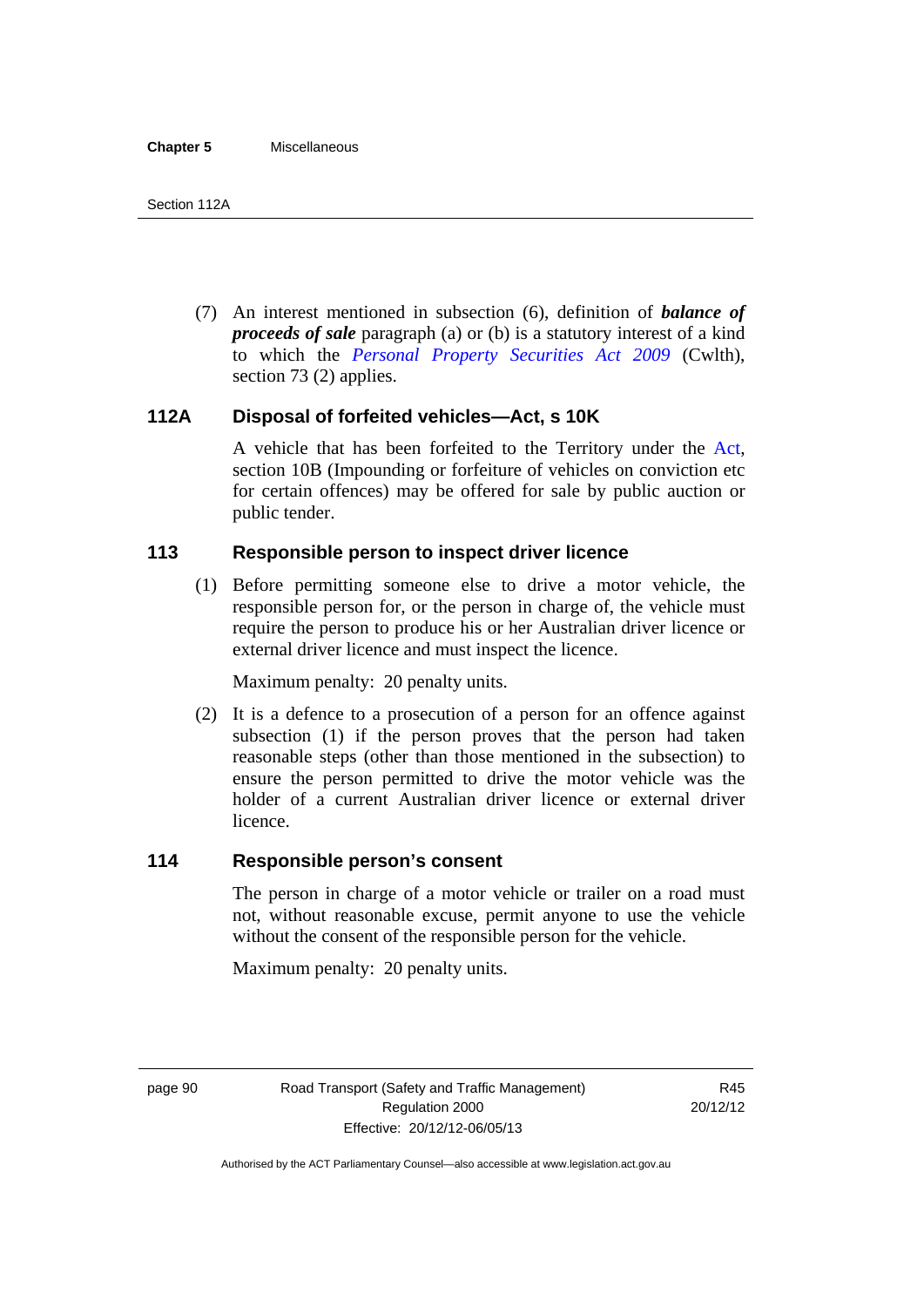# **115 Standards for safe carriage of loads—Act, s 14 (2)**

The prescribed standards are the performance standards in the *[Load](http://www.ntc.gov.au/viewpage.aspx?documentid=862)  [Restraint Guide—Guidelines and Performance Standards for the](http://www.ntc.gov.au/viewpage.aspx?documentid=862)  [Safe Carriage of Loads on Road Vehicles](http://www.ntc.gov.au/viewpage.aspx?documentid=862)*, 2nd ed (2004) published by the National Transport Commission.

# **116 Tracked vehicle—Act, dict, def** *vehicle***, par (b)**

- (1) Any tracked vehicle that is not used exclusively on a railway or tramway is prescribed.
- (2) In this section:

*tracked vehicle* means a vehicle that moves on wheels inside endless tracks.

**Example—tracked vehicle** 

bulldozer

*Note* An example is part of the regulation, is not exhaustive and may extend, but does not limit, the meaning of the provision in which it appears (see [Legislation Act,](http://www.legislation.act.gov.au/a/2001-14) s 126 and s 132).

R45 20/12/12 page 91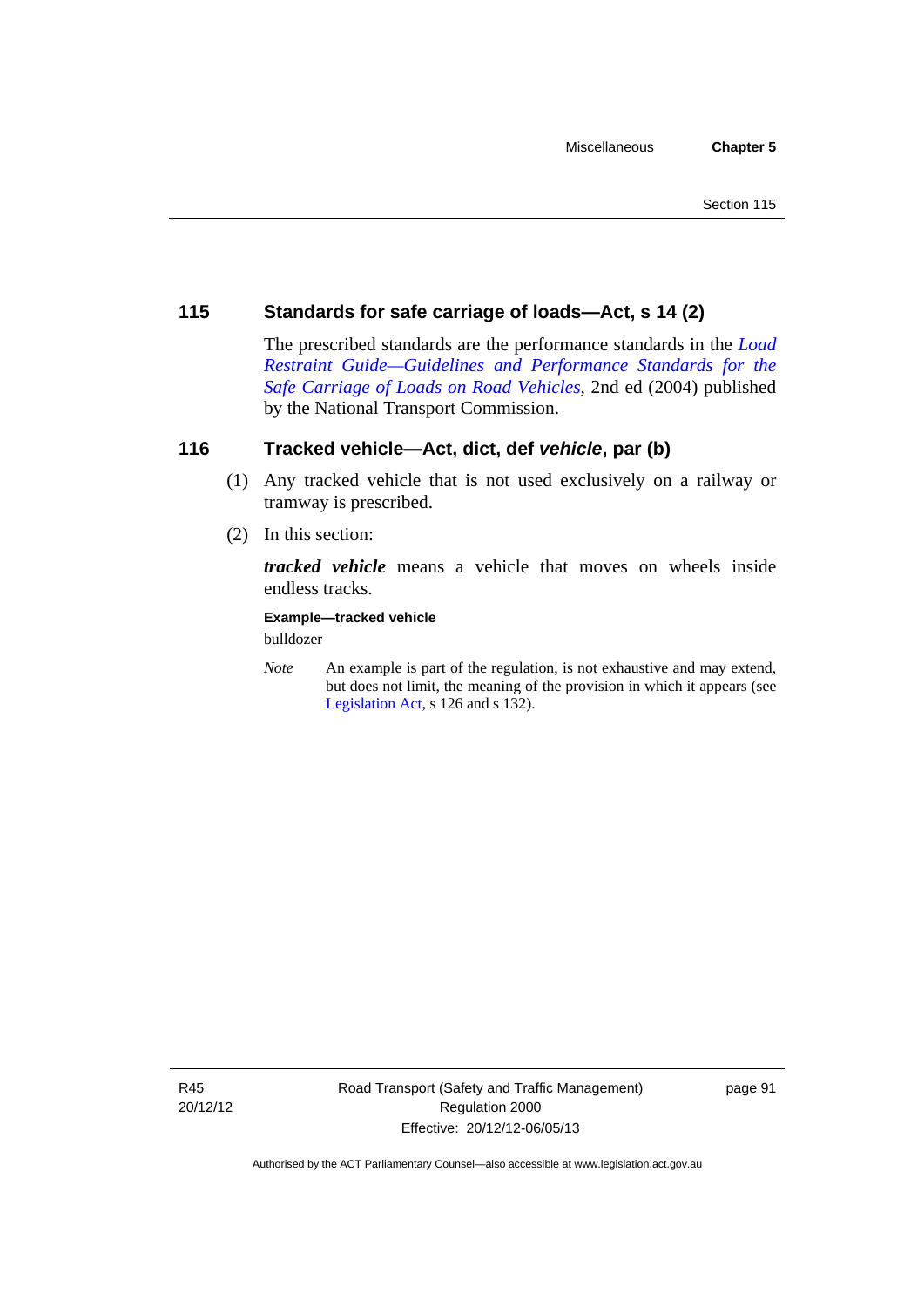**Schedule 1 Meaning of location codes on images**<br>**Part 1.1 Digital camera detection devices Pigital camera detection devices** 

# **Schedule 1 Meaning of location codes on images**

(see s 108)

l,

# **Part 1.1 Digital camera detection devices**

| Table 1.1<br>column 1<br>item | column 2<br>location<br>code | column 3<br>place where image was taken                                       |
|-------------------------------|------------------------------|-------------------------------------------------------------------------------|
| 1                             | 0001                         | Adelaide Avenue between Hopetoun Circuit and Kent Street                      |
| 2                             | 0002                         | <b>Antill Street</b>                                                          |
| 3                             | 0003                         | Athllon Drive between Beasley Street (south) and Sulwood<br>Drive             |
| 4                             | 0004                         | Belconnen Way between Barry Drive and Coulter Drive                           |
| 5                             | 0005                         | Bowen Drive between Brisbane Avenue and Kings Avenue                          |
| 6                             | 0006                         | Coppins Crossing Road between Uriarra Road and William<br><b>Hovell Drive</b> |
| 7                             | 0007                         | Drakeford Drive between Sulwood Drive and Athllon Drive                       |
| 8                             | 0008                         | Erindale Drive between Sulwood Drive and Sternberg Crescent                   |
| 9                             | 0009                         | Florey Drive between Southern Cross Drive and Ginninderra<br>Drive            |
| 10                            | 0010                         | Ginninderra Drive between Tillyard Drive and Kingsford Smith<br>Drive         |
| 11                            | 0011                         | Ginninderra Drive between Ellenborough Street and Braybrook<br><b>Street</b>  |
| 12                            | 0012                         | Gungahlin Drive between Wells Station Drive and Gundaroo<br>Drive             |
| 13                            | 0013                         | Hindmarsh Drive between Dalrymple Street and Jerrabomberra<br>Avenue          |
| 14                            | 0014                         | Hindmarsh Drive between Athllon Drive and Melrose Drive                       |

## page 92 Road Transport (Safety and Traffic Management) Regulation 2000 Effective: 20/12/12-06/05/13

R45 20/12/12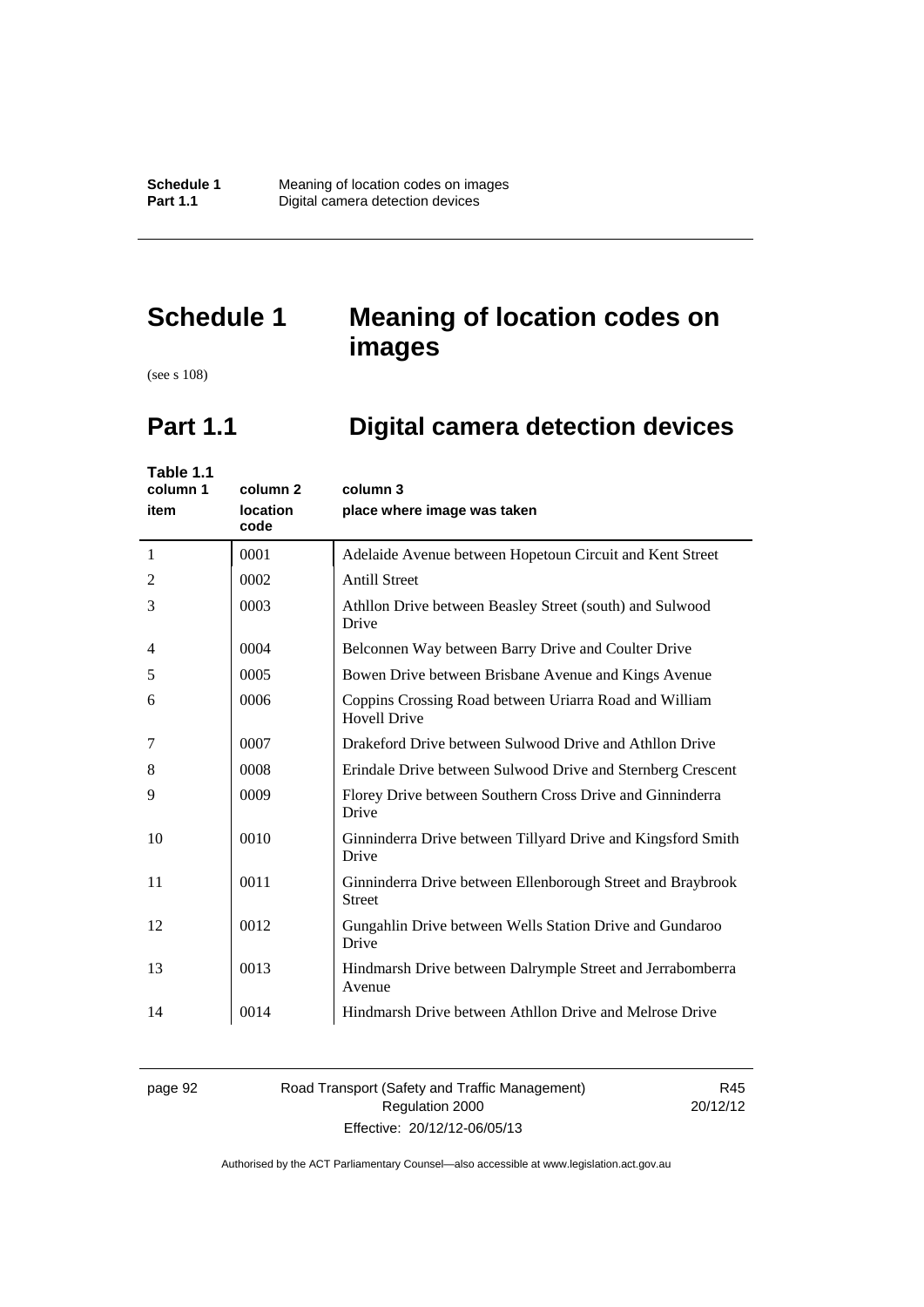| column 1<br>item | column <sub>2</sub><br><b>location</b><br>code | column 3<br>place where image was taken                                    |
|------------------|------------------------------------------------|----------------------------------------------------------------------------|
| 15               | 0015                                           | Kingsford Smith Drive between Kuringa Drive and Spalding<br><b>Street</b>  |
| 16               | 0016                                           | Lady Denman Drive between Cotter Road and Barrenjoey Drive                 |
| 17               | 0017                                           | Long Gully Road                                                            |
| 18               | 0018                                           | Melrose Drive between Athllon Drive and Hindmarsh Drive                    |
| 19               | 0019                                           | Monaro Highway between Canberra Avenue and Hindmarsh<br>Drive              |
| 20               | 0020                                           | Monaro Highway between Hindmarsh Drive and Isabella Drive                  |
| 21               | 0021                                           | Mugga Lane between Narrabundah Lane and Long Gully Road                    |
| 22               | 0022                                           | Northbourne Avenue between Macarthur Avenue and Antill<br><b>Street</b>    |
| 23               | 0023                                           | Parkes Way between Clunies Ross Street and Glenloch<br>Interchange         |
| 24               | 0024                                           | Tuggeranong Parkway between Lakeside Interchange and<br><b>Cotter Road</b> |
| 25               | 0025                                           | Tuggeranong Parkway between Hindmarsh Drive and Cotter<br>Road             |
| 26               | 0026                                           | Tuggeranong Parkway between Hindmarsh Drive and Sulwood<br>Drive           |
| 27               | 0027                                           | Yamba Drive between Mawson Drive and Beasley Street                        |
| 28               | 0028                                           | Pocket Avenue                                                              |
| 29               | 0029                                           | Owen Dixon Drive (excluding residential service road of same<br>name)      |
| 30               | 0030                                           | <b>Taverner Street</b>                                                     |
| 31               | 0031                                           | Springvale Drive                                                           |
| 32               | 0032                                           | Kerrigan Street                                                            |
| 33               | 0033                                           | Gladstone Street, Hall                                                     |
| 34               | 0034                                           | <b>Heysen Street</b>                                                       |
| 35               | 0035                                           | Mugga Way                                                                  |

R45 20/12/12

# Road Transport (Safety and Traffic Management) Regulation 2000 Effective: 20/12/12-06/05/13

page 93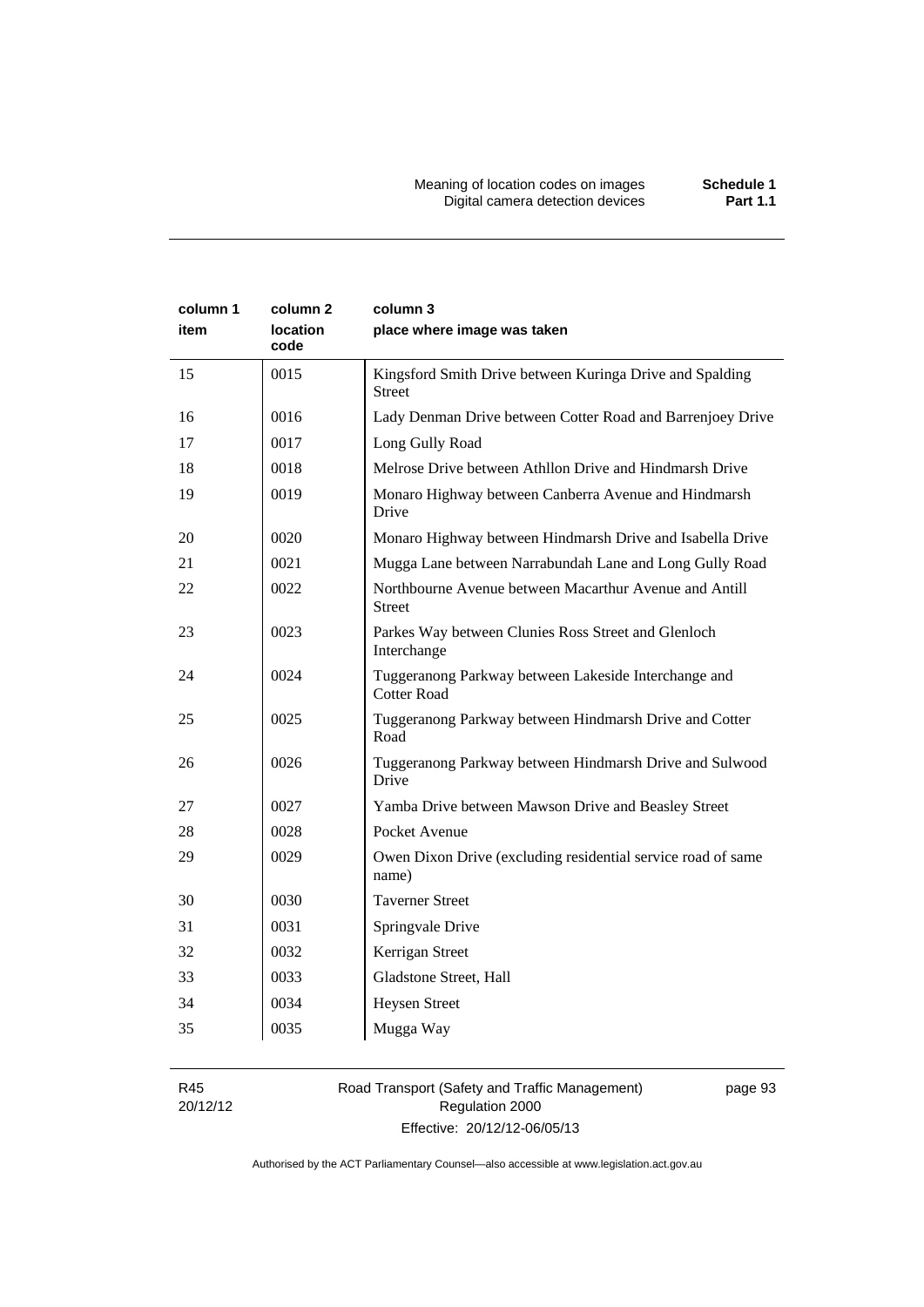| column 1<br>item | column 2<br><b>location</b><br>code | column 3<br>place where image was taken                             |
|------------------|-------------------------------------|---------------------------------------------------------------------|
| 36               | 0036                                | <b>Badimara Street</b>                                              |
| 37               | 0037                                | Namatjira Drive                                                     |
| 38               | 0038                                | Empire Circuit between Grey Street and Canberra Avenue              |
| 39               | 0039                                | <b>Longmore Crescent</b>                                            |
| 40               | 0040                                | Maribyrnong Avenue                                                  |
| 41               | 0041                                | <b>Learmonth Drive</b>                                              |
| 42               | 0042                                | <b>Petterd Street</b>                                               |
| 43               | 0043                                | <b>Williamson Street</b>                                            |
| 44               | 0044                                | <b>Tillyard Drive</b>                                               |
| 45               | 0045                                | Dryandra Street between Fairfax Street and Archibald Street         |
| 46               | 0046                                | Newman Morris Circuit                                               |
| 47               | 0047                                | Chuculba Crescent                                                   |
| 48               | 0048                                | Livingston Avenue                                                   |
| 49               | 0049                                | Clive Steele Avenue                                                 |
| 50               | 0050                                | Darwinia Terrace                                                    |
| 51               | 0051                                | La Perouse Street                                                   |
| 52               | 0052                                | <b>Novar Street</b>                                                 |
| 53               | 0053                                | Goyder Street                                                       |
| 54               | 0054                                | Launceston Street between Hindmarsh Drive and Melrose Drive         |
| 55               | 0055                                | Athllon Drive between Hindmarsh Drive and Beasley Street<br>(south) |
| 56               | 0056                                | Athllon Drive between Sulwood Drive and Anketell Street<br>(north)  |
| 57               | 0057                                | Northbourne Avenue between Barry Drive and Macarthur<br>Avenue      |
| 58               | 0058                                | Northbourne Avenue between Antill Street and Barton Highway         |
| 59               | 0059                                | Belconnen Way between Coulter Drive and Kingsford Smith<br>Drive    |

# page 94 Road Transport (Safety and Traffic Management) Regulation 2000 Effective: 20/12/12-06/05/13

R45 20/12/12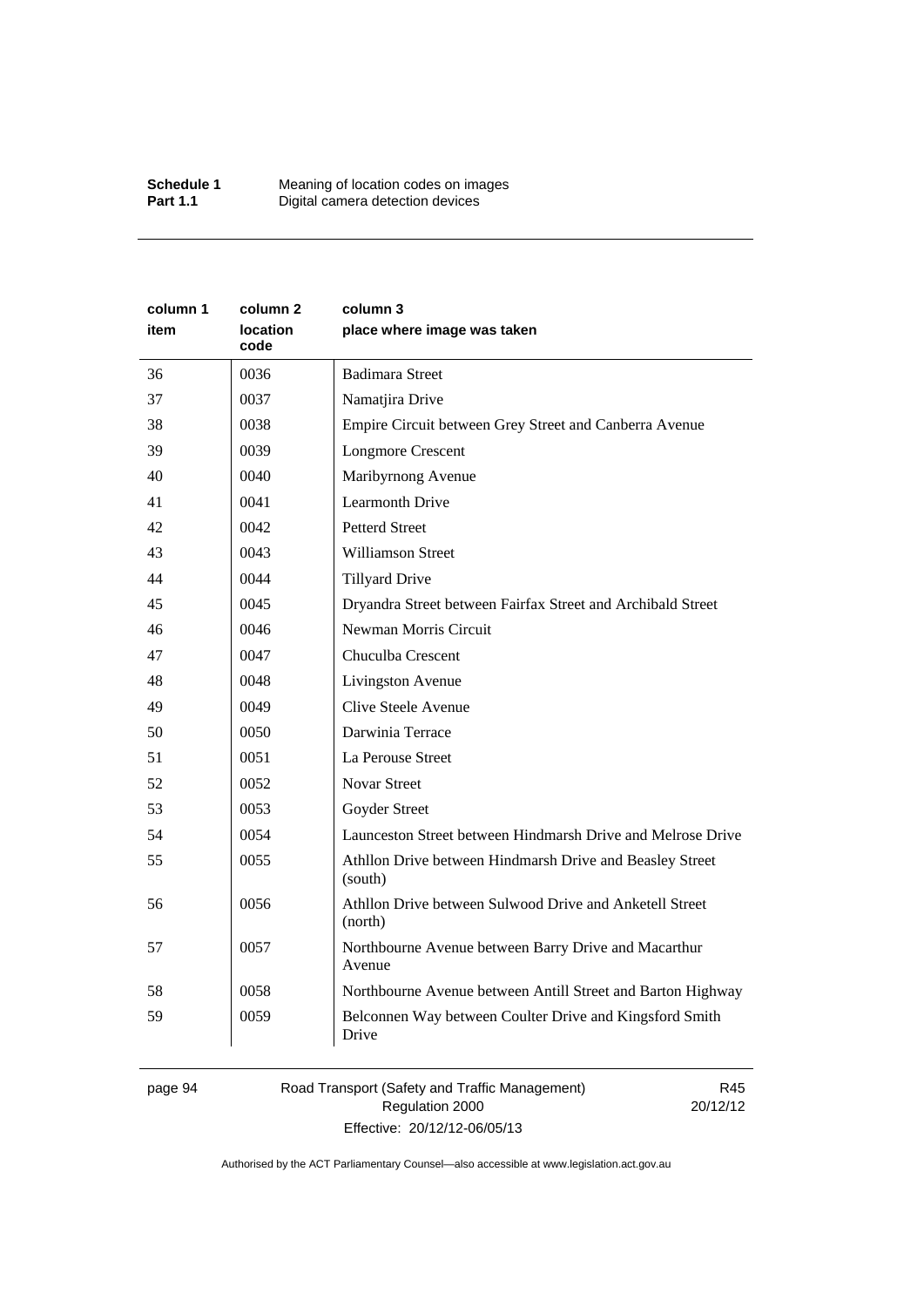Meaning of location codes on images **Schedule 1** Digital camera detection devices **Part 1.1** 

| column 1<br>item | column <sub>2</sub><br>location<br>code | column 3<br>place where image was taken                                        |
|------------------|-----------------------------------------|--------------------------------------------------------------------------------|
| 60               | 0060                                    | Phillip Avenue between Majura Avenue and Federal Highway                       |
| 61               | 0061                                    | Barton Highway between Federal Highway and Kuringa Drive                       |
| 62               | 0062                                    | Drakeford Drive between Athllon Drive and Isabella Drive                       |
| 63               | 0063                                    | Hindmarsh Drive between Athllon Drive and Dalrymple Street                     |
| 64               | 0064                                    | Hindmarsh Drive between Jerrabomberra Avenue and Canberra<br>Avenue            |
| 65               | 0065                                    | <b>Barry Drive</b>                                                             |
| 66               | 0066                                    | Ginninderra Drive between Braybrook Street and Kingsford<br><b>Smith Drive</b> |
| 67               | 0067                                    | Ginninderra Drive between Tillyard Drive and Florey Drive                      |
| 68               | 0068                                    | Erindale Drive between Long Gully Road and Sulwood Drive                       |
| 69               | 0069                                    | Erindale Drive between Soward Way and Judkins Street                           |
| 70               | 0070                                    | Kuringa Drive                                                                  |
| 71               | 0071                                    | Launceston Street between Bowes Street and Furzer Street                       |
| 72               | 0072                                    | Monaro Highway between Johnson Drive and Isabella Drive                        |
| 73               | 0073                                    | Mugga Lane between Hindmarsh Drive and Narrabundah Lane                        |
| 74               | 0074                                    | Mugga Lane between Long Gully Road and Monaro Highway                          |
| 75               | 0075                                    | Parkes Way between Clunies Ross Street and Edinburgh<br>Avenue                 |
| 76               | 0076                                    | Yamba Drive between Kitchener Street and Bateson Road                          |
| 77               | 0077                                    | Yarra Glen between Carruthers Street and Adelaide Avenue                       |
| 78               | 0078                                    | Canberra Avenue between Mildura Street and Monaro Highway                      |
| 79               | 0079                                    | Canberra Avenue between Harman Naval Station and Newcastle<br><b>Street</b>    |
| 80               | 0080                                    | Kings Avenue between Bowen Drive and Parkes Way                                |
| 81               | 0081                                    | William Hovell Drive between Bindubi Street and Coulter Drive                  |
| 82               | 0082                                    | William Hovell Drive between Coulter Drive and Drake<br><b>Brockman Drive</b>  |

R45 20/12/12 Road Transport (Safety and Traffic Management) Regulation 2000 Effective: 20/12/12-06/05/13

page 95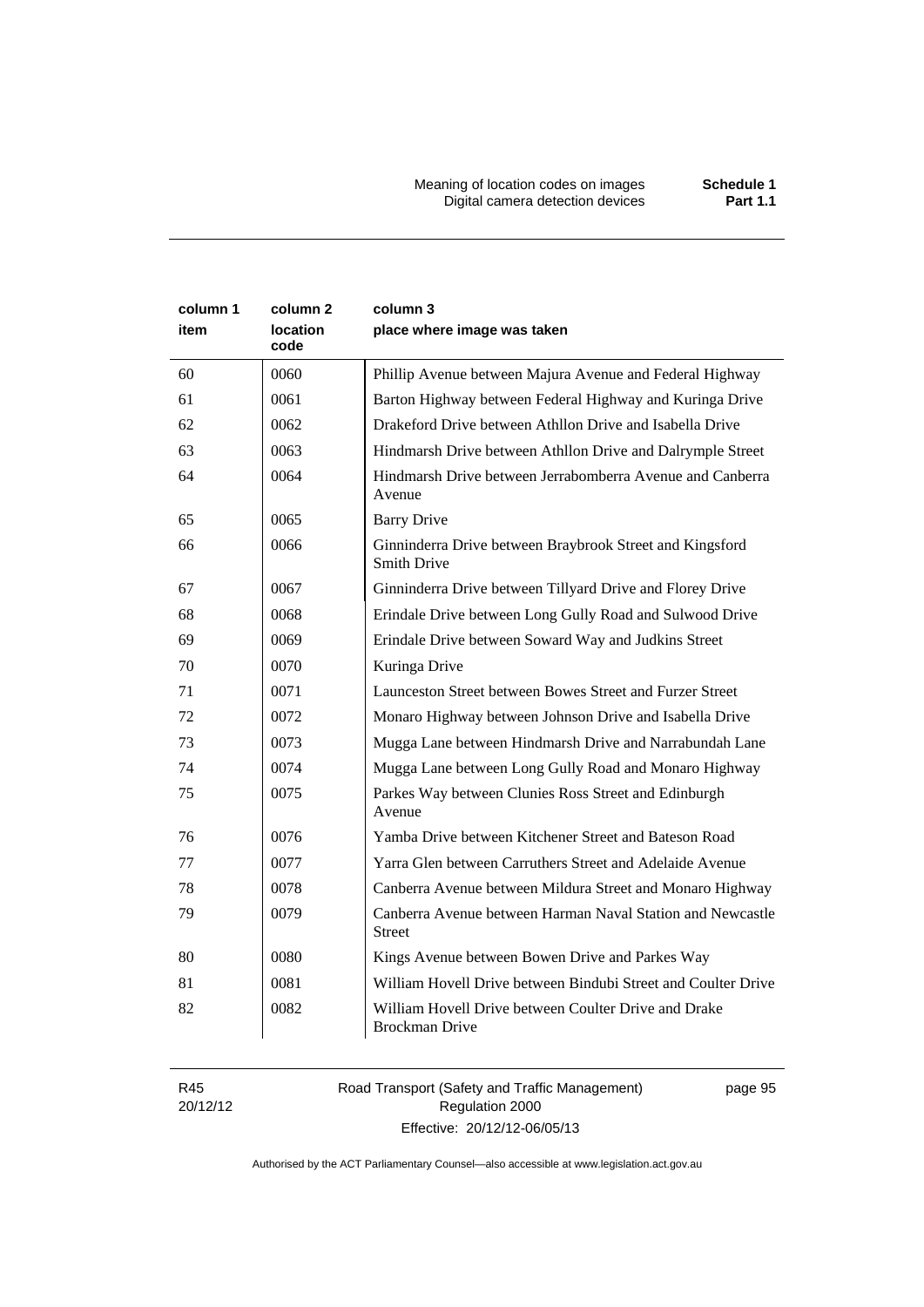| column 1 | column 2                | column 3                                                                            |
|----------|-------------------------|-------------------------------------------------------------------------------------|
| item     | <b>location</b><br>code | place where image was taken                                                         |
| 83       | 0083                    | Commonwealth Ave between King Edward Terrace and London<br>Circuit                  |
| 84       | 0084                    | Gundaroo Drive between Burrowa Street and Gungahlin Drive                           |
| 85       | 0085                    | Gundaroo Drive between Barton Highway and Nudurr Drive                              |
| 86       | 0086                    | Bindubi Street between Bandjalong Cres and Cross Street                             |
| 87       | 0087                    | <b>Clift Crescent</b>                                                               |
| 88       | 0088                    | Cotter Road between Eucumbene Drive and Mount Stromlo<br>Road                       |
| 89       | 0089                    | Federal Highway between Antill Street and Majura Road                               |
| 90       | 0090                    | Majura Road between Federal Highway and Fairbairn Avenue                            |
| 91       | 0091                    | Ellenborough Street between Ginninderra Drive and<br>Maribyrnong Avenue             |
| 92       | 0092                    | Northbourne Avenue between Barton Highway and Stirling<br>Avenue                    |
| 93       | 0093                    | Southern Cross Drive between Coulter Drive and Kingsford<br><b>Smith Drive</b>      |
| 94       | 0094                    | Southern Cross Drive between Kingsford Smith Drive and<br>Spofforth Street          |
| 95       | 0095                    | Sulwood Drive between Erindale Drive and Tuggeranong<br>Parkway                     |
| 96       | 0096                    | <b>Coulter Drive</b>                                                                |
| 97       | 0097                    | Eastern Valley Way between Belconnen Way and College<br><b>Street</b>               |
| 98       | 0098                    | Haydon Drive between Belconnen Way and Ginninderra Drive                            |
| 99       | 0099                    | Yamba Drive between Hindmarsh Drive and Wisdom Street                               |
| 100      | 0100                    | Jansz Crescent between La Perouse Street and Carnegie<br>Crescent                   |
| 101      | 0101                    | Nemarang Crescent between the north and south intersections<br>with Badimara Street |
| 102      | 0102                    | Fairbairn Avenue between Anzac Parade and Pialligo Avenue                           |
|          |                         |                                                                                     |

# page 96 Road Transport (Safety and Traffic Management) Regulation 2000 Effective: 20/12/12-06/05/13

R45 20/12/12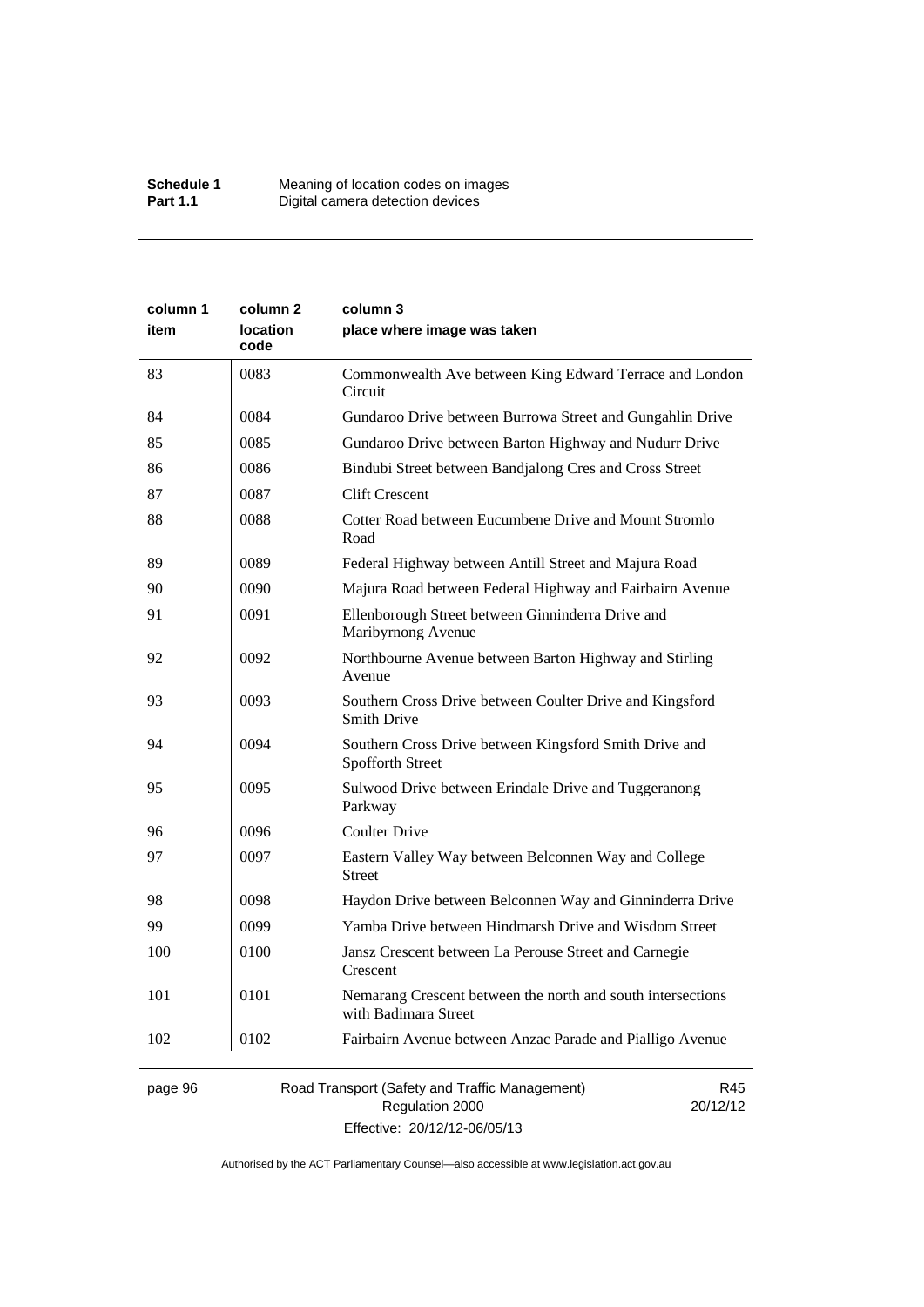| column 1<br>item | column 2<br>location<br>code | column 3<br>place where image was taken                                                |
|------------------|------------------------------|----------------------------------------------------------------------------------------|
| 103              | 0103                         | Flinders Way between Mugga Way and Canberra Avenue                                     |
| 104              | 0104                         | Mawson Drive between Athllon Drive and Yamba Drive                                     |
| 105              | 0105                         | Stonehaven Crescent between Hopetoun Circuit and Strickland<br>Crescent                |
| 106              | 0106                         | William Webb Drive between Ginninderra Drive and Owen<br>Dixon Drive                   |
| 107              | 0107                         | Ross Smith Crescent between Chewings Street and Southern<br>Cross Drive                |
| 108              | 0108                         | Spofforth Street between Drake Brockman Drive and Southern<br>Cross Drive              |
| 109              | 0109                         | Ginninderra Drive between Florey Drive and Kerrigan Street                             |
| 110              | 0110                         | Archdall Street between Ginnninderra Drive and Osburn Drive                            |
| 111              | 0111                         | Limestone Avenue between Ainslie Avenue and Wakefield<br>Avenue                        |
| 112              | 0112                         | Copland Drive between Ginninderra Drive and Owen Dixon<br>Drive                        |
| 113              | 0113                         | Anketell Street between the north and south intersections with<br><b>Athllon Drive</b> |
| 114              | 0114                         | Groom Street between Carruthers Street and Kent Street                                 |
| 115              | 0115                         | Isabella Drive between Drakeford Drive and Monaro Highway                              |
| 116              | 0116                         | Ashley Drive between Johnson Drive and Erindale Drive                                  |
| 117              | 0117                         | Tharwa Drive between Drakeford Drive and Johnson Drive                                 |
| 118              | 0118                         | Tharwa Drive between Drakeford Drive and Knoke Avenue                                  |
| 119              | 0119                         | Horse Park Drive between Federal Highway and Katherine<br>Avenue                       |
| 120              | 0120                         | Kalgoorlie Crescent between the east and west intersections<br>with Badimara Street    |
| 121              | 0121                         | David Street                                                                           |
| 122              | 0122                         | Gungahlin Drive (including Caswell Drive) between William                              |

R45 20/12/12 Road Transport (Safety and Traffic Management) Regulation 2000 Effective: 20/12/12-06/05/13

page 97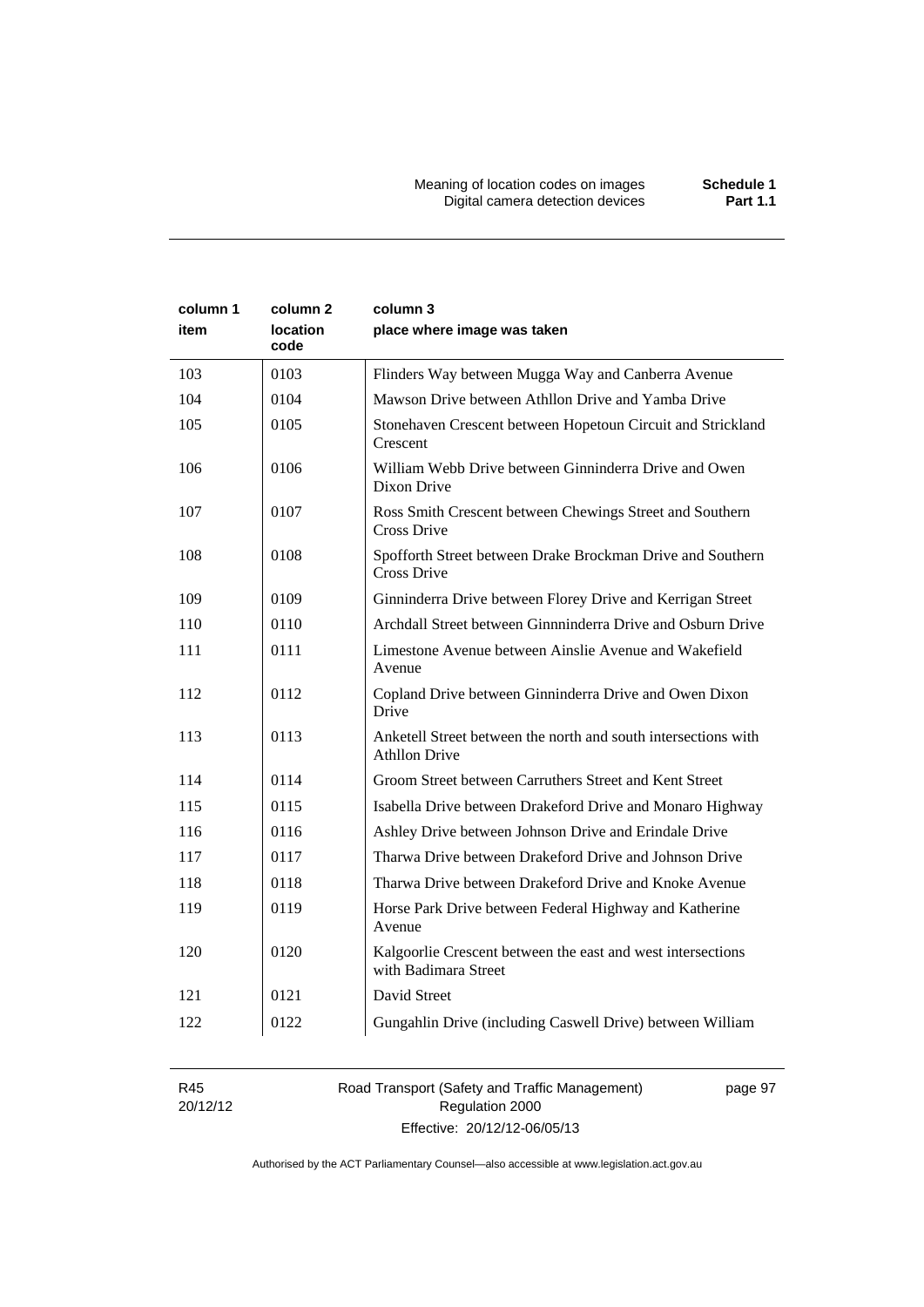| column 1<br>item | column 2<br>location<br>code | column 3<br>place where image was taken                                       |
|------------------|------------------------------|-------------------------------------------------------------------------------|
|                  |                              | Hovell Drive and Ginninderra Drive                                            |
| 123              | 0123                         | Drake Brockman Drive                                                          |
| 124              | 0124                         | <b>Starke Street</b>                                                          |
| 125              | 0125                         | <b>Castieau Street</b>                                                        |
| 126              | 0126                         | Redfern Street                                                                |
| 127              | 0127                         | <b>Ebden Street</b>                                                           |
| 128              | 0128                         | <b>Officer Crescent</b>                                                       |
| 129              | 0129                         | Monaro Highway between Canberra Avenue and Dairy Road                         |
| 130              | 0130                         | <b>Chewings Street</b>                                                        |
| 131              | 0131                         | <b>Burkitt Street</b>                                                         |
| 132              | 0132                         | Canberra Avenue (eastbound) between State Circle and Mildura<br><b>Street</b> |
| 133              | 0133                         | Canberra Avenue between Monaro Highway and Newcastle<br><b>Street</b>         |
| 134              | 0134                         | Canberra Avenue (westbound) between State Circle and<br>Mildura Street        |
| 135              | 0135                         | <b>Hilder Street</b>                                                          |
| 136              | 0136                         | <b>McInnes Street</b>                                                         |
| 137              | 0137                         | Kitchener Street                                                              |
| 138              | 0138                         | Kent Street between Kitchener Street and Strickland Crescent                  |
| 139              | 0139                         | Captain Cook Crescent                                                         |
| 140              | 0140                         | Kootara Crescent                                                              |
| 141              | 0141                         | <b>Sturt Avenue</b>                                                           |
| 142              | 0142                         | <b>Sutton Road</b>                                                            |
| 143              | 0143                         | <b>Bateman Street</b>                                                         |
| 144              | 0144                         | <b>Boddington Street</b>                                                      |

# page 98 Road Transport (Safety and Traffic Management) Regulation 2000 Effective: 20/12/12-06/05/13

R45 20/12/12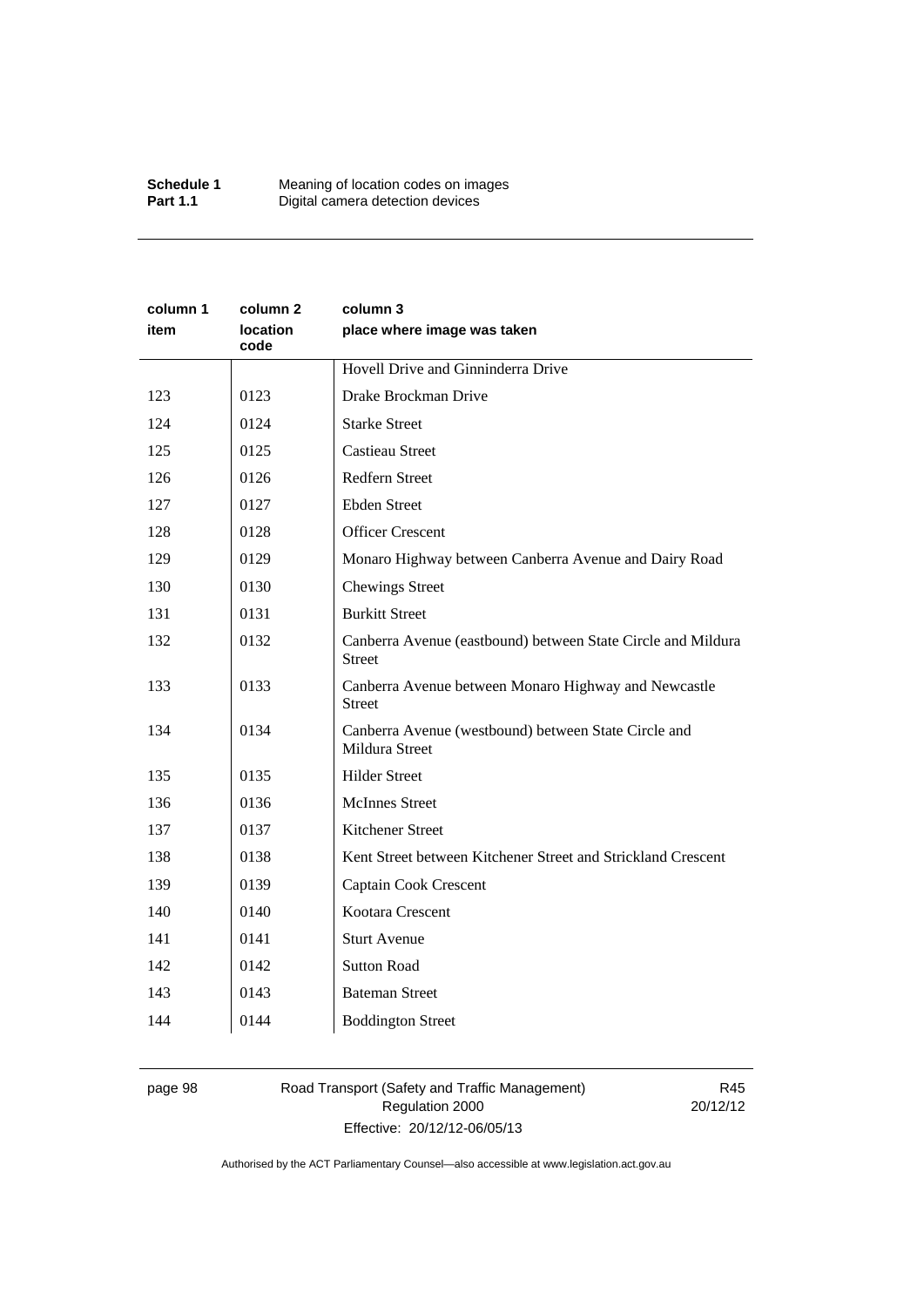Meaning of location codes on images **Schedule 1** Digital camera detection devices **Part 1.1** 

| column 1<br>item | column <sub>2</sub><br><b>location</b><br>code | column 3<br>place where image was taken                         |
|------------------|------------------------------------------------|-----------------------------------------------------------------|
| 145              | 0145                                           | <b>Summerland Circuit</b>                                       |
| 146              | 0146                                           | Perry Drive                                                     |
| 147              | 0147                                           | <b>Eucumbene Drive</b>                                          |
| 148              | 0148                                           | <b>Troughton Street</b>                                         |
| 149              | 0149                                           | Paperbark Street                                                |
| 150              | 0150                                           | Forsythe Street                                                 |
| 151              | 0151                                           | Narrabundah Lane between Mugga Lane and Jerrabomberra<br>Avenue |
| 152              | 0152                                           | Dixon Drive                                                     |
| 153              | 0153                                           | Warragamba Avenue                                               |
| 154              | 0154                                           | <b>Barraclough Crescent</b>                                     |
| 155              | 0155                                           | <b>Charleston Street</b>                                        |
| 156              | 0156                                           | <b>Streeton Drive</b>                                           |
| 157              | 0157                                           | <b>Tom Roberts Avenue</b>                                       |
| 158              | 0158                                           | <b>Woodcock Drive</b>                                           |
| 159              | 0159                                           | <b>Arthur Circle</b>                                            |
| 160              | 0160                                           | <b>State Circle</b>                                             |
| 161              | 0161                                           | <b>Theodore Street</b>                                          |
| 162              | 0162                                           | <b>Carruthers Street</b>                                        |
| 163              | 0163                                           | <b>Gilmore Crescent</b>                                         |
| 164              | 0164                                           | <b>Barr Smith Avenue</b>                                        |
| 165              | 0165                                           | <b>Ellerston Avenue</b>                                         |
| 166              | 0166                                           | <b>Beasley Street</b>                                           |
| 167              | 0167                                           | Hodgson Crescent                                                |
| 168              | 0168                                           | <b>Blamey Crescent</b>                                          |

R45 20/12/12 Road Transport (Safety and Traffic Management) Regulation 2000 Effective: 20/12/12-06/05/13

page 99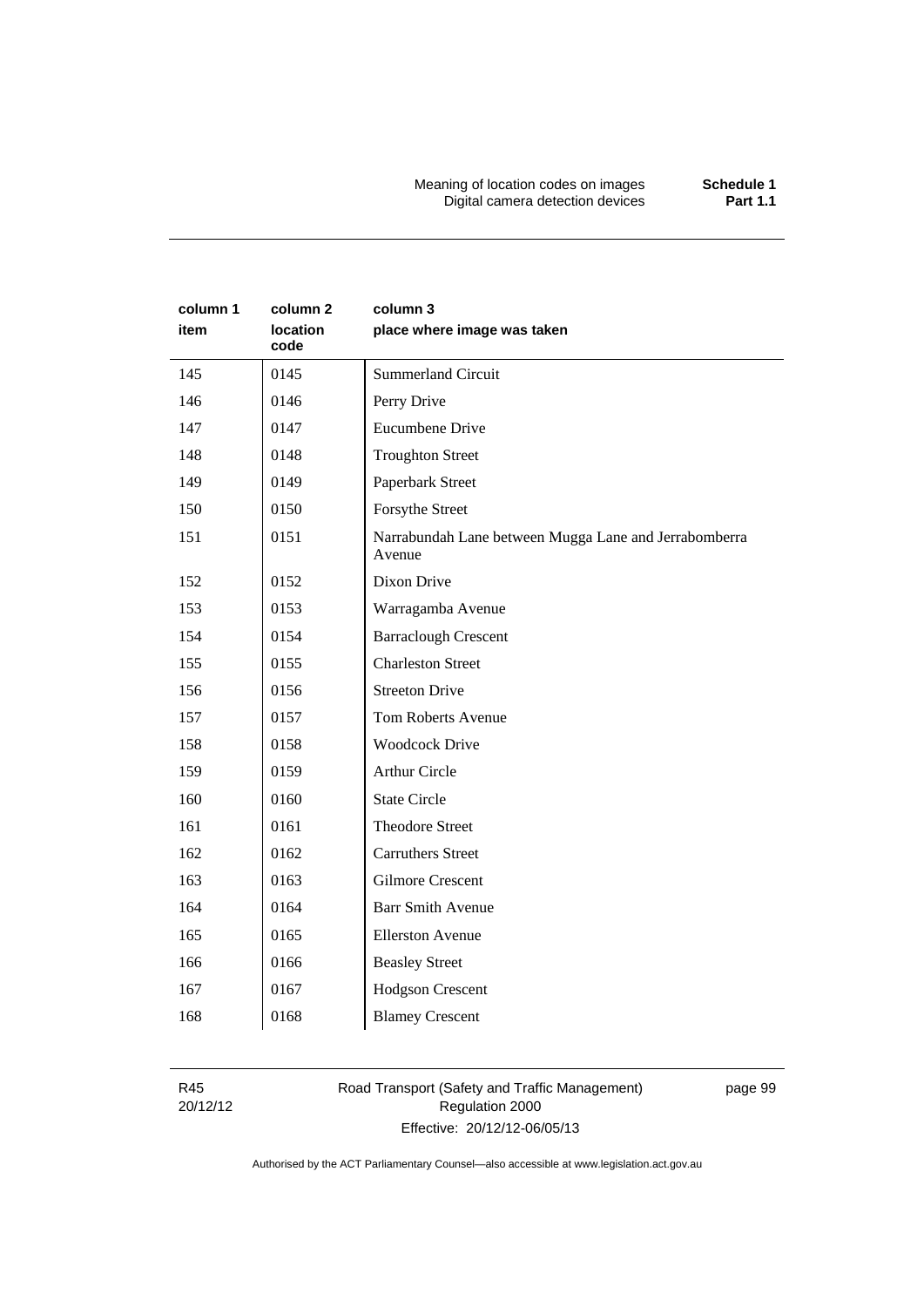| Schedule 1      | Meaning of location codes on images |
|-----------------|-------------------------------------|
| <b>Part 1.1</b> | Digital camera detection devices    |

| column 1<br>item | column 2<br><b>location</b><br>code | column 3<br>place where image was taken |
|------------------|-------------------------------------|-----------------------------------------|
| 169              | 0169                                | <b>Truscott Street</b>                  |
| 170              | 0170                                | Giles Street                            |
| 171              | 0171                                | Wentworth Avenue                        |
| 172              | 0172                                | Lawrence Wackett Crescent               |
| 173              | 0173                                | Oaks Estate Road                        |
| 174              | 0174                                | <b>Macgregor Street</b>                 |
| 175              | 0175                                | <b>Sternberg Crescent</b>               |
| 176              | 0176                                | <b>Hurley Street</b>                    |
| 177              | 0177                                | <b>Madigan Street</b>                   |

page 100 Road Transport (Safety and Traffic Management) Regulation 2000 Effective: 20/12/12-06/05/13

R45 20/12/12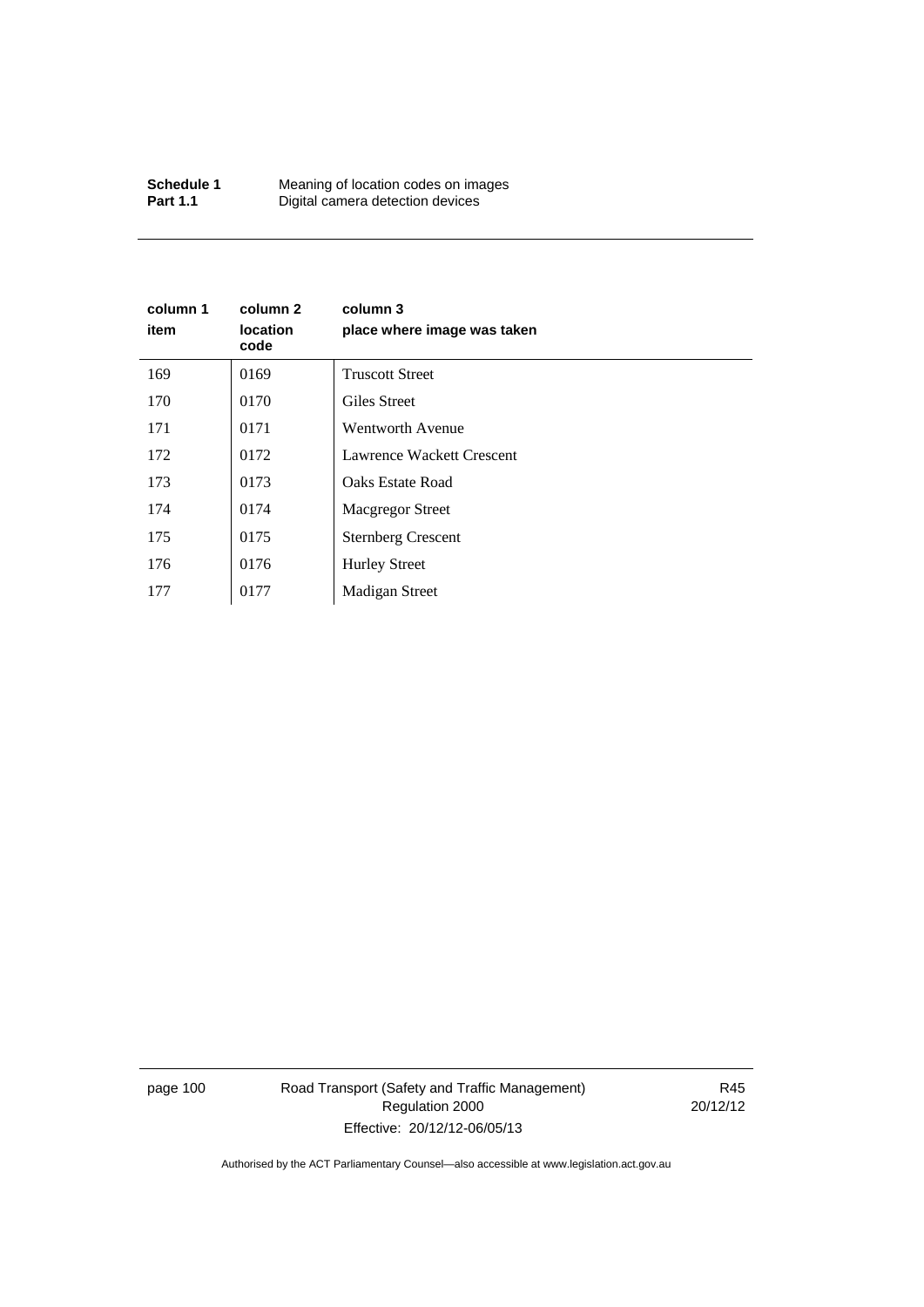# **Part 1.2 Fixed camera detection devices**

| Table 1.2<br>column 1<br>item | column 2<br><b>location</b><br>code | column 3<br>place where image was taken               |
|-------------------------------|-------------------------------------|-------------------------------------------------------|
| 1                             | 1001                                | Northbourne Avenue/London Circuit                     |
| 2                             | 1002                                | Northbourne Avenue/Barry Drive/Cooyong Street         |
| 3                             | 1003                                | Coulter Drive/Southern Cross Drive/Luxton Street      |
| 4                             | 1004                                | Drakeford Drive/Boddington Crescent/Marconi Crescent  |
| 5                             | 1005                                | Benjamin Way/Chan Street/Cameron Avenue               |
| 6                             | 1006                                | Northbourne Avenue/Antill Street/Mouat Street         |
| 7                             | 1007                                | Ginninderra Drive/Aikman Drive                        |
| 8                             | 1008                                | Hindmarsh Drive/Tuggeranong Parkway                   |
| 9                             | 1009                                | Kingsford Smith Drive/Southern Cross Drive            |
| 10                            | 1010                                | Belconnen Way/Bindubi Street/Eastern Valley Way       |
| 11                            | 1011                                | Ginninderra Drive/Coulter Drive                       |
| 12                            | 1012                                | Ginninderra Drive/Baldwin Drive/Haydon Drive          |
| 13                            | 1013                                | Macarthur Avenue/David Street/Wattle Street           |
| 14                            | 1014                                | Benjamin Way/College Street                           |
| 15                            | 1015                                | Barry Drive/North Road/McCaughey Street               |
| 16                            | 1016                                | Ginninderra Drive/Copland Drive/John Cleland Crescent |
| 17                            | 1017                                | Hindmarsh Drive/Ainsworth Street                      |
| 18                            | 1018                                | Monaro Highway/Newcastle Street/Dairy Road            |
| 19                            | 1019                                | Belconnen Way/Caswell Drive                           |
| 20                            | 1020                                | <b>Barry Drive/Marcus Clarke Street</b>               |
| 21                            | 1021                                | Hindmarsh Drive/Yamba Drive                           |
| 22                            | 1022                                | Hindmarsh Drive/Ball Street                           |
| 23                            | 1023                                | Canberra Avenue/Hindmarsh Drive/Newcastle Street      |
| 24                            | 1024                                | Canberra Avenue/Captain Cook Crescent/Manuka Circle   |

R45 20/12/12 Road Transport (Safety and Traffic Management) Regulation 2000 Effective: 20/12/12-06/05/13

page 101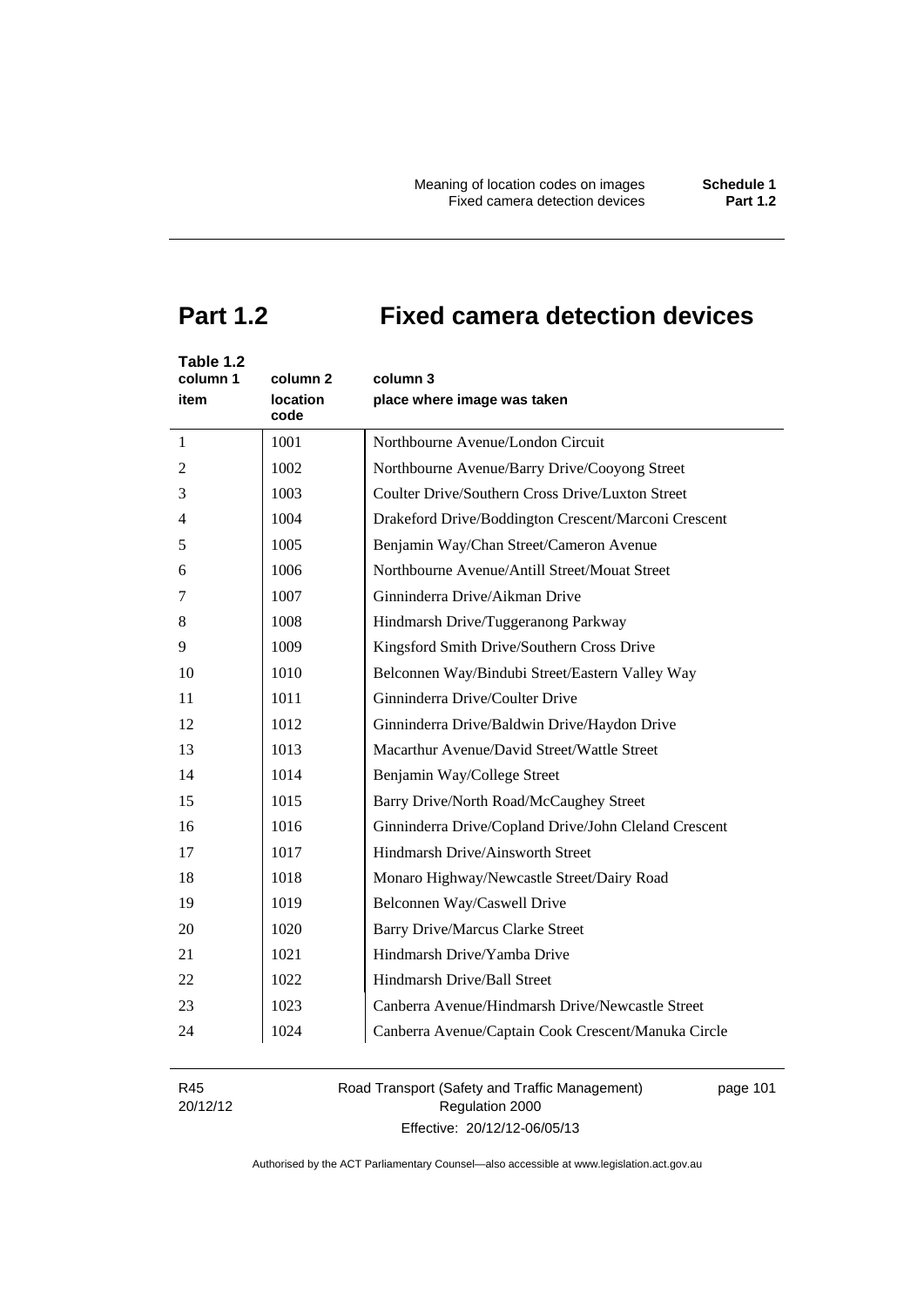| column 1<br>item | column 2<br><b>location</b><br>code | column 3<br>place where image was taken                           |
|------------------|-------------------------------------|-------------------------------------------------------------------|
| 25               | 1025                                | Gungahlin Drive/Gundaroo Drive                                    |
| 26               | 1026                                | Barton Highway between Curran Drive and Gold Creek Road           |
| 27               | 1027                                | Barton Highway between Gungahlin Drive and Ellenborough<br>Street |
| 28               | 1028                                | Monaro Highway between Lanyon Drive and Sheppard Street           |
| 29               | 1029                                | Monaro Highway between Mugga Lane and Isabella Drive              |
| 30               | 1030                                | Federal Highway between Zelling Street and Antill Street          |
| 31               | 1031                                | Federal Highway between Antill Street and Majura Road             |
| 32               | 1032                                | Monaro Highway near Hindmarsh Drive overpass                      |
| 33               | 1033                                | Tuggeranong Parkway near Hindmarsh Drive underpass                |
| 34               | 1034                                | Tuggeranong Parkway near Cotter Road overpass, northbound         |
| 35               | 1035                                | Tuggeranong Parkway near Cotter Road overpass, southbound         |

page 102 Road Transport (Safety and Traffic Management) Regulation 2000 Effective: 20/12/12-06/05/13

R45 20/12/12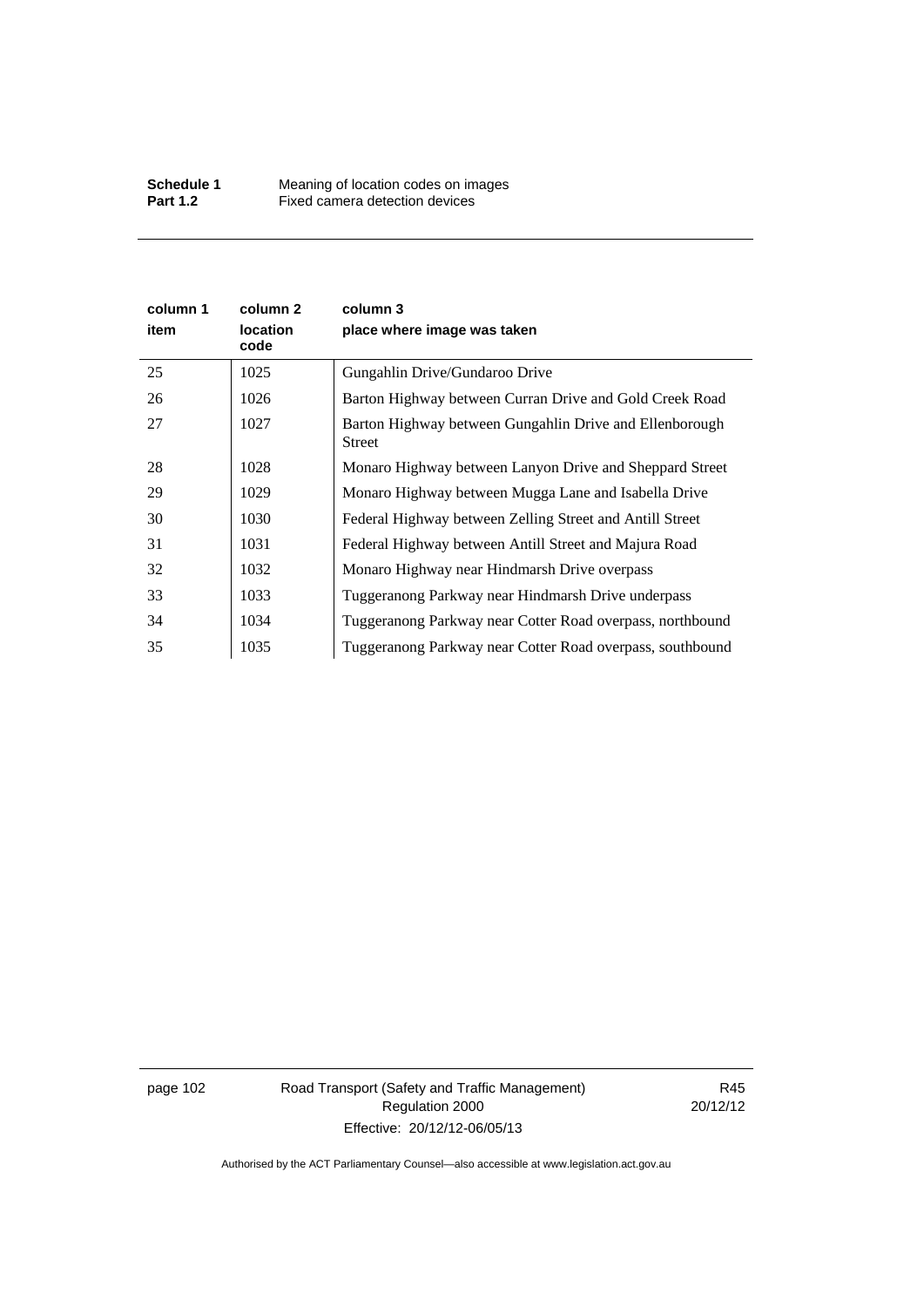# **Part 1.3 Average speed detection system**

| Table 1.3<br>column 1<br>item | column 2<br><b>location</b><br>code | column 3<br>place where image was taken                                                            |
|-------------------------------|-------------------------------------|----------------------------------------------------------------------------------------------------|
|                               | 2001                                | Hindmarsh Drive near intersection of Dalrymple Street and<br>Mugga Lane (start of westbound route) |
|                               | 2002                                | Hindmarsh Drive near intersection with Tyagarah Street (end of<br>westbound route)                 |
|                               | 2003                                | Hindmarsh Drive near intersection with Tyagarah Street (start of<br>eastbound route)               |
| 4                             | 2004                                | Hindmarsh Drive near intersection of Dalrymple Street and<br>Mugga Lane (end of eastbound route)   |

R45 20/12/12 Road Transport (Safety and Traffic Management) Regulation 2000 Effective: 20/12/12-06/05/13

page 103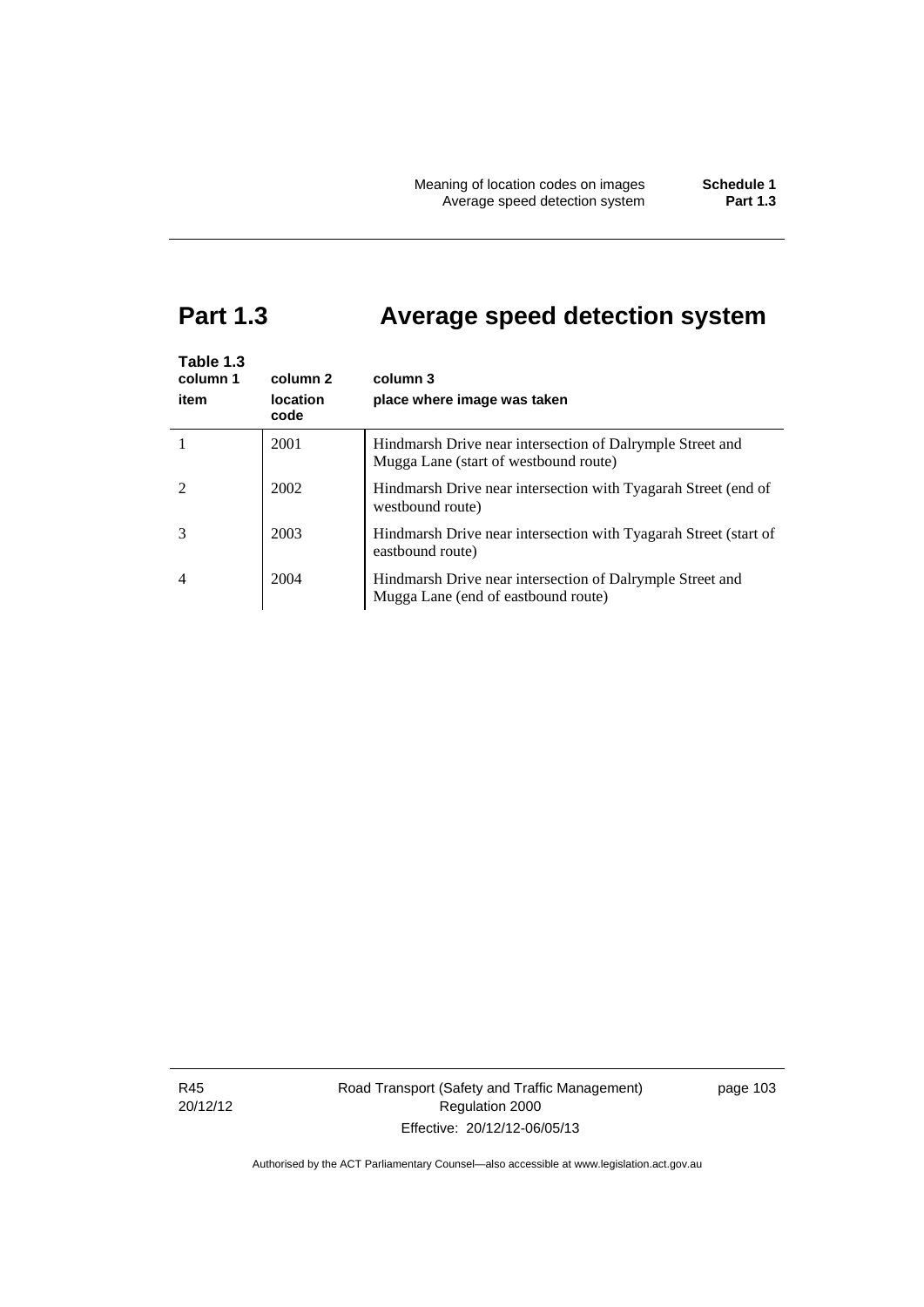**Dictionary** 

# **Dictionary**

(see s 3)

- *Note 1* The [Legislation Act](http://www.legislation.act.gov.au/a/2001-14) contains definitions and other provisions relevant to this regulation.
- *Note 2* For example, the [Legislation Act,](http://www.legislation.act.gov.au/a/2001-14) dict, pt 1, defines the following terms:
	- ambulance service
	- chief police officer
	- contravene
	- exercise
	- fire brigade
	- rural fire service
	- **SES**
	- territory plan
	- the Territory.
- *Note 3* Terms used in this regulation have the same meaning that they have in the *[Road Transport \(Safety and Traffic Management\) Act 1999](http://www.legislation.act.gov.au/a/1999-80)* (see [Legislation Act,](http://www.legislation.act.gov.au/a/2001-14) s 148.) For example, the following terms are defined in the *[Road Transport \(Safety and Traffic Management\) Act 1999](http://www.legislation.act.gov.au/a/1999-80)*, dict:
	- authorised person
	- camera detection device (see s 23)
	- indicated on
	- registered interest
	- road related area
	- speed measuring device
	- traffic offence detection device.

*Note 4* The *[Road Transport \(General\) Act 1999](http://www.legislation.act.gov.au/a/1999-77)* contains definitions relevant to this Regulation. For example, the following terms are defined in the *[Road Transport \(General\) Act 1999](http://www.legislation.act.gov.au/a/1999-77)*, dictionary:

- another jurisdiction
- bicycle
- combination
- driver

page 104 Road Transport (Safety and Traffic Management) Regulation 2000 Effective: 20/12/12-06/05/13

R45 20/12/12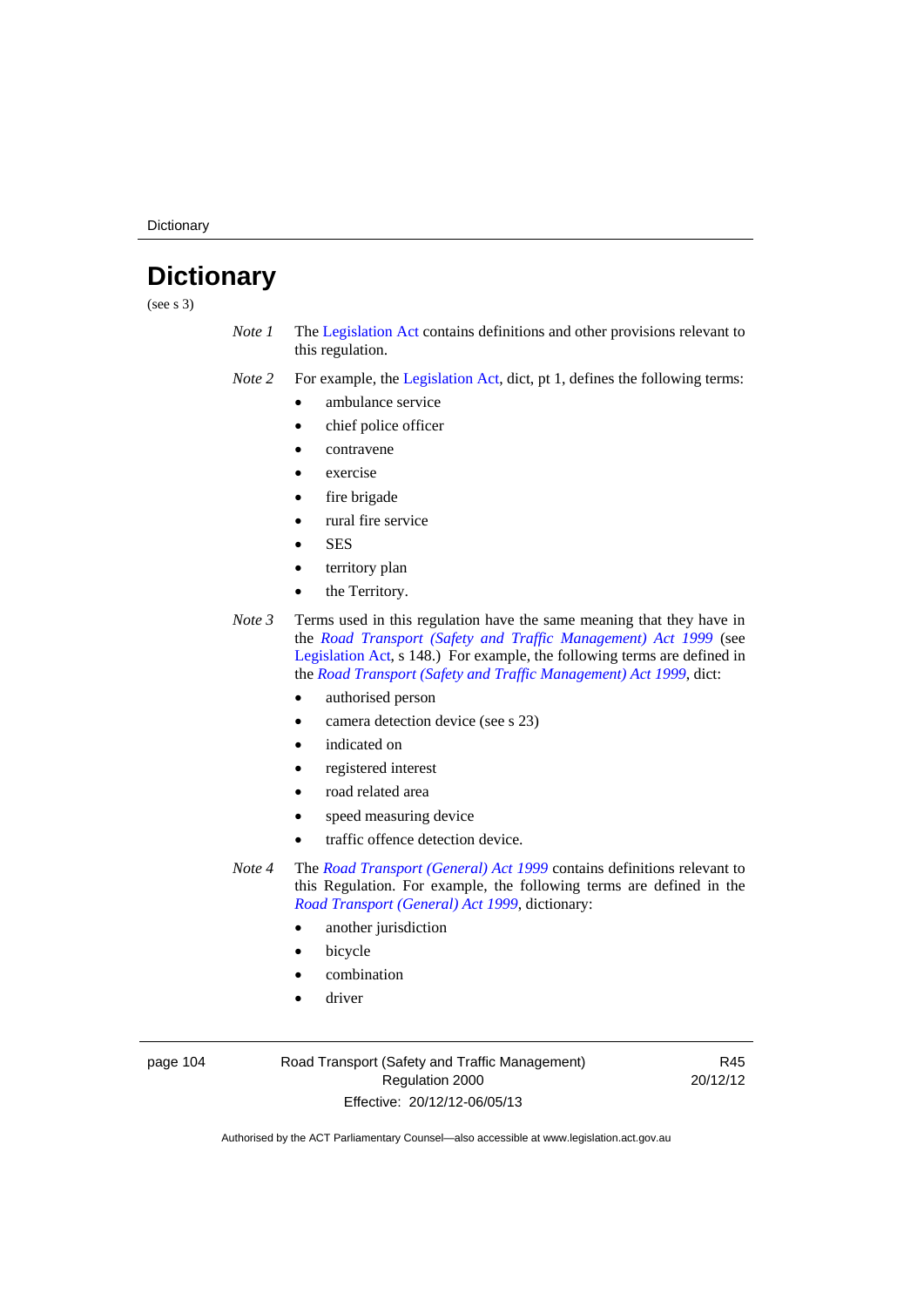- iurisdiction
- motor vehicle
- National Transport Commission
- ride
- road transport authority (or authority) (see s 16)
- road transport legislation (see s 6)
- taxi
- trailer
- use (in relation to a vehicle).

*approved child restraint* means a child restraint approved by the road transport authority under section 66 (1) (c).

*approved police speedometer*, for chapter 4 (Traffic offence detection devices)—see section 102.

*area*—see the [Australian Road Rules,](http://www.legislation.act.gov.au//ni/db_37271/default.asp) dictionary.

*area of operations*, for a parking authority, means the area of operations declared for the parking authority under section 75A.

*ARR* means [Australian Road Rules](http://www.legislation.act.gov.au//ni/db_37271/default.asp).

*articulated vehicle* means a motor vehicle with—

- (a) 2 rigid sections, each of which has wheels; and
- (b) the rear section pivoted on, and part of the rear section (other than a pole, drawbar or similar device, or an accessory of the motor vehicle) superimposed on, the front section.

*Australian driver licence*—see the *[Road Transport \(Driver](http://www.legislation.act.gov.au/a/1999-78)  [Licensing\) Act 1999](http://www.legislation.act.gov.au/a/1999-78)*, dictionary.

*Australian Road Rules*—see section 5.

*axle group*—see the *[Road Transport \(Vehicle Registration\)](http://www.legislation.act.gov.au/sl/2000-12)  [Regulation 2000](http://www.legislation.act.gov.au/sl/2000-12)*, dictionary.

R45 20/12/12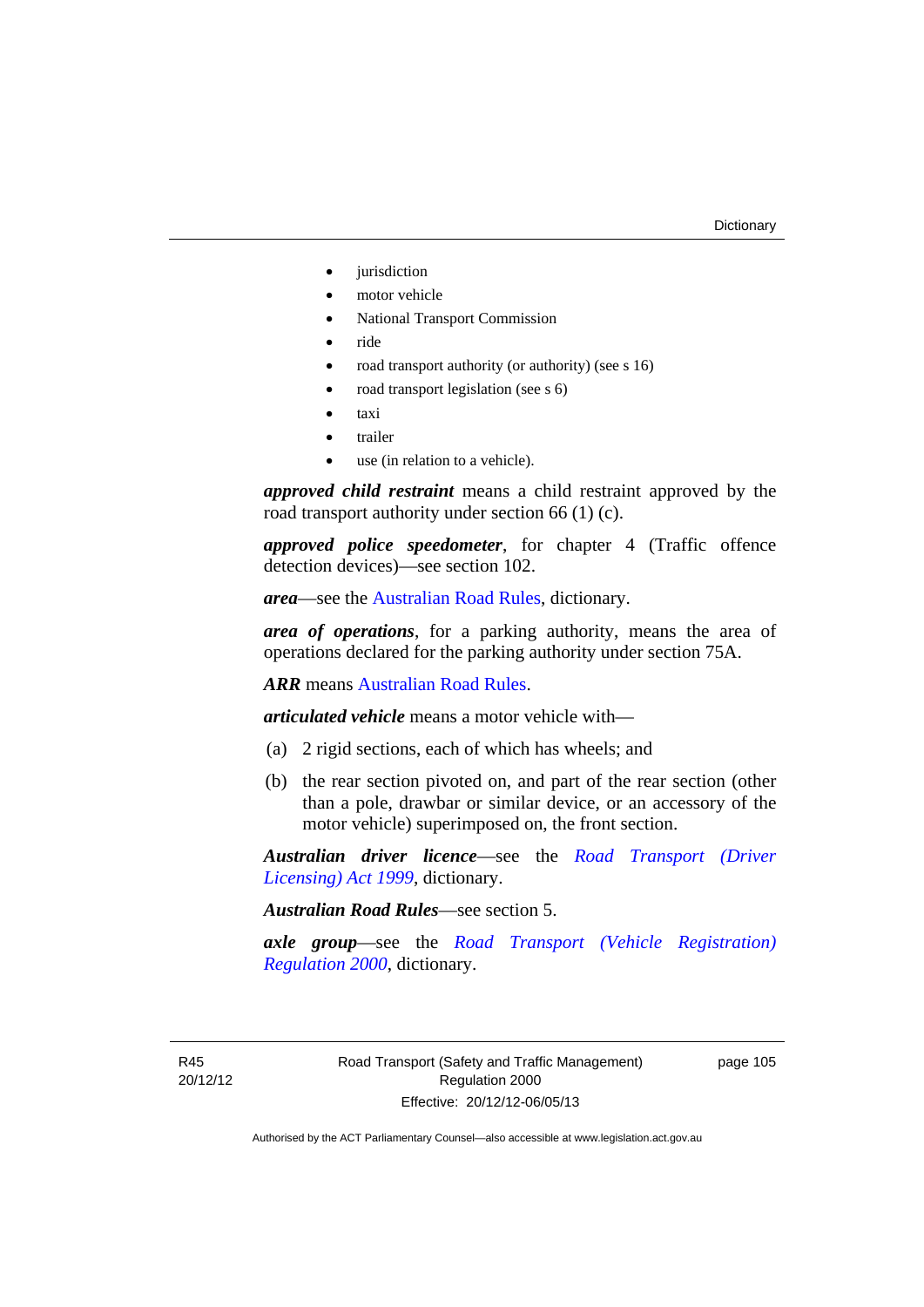*B-double*—see the *[Road Transport \(Vehicle Registration\)](http://www.legislation.act.gov.au/sl/2000-12)  [Regulation 2000](http://www.legislation.act.gov.au/sl/2000-12)*, dictionary.

**built-up area**, in relation to a length of road—see the Australian [Road Rules,](http://www.legislation.act.gov.au//ni/db_37271/default.asp) dictionary.

*bus*—see the [Australian Road Rules,](http://www.legislation.act.gov.au//ni/db_37271/default.asp) dictionary.

*bus lane*—see the [Australian Road Rules](http://www.legislation.act.gov.au//ni/db_37271/default.asp), rule 154.

*camera detection device*—see the [Act](http://www.legislation.act.gov.au/a/1999-80/default.asp), section 23 (1) (Use of camera detection devices).

*centre of the road*—see the [Australian Road Rules](http://www.legislation.act.gov.au//ni/db_37271/default.asp), dictionary.

*clearway sign*—see the [Australian Road Rules,](http://www.legislation.act.gov.au//ni/db_37271/default.asp) schedule 2, rule 314, rule 315 and rule 316.

*controlled parking hours*, in relation to a pay parking space, means the periods (as indicated by information on or with traffic signs applying to the space) when a vehicle may not be parked in the space unless the relevant parking fee has been paid.

*converter dolly*—see the *[Road Transport \(Vehicle Registration\)](http://www.legislation.act.gov.au/sl/2000-12)  [Regulation 2000](http://www.legislation.act.gov.au/sl/2000-12)*, dictionary.

*crash*—see the [Australian Road Rules](http://www.legislation.act.gov.au//ni/db_37271/default.asp), dictionary.

*demand responsive service vehicle*—see the *[Road Transport](http://www.legislation.act.gov.au/a/2001-62)  [\(Public Passenger Services\) Act 2001](http://www.legislation.act.gov.au/a/2001-62)*, section 81.

*digital camera detection device*, for chapter 4 (Traffic offence detection devices)—see section 102.

*dog trailer*—see the *[Road Transport \(Vehicle Registration\)](http://www.legislation.act.gov.au/sl/2000-12)  [Regulation 2000](http://www.legislation.act.gov.au/sl/2000-12)*, dictionary.

*do not overtake turning vehicle sign*—see the [Australian Road](http://www.legislation.act.gov.au//ni/db_37271/default.asp)  [Rules](http://www.legislation.act.gov.au//ni/db_37271/default.asp), schedule 4, rule 319 and rule 320.

*drawbar*—see the *[Road Transport \(Vehicle Registration\)](http://www.legislation.act.gov.au/sl/2000-12)  [Regulation 2000](http://www.legislation.act.gov.au/sl/2000-12)*, dictionary.

page 106 Road Transport (Safety and Traffic Management) Regulation 2000 Effective: 20/12/12-06/05/13

R45 20/12/12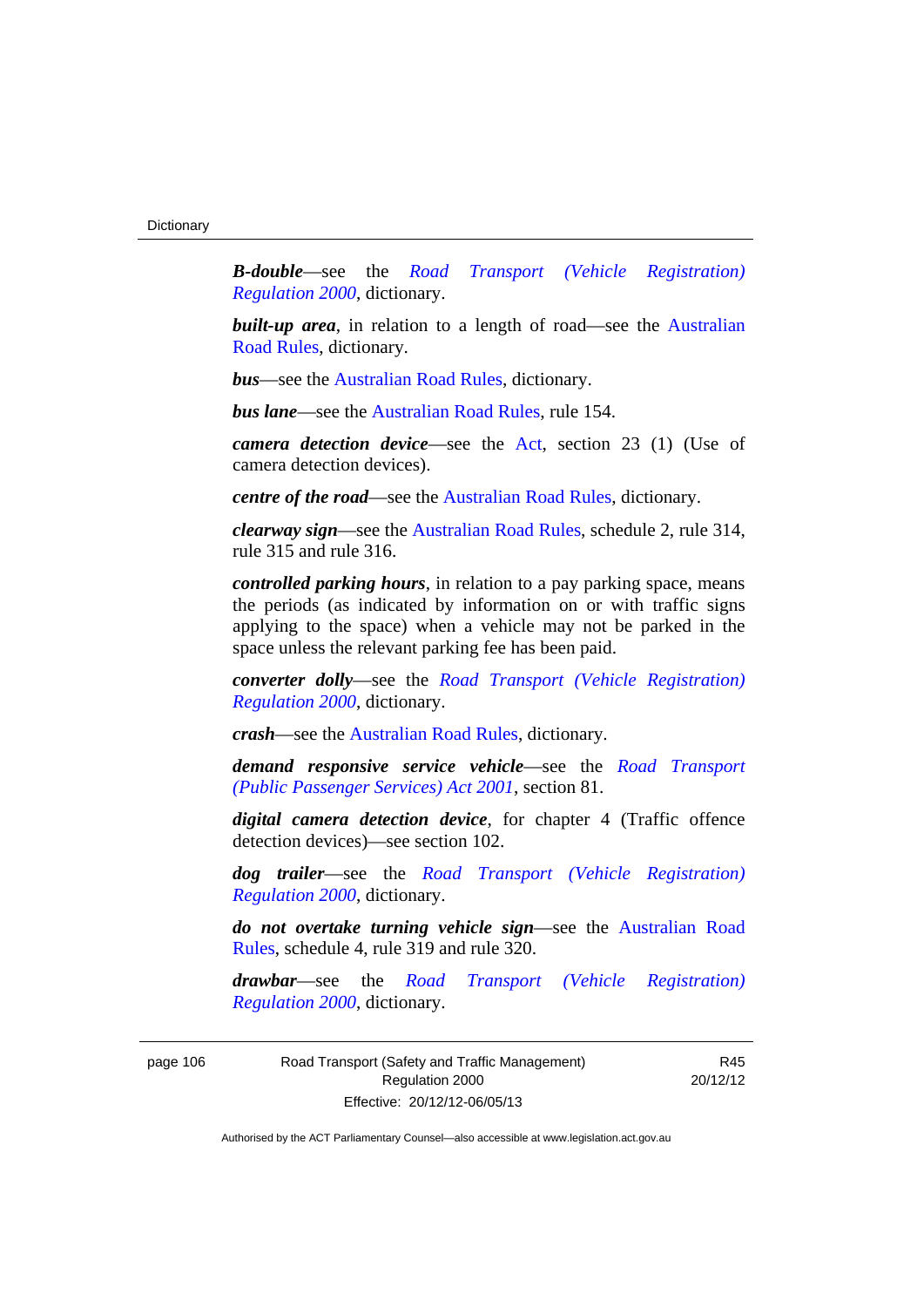*driver's vehicle*, for a driver*—*see the [Australian Road Rules](http://www.legislation.act.gov.au//ni/db_37271/default.asp), dictionary.

*emergency stopping lane—see the [Australian Road Rules](http://www.legislation.act.gov.au//ni/db_37271/default.asp), rule 95.* 

*emergency vehicle* means any vehicle driven by a person who is—

- (a) an emergency worker; and
- (b) driving the vehicle in the course of his or her duties as an emergency worker.

*emergency worker*—see section 33 (1).

*external driver licence*—see the *[Road Transport \(Driver Licensing\)](http://www.legislation.act.gov.au/a/1999-78)  [Act 1999](http://www.legislation.act.gov.au/a/1999-78)*, dictionary.

*fixed camera detection device*, for chapter 4 (Traffic offence detection devices)—see section 102.

*footpath*—see the [Australian Road Rules](http://www.legislation.act.gov.au//ni/db_37271/default.asp), dictionary.

*give way*—see the [Australian Road Rules](http://www.legislation.act.gov.au//ni/db_37271/default.asp), dictionary.

*GVM*—see the *[Road Transport \(Vehicle Registration\) Act 1999](http://www.legislation.act.gov.au/a/1999-81)*, dictionary.

*heavy vehicle*, for division 3.1.3 (Heavy vehicle parking)—see section 82.

*hire car*—see the *[Road Transport \(Public Passenger Services\)](http://www.legislation.act.gov.au/a/2001-62)  [Act 2001](http://www.legislation.act.gov.au/a/2001-62)*, section 67.

*implement*—see the *[Road Transport \(Vehicle Registration\)](http://www.legislation.act.gov.au/sl/2000-12)  [Regulation 2000](http://www.legislation.act.gov.au/sl/2000-12)*, dictionary.

*land adjoining residential land*, for division 3.1.3 (Heavy vehicle parking)—see section 82.

*laser speed measuring device*, for chapter 4 (Traffic offence detection devices)—see section 102.

*length*, of road—see the [Australian Road Rules](http://www.legislation.act.gov.au//ni/db_37271/default.asp), dictionary.

R45 20/12/12 Road Transport (Safety and Traffic Management) Regulation 2000 Effective: 20/12/12-06/05/13

page 107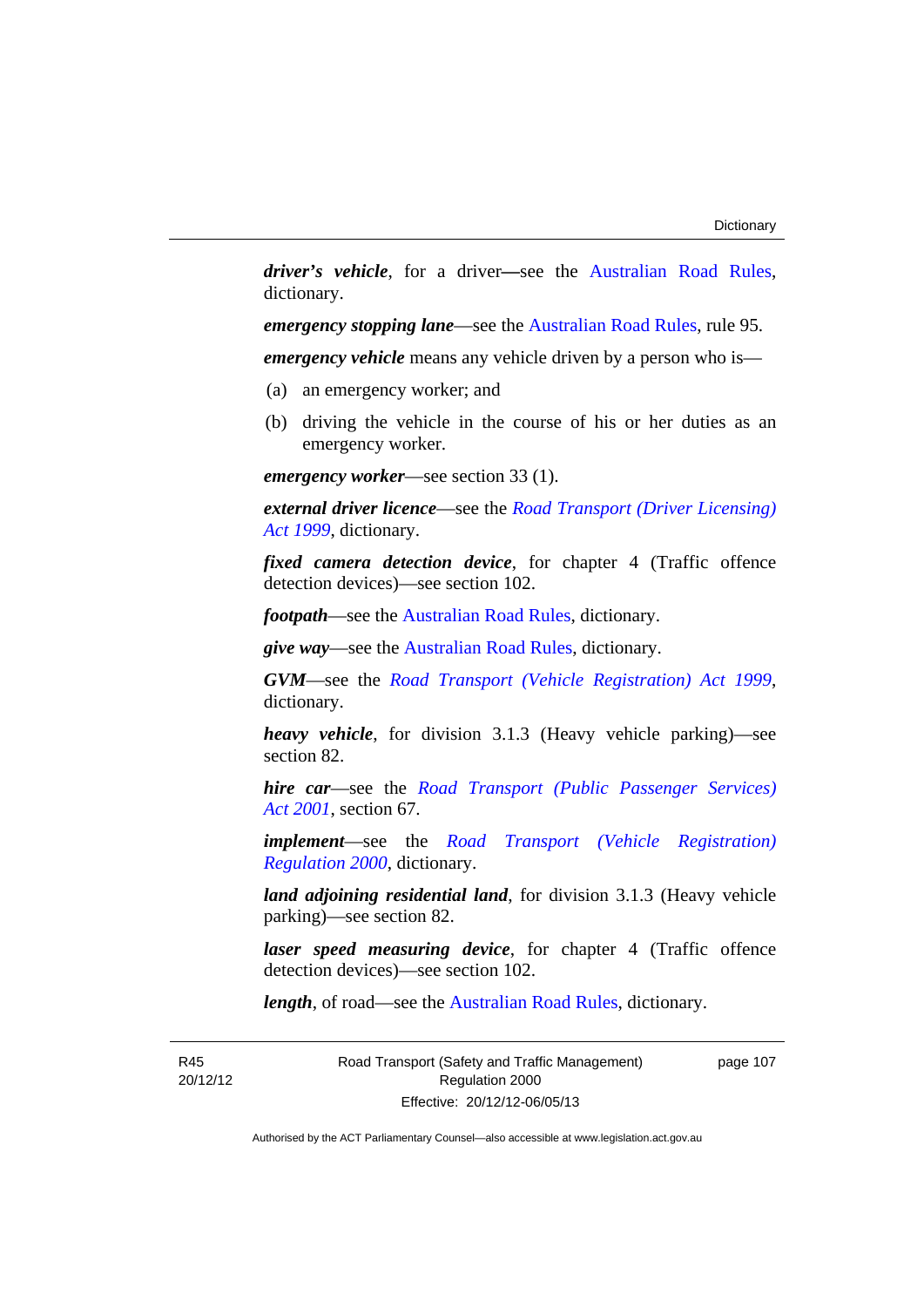*lift and tow trailer* means a trailer consisting of an axle group and a drawbar designed to support 1 axle group of a vehicle under tow.

*loading zone*—see the [Australian Road Rules,](http://www.legislation.act.gov.au//ni/db_37271/default.asp) rule 179.

*marked foot crossing*—see the [Australian Road Rules,](http://www.legislation.act.gov.au//ni/db_37271/default.asp) dictionary.

*metered parking area* means a length of road or area that is set aside as a metered parking area in accordance with section 73.

*metered parking scheme* means a metered parking scheme under division 3.1.1.

*metered parking sign* means a *permissive parking sign* with the word 'meter' on or with the sign.

*metered parking space* means an area that is a metered parking space mentioned in section 75.

*mobility parking scheme authority* means an authority issued under section 101.

*motorbike*—see the [Australian Road Rules,](http://www.legislation.act.gov.au//ni/db_37271/default.asp) dictionary, definition of *motor bike*.

*multi-space parking meter* means a parking meter that applies to 2 or more metered parking spaces.

*nature strip*—see the [Australian Road Rules](http://www.legislation.act.gov.au//ni/db_37271/default.asp), dictionary.

*night*—see the [Australian Road Rules,](http://www.legislation.act.gov.au//ni/db_37271/default.asp) dictionary.

*no parking sign*—see the [Australian Road Rules](http://www.legislation.act.gov.au//ni/db_37271/default.asp), schedule 2, schedule 3, rule 314, rule 315 and rule 316.

*no trucks sign*—see the [Australian Road Rules,](http://www.legislation.act.gov.au//ni/db_37271/default.asp) schedule 2, rule 314, rule 315 and rule 316.

*oncoming vehicle*, for a driver—see the [Australian Road Rules](http://www.legislation.act.gov.au//ni/db_37271/default.asp), dictionary.

*park*—see section 3B.

page 108 Road Transport (Safety and Traffic Management) Regulation 2000 Effective: 20/12/12-06/05/13

R45 20/12/12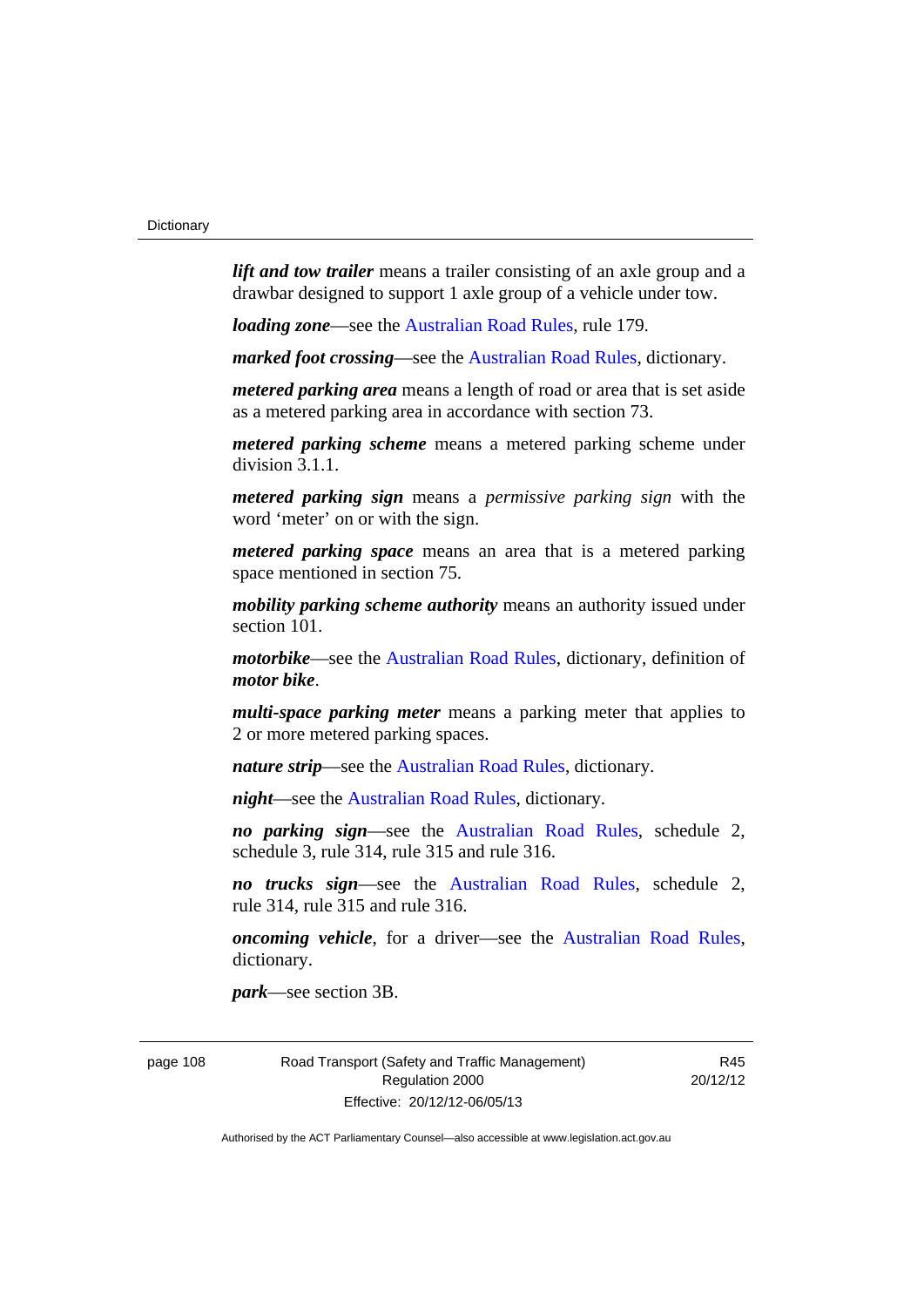*parking authority* means a person declared to be a parking authority under section 75A.

*parking authority guidelines*—see section 75B (1).

*parking bay*—see the [Australian Road Rules,](http://www.legislation.act.gov.au//ni/db_37271/default.asp) dictionary.

*parking control sign*—see the [Australian Road Rules](http://www.legislation.act.gov.au//ni/db_37271/default.asp), dictionary.

*parking meter* means a device designed to indicate, or capable of indicating, whether the relevant parking fee for the parking of a vehicle in a metered parking space has been paid, and includes the stand on which the device is erected.

*parking meter hood* means a hood or other cover designed to be fitted to a parking meter and to cover the part of the meter that would normally display a sign with the word 'expired' when the meter is not in operation.

*parking permit* means a parking permit issued under section 100.

*parking ticket* means a ticket issued by the road transport authority or a parking authority (by means of a parking ticket machine) for display in or on a vehicle as evidence of the prepayment of a parking fee.

*parking ticket machine* means a device designed to issue parking tickets, and includes the stand on which the device is erected.

*pay parking area* means a metered parking area or ticket parking area.

*pay parking device* means a parking meter or parking ticket machine.

*pay parking scheme* means a metered parking scheme or ticket parking scheme.

*pay parking sign* means a metered parking sign or ticket parking sign.

R45 20/12/12 Road Transport (Safety and Traffic Management) Regulation 2000 Effective: 20/12/12-06/05/13

page 109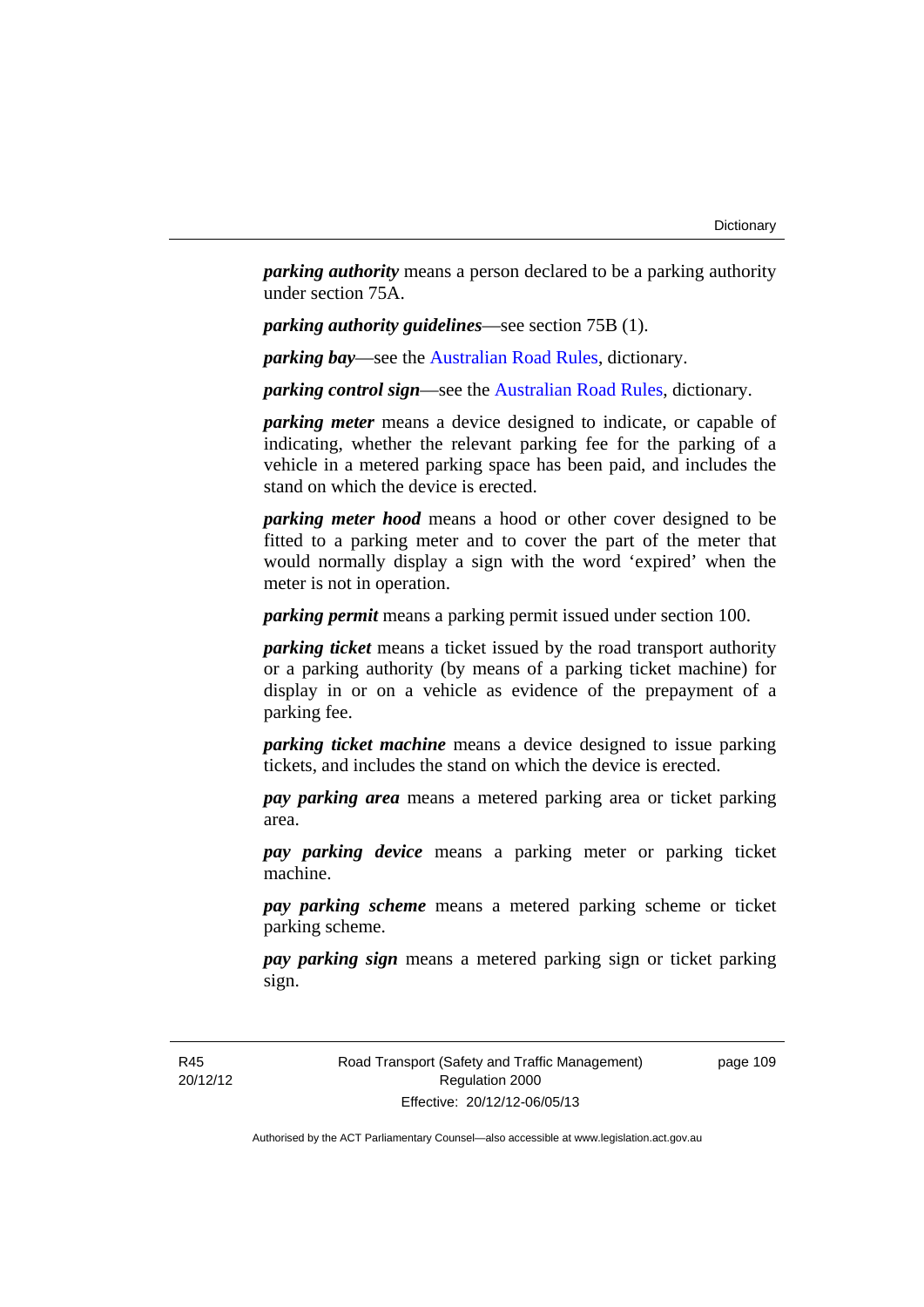*pay parking space* means a metered parking space or ticket parking space.

*pedestrian—see the [Australian Road Rules](http://www.legislation.act.gov.au//ni/db_37271/default.asp), rule 18.* 

*permissive parking sign*—see the [Australian Road Rules](http://www.legislation.act.gov.au//ni/db_37271/default.asp), schedule 2, schedule 3, rule 314, rule 315 and rule 316.

*person with a disability* means a person—

- (a) who cannot walk because of permanent or temporary loss of the use of 1 or both legs or another permanent medical or physical condition; or
- (b) whose physical condition is detrimentally affected by walking 100m; or
- (c) who needs to use a walking frame, crutches, callipers, a scooter, a wheelchair or a similar mobility aid.

*piezo strip speed measuring device*, for chapter 4 (Traffic offence detection devices)—see section 102.

*police vehicle* means any vehicle driven by a person who is—

- (a) a police officer; and
- (b) driving the vehicle in the course of his or her duties as a police officer.

*postal vehicle*—see the [Australian Road Rules,](http://www.legislation.act.gov.au//ni/db_37271/default.asp) dictionary.

*premises* includes land.

*prime mover*—see the *[Road Transport \(Vehicle Registration\)](http://www.legislation.act.gov.au/sl/2000-12)  [Regulation 2000](http://www.legislation.act.gov.au/sl/2000-12)*, dictionary.

*public bus*—see the *[Road Transport \(Public Passenger Services\)](http://www.legislation.act.gov.au/a/2001-62)  [Act 2001](http://www.legislation.act.gov.au/a/2001-62)*, dictionary.

*radar speed measuring device*, for chapter 4 (Traffic offence detection devices)—see section 102.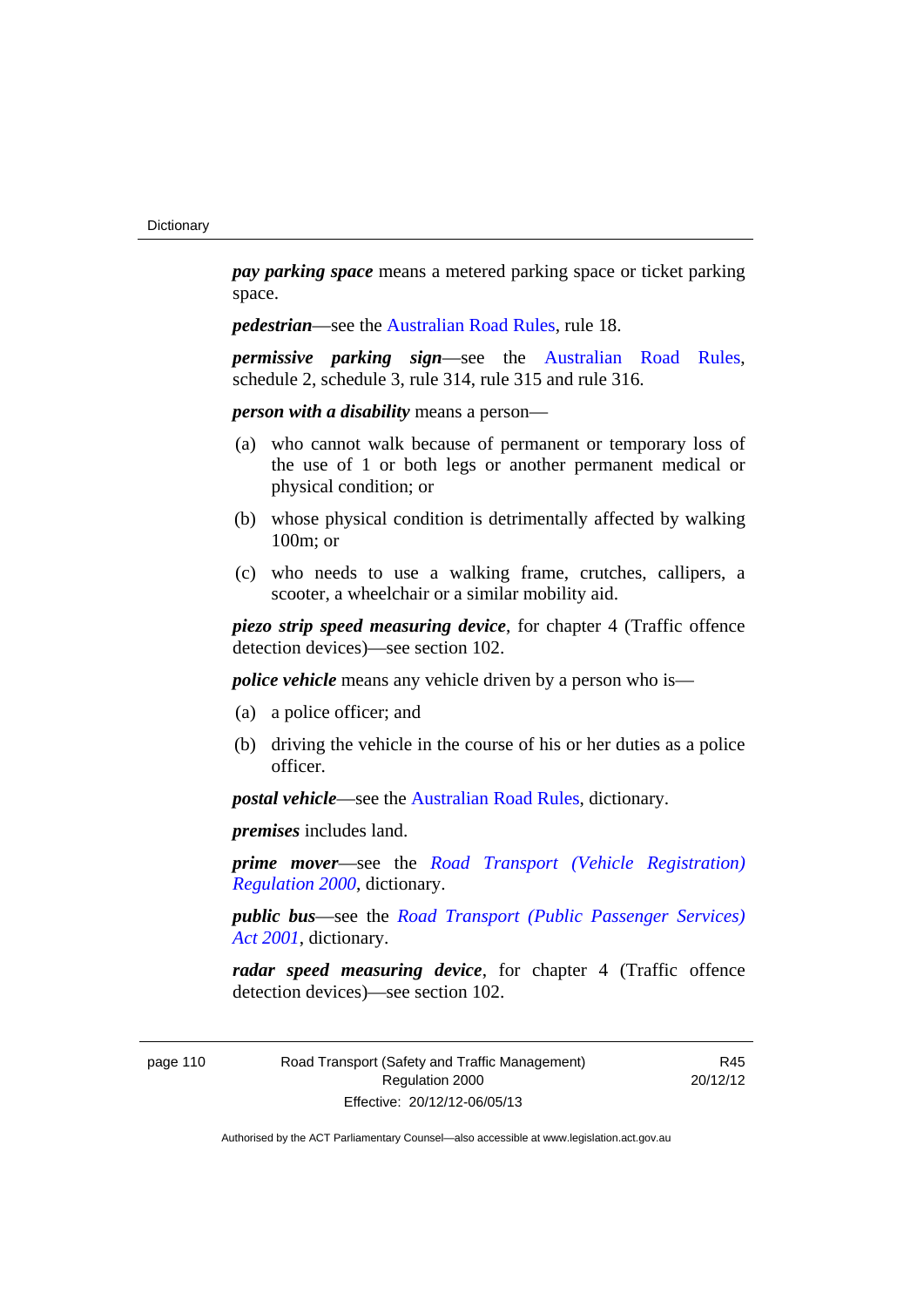*recording medium*, for chapter 4 (Traffic offence detection devices)—see section 107B (1).

*red traffic arrow*—see the [Australian Road Rules,](http://www.legislation.act.gov.au//ni/db_37271/default.asp) dictionary.

*red traffic light*—see the [Australian Road Rules](http://www.legislation.act.gov.au//ni/db_37271/default.asp), dictionary.

*registered operator*—see the *[Road Transport \(Vehicle Registration\)](http://www.legislation.act.gov.au/a/1999-81)  [Act 1999](http://www.legislation.act.gov.au/a/1999-81)*, dictionary.

*relevant parking fee*, for parking a vehicle in a pay parking space, means the fee for parking the vehicle in the space, for the day and time when the vehicle is parked in the space, as indicated on or with the parking meter or parking ticket machine applying to the space.

*residential land*, for division 3.1.3 (Heavy vehicle parking)—see section 82.

*rider*—see the [Australian Road Rules,](http://www.legislation.act.gov.au//ni/db_37271/default.asp) rule 17.

*road*—see section 3A.

*road marking*—see the [Australian Road Rules](http://www.legislation.act.gov.au//ni/db_37271/default.asp), dictionary.

*road train*—see the *[Road Transport \(Vehicle Registration\)](http://www.legislation.act.gov.au/sl/2000-12)  [Regulation 2000](http://www.legislation.act.gov.au/sl/2000-12)*, dictionary.

*road user*—see the [Australian Road Rules,](http://www.legislation.act.gov.au//ni/db_37271/default.asp) rule 14.

*security checksum*, for chapter 4 (Traffic offence detection devices)—see section 102.

*semitrailer*—see the *[Road Transport \(Vehicle Registration\)](http://www.legislation.act.gov.au/sl/2000-12)  [Regulation 2000](http://www.legislation.act.gov.au/sl/2000-12)*, dictionary.

*stock truck*, for division 3.1.3 (Heavy vehicle parking)—see section 82.

*stop*—see section 3B.

*testing authority*, for chapter 4 (Traffic offence detection devices) see section 102.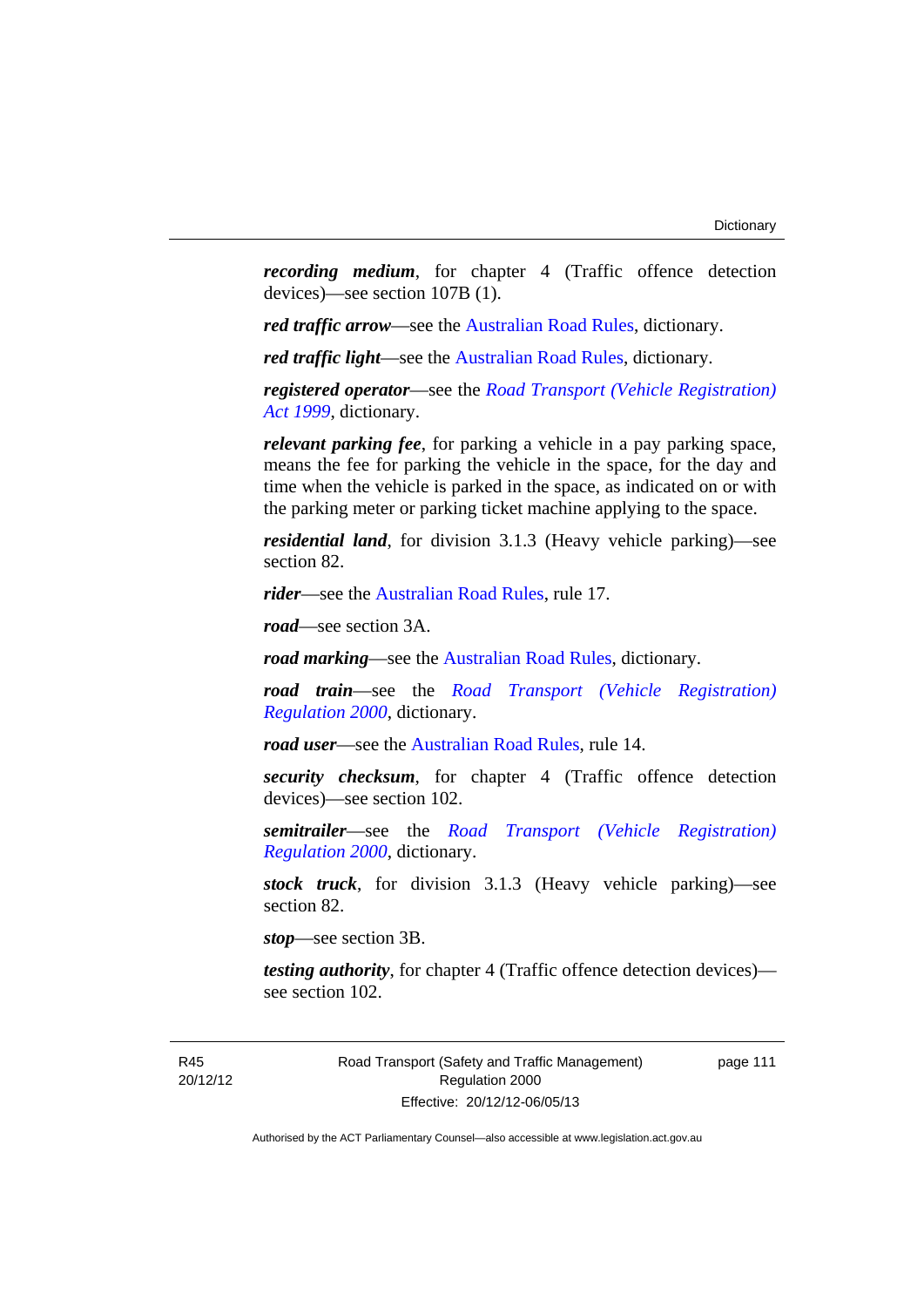#### *ticket parking area*—

- (a) means a length of road or area that is set aside as a ticket parking area under section 76 (2) (a) or section 76A (2) (a); but
- (b) does not include a length of road or area that, under section 77 (2), is not taken to be included in the length of road or area set aside.

*ticket parking scheme* means a ticket parking scheme under division 3.1.2.

*ticket parking sign* means a *permissive parking sign* with the word 'ticket' on or with the sign.

*ticket parking space* means a ticket parking space under section 78.

*tow truck*—see the *[Road Transport \(Vehicle Registration\)](http://www.legislation.act.gov.au/sl/2000-12)  [Regulation 2000](http://www.legislation.act.gov.au/sl/2000-12)*, dictionary.

*towing attachment* means a device fitted to a vehicle to which the drawbar of a trailer may be attached.

*tractor*—see the *[Road Transport \(Vehicle Registration\) Regulation](http://www.legislation.act.gov.au/sl/2000-12)  [2000](http://www.legislation.act.gov.au/sl/2000-12)*, dictionary.

*traffic control device*—see the [Australian Road Rules](http://www.legislation.act.gov.au//ni/db_37271/default.asp), dictionary.

*traffic-related item*—see the [Australian Road Rules,](http://www.legislation.act.gov.au//ni/db_37271/default.asp) dictionary.

*traffic sign*—see the [Australian Road Rules](http://www.legislation.act.gov.au//ni/db_37271/default.asp), dictionary.

*traffic signals*—see the [Australian Road Rules](http://www.legislation.act.gov.au//ni/db_37271/default.asp), dictionary.

*transit lane*—see the [Australian Road Rules,](http://www.legislation.act.gov.au//ni/db_37271/default.asp) rule 156.

*truck lane*—see the [Australian Road Rules,](http://www.legislation.act.gov.au//ni/db_37271/default.asp) rule 157.

*vehicle*—see the [Australian Road Rules](http://www.legislation.act.gov.au//ni/db_37271/default.asp), rule 15.

*wheeled recreational device*—see the [Australian Road Rules](http://www.legislation.act.gov.au//ni/db_37271/default.asp), dictionary.

*wheeled toy*—see the [Australian Road Rules](http://www.legislation.act.gov.au//ni/db_37271/default.asp), dictionary.

| page 112 | Road Transport (Safety and Traffic Management) | R45      |
|----------|------------------------------------------------|----------|
|          | Regulation 2000                                | 20/12/12 |
|          | Effective: 20/12/12-06/05/13                   |          |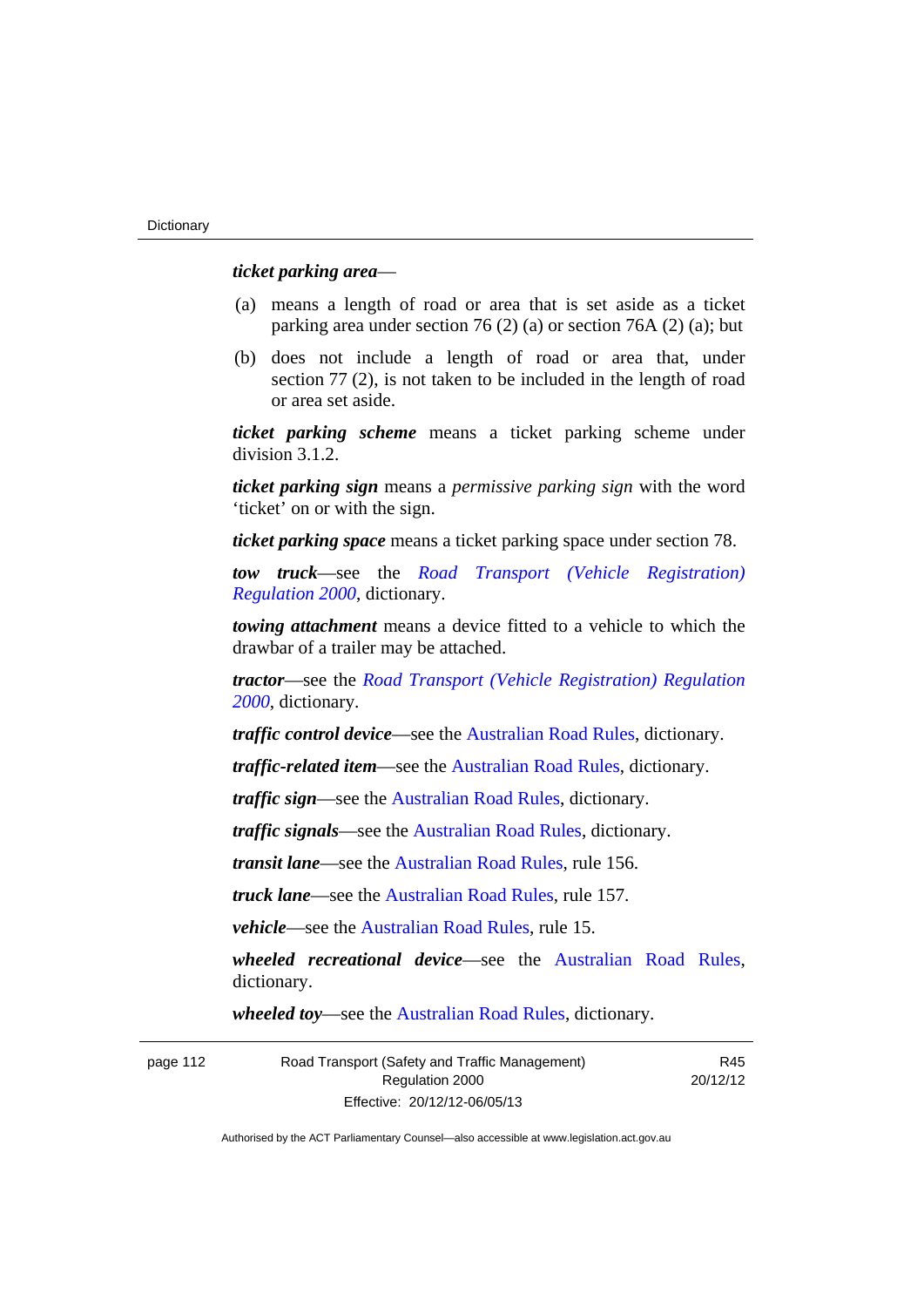*with*, for information about the application of a traffic control device—see the [Australian Road Rules](http://www.legislation.act.gov.au//ni/db_37271/default.asp), dictionary.

*WORM disk*, for chapter 4 (Traffic offence detection devices)—see section 102.

R45 20/12/12 Road Transport (Safety and Traffic Management) Regulation 2000 Effective: 20/12/12-06/05/13

page 113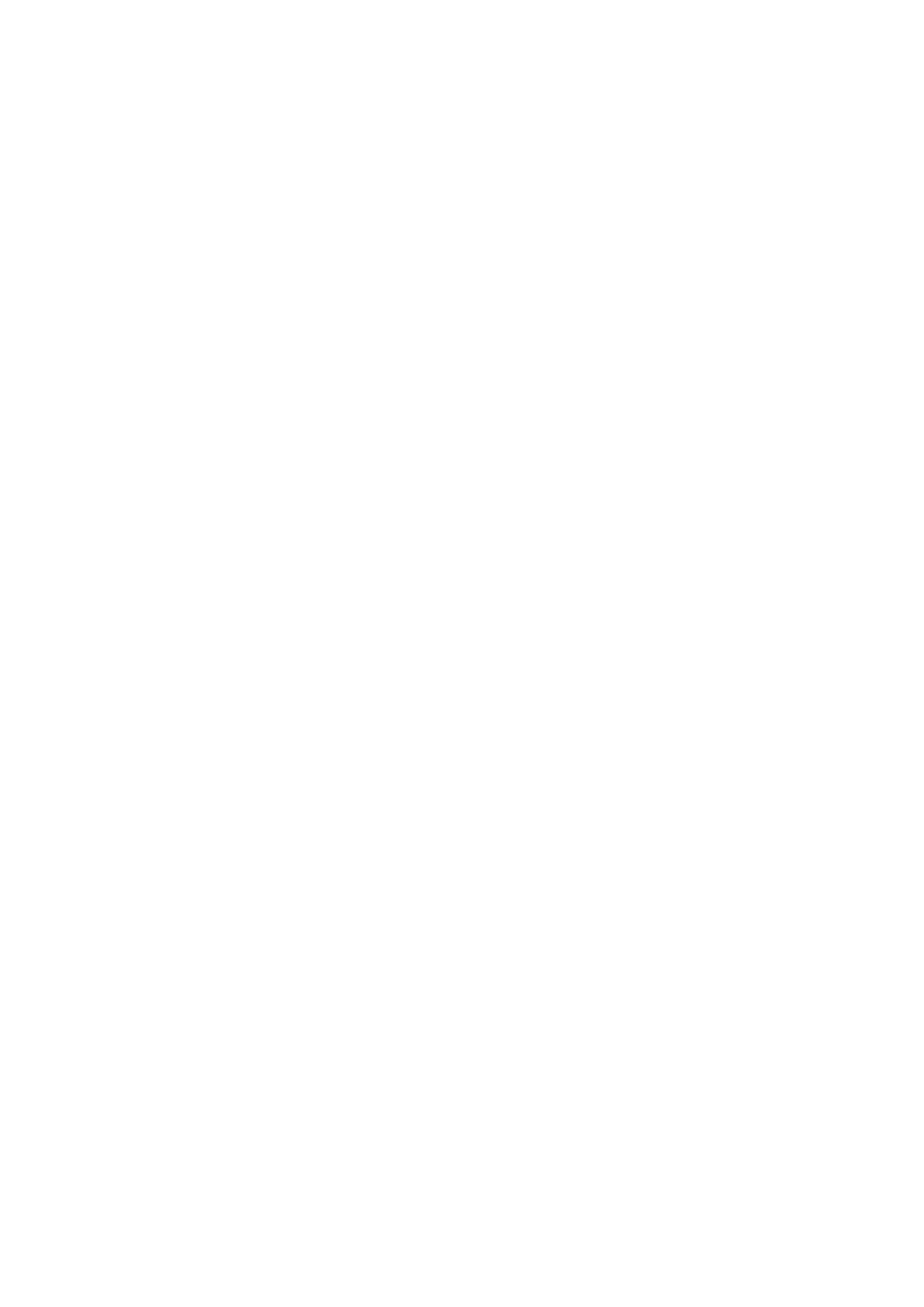1 About the endnotes

# **Endnotes**

# **1 About the endnotes**

Amending and modifying laws are annotated in the legislation history and the amendment history. Current modifications are not included in the republished law but are set out in the endnotes.

Not all editorial amendments made under the *[Legislation Act 2001](http://www.legislation.act.gov.au/a/2001-14)*, part 11.3 are annotated in the amendment history. Full details of any amendments can be obtained from the Parliamentary Counsel's Office.

Uncommenced amending laws are not included in the republished law. The details of these laws are underlined in the legislation history. Uncommenced expiries are underlined in the legislation history and amendment history.

If all the provisions of the law have been renumbered, a table of renumbered provisions gives details of previous and current numbering.

The endnotes also include a table of earlier republications.

| $A = Act$                                    | $NI =$ Notifiable instrument                |
|----------------------------------------------|---------------------------------------------|
| $AF =$ Approved form                         | $o = order$                                 |
| $am = amended$                               | $om = omitted/repealed$                     |
| $amdt = amendment$                           | $ord = ordinance$                           |
| $AR = Assembly resolution$                   | $orig = original$                           |
| $ch = chapter$                               | par = paragraph/subparagraph                |
| $CN =$ Commencement notice                   | $pres = present$                            |
| $def = definition$                           | prev = previous                             |
| $DI = Disallowable instrument$               | $(\text{prev}) = \text{previously}$         |
| $dict = dictionary$                          | $pt = part$                                 |
| $disallowed = disallowed by the Legislative$ | $r = rule/subrule$                          |
| Assembly                                     | $reloc = relocated$                         |
| $div = division$                             | $remum = renumbered$                        |
| $exp = expires/expired$                      | $R[X]$ = Republication No                   |
| $Gaz = gazette$                              | $RI = reissue$                              |
| $hdg =$ heading                              | $s = section/subsection$                    |
| $IA = Interpretation Act 1967$               | $sch = schedule$                            |
| $ins = inserted/added$                       | $sdiv = subdivision$                        |
| $LA =$ Legislation Act 2001                  | $SL = Subordinate$ law                      |
| $LR =$ legislation register                  | $sub =$ substituted                         |
| $LRA =$ Legislation (Republication) Act 1996 | $underlining = whole or part not commenced$ |
| $mod = modified/modification$                | or to be expired                            |
|                                              |                                             |

# **2 Abbreviation key**

page 114 Road Transport (Safety and Traffic Management) Regulation 2000 Effective: 20/12/12-06/05/13

R45 20/12/12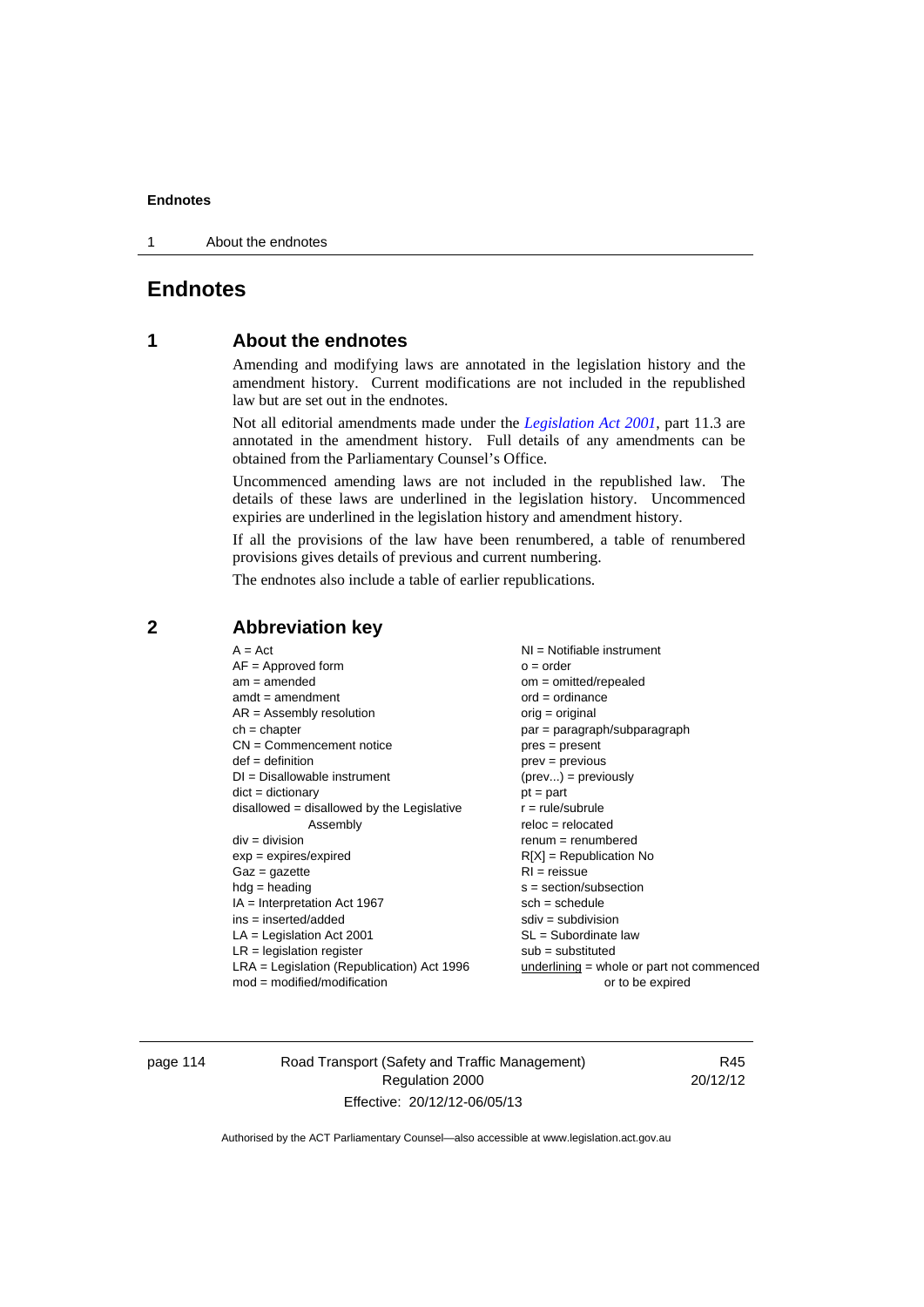#### **3 Legislation history**

This regulation was originally the *Road Transport (Safety and Traffic Management) Regulations 2000*. It was renamed under the *[Legislation Act 2001](http://www.legislation.act.gov.au/a/2001-14)*.

### **Road Transport (Safety and Traffic Management) Regulation 2000 SL2000-10**

notified 29 February 2000 [\(Gaz 2000 No S6](http://www.legislation.act.gov.au/gaz/2000-S6/default.asp))

s 1, s 2 commenced 29 February 2000 (IA 10B)

remainder commenced 1 March 2000 (s 2 and [Gaz 2000 No S5\)](http://www.legislation.act.gov.au/gaz/2000-S5/default.asp)

#### as amended by

# **Legislative Assembly [AR2000-2](http://www.legislation.act.gov.au/ar/2000-2/default.asp)**

notified 18 May 2000 ([Gaz 2000 No 20 p](http://www.legislation.act.gov.au/gaz/2000-20/default.asp) 505) commenced 18 May 2000 (SLA s 6 (13))

#### **[Road Transport \(Safety and Traffic Management\) Regulations](http://www.legislation.act.gov.au/sl/2000-21/default.asp)  [Amendment](http://www.legislation.act.gov.au/sl/2000-21/default.asp) SL2000-21 pt 2**

notified 18 May 2000 ([Gaz 2000 No 20\)](http://www.legislation.act.gov.au/gaz/2000-20/default.asp) commenced 18 May 2000 (s 1)

#### **[Road Transport Legislation Regulations Amendment](http://www.legislation.act.gov.au/sl/2000-33/default.asp) SL2000-33 pt 2**  notified 2 August 2000 ([Gaz 2000 No S41](http://www.legislation.act.gov.au/gaz/2000-S41/default.asp)) commenced 2 August 2000 (s 1)

### **[Road Transport Legislation Regulations Amendment](http://www.legislation.act.gov.au/sl/2000-52/default.asp) SL2000-52 pt 2**  notified 14 December 2000 [\(Gaz 2000 No 50](http://www.legislation.act.gov.au/gaz/2000-50/default.asp)) commenced 14 December 2000 (s 1)

# **[Road Transport Legislation Amendment Act 2001](http://www.legislation.act.gov.au/a/2001-27) A2001-27 sch 4**

notified 24 May 2001 ([Gaz 2001 No 21\)](http://www.legislation.act.gov.au/gaz/2001-21/default.asp) s 1, s 2 commenced 24 May 2001 (IA s 10B) sch 4 commenced 24 May 2001 (s 2)

# **[Road Transport \(Safety and Traffic Management\) Amendment](http://www.legislation.act.gov.au/a/2001-29)  [Act 2001](http://www.legislation.act.gov.au/a/2001-29) A2001-29 pt 3**

notified 24 May 2001 ([Gaz 2001 No 21\)](http://www.legislation.act.gov.au/gaz/2001-21/default.asp) commenced 24 May 2001 (s 2)

R45 20/12/12 Road Transport (Safety and Traffic Management) Regulation 2000 Effective: 20/12/12-06/05/13

page 115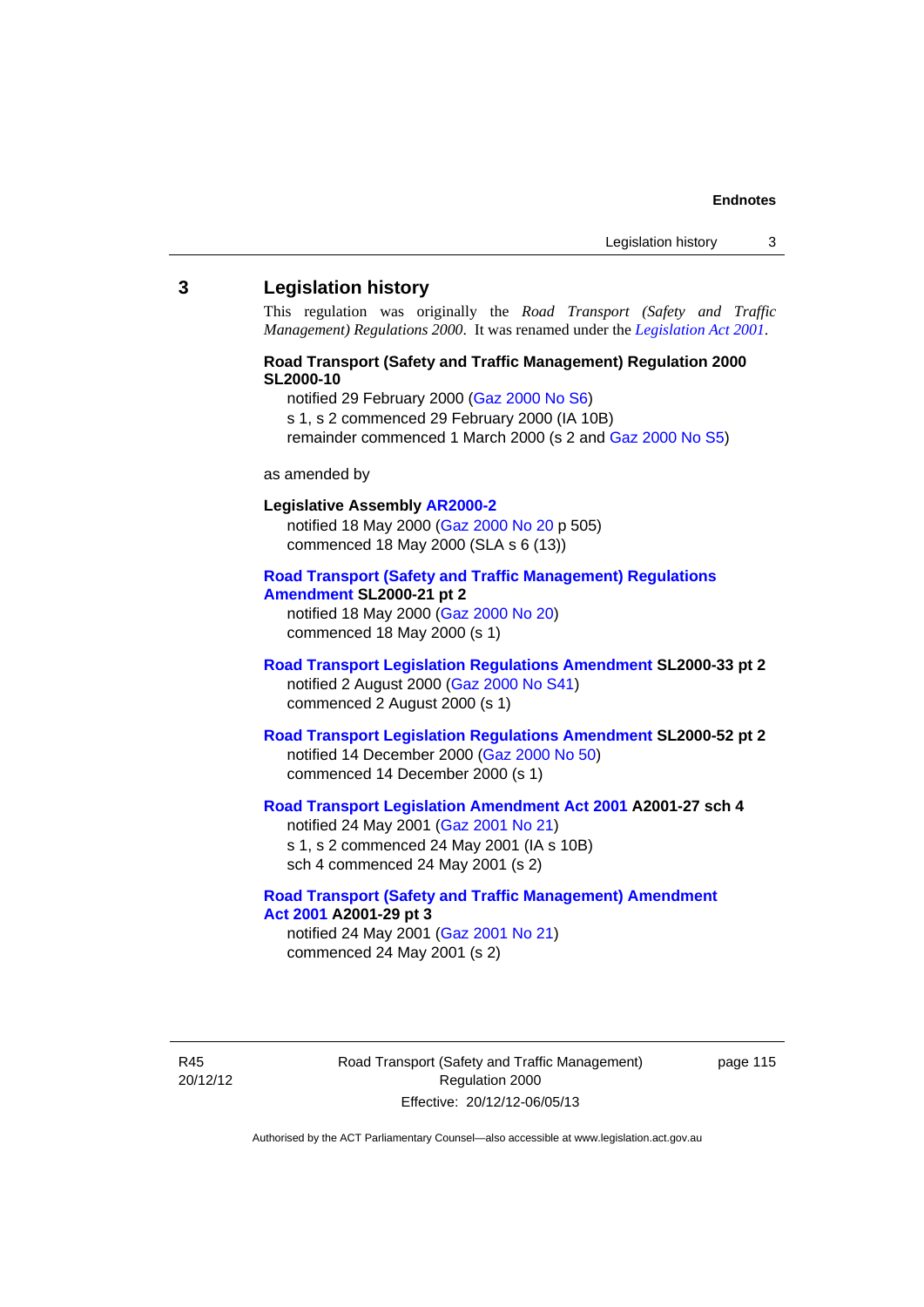| Legislation history<br>-3 |
|---------------------------|
|---------------------------|

| Legislation (Consequential Amendments) Act 2001 A2001-44 pt 348<br>notified 26 July 2001 (Gaz 2001 No 30)<br>s 1, s 2 commenced 26 July 2001 (IA s 10B)                                                                            |
|------------------------------------------------------------------------------------------------------------------------------------------------------------------------------------------------------------------------------------|
| pt 348 commenced 12 September 2001 (s 2 and see Gaz 2001<br><b>No S65)</b>                                                                                                                                                         |
| Statute Law Amendment Act 2001 A2001-11 pt 3.46<br>notified 5 September 2001 (Gaz 2001 No S 65)<br>s 1, s 2 commenced 5 September 2001 (IA s 10B)<br>pt 3.46 commenced 12 September 2001 (amdt 3.475)                              |
| <b>Road Transport (Safety and Traffic Management) Regulations</b><br><b>Amendment 2001 SL2001-32</b><br>notified 11 September 2001 (Gaz 2001 No S69)<br>commenced 11 September 2001 (s 1)                                          |
| Road Transport (Public Passenger Services) Act 2001 A2001-62 pt<br>1.12<br>notified 10 September 2001 (Gaz 2001 No S66)<br>s 1, s 2 commenced 10 September 2001 (IA s 10B)<br>pt 1.12 commenced 1 December 2001 (s 2 and CN2001-2) |
| <b>Road Transport Legislation Amendment Regulations 2002 SL2002-2</b><br>pt 5<br>notified LR 27 February 2002<br>s 1, s 2 commenced 27 February 2002 (LA s 75)<br>pt 5 commenced 1 March 2002 (s 2 and see CN2002-2)               |
| <b>Road Transport (Safety and Traffic Management) Amendment</b><br>Regulations 2002 SL2002-7<br>notified LR 15 April 2002<br>commenced 16 April 2002 (s 2)                                                                         |
| Statute Law Amendment Act 2002 A2002-30 pt 3.73<br>notified LR 16 September 2002<br>s 1, s 2 taken to have commenced 19 May 1997 (LA s 75 (2))<br>pt 3.73 commenced 17 September 2002 (s 2 (1))                                    |

page 116 Road Transport (Safety and Traffic Management) Regulation 2000 Effective: 20/12/12-06/05/13

R45 20/12/12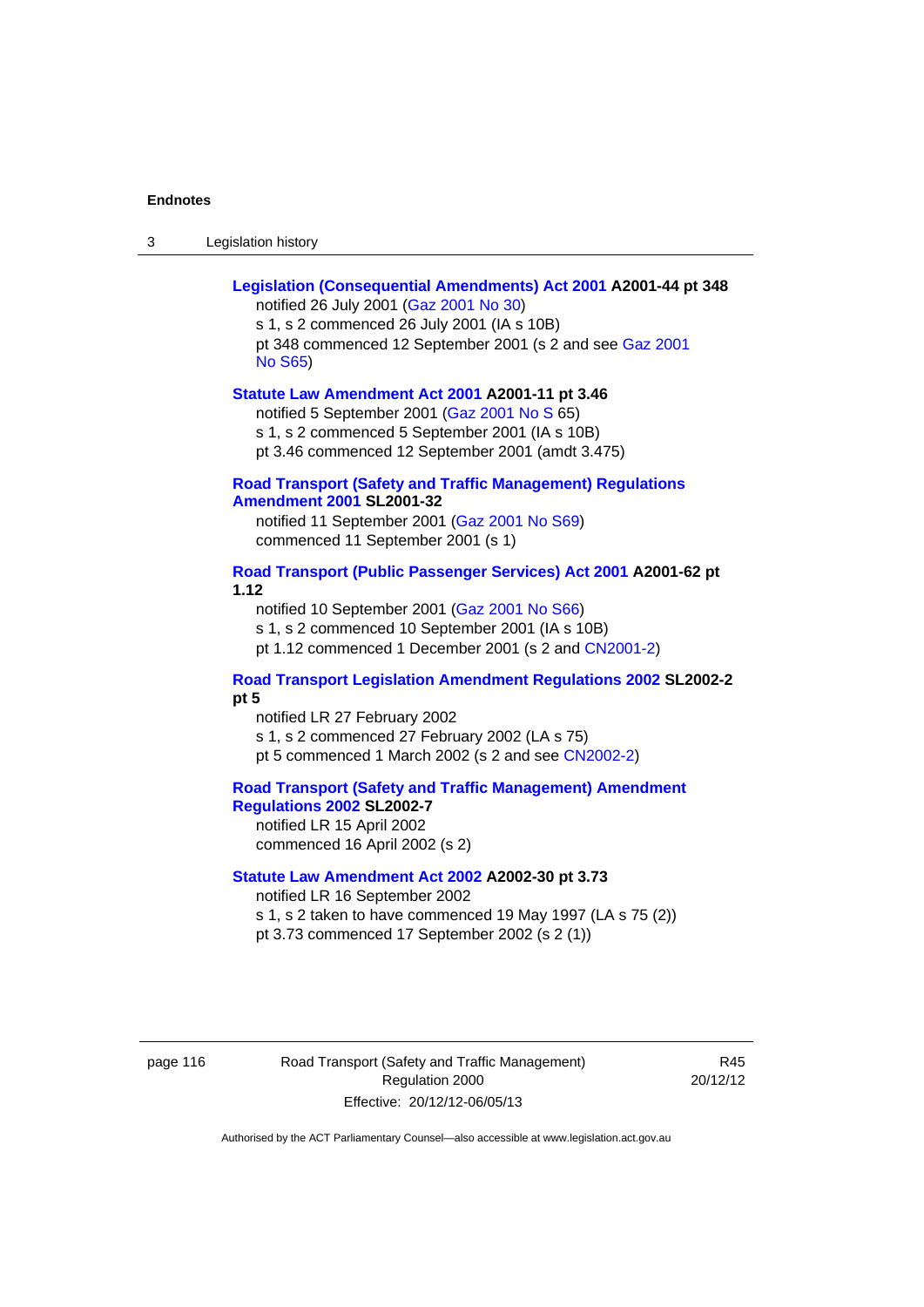#### **[Road Transport Legislation Amendment Regulations 2002 \(No 2\)](http://www.legislation.act.gov.au/sl/2002-31) SL2002-31 pt 5**

notified LR 31 October 2002 s 1, s 2 commenced 31 October 2002 (LA s 75 (1)) pt 5 commenced 1 November 2002 (s 2 (1))

#### **[Criminal Code 2002](http://www.legislation.act.gov.au/a/2002-51) A2002-51 pt 1.20**

notified LR 20 December 2002 s 1, s 2 commenced 20 December 2002 (LA s 75)

pt 1.20 commenced 1 January 2003 (s 2 (1))

# **[Urban Services \(Application of Criminal Code\) Amendment](http://www.legislation.act.gov.au/sl/2003-1)**

# **[Regulations 2002](http://www.legislation.act.gov.au/sl/2003-1) SL2003-1 pt 4**

notified LR 9 January 2003 s 1, s 2 commenced 9 January 2003 (LA s 75 (1)) pt 4 commenced 10 January 2003 (s 2 (3) and see LA s 73 (3) (b))

### **[Road Transport \(Safety and Traffic Management\) Amendment](http://www.legislation.act.gov.au/sl/2003-12)  [Regulations 2003 \(No 1\)](http://www.legislation.act.gov.au/sl/2003-12) SL2003-12**

notified LR 22 May 2003 s 1, s 2 commenced 22 May 2003 (LA s 75 (1)) remainder commenced 1 June 2003 (s 2 and [CN2003-3](http://www.legislation.act.gov.au/cn/2003-3/default.asp))

#### **[Road Transport \(Safety and Traffic Management\) Amendment](http://www.legislation.act.gov.au/sl/2003-14)  [Regulations 2003 \(No 2\)](http://www.legislation.act.gov.au/sl/2003-14) SL2003-14**

notified LR 10 June 2003 s 1, s 2 commenced 10 June 2003 (LA s 75 (1)) remainder commenced 11 June 2003 (s 2)

#### **[Dangerous Substances Act 2004](http://www.legislation.act.gov.au/a/2004-7) A2004-7 sch 1 pt 1.8**

notified LR 19 March 2004 s 1, s 2 commenced 19 March 2004 (LA s 75 (1)) sch 1 pt 1.8 commenced 5 April 2004 (s 2 and [CN2004-6](http://www.legislation.act.gov.au/cn/2004-6/default.asp))

R45 20/12/12 Road Transport (Safety and Traffic Management) Regulation 2000 Effective: 20/12/12-06/05/13

page 117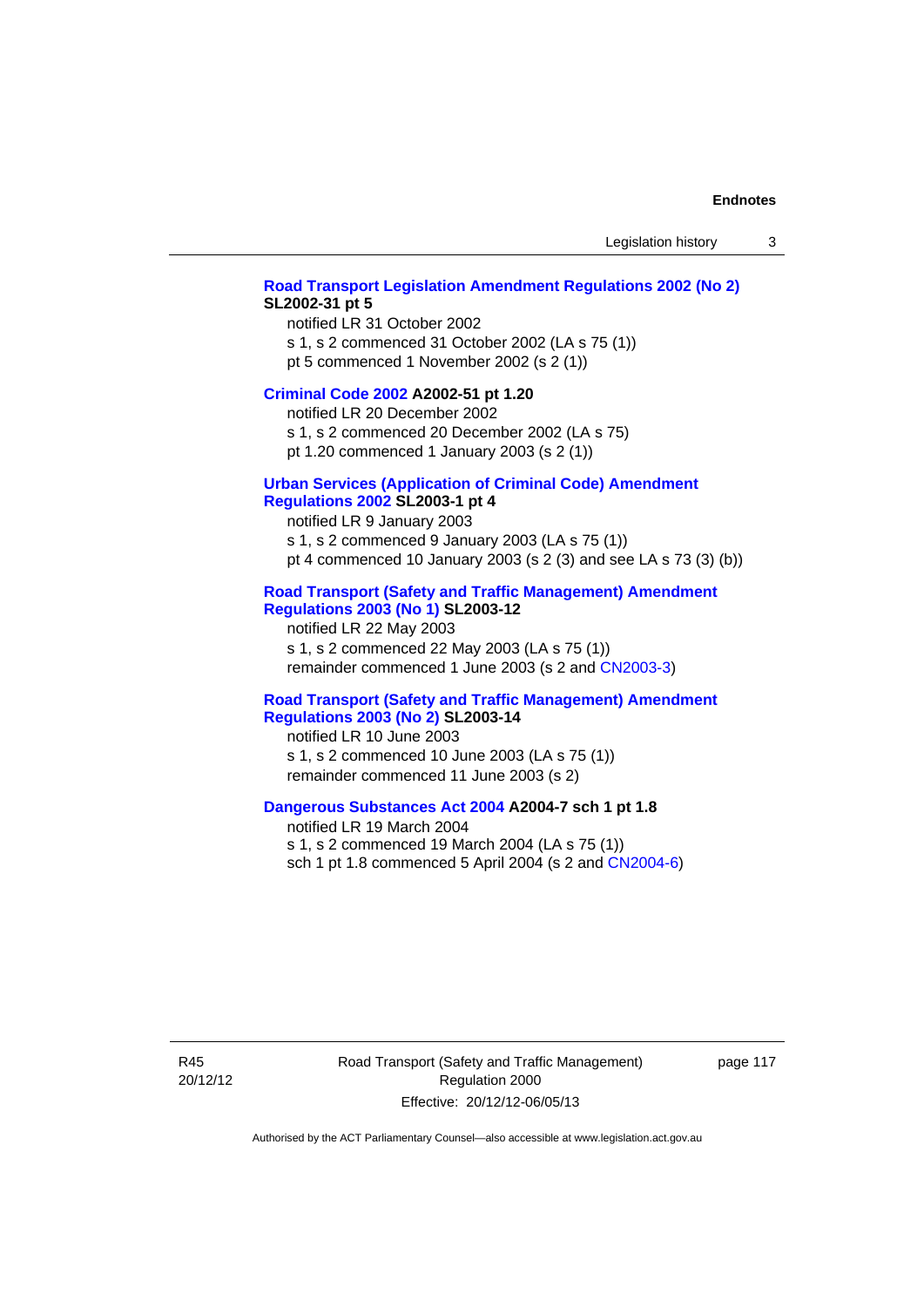### **[Road Transport Legislation \(Australian Road Rules\) Amendment](http://www.legislation.act.gov.au/sl/2004-16)  [Regulations 2004 \(No 1\)](http://www.legislation.act.gov.au/sl/2004-16) SL2004-16 pt 3**

notified LR 24 May 2004

s 1, s 2 commenced 24 May 2004 (LA s 75 (1)) pt 3 commenced 19 July 2004 (s 2 and [CN2004-10](http://www.legislation.act.gov.au/cn/2004-10/default.asp))

# **[Emergencies Act 2004](http://www.legislation.act.gov.au/a/2004-28) A2004-28 sch 3 pt 3.20**

notified LR 29 June 2004 s 1, s 2 commenced 29 June 2004 (LA s 75 (1)) sch 3 pt 3.20 commenced 1 July 2004 (s 2 (1) and [CN2004-11](http://www.legislation.act.gov.au/cn/2004-11/default.asp))

#### **[Road Transport Legislation Amendment Regulations 2004 \(No 1\)](http://www.legislation.act.gov.au/sl/2004-47) SL2004-47 pt 5**

notified LR 9 September 2004 s 1, s 2 commenced 9 September 2004 (LA s 75 (1)) pt 5 commenced 10 September 2004 (s 2)

### **[Road Transport Legislation \(Hire Cars\) Amendment Regulation 2005](http://www.legislation.act.gov.au/sl/2005-4)  [\(No 1\)](http://www.legislation.act.gov.au/sl/2005-4) SL2005-4 sch 2 pt 2.4**

notified LR 7 March 2005 s 1, s 2 commenced 7 March 2005 (LA s 75 (1)) sch 2 pt 2.4 commenced 9 March 2005 (s 2 and see [Road Transport](http://www.legislation.act.gov.au/a/2004-69)  [\(Public Passenger Services\) \(Hire Cars\) Amendment Act 2004](http://www.legislation.act.gov.au/a/2004-69) A2004-69, s 2 and LA s 79)

### **[Road Transport \(Safety and Traffic Management\) Amendment](http://www.legislation.act.gov.au/sl/2005-7)  [Regulation 2005 \(No 1\)](http://www.legislation.act.gov.au/sl/2005-7) SL2005-7**

notified LR 8 April 2005 s 1, s 2 commenced 8 April 2005 (LA s 75 (1)) remainder commenced 9 April 2005 (s 2)

# **[Road Transport \(Safety and Traffic Management\) Amendment](http://www.legislation.act.gov.au/sl/2005-22)  [Regulation 2005 \(No 2\)](http://www.legislation.act.gov.au/sl/2005-22) SL2005-22**

notified LR 15 September 2005 s 1, s 2 commenced 15 September 2005 (LA s 75 (1)) remainder commenced 16 September 2005 (s 2)

#### **[Statute Law Amendment Act 2005 \(No 2\)](http://www.legislation.act.gov.au/a/2005-62) A2005-62 sch 1 pt 1.4**

notified LR 21 December 2005 s 1, s 2 commenced 21 December 2005 (LA s 75 (1)) sch 1 pt 1.4 commenced 11 January 2006 (s 2 (1))

page 118 Road Transport (Safety and Traffic Management) Regulation 2000 Effective: 20/12/12-06/05/13

R45 20/12/12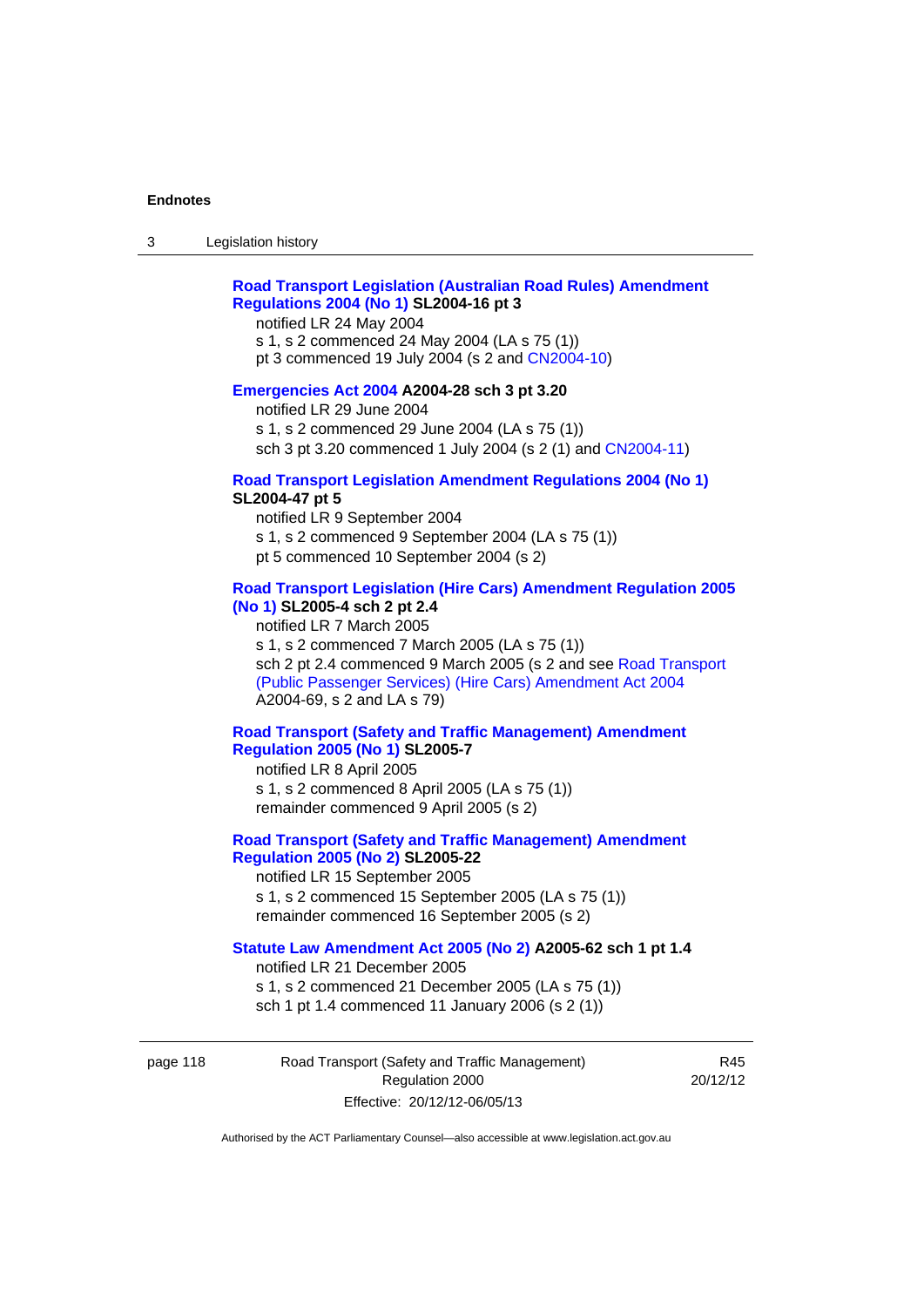| Legislation history |  |
|---------------------|--|
|---------------------|--|

#### **[Road Transport \(Safety and Traffic Management\) Amendment](http://www.legislation.act.gov.au/sl/2006-4)  [Regulation 2006 \(No 1\)](http://www.legislation.act.gov.au/sl/2006-4) SL2006-4**

notified LR 16 January 2006 s 1, s 2 commenced 16 January 2006 (LA s 75 (1)) remainder commenced 17 January 2006 (s 2)

### **[Road Transport \(Public Passenger Services\) Amendment](http://www.legislation.act.gov.au/sl/2006-32)  [Regulation 2006 \(No 1\)](http://www.legislation.act.gov.au/sl/2006-32) SL2006-32 sch 1 pt 1.5**

notified LR 26 June 2006 s 1, s 2 commenced 26 June 2006 (LA s 75 (1)) sch 1 pt 1.5 commenced 3 July 2006 (s 2 (2))

#### **[Road Transport \(Safety and Traffic Management\) Amendment](http://www.legislation.act.gov.au/sl/2006-51)  [Regulation 2006 \(No 2\)](http://www.legislation.act.gov.au/sl/2006-51) SL2006-51**

notified LR 4 December 2006 s 1, s 2 commenced 4 December 2006 (LA s 75 (1)) remainder commenced 5 December 2006 (s 2)

#### **[Road Transport \(Safety and Traffic Management\) Amendment](http://www.legislation.act.gov.au/sl/2007-20)**

**[Regulation 2007 \(No 1\)](http://www.legislation.act.gov.au/sl/2007-20) SL2007-20**  notified LR 30 July 2007 s 1, s 2 commenced 30 July 2007 (LA s 75 (1)) remainder commenced 31 July 2007 (s 2)

#### **[Planning and Development \(Consequential Amendments\) Act 2007](http://www.legislation.act.gov.au/a/2007-25) A2007-25 sch 1 pt 1.29**

notified LR 13 September 2007 s 1, s 2 commenced 13 September 2007 (LA s 75 (1)) sch 1 pt 1.29 commenced 31 March 2008 (s 2 and see [Planning and](http://www.legislation.act.gov.au/a/2007-24)  [Development Act 2007](http://www.legislation.act.gov.au/a/2007-24) A2007-24, s 2 and [CN2008-1](http://www.legislation.act.gov.au/cn/2008-1/default.asp))

# **[Road Transport \(Safety and Traffic Management\) Amendment](http://www.legislation.act.gov.au/sl/2008-40)  [Regulation 2008 \(No 1\)](http://www.legislation.act.gov.au/sl/2008-40) SL2008-40**

notified LR 11 September 2008 s 1, s 2 commenced 11 September 2008 (LA s 75 (1)) remainder commenced 11 March 2009 (s 2 and LA s 79)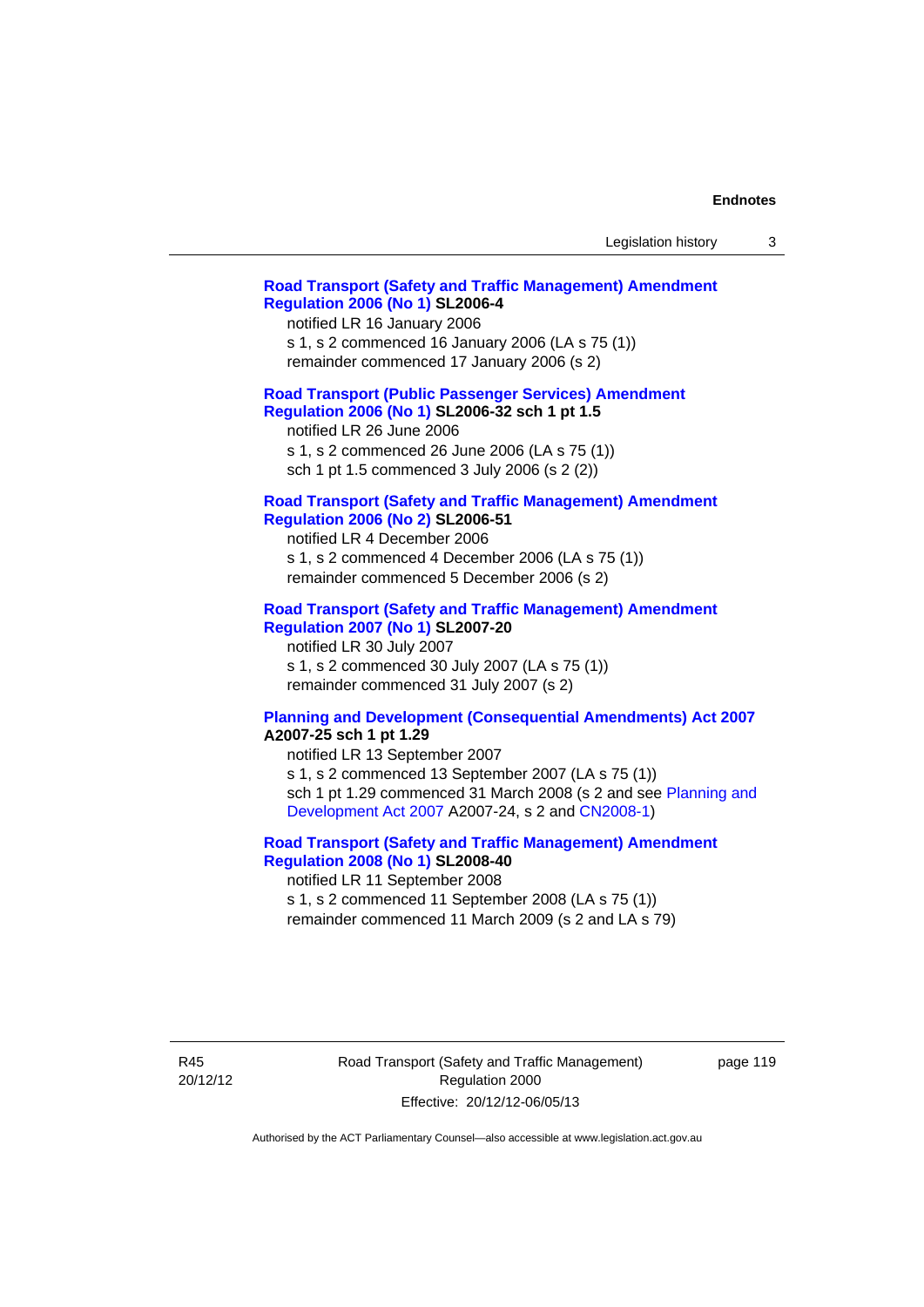# **[Road Transport Legislation Amendment Regulation 2008 \(No 2\)](http://www.legislation.act.gov.au/sl/2008-47) SL2008-47 sch 1 pt 1.3**

notified LR 1 December 2008 s 1, s 2 commenced 1 December 2008 (LA s 75 (1)) sch 1 pt 1.3 commenced 2 December 2008 (s 2)

#### **[Road Transport Legislation Amendment Regulation 2009 \(No 1\)](http://www.legislation.act.gov.au/sl/2009-6) SL2009-6 pt 4**

notified LR 11 March 2009 s 1, s 2 commenced 11 March 2009 (LA s 75 (1)) pt 4 commenced 16 March 2009 (s 2 and [CN2009-7\)](http://www.legislation.act.gov.au/cn/2009-7/default.asp)

### **[Road Transport \(Safety and Traffic Management\) Amendment](http://www.legislation.act.gov.au/sl/2009-7)  [Regulation 2009 \(No 1\)](http://www.legislation.act.gov.au/sl/2009-7) SL2009-7**

notified LR 12 March 2009 s 1, s 2 commenced 12 March 2009 (LA s 75 (1)) remainder commenced 13 March 2009 (s 2)

#### **[Road Transport \(Mass, Dimensions and Loading\) Act 2009](http://www.legislation.act.gov.au/a/2009-22/default.asp) A2009-22 sch 1 pt 1.10**

notified LR 3 September 2009 s 1, s 2 commenced 3 September 2009 (LA s 75 (1)) sch 1 pt 1.10 commenced 3 March 2010 (s 2 and LA s 79)

### **[Dangerous Goods \(Road Transport\) Act 2009](http://www.legislation.act.gov.au/a/2009-34) A2009-34 sch 1 pt 1.3**

notified LR 28 September 2009 s 1, s 2 commenced 28 September 2009 (LA s 75 (1)) sch 1 pt 1.3 commenced 2 April 2010 (s 2, [CN2010-5 a](http://www.legislation.act.gov.au/cn/2010-5/default.asp)nd LA s 77 (3))

**[Road Transport Legislation Amendment Regulation 2010 \(No 1\)](http://www.legislation.act.gov.au/sl/2010-5)**

#### **SL2010-5 pt 4**

notified LR 1 March 2010 s 1, s 2 commenced 1 March 2010 (LA s 75 (1)) s 55, ss 58-62 commenced 15 March 2011 (s 2 (2)) pt 4 remainder commenced 15 March 2010 (s 2 (1))

#### **[Road Transport Legislation Amendment Regulation 2010 \(No 2\)](http://www.legislation.act.gov.au/sl/2010-7) SL2010-7 pt 5**  notified LR 16 March 2010

s 1, s 2 commenced 16 March 2010 (LA s 75 (1)) pt 5 commenced 17 March 2010 (s 2 (1))

page 120 Road Transport (Safety and Traffic Management) Regulation 2000 Effective: 20/12/12-06/05/13

R45 20/12/12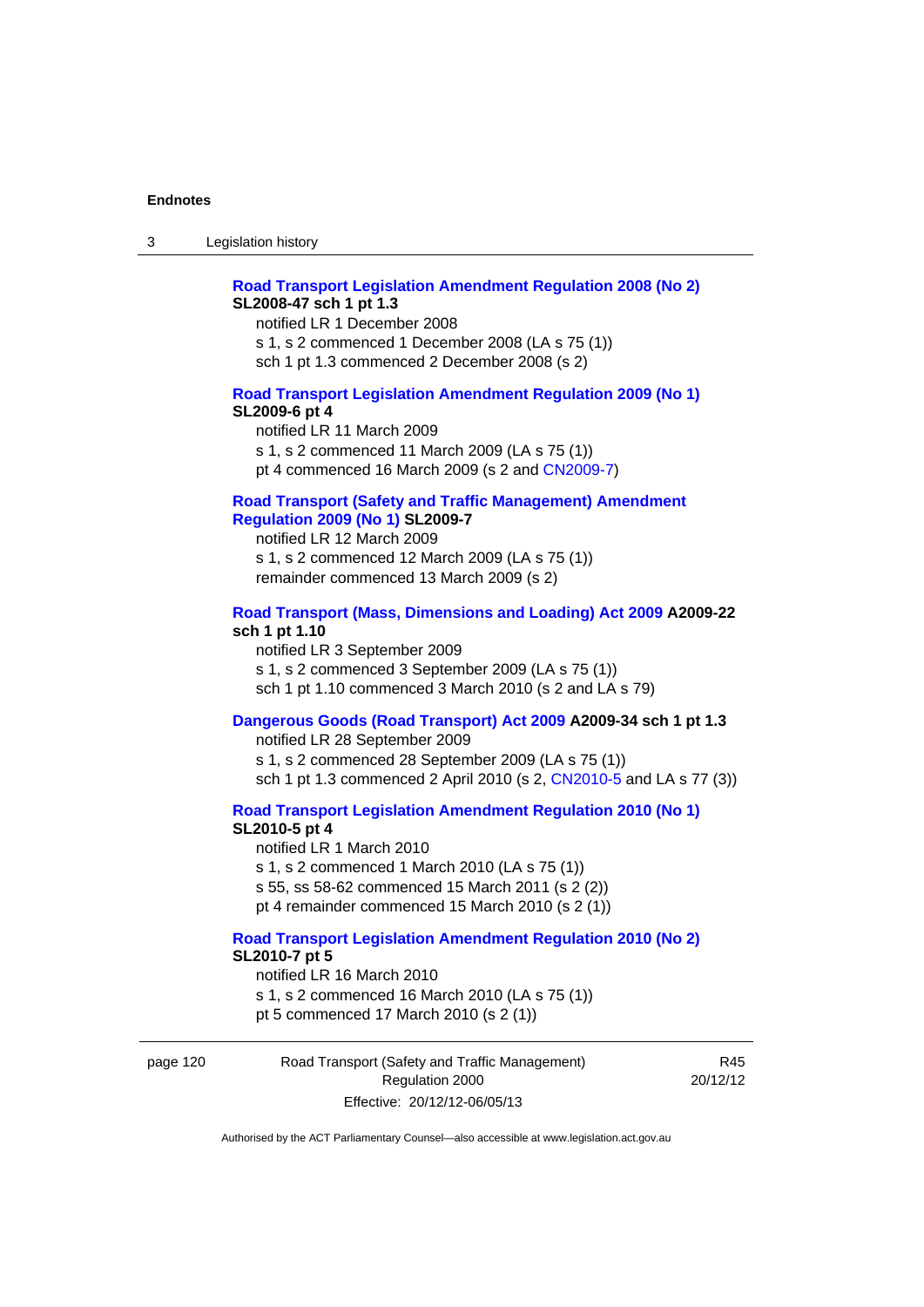| Legislation history |  |  |
|---------------------|--|--|
|---------------------|--|--|

#### **[Personal Property Securities Act 2010](http://www.legislation.act.gov.au/a/2010-15) A2010-15 sch 2 pt 2.5**

notified LR 1 April 2010 s 1, s 2 commenced 1 April 2010 (LA s 75 (1)) sch 2 pt 2.5 commenced 30 January 2012 (s 2 (2) (b))

# **[Statute Law Amendment Act 2010](http://www.legislation.act.gov.au/a/2010-18) A2010-18 sch 3 pt 3.21**

notified LR 13 May 2010 s 1, s 2 commenced 13 May 2010 (LA s 75 (1)) sch 3 pt 3.21 commenced 3 June 2010 (s 2)

#### **[Road Transport Legislation Amendment Regulation 2010 \(No 4\)](http://www.legislation.act.gov.au/sl/2010-33) SL2010-33 pt 3**

notified LR 5 August 2010 s 1, s 2 commenced 5 August 2010 (LA s 75 (1)) pt 3 commenced 6 August 2010 (s 2)

#### **[Road Transport \(Safety and Traffic Management\) Amendment](http://www.legislation.act.gov.au/sl/2010-38)  [Regulation 2010 \(No 1\)](http://www.legislation.act.gov.au/sl/2010-38) SL2010-38**

notified LR 16 September 2010 s 1, s 2 commenced 16 September 2010 (LA s 75 (1)) remainder commenced 17 September 2010 (s 2)

#### **[Road Transport Legislation Amendment Regulation 2011 \(No 1\)](http://www.legislation.act.gov.au/sl/2011-2) SL2011-2 pt 3**

notified LR 27 January 2011 s 1, s 2 commenced 27 January 2011 (LA s 75 (1)) pt 3 commenced 28 January 2011 (s 2)

# **[Statute Law Amendment Act 2011 \(No 3\)](http://www.legislation.act.gov.au/a/2011-52) A2011-52 sch 3 pt 3.49**

notified LR 28 November 2011 s 1, s 2 commenced 28 November 2011 (LA s 75 (1)) sch 3 pt 3.49 commenced 12 December 2011 (s 2)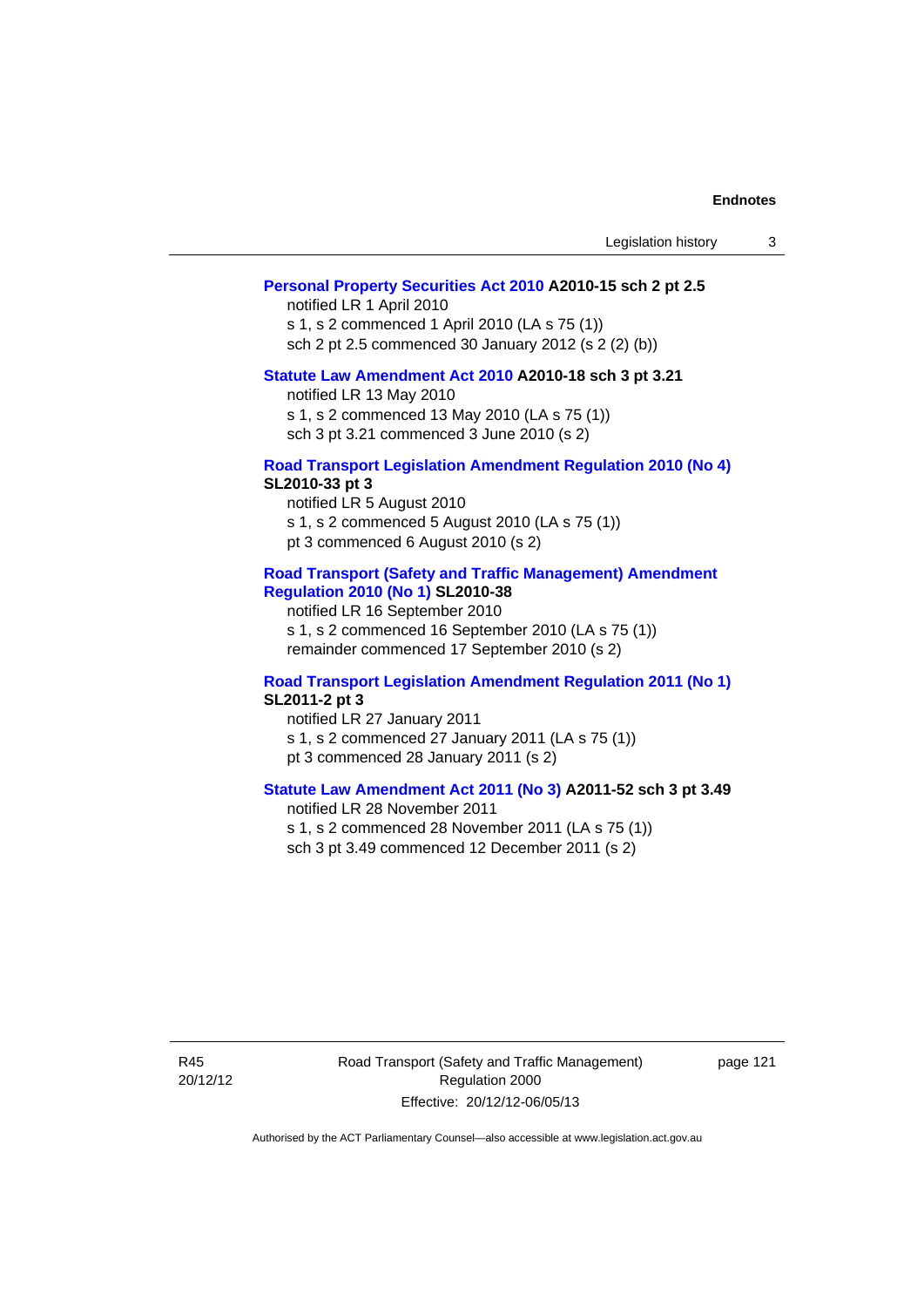3 Legislation history

# **[Road Transport \(Safety and Traffic Management\) Amendment](http://www.legislation.act.gov.au/sl/2011-35)  [Regulation 2011 \(No 1\)](http://www.legislation.act.gov.au/sl/2011-35) SL2011-35**

notified LR 19 December 2011

s 1, s 2 commenced 19 December 2011 (LA s 75 (1)) remainder commenced 15 January 2012 (s 2 and see [Road Transport](http://www.legislation.act.gov.au/a/2011-38)  [\(Safety and Traffic Management\) Amendment Act 2011](http://www.legislation.act.gov.au/a/2011-38) A2011-38, s 2 and [CN2011-15\)](http://www.legislation.act.gov.au/cn/2011-15/default.asp)

### **[Road Transport Legislation Amendment Regulation 2012 \(No 1\)](http://www.legislation.act.gov.au/sl/2012-44/default.asp) SL2012-44 pt 6**

notified LR 19 December 2012 s 1, s 2 commenced 19 December 2012 (LA s 75 (1)) pt 6 commenced 20 December 2012 (s 2)

page 122 Road Transport (Safety and Traffic Management) Regulation 2000 Effective: 20/12/12-06/05/13

R45 20/12/12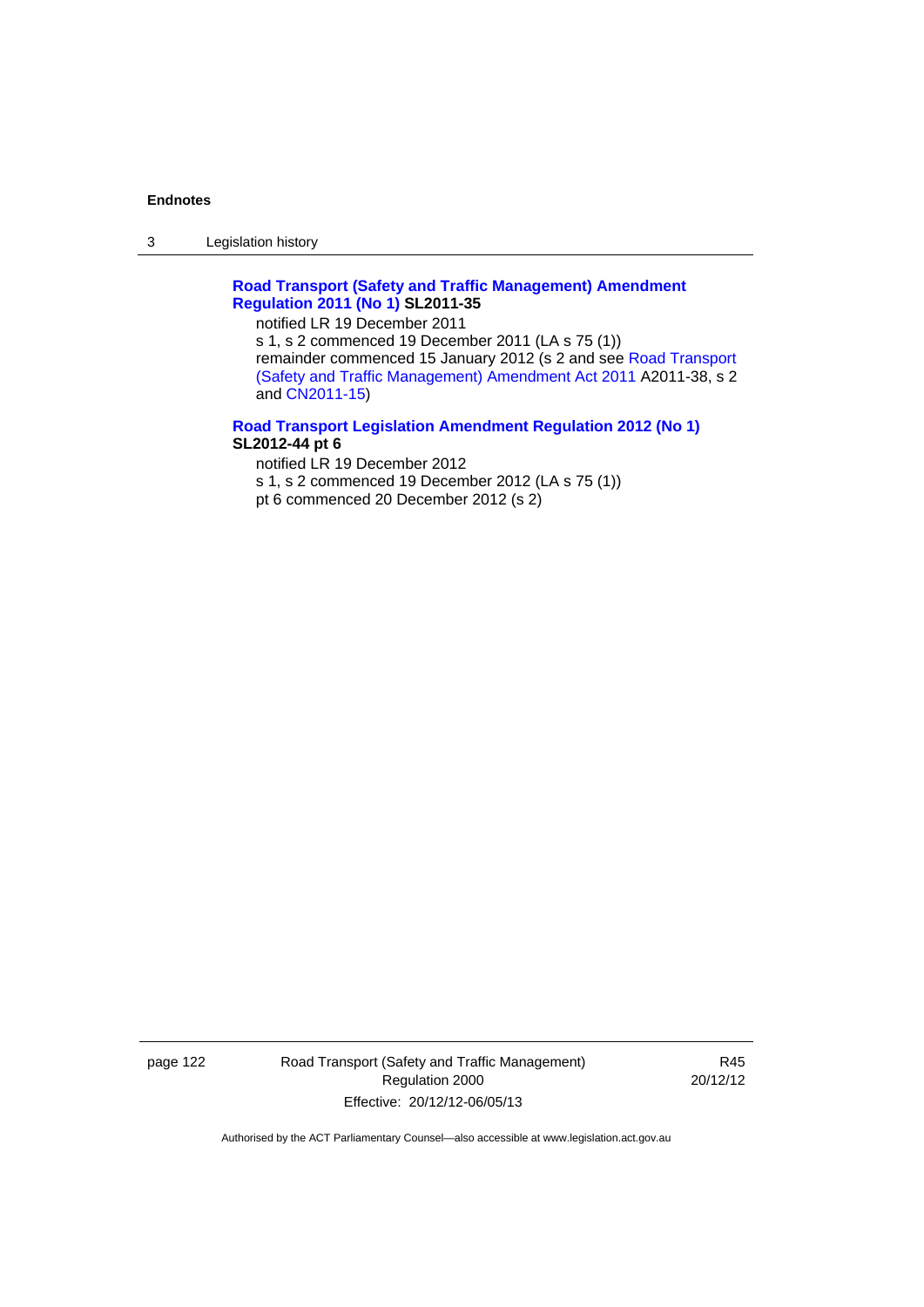# **4 Amendment history Name of regulation**  s 1 am R18 LA **Dictionary**  s 2 om [A2001-27](http://www.legislation.act.gov.au/a/2001-27) amdt 4.24 ins [SL2005-22](http://www.legislation.act.gov.au/sl/2005-22) amdt 1.1 **Dictionary—application to Australian Road Rules**  s 3 hdg bracketed note exp 17 September 2002 (s 4 (3)) s 3 am [A2001-44](http://www.legislation.act.gov.au/a/2001-44) amdt 1.3793 sub [SL2005-22](http://www.legislation.act.gov.au/sl/2005-22) amdt 1.1 *Road* **includes road related area**  s 3A **ins SL2005-22** amdt 1.1 **Meaning of** *park* **and** *stop* s 3B ins [SL2005-22](http://www.legislation.act.gov.au/sl/2005-22) amdt 1.1 **Notes**  s 4 hdg bracketed note exp 17 September 2002 (s 4 (3))<br>s 4 am A2001-44 amdt 1.3794: A2002-30 amdt 3.76 am [A2001-44](http://www.legislation.act.gov.au/a/2001-44) amdt 1.3794; [A2002-30](http://www.legislation.act.gov.au/a/2002-30) amdt 3.769 (2), (3) exp 17 September 2002 (s (4 (3)) **Offences against regulation—application of Criminal Code etc**  s 4A ins [SL2003-1](http://www.legislation.act.gov.au/sl/2003-1) s 16 **Offences against regulation are strict liability offences**  s 4B ins [SL2003-1](http://www.legislation.act.gov.au/sl/2003-1) s 16 **General defence of accident or reasonable effort**  s 4C ins [SL2003-1](http://www.legislation.act.gov.au/sl/2003-1) s 16 **Meaning of Australian Road Rules**<br>s 5 hdg bracketed note e. bracketed note exp 17 September 2002 (s 4 (3)) s 5 sub [SL2004-16](http://www.legislation.act.gov.au/sl/2004-16) s 25 am [SL2005-22](http://www.legislation.act.gov.au/sl/2005-22) amdt 1.2 sub [SL2010-5](http://www.legislation.act.gov.au/sl/2010-5) s 51 **Incorporation of Australian Road Rules into ACT law**  s 6 hdg bracketed note exp 17 September 2002 (s 4 (3)) **Transitional—ARR r 266 and r 267**  s 6A ins SL 2010-5 s 52 exp 14 March 2011 (s 6A (2)) **Substitution—ARR r 300**  s 6B ins [SL2010-38](http://www.legislation.act.gov.au/sl/2010-38) s 4

page 123

20/12/12

R45

Road Transport (Safety and Traffic Management) Regulation 2000 Effective: 20/12/12-06/05/13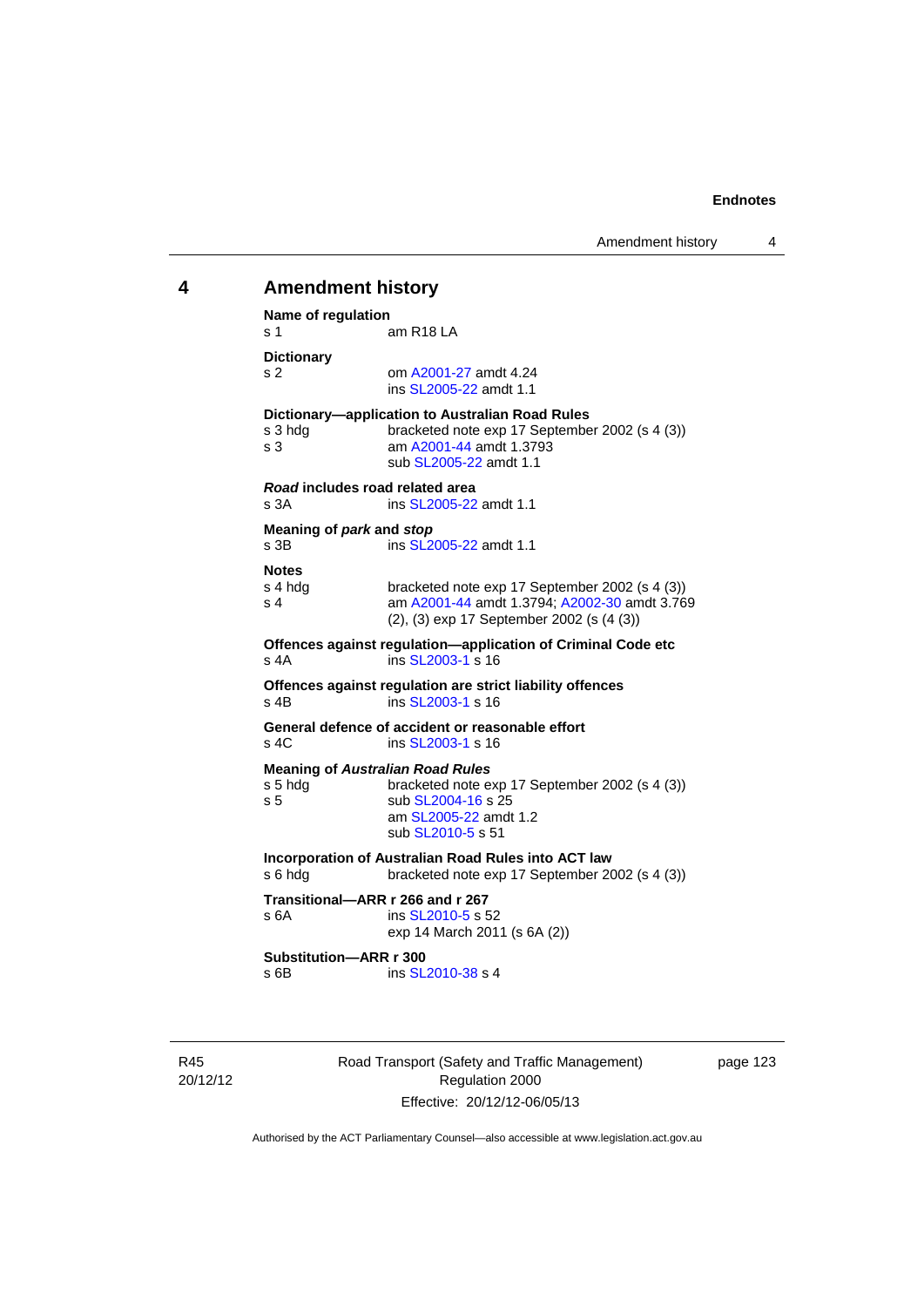| 4        | Amendment history                                       |                                                                                                                                                                                                                     |                 |
|----------|---------------------------------------------------------|---------------------------------------------------------------------------------------------------------------------------------------------------------------------------------------------------------------------|-----------------|
|          | General<br>div 2.2.1 hdg<br>note 2                      | am SL2000-52 s 3; SL2001-32 s 3; SL2002-31 s 22;<br>SL2003-12 s 4; SL2004-16 ss 26-30<br>sub SL2005-22 s 4<br>am SL2006-32 amdt 1.92; items renum R24 LA; SL2010-5<br>s 53, s 54; items renum R34 LA; SL2010-5 s 55 |                 |
|          | div 2.2.1 hdg<br>note 3                                 | sub SL2005-22 s 4<br>am A2009-22 amdt 1.25; SL2010-33 s 5; items renum R38 LA                                                                                                                                       |                 |
|          | s 7 hdg<br>s <sub>7</sub>                               | References to another law of this jurisdiction etc<br>bracketed note exp 17 September 2002 (s 4 (3))<br>am A2001-44 amdt 1.3795, amdt 1.3796                                                                        |                 |
|          | s 8 hdg                                                 | ARR r 10 (2)-penalties for offences<br>bracketed note exp 17 September 2002 (s 4 (3))                                                                                                                               |                 |
|          | s 8A                                                    | ARR r 25 (2)-default speed-limit in built-up area<br>ins SL2003-12 s 5<br>om SL2004-16 s 31                                                                                                                         |                 |
|          | s 9 hdg<br>s 9                                          | ARR r 95—emergency stopping lane only signs<br>bracketed note exp 17 September 2002 (s 4 (3))<br>am SL2005-22 amdt 1.3                                                                                              |                 |
|          | ARR r 104-no truck signs<br>s 10 hdg<br>s <sub>10</sub> | bracketed note exp 17 September 2002 (s 4 (3))<br>am SL2005-22 amdt 1.4                                                                                                                                             |                 |
|          | s 12 hdg<br>s 12                                        | ARR r 158 (2) (c)-other vehicles permitted to travel in bus lanes<br>bracketed note exp 17 September 2002 (s 4 (3))<br>sub SL2002-31 s 23; SL2005-4 amdt 2.38<br>am SL2006-32 amdt 1.93                             |                 |
|          | s 12A                                                   | ARR r 170 (1)-driver not to stop in intersection unless permitted<br>ins SL2004-16 s 32<br>om SL2010-5 s 56                                                                                                         |                 |
|          | s 13 hdg<br>s 13                                        | ARR r 179 (1) (c)-stopping in a loading zone-goods and permit vehicles<br>bracketed note exp 17 September 2002 (s 4 (3))<br>sub SL2005-22 s 5                                                                       |                 |
|          | s 13A                                                   | ARR r 179 (1) (c) and (2) (c)-stopping in loading zone-taxis<br>ins SL2005-22 s 5                                                                                                                                   |                 |
|          | s 13B                                                   | ARR r 183-stopping in a bus zone<br>ins SL2006-32 amdt 1.94                                                                                                                                                         |                 |
|          | s 13C                                                   | ARR r 195—stopping at or near a bus stop<br>ins SL2006-32 amdt 1.94                                                                                                                                                 |                 |
| page 124 |                                                         | Road Transport (Safety and Traffic Management)<br>Regulation 2000                                                                                                                                                   | R45<br>20/12/12 |

Authorised by the ACT Parliamentary Counsel—also accessible at www.legislation.act.gov.au

Effective: 20/12/12-06/05/13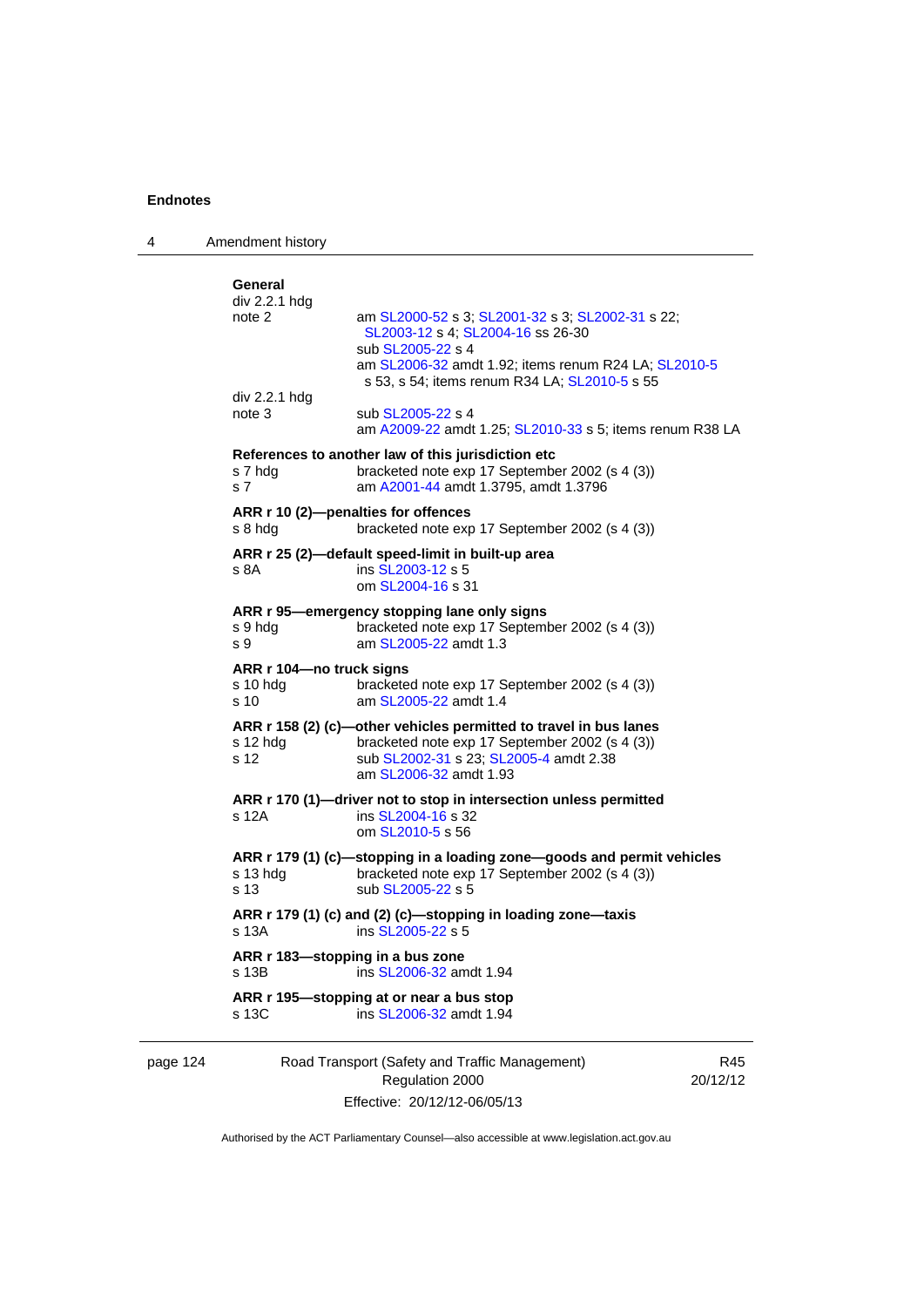| Amendment history |  |
|-------------------|--|
|-------------------|--|

|                  | bracketed note exp 17 September 2002 (s 4 (3))                                                                                                                |
|------------------|---------------------------------------------------------------------------------------------------------------------------------------------------------------|
| s 15 hda         | ARR r 206 (2) (b), (c)-time extension for people with disabilities permit<br>bracketed note exp 17 September 2002 (s 4 (3))<br>sub SL2005-22 amdt 1.5         |
| s 16 hdg         | ARR r 207 (2) (a)-fees for parking in pay parking spaces<br>bracketed note exp 17 September 2002 (s 4 (3))                                                    |
| s 16A            | ARR r 213 (5)-making a motor vehicle secure-exception<br>ins Legislative Assembly AR2000-2 (see Gaz SL2000-20)<br>am SL2004-16 s 33<br>sub SL2005-22 amdt 1.6 |
| s 18 hdg<br>s 18 | ARR r 216 (3)—towing a vehicle at night or in hazardous weather conditions<br>bracketed note exp 17 September 2002 (s 4 (3))<br>sub A2009-34 amdt 1.6         |
| s 22 hdg         | ARR r 225-use of radar detectors<br>bracketed note exp 17 September 2002 (s 4 (3))                                                                            |
| s 22A            | ARR r 236 (6)-hitchhiking, roadside commerce etc permitted<br>ins SL2004-16 s 34                                                                              |
| s 23 hdg<br>s 23 | ARR r 244C-motorised scooters not to be used<br>bracketed note exp 17 September 2002 (s 4 (3))<br>sub SL2010-5 s 57                                           |
|                  |                                                                                                                                                               |
| s 23A            | ARR r 266—children travelling in interstate registered vehicles<br>ins SL2000-21 s 3<br>om SL2004-16 s 35<br>ins SL2010-5 s 58                                |
|                  | ARR r 266 (2B)-children travelling in goods compartments                                                                                                      |
| s 23B            | ins SL2001-32 s 4<br>am SL2002-2 s 28; A2002-51 amdt 1.38; SL2005-4 amdt 2.39,<br>amdt 2.40; SL2006-32 amdt 1.95<br>sub SL2010-5 s 58                         |
| s 24 hda<br>s 24 | ARR r 266 (7)-wearing of seatbelts by passengers under 16 years old<br>bracketed note exp 17 September 2002 (s 4 (3))<br>am SL2010-5 s 59                     |
| s 25 hdg<br>s 25 | ARR r 267 (3)-certificates of exemption from wearing seatbelts<br>bracketed note exp 17 September 2002 (s 4 (3))<br>om SL2010-5 s 60                          |

R45 20/12/12 Road Transport (Safety and Traffic Management) Regulation 2000 Effective: 20/12/12-06/05/13

page 125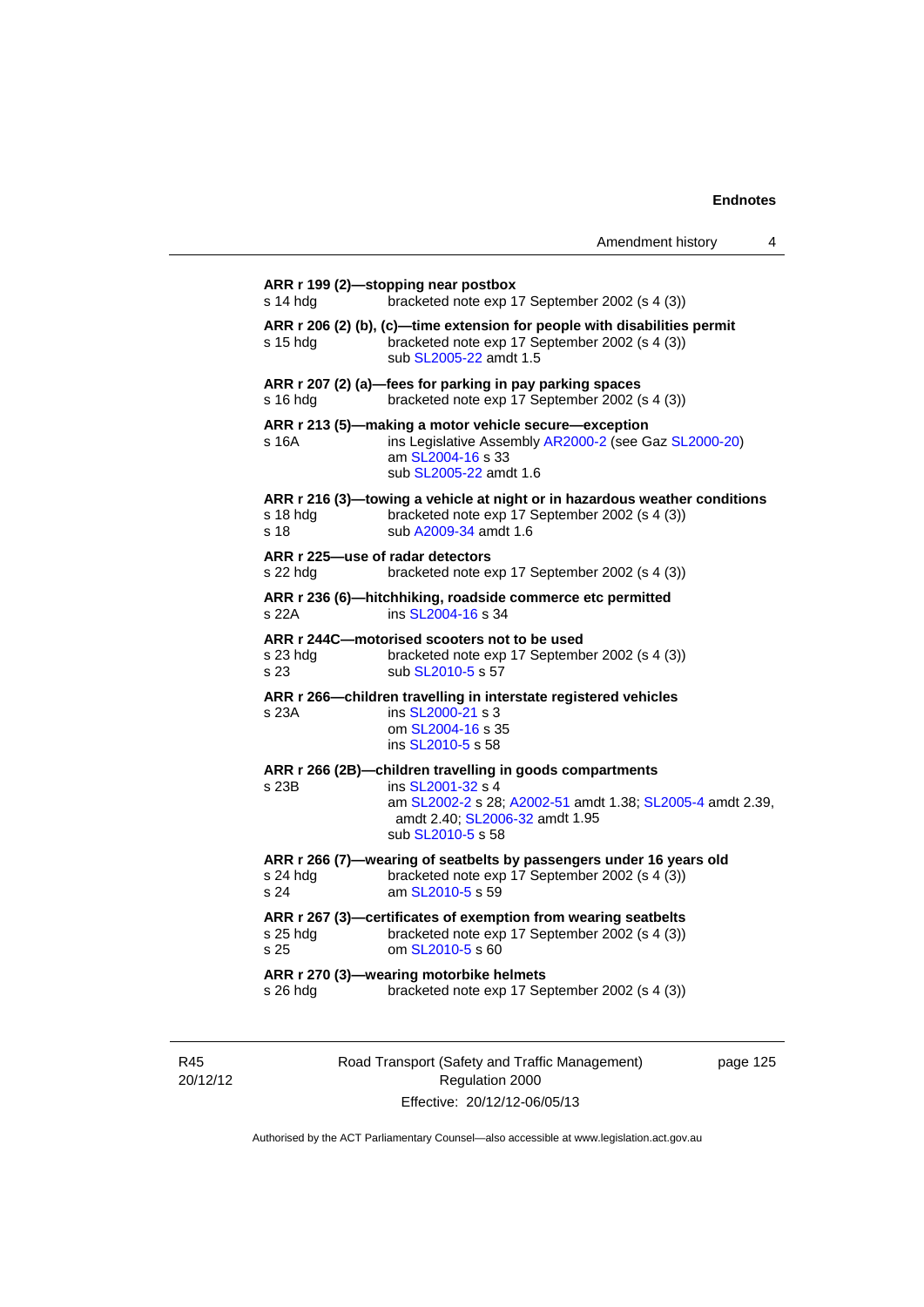| 4 | Amendment history                                       |                                                                                                                                                                                                                                                                                                                                                                                                                                                                                                                                                                                 |
|---|---------------------------------------------------------|---------------------------------------------------------------------------------------------------------------------------------------------------------------------------------------------------------------------------------------------------------------------------------------------------------------------------------------------------------------------------------------------------------------------------------------------------------------------------------------------------------------------------------------------------------------------------------|
|   | s 27 hdg                                                | ARR r 271 (6)-riding on motorbikes<br>bracketed note exp 17 September 2002 (s 4 (3))                                                                                                                                                                                                                                                                                                                                                                                                                                                                                            |
|   | s 27A                                                   | ARR r 280 (2) (a)-other vehicles to which B light rules apply<br>ins SL2002-31 s 24<br>sub SL2005-4 amdt 2.41; SL2006-32 amdt 1.96                                                                                                                                                                                                                                                                                                                                                                                                                                              |
|   | s 28 hdg<br>s 28                                        | ARR r 287 (3), (4)-duties of participants in crashes<br>bracketed note exp 17 September 2002 (s 4 (3))<br>sub SL2008-40 s 4                                                                                                                                                                                                                                                                                                                                                                                                                                                     |
|   | s 29 hdg<br>s 29                                        | ARR r 289 (1) (g)-driving on nature strip<br>bracketed note exp 17 September 2002 (s 4 (3))<br>am SL2004-16 s 36; pars renum R16 LA (see SL2004-16<br>s 37); SL2005-22 amdt 1.7                                                                                                                                                                                                                                                                                                                                                                                                 |
|   | s 30                                                    | ARR r 298-driving with a person in or on trailer<br>am SL2005-22 amdt 1.8                                                                                                                                                                                                                                                                                                                                                                                                                                                                                                       |
|   | ARR r 313-postal workers<br>s 32 hdg                    | bracketed note exp 17 September 2002 (s 4 (3))                                                                                                                                                                                                                                                                                                                                                                                                                                                                                                                                  |
|   | s 33 hdg<br>s 33                                        | ARR dict-definitions for dictionary<br>bracketed note exp 17 September 2002 (s 4 (3))<br>am SL2005-22 amdt 1.9<br>def authorised person am SL2010-33 s 6<br>def emergency worker am A2004-28 amdt 3.61<br>def hire car<br>ins SL2005-4 amdt 2.43<br>def oversize vehicle sub A2009-22 amdt 1.26<br>def <i>police officer</i> sub A2001-56 amdt 3.475<br>def <i>private hire car</i><br>om SL2005-4 amdt 2.44<br>def <i>public bus</i> sub A2001-62 amdt 1.38<br>def restricted hire vehicle om SL2005-4 amdt 2.44<br>def <i>taxi</i> sub SL2002-2 s 29<br>am SL2005-4 amdt 2.42 |
|   | div 2.2.3 hdg                                           | <b>Offences against the Australian Road Rules</b><br>om SL2003-1 s 17                                                                                                                                                                                                                                                                                                                                                                                                                                                                                                           |
|   | <b>Application of Criminal Code</b><br>s 34 hdg<br>s 34 | bracketed note exp 17 September 2002 (s 4 (3))<br>sub A2002-51 amdt 1.39<br>om SL2003-1 s 17                                                                                                                                                                                                                                                                                                                                                                                                                                                                                    |
|   | s 35 hdg<br>s 35                                        | Offences are strict liability offences<br>bracketed note exp 17 September 2002 (s 4 (3))<br>am A2002-51 amdt 1.40<br>om SL2003-1 s 17                                                                                                                                                                                                                                                                                                                                                                                                                                           |

| page 126 |  |
|----------|--|
|          |  |

page 126 **Road Transport (Safety and Traffic Management)** Regulation 2000 Effective: 20/12/12-06/05/13

R45 20/12/12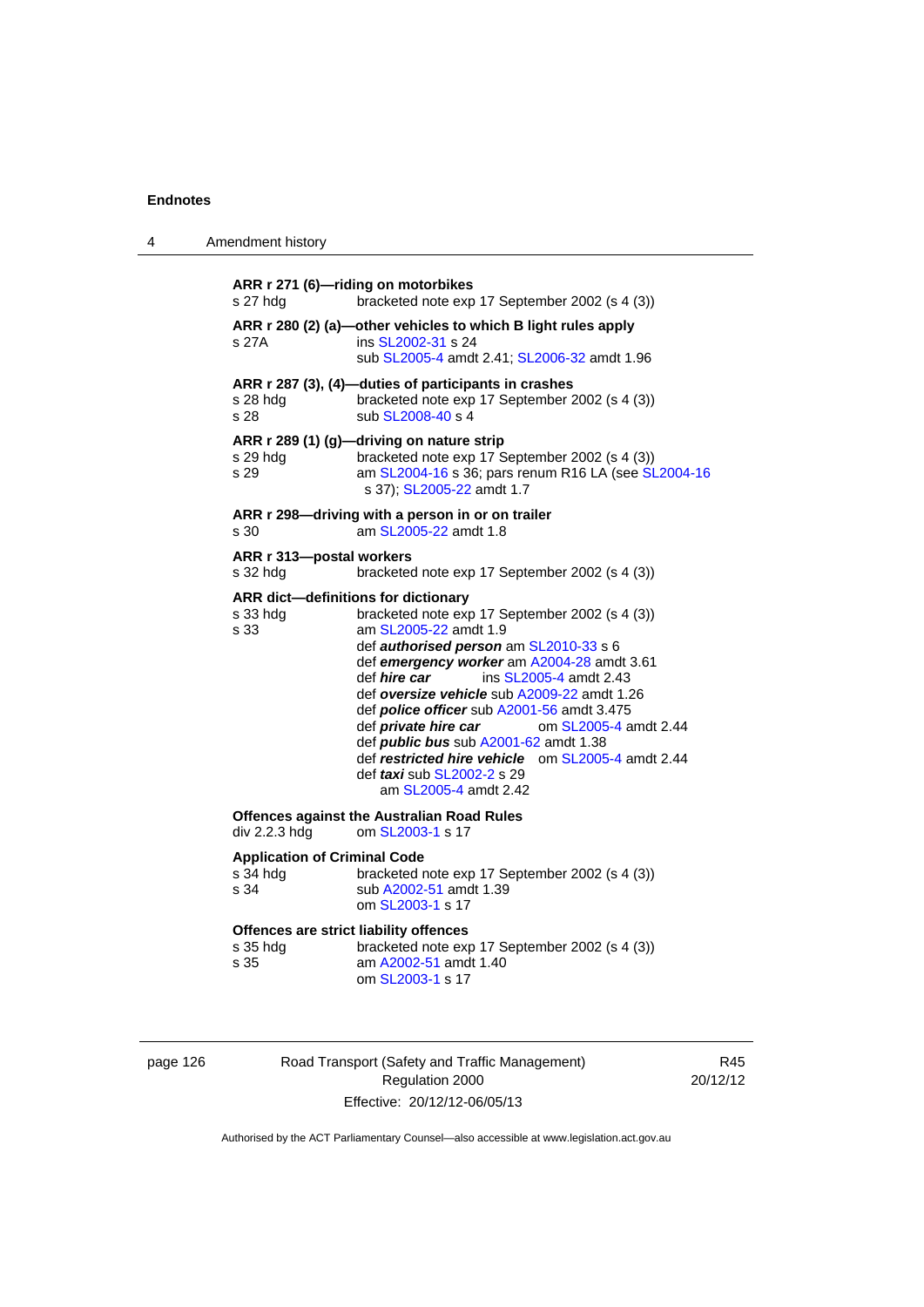| s 36 hdg<br>s 36                                  | bracketed note exp 17 September 2002 (s 4 (3))<br>am A2002-51 amdt 1.41<br>om SL2003-1 s 17                          |
|---------------------------------------------------|----------------------------------------------------------------------------------------------------------------------|
| Making unnecessary engine noise<br>s 37 hdg       | bracketed note exp 17 September 2002 (s 4 (3))                                                                       |
| Emission of waste oil or grease<br>s 38 hdg       | bracketed note exp 17 September 2002 (s 4 (3))                                                                       |
| Safety of persons on trailers<br>s 39 hda<br>s.39 | bracketed note exp 17 September 2002 (s 4 (3))<br>am SL2005-22 amdt 1.10, amdt 1.11                                  |
| s 40 hdg                                          | Passengers in sidecars to be seated<br>bracketed note exp 17 September 2002 (s 4 (3))                                |
| s 41 hdg                                          | Number of vehicles that may be drawn<br>bracketed note exp 17 September 2002 (s 4 (3))                               |
| Towing by vehicles under 4.5t<br>s 42 hda         | bracketed note exp 17 September 2002 (s 4 (3))                                                                       |
| Lights on motor vehicles generally<br>s 43 hdg    | bracketed note exp 17 September 2002 (s 4 (3))                                                                       |
| <b>Metered parking</b><br>div 2.3.5 hdg           | sub SL2005-22 s 6                                                                                                    |
| s 44 hdg<br>s <sub>44</sub>                       | Metered parking-parking in spaces<br>bracketed note exp 17 September 2002 (s 4 (3))<br>sub SL2005-22 s 7             |
| Metered parking-parking fees<br>s 44A             | ins SL2005-22 s 7                                                                                                    |
| s 44B                                             | Metered parking-maximum length of stay<br>ins SL2005-22 s 7                                                          |
| s 45 hdg<br>s <sub>45</sub>                       | Metered parking-exceptions to s 44A and s 44B<br>bracketed note exp 17 September 2002 (s 4 (3))<br>sub SL2005-22 s 7 |
| s 46 hdg                                          | Temporary closure of metered parking spaces<br>bracketed note exp 17 September 2002 (s 4 (3))                        |
| <b>Misuse of parking meters</b><br>s 47 hdg       | bracketed note exp 17 September 2002 (s 4 (3))                                                                       |
|                                                   | Interfering with parking meters etc                                                                                  |

R45 20/12/12 Road Transport (Safety and Traffic Management) Regulation 2000 Effective: 20/12/12-06/05/13

page 127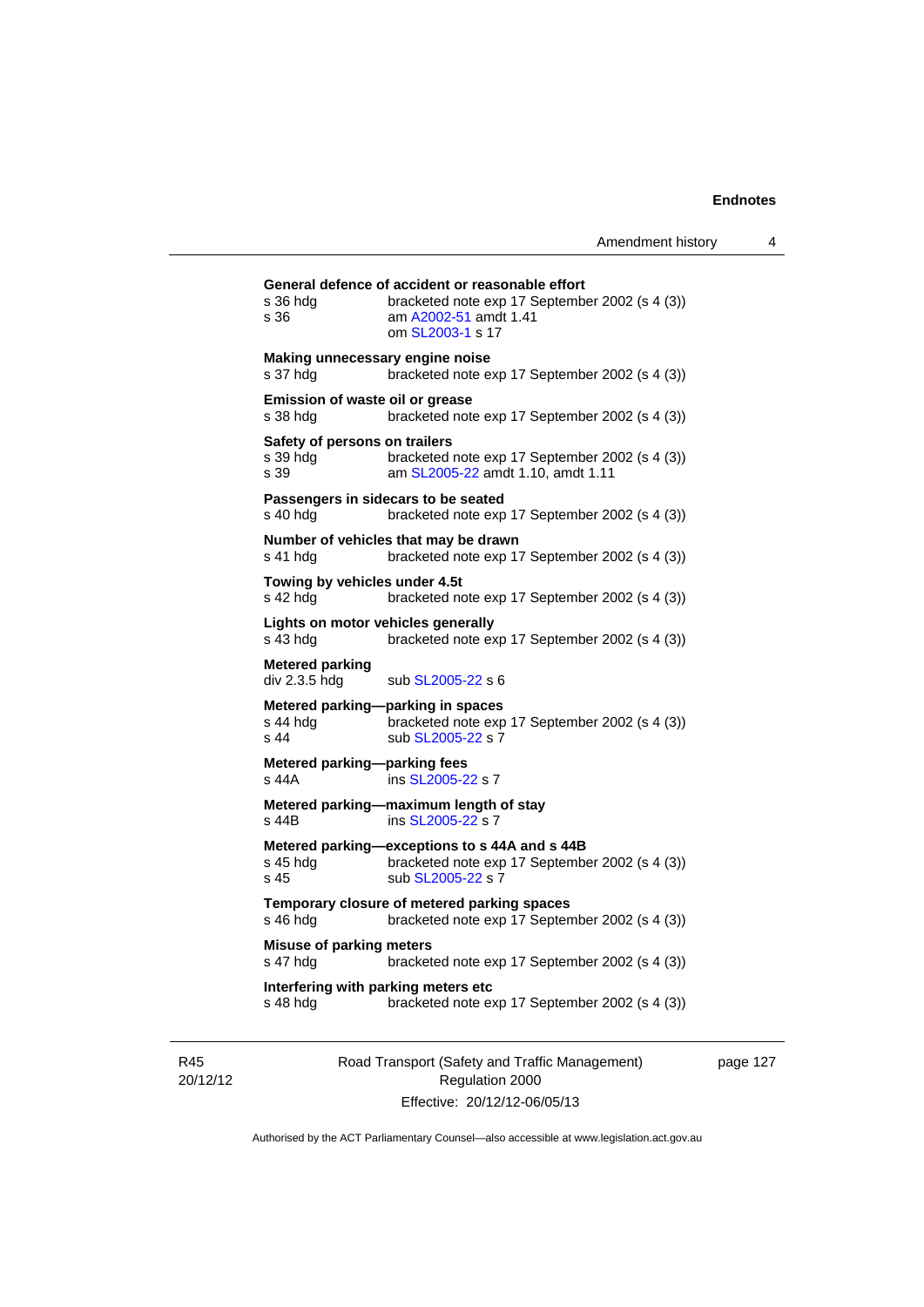4 Amendment history

**Ticket parking**  orig div 2.3.6 hdg renum as div 2.3.8 hdg ins by [SL2005-22](http://www.legislation.act.gov.au/sl/2005-22) s 8 **Ticket parking—parking in spaces**  s 49 hdg bracketed note exp 17 September 2002 (s 4 (3)) s 49 sub [SL2005-22](http://www.legislation.act.gov.au/sl/2005-22) s 8 **Ticket parking—display of tickets**  s 49A ins [SL2005-22](http://www.legislation.act.gov.au/sl/2005-22) s 8 am [SL2010-7](http://www.legislation.act.gov.au/sl/2010-7) s 42 **Ticket parking—maximum length of stay**  s 49B ins [SL2005-22](http://www.legislation.act.gov.au/sl/2005-22) s 8 **Ticket parking—exceptions to s 49A and s 49B**  s 50 hdg bracketed note exp 17 September 2002 (s 4 (3)) s 50 sub [SL2005-22](http://www.legislation.act.gov.au/sl/2005-22) s 8 **Temporary closure of ticket parking spaces and areas**  s 51 hdg bracketed note exp 17 September 2002 (s 4 (3)) sub [SL2005-22](http://www.legislation.act.gov.au/sl/2005-22) amdt 1.12 s 51 am [SL2002-7](http://www.legislation.act.gov.au/sl/2002-7) s 4, s 5; regs renum R6 LA (see [SL2002-7](http://www.legislation.act.gov.au/sl/2002-7) s 6) **Use of false or damaged parking tickets etc**  s 52 hdg bracketed note exp 17 September 2002 (s 4 (3)) s 52 sub [SL2005-22](http://www.legislation.act.gov.au/sl/2005-22) s 9 **Misuse of parking ticket machines**<br>s 53 hdg bracketed note e bracketed note exp 17 September 2002 (s 4 (3)) s 53 sub [SL2005-22](http://www.legislation.act.gov.au/sl/2005-22) s 9 **Interfering with parking ticket machines etc**  s 54 hdg bracketed note exp 17 September 2002 (s 4 (3)) **Interfering with parking tickets**  bracketed note exp 17 September 2002 (s 4 (3)) s 55 sub [SL2005-22](http://www.legislation.act.gov.au/sl/2005-22) s 10 **Other ACT road rules about stopping and parking div 2.3.7 hdg ins SL2005-22 s 10** ins  $SL2005-22$  s 10 **Unauthorised use of parking permits and mobility parking scheme authorities**  bracketed note exp 17 September 2002 (s 4 (3)) s 56 am [A2002-30](http://www.legislation.act.gov.au/a/2002-30) amdt 3.770 sub [SL2005-22](http://www.legislation.act.gov.au/sl/2005-22) s 10 **Interfering with parking permits and mobility parking scheme authorities**  s 56A ins [SL2005-22](http://www.legislation.act.gov.au/sl/2005-22) s 10

page 128 Road Transport (Safety and Traffic Management) Regulation 2000

R45 20/12/12

Authorised by the ACT Parliamentary Counsel—also accessible at www.legislation.act.gov.au

Effective: 20/12/12-06/05/13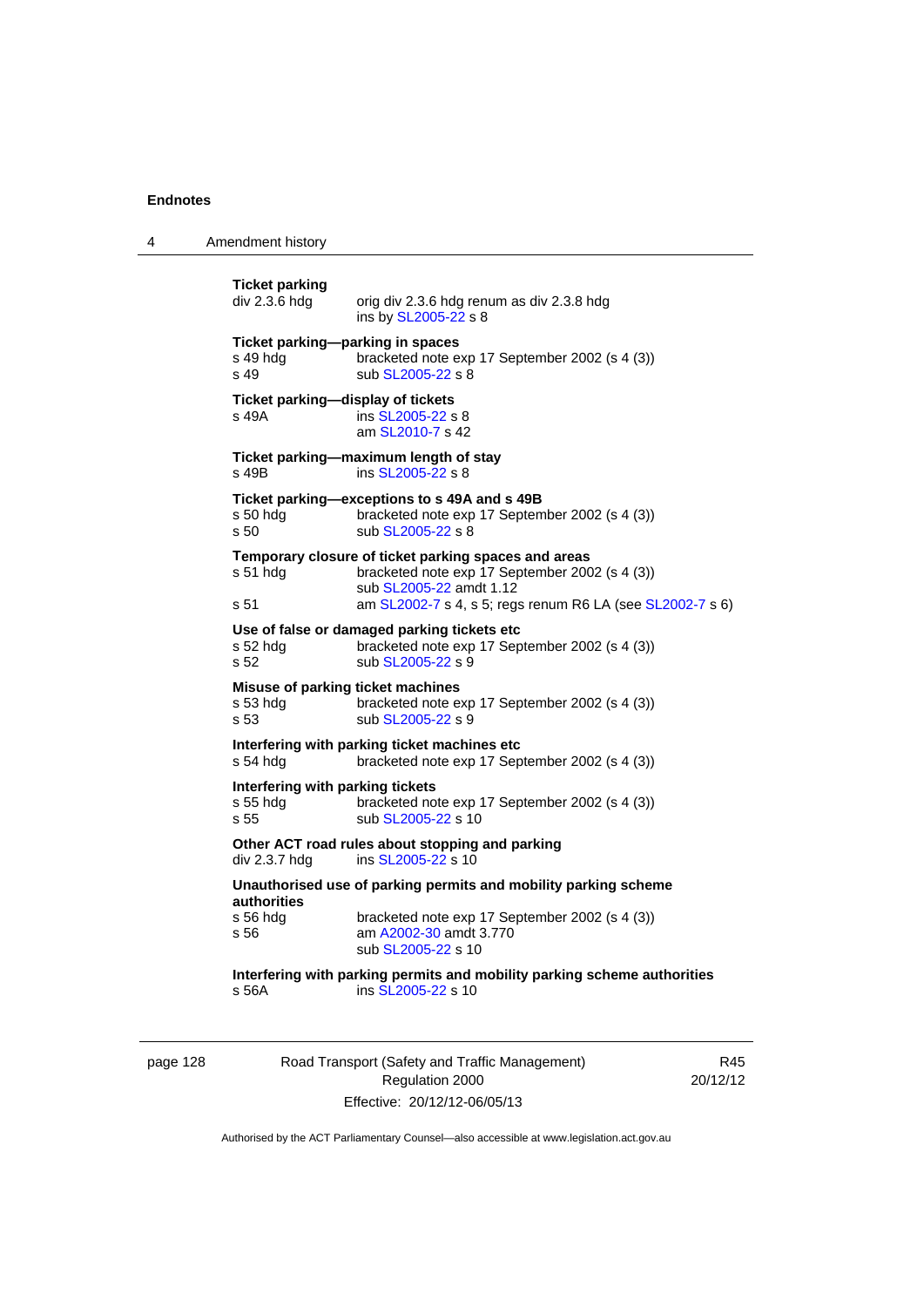# Road Transport (Safety and Traffic Management) page 129 **No stopping on a road with a red kerb**  s 57 am [SL2001-32](http://www.legislation.act.gov.au/sl/2001-32) s 5 exp 1 December 2002 (s 57 (2)) **Stopping public buses in bus zones and at bus stops**  s 57A hdg bracketed note exp 17 September 2002 (s 4 (3)) s 57A ins [SL2000-33](http://www.legislation.act.gov.au/sl/2000-33) s 3 am 2001 Act No 62 amdts 1.39-1.41 **Stopping in an emergency etc or to comply with another law**  s 58 hdg bracketed note exp 17 September 2002 (s 4 (3)) s 58 am [SL2005-22](http://www.legislation.act.gov.au/sl/2005-22) s 11, s 12 **Other ACT road rules**  div 2.3.8 hdg (prev div 2.3.6 hdg) ins [SL2005-22](http://www.legislation.act.gov.au/sl/2005-22) s 13 **Carrying dangerous substances**  s 59 hdg bracketed note exp 17 September 2002 (s 4 (3)) sub [A2004-7](http://www.legislation.act.gov.au/a/2004-7) amdt 1.14 s 59 am [A2004-7](http://www.legislation.act.gov.au/a/2004-7) amdt 1.15, amdt 1.16 om [A2009-34](http://www.legislation.act.gov.au/a/2009-34) amdt 1.7 **Interrupting funeral processions etc**  s 60 hdg bracketed note exp 17 September 2002 (s 4 (3)) **Driving on roads closed to traffic**  s 61 hdg bracketed note exp 17 September 2002 (s 4 (3)) **Use of wheeled recreational devices and wheeled toys on roads**  s 62 hdg bracketed note exp 17 September 2002 (s 4 (3)) **Devices that are prescribed traffic control devices—Act, dict, def** *prescribed traffic control device* s 63 hdg bracketed note exp 17 September 2002 (s 4 (3))<br>s 63 sub SL2005-22 s 14 sub [SL2005-22](http://www.legislation.act.gov.au/sl/2005-22) s 14 **Preventing prescribed traffic control devices being clearly visible**  s 64 hdg bracketed note exp 17 September 2002 (s 4 (3)) **Use of** *do not overtake turning vehicle sign*  s 65 hdg bracketed note exp 17 September 2002 (s 4 (3)) **Approvals etc by road transport authority**  s 66 **am [A2001-44](http://www.legislation.act.gov.au/a/2001-44) amdt 1.3797, amdt 1.3798**; [SL2010-5](http://www.legislation.act.gov.au/sl/2010-5) s 61, s 62; pars renum R41 LA; [A2011-52](http://www.legislation.act.gov.au/a/2011-52) amdt 3.184 **Defence of complying with direction of police officer or authorised person**  s 68 hdg bracketed note exp 17 September 2002 (s 4 (3)) **Exemption for driver of police vehicles**  s 69 hdg bracketed note exp 17 September 2002 (s 4 (3))

R45 20/12/12

Regulation 2000 Effective: 20/12/12-06/05/13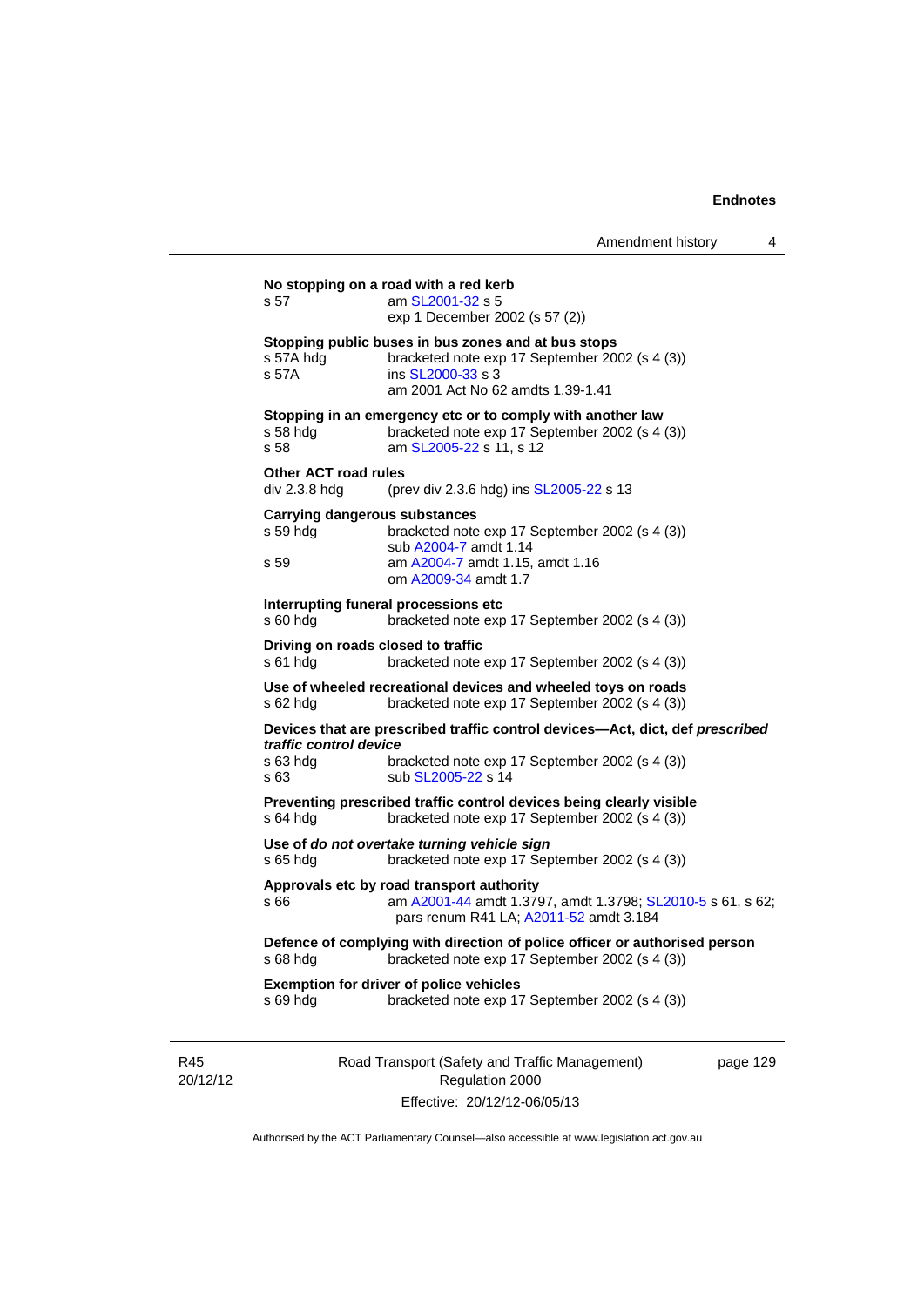| 4        | Amendment history                                         |                                                                                                                                |      |
|----------|-----------------------------------------------------------|--------------------------------------------------------------------------------------------------------------------------------|------|
|          | s 70 hdg                                                  | <b>Exemption for driver of emergency vehicles</b><br>bracketed note exp 17 September 2002 (s 4 (3))                            |      |
|          | authorised people                                         | Stopping and parking exemption for police and emergency vehicles and                                                           |      |
|          | s 71 hdg<br>s 71                                          | bracketed note exp 17 September 2002 (s 4 (3))<br>sub SL2002-7 s 7; SL2005-22 s 15                                             |      |
|          | <b>Parking</b><br>ch 3 hdg                                | ins SL2001-32 s 6                                                                                                              |      |
|          | <b>Metered parking schemes</b><br>s 72 hdg                | bracketed note exp 17 September 2002 (s 4 (3))                                                                                 |      |
|          | <b>Metered parking areas</b><br>s 73 hdg<br>s 73          | bracketed note exp 17 September 2002 (s 4 (3))<br>am SL2005-22 amdt 1.13                                                       |      |
|          | <b>Parking meters</b><br>s 74 hdg                         | bracketed note exp 17 September 2002 (s 4 (3))                                                                                 |      |
|          | <b>Metered parking spaces</b><br>s 75 hdg<br>s 74         | bracketed note exp 17 September 2002 (s 4 (3))<br>am SL2005-22 s 16                                                            |      |
|          | <b>Parking authorities</b><br>s 75A                       | ins SL2002-7 s 8<br>am A2011-52 amdt 3.185                                                                                     |      |
|          | <b>Parking authority guidelines</b><br>s 75B hdg<br>s 75B | bracketed note exp 17 September 2002 (s 4 (3))<br>ins SL2002-7 s 8<br>am A2011-52 amdt 3.186                                   |      |
|          | s 76 hdg                                                  | Ticket parking schemes-road transport authority<br>sub SL2002-7 s 9                                                            |      |
|          | s 76                                                      | bracketed note exp 17 September 2002 (s 4 (3))<br>am SL2005-22 s 17                                                            |      |
|          | s 76A hdg                                                 | Ticket parking schemes-parking authorities<br>bracketed note exp 17 September 2002 (s 4 (3))<br>sub SL2005-22 amdt 1.14        |      |
|          | s 76A                                                     | ins SL2002-7 s 10                                                                                                              |      |
|          | <b>Ticket parking areas</b><br>s 77 hdg<br>s 77           | bracketed note exp 17 September 2002 (s 4 (3))<br>am SL2005-22 amdt 1.15, amdt 1.16<br>(3), (4) exp 1 December 2006 (s 77 (4)) |      |
|          | <b>Ticket parking spaces</b><br>s 78 hdg                  | bracketed note exp 17 September 2002 (s 4 (3))                                                                                 |      |
| page 130 |                                                           | Road Transport (Safety and Traffic Management)<br>Regulation 2000                                                              | 20/1 |

Effective: 20/12/12-06/05/13

R45 12/12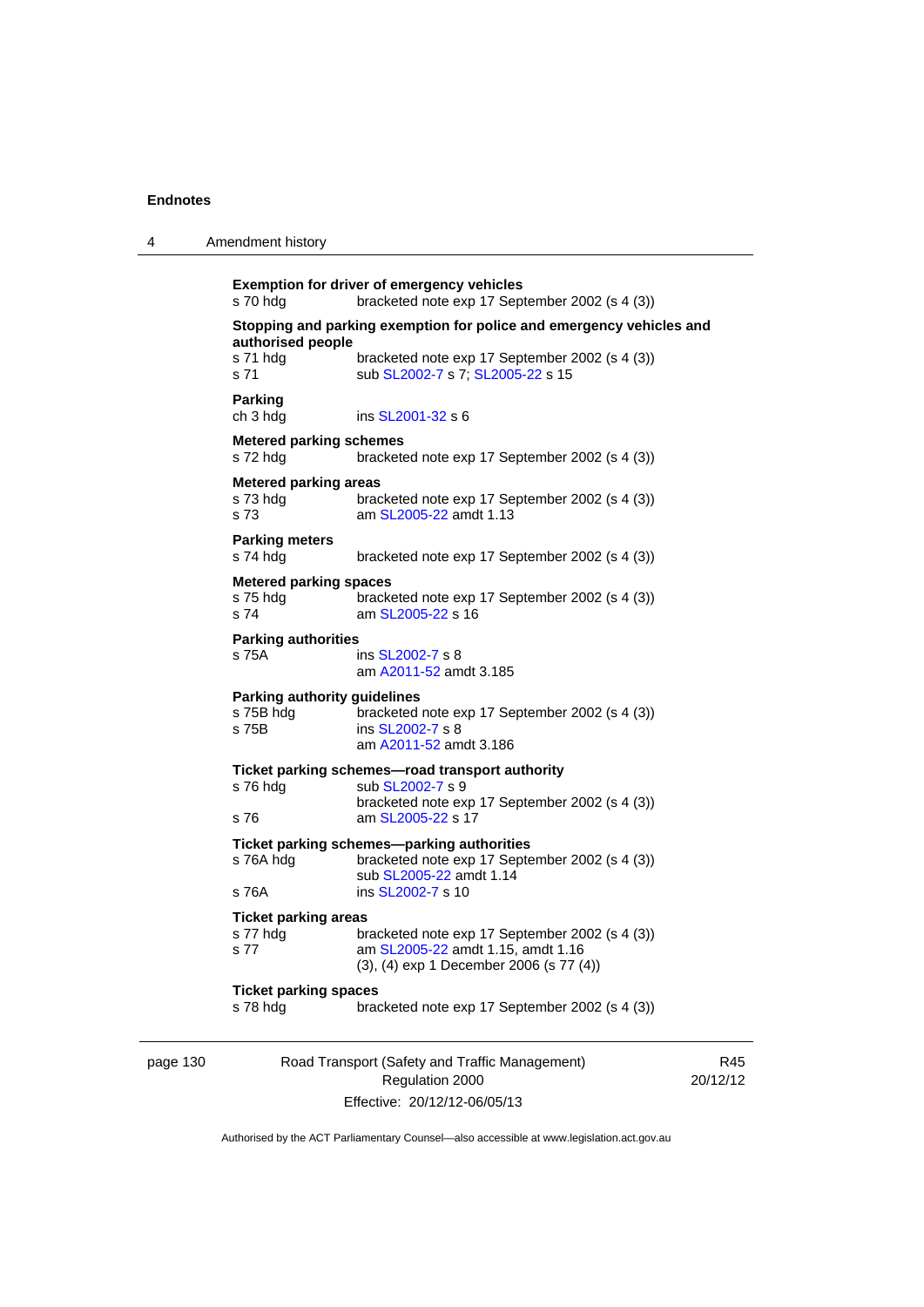| s 79 hdg                                       | <b>Ticket machines</b><br>bracketed note exp 17 September 2002 (s 4 (3))                                                                                                                                                                        |
|------------------------------------------------|-------------------------------------------------------------------------------------------------------------------------------------------------------------------------------------------------------------------------------------------------|
| <b>Parking tickets</b><br>s 80 hda<br>s 80     | bracketed note exp 17 September 2002 (s 4 (3))<br>am SL2002-7 s 11; SL2005-22 ss 18-20; SL2010-7 ss 43-46                                                                                                                                       |
| <b>Duration of parking tickets</b><br>s 81 hdg | bracketed note exp 17 September 2002 (s 4 (3))                                                                                                                                                                                                  |
| Definitions-div 3.1.3<br>s 82 hda<br>s 82      | bracketed note exp 17 September 2002 (s 4 (3))<br>def code of practice om SL2008-47 amdt 1.4<br>def exemption om SL2008-47 amdt 1.4<br>def existing operator om SL2008-47 amdt 1.4<br>def existing operator's certificate om SL2008-47 amdt 1.4 |
| s 83 hdg                                       | References in div 3.1.3 to land adjoining residential land<br>bracketed note exp 17 September 2002 (s 4 (3))                                                                                                                                    |
| s 84 hdg                                       | Vehicle parked partly on residential land<br>bracketed note exp 17 September 2002 (s 4 (3))                                                                                                                                                     |
| s 85 hdg<br>s 85                               | Parking of certain vehicles on residential land prohibited<br>bracketed note exp 17 September 2002 (s 4 (3))<br>am SL2005-22 amdt 1.17; SL2008-47 amdt 1.5                                                                                      |
| s 85A                                          | No more than 1 heavy vehicle on residential land<br>ins SL 2008-47 amdt 1.6                                                                                                                                                                     |
| s 85B                                          | Heavy vehicles to be parked away from residential land boundaries<br>ins SL 2008-47 amdt 1.6                                                                                                                                                    |
| s 86 hda<br>s 86                               | Parking of certain vehicles on land adjoining residential land prohibited<br>bracketed note exp 17 September 2002 (s 4 (3))<br>am SL2005-22 amdt 1.17; SL2008-47 amdt 1.7, amdt 1.8;<br>ss renum R29 LA                                         |
| s 87 hdg                                       | Parking of certain commercial vehicles on land with multi-unit housing<br>bracketed note exp 17 September 2002 (s 4 (3))<br>sub A2007-25 amdt 1.165                                                                                             |
| s 87                                           | am A2002-30 amdt 3.771; SL2005-22 amdt 1.17; A2007-25<br>amdt 1.166, amdt 1.167; SL2008-47 amdt 1.9; ss renum R29<br>LА                                                                                                                         |
|                                                |                                                                                                                                                                                                                                                 |
| s 87A                                          | No offence if reasonable necessity etc<br>ins SL2008-47 amdt 1.10                                                                                                                                                                               |

R45 20/12/12 Road Transport (Safety and Traffic Management) Regulation 2000 Effective: 20/12/12-06/05/13

page 131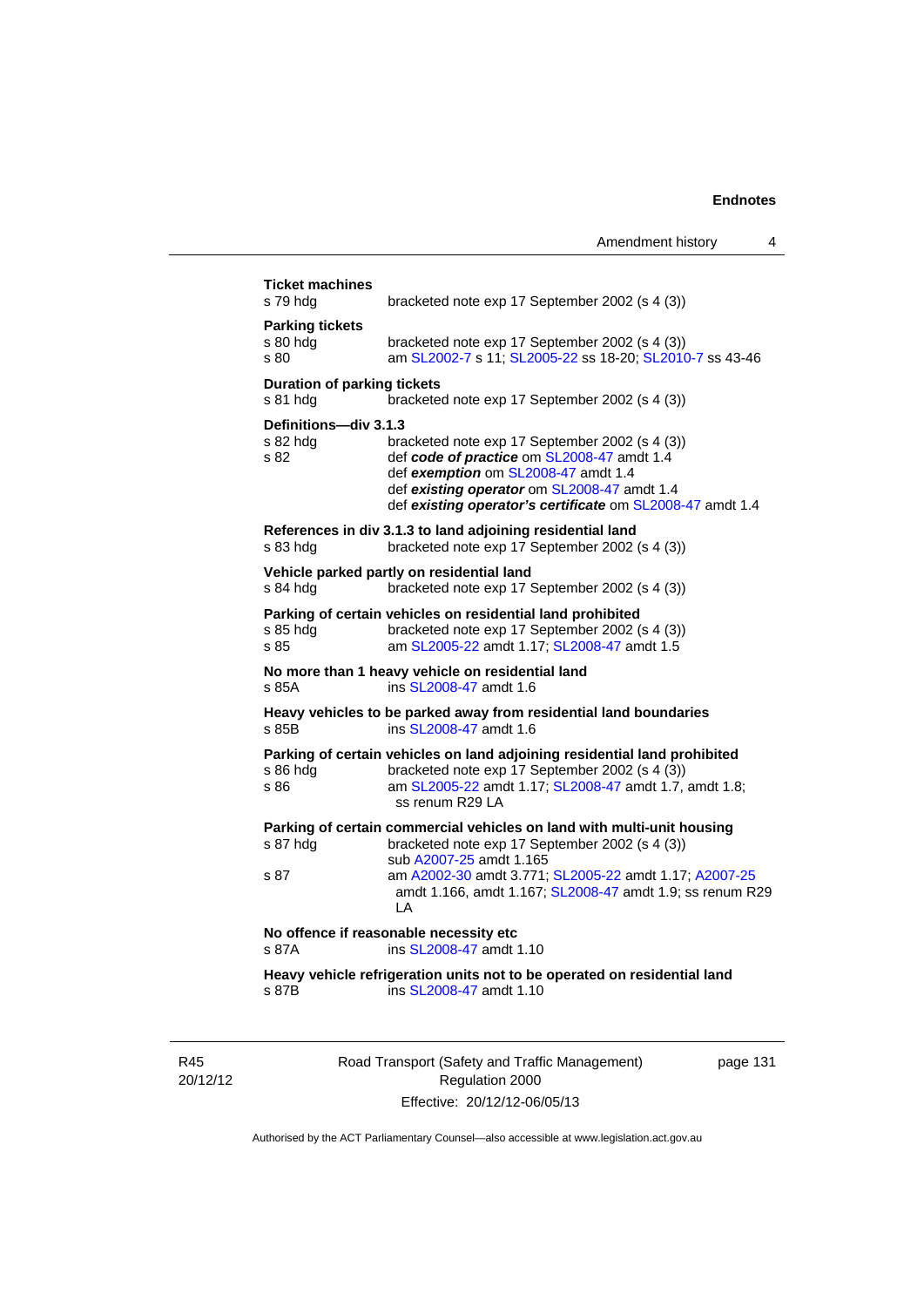| 4        | Amendment history                                      |                                                                                                                                                                                            |  |
|----------|--------------------------------------------------------|--------------------------------------------------------------------------------------------------------------------------------------------------------------------------------------------|--|
|          | s 87C                                                  | Prohibition on night operation of heavy vehicle<br>ins SL2008-47 amdt 1.10                                                                                                                 |  |
|          | Daily infringement<br>s 88 hdg<br>s 88                 | bracketed note exp 17 September 2002 (s 4 (3))<br>am A2007-25 amdt 1.168<br>sub SL2008-47 amdt 1.11                                                                                        |  |
|          | $div$ 3.1.3A hdg                                       | Heavy vehicle parking-enforcement<br>ins SL2008-47 amdt 1.13                                                                                                                               |  |
|          | Meaning of occupier-div 3.1.3A<br>s 89 hdg<br>s 89     | bracketed note exp 17 September 2002 (s 4 (3))<br>am A2001-44 amdt 1.3799, amdt 1.3800<br>om SL2008-47 amdt 1.12<br>ins SL2008-47 amdt 1.13                                                |  |
|          | Power to enter premises<br>s 90 hdg<br>s 90            | bracketed note exp 17 September 2002 (s 4 (3))<br>am A2001-44 amdts 1.3801-1.3803<br>def the code of practice om A2001-44 amdt 1.3803<br>om SL2008-47 amdt 1.12<br>ins SL2008-47 amdt 1.13 |  |
|          | <b>Production of identity card</b><br>s 91 hdg<br>s 91 | bracketed note exp 17 September 2002 (s 4 (3))<br>om SL2008-47 amdt 1.12<br>ins SL2008-47 amdt 1.13                                                                                        |  |
|          | <b>Consent to entry</b><br>s 92 hdg<br>s 92            | bracketed note exp 17 September 2002 (s 4 (3))<br>am SL2005-22 s 21<br>om SL2008-47 amdt 1.12<br>ins SL2008-47 amdt 1.13<br>am A2010-18 amdt 3.93                                          |  |
|          | s 93 hdg<br>s 93                                       | General powers on entry to premises<br>bracketed note exp 17 September 2002 (s 4 (3))<br>om SL2008-47 amdt 1.12<br>ins SL2008-47 amdt 1.13                                                 |  |
|          | Damage etc to be minimised<br>s 94 hdg<br>s 94         | bracketed note exp 17 September 2002 (s 4 (3))<br>om SL2008-47 amdt 1.12<br>ins SL2008-47 amdt 1.13                                                                                        |  |
|          | s 95 hdg<br>s 95                                       | Compensation for exercise of enforcement powers<br>bracketed note exp 17 September 2002 (s 4 (3))<br>om SL2008-47 amdt 1.12<br>ins SL2008-47 amdt 1.13                                     |  |
| page 132 |                                                        | Road Transport (Safety and Traffic Management)                                                                                                                                             |  |

Regulation 2000 Effective: 20/12/12-06/05/13

R45 20/12/12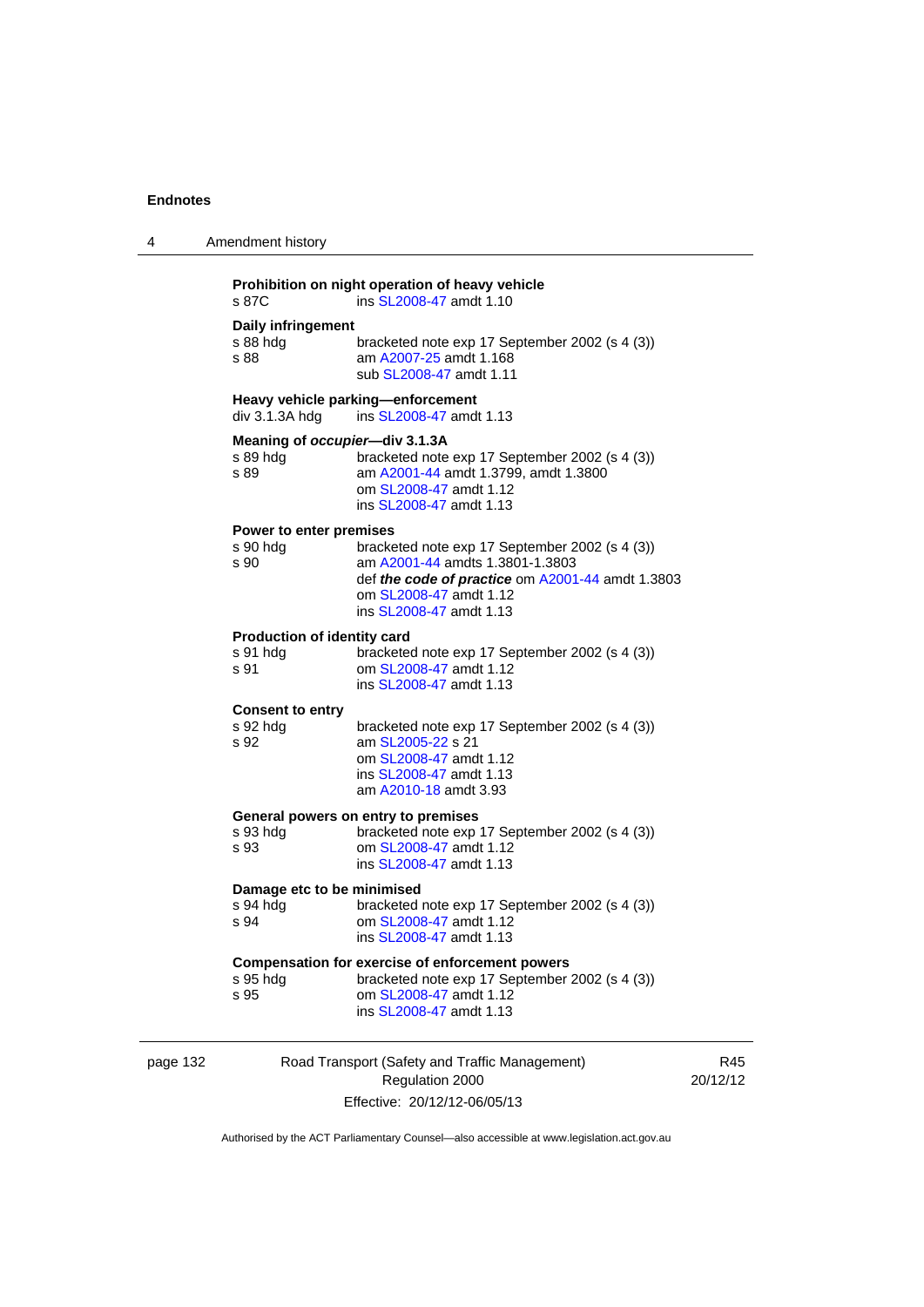| s 96 hda<br>s 96                                     | bracketed note exp 17 September 2002 (s 4 (3))<br>om SL2008-47 amdt 1.12                                                                                  |
|------------------------------------------------------|-----------------------------------------------------------------------------------------------------------------------------------------------------------|
| s 97 hda<br>s 97                                     | Cancellation of existing operator's certificate etc<br>bracketed note exp 17 September 2002 (s 4 (3))<br>am A2002-30 amdt 3.772<br>om SL2008-47 amdt 1.12 |
| s 97A hdg<br>s 97A                                   | Other powers to provide pay parking<br>bracketed note exp 17 September 2002 (s 4 (3))<br>ins SL2002-7 s 12                                                |
| <b>Overlapping schemes</b><br>s 98 hda<br>s 98       | bracketed note exp 17 September 2002 (s 4 (3))<br>am SL 2002-7 s 13                                                                                       |
| s 98A hdg<br>s 98A                                   | Income from ticket parking scheme<br>bracketed note exp 17 September 2002 (s 4 (3))<br>ins SL2002-7 s 14                                                  |
| Costs of ticket parking scheme<br>s 98B hdg<br>s 98B | bracketed note exp 17 September 2002 (s 4 (3))<br>ins SL2002-7 s 14                                                                                       |
| s 99 hdg                                             | Trailers not separately chargeable<br>bracketed note exp 17 September 2002 (s 4 (3))                                                                      |
| <b>Parking permits</b><br>s 100 hdg<br>s 100         | bracketed note exp 17 September 2002 (s 4 (3))<br>sub SL2005-22 s 22                                                                                      |
| s 101 hda<br>s 101                                   | Mobility parking scheme authorities<br>bracketed note exp 17 September 2002 (s 4 (3))<br>sub SL2005-22 s 22                                               |
| $s$ 101 $A$                                          | Parking permits and mobility parking scheme authorities-cancellation<br>ins SL2005-22 s 22                                                                |
| cancelled                                            | Parking permits and mobility parking scheme authorities—return when                                                                                       |
| s 101B                                               | ins SL2005-22 s 22                                                                                                                                        |
| Parking-other provisions<br>pt $3.3$ hdg             | ins SL2006-51 s 4                                                                                                                                         |
|                                                      | Marking tyres by parking inspectors                                                                                                                       |

R45 20/12/12 Road Transport (Safety and Traffic Management) Regulation 2000 Effective: 20/12/12-06/05/13

page 133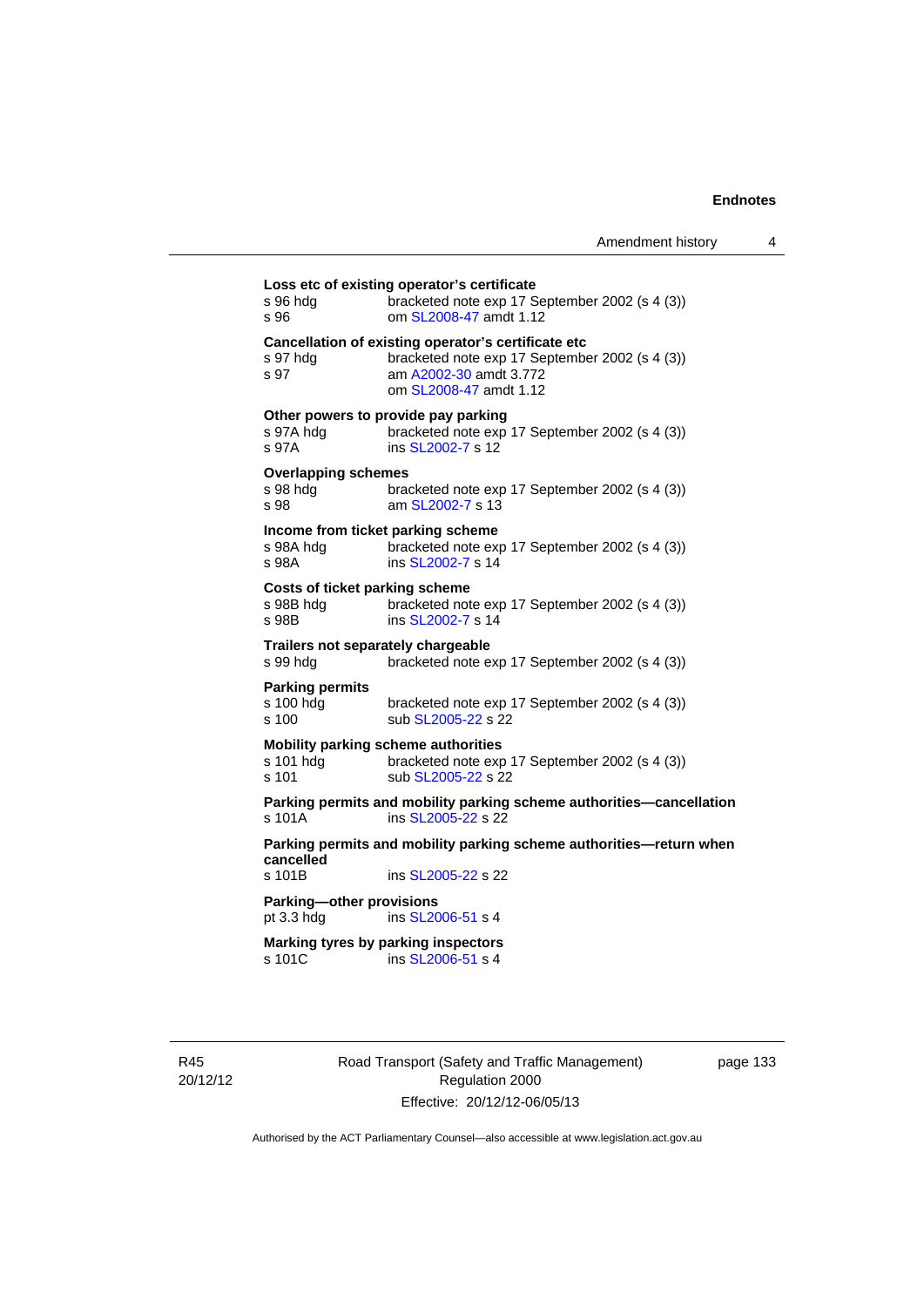| 4 | Amendment history                        |                                                                                                                                                                                                                                                                                                                                                                                                                                                                                                                                                                                                                                                                                                                                                                                                                                              |
|---|------------------------------------------|----------------------------------------------------------------------------------------------------------------------------------------------------------------------------------------------------------------------------------------------------------------------------------------------------------------------------------------------------------------------------------------------------------------------------------------------------------------------------------------------------------------------------------------------------------------------------------------------------------------------------------------------------------------------------------------------------------------------------------------------------------------------------------------------------------------------------------------------|
|   | Definitions---ch 4<br>s 102 hdg<br>s 102 | bracketed note exp 17 September 2002 (s 4 (3))<br>am SL2000-33 s 4; SL2000-52 s 4<br>def approved police speedometer ins SL2001-32 s 7<br>def digital camera detection device sub SL2001-32 s 8;<br>SL2007-20 s 4<br>def fixed camera detection device ins SL2007-20 s 5<br>def <i>laser speed measuring device</i> sub SL2004-47 s 40<br>am SL2009-7 s 4<br>def loop detector speed measuring device ins SL2006-51<br>s <sub>5</sub><br>def piezo strip speed measuring device sub SL2006-51 s 6<br>def radar speed measuring device sub SL2004-47 s 41;<br>SL2007-20 s 6<br>am SL2009-7 s 5<br>def security checksum ins SL2001-32 s 9<br>def testing authority am SL2001-32 s 10; SL2004-47 s 42;<br>SL2009-6 s 33<br>def traffic lights camera detection device am SL2006-51 s 7<br>om SL2007-20 s 7<br>def WORM disk ins SL2004-47 s 43 |
|   | s 103 hdg<br>s 103                       | Approved traffic offence detection devices<br>bracketed note exp 17 September 2002 (s 4 (3))<br>sub SL2000-52 s 5<br>am SL2001-32 s 11; SL2006-51 s 8; SL2007-20 s 8;<br>SL2011-35 s 4                                                                                                                                                                                                                                                                                                                                                                                                                                                                                                                                                                                                                                                       |
|   | s 103A                                   | Approval of police vehicle speedometers<br>ins SL2001-32 s 12<br>am A2011-52 amdt 3.187                                                                                                                                                                                                                                                                                                                                                                                                                                                                                                                                                                                                                                                                                                                                                      |
|   | s 103B                                   | Average speed detection systems-Act, s 22AA, s 23B and s 24 (2)<br>ins SL2011-35 s 5                                                                                                                                                                                                                                                                                                                                                                                                                                                                                                                                                                                                                                                                                                                                                         |
|   | s 104 hdg<br>s 104                       | Major testing of laser speed measuring devices<br>bracketed note exp 17 September 2002 (s 4 (3))<br>am SL2000-33 s 5<br>sub SL2000-52 s 5<br>am SL2001-32 regs 13-17<br>sub SL2004-47 s 44                                                                                                                                                                                                                                                                                                                                                                                                                                                                                                                                                                                                                                                   |
|   | s 104A                                   | Major testing of other traffic offence detection devices<br>ins SL2004-47 s 44<br>am SL2006-51 ss 9-11; ss renum R26 LA<br>sub SL2007-20 s 9<br>am SL2011-35 s 6, s 7                                                                                                                                                                                                                                                                                                                                                                                                                                                                                                                                                                                                                                                                        |

Road Transport (Safety and Traffic Management) Regulation 2000 Effective: 20/12/12-06/05/13

R45 20/12/12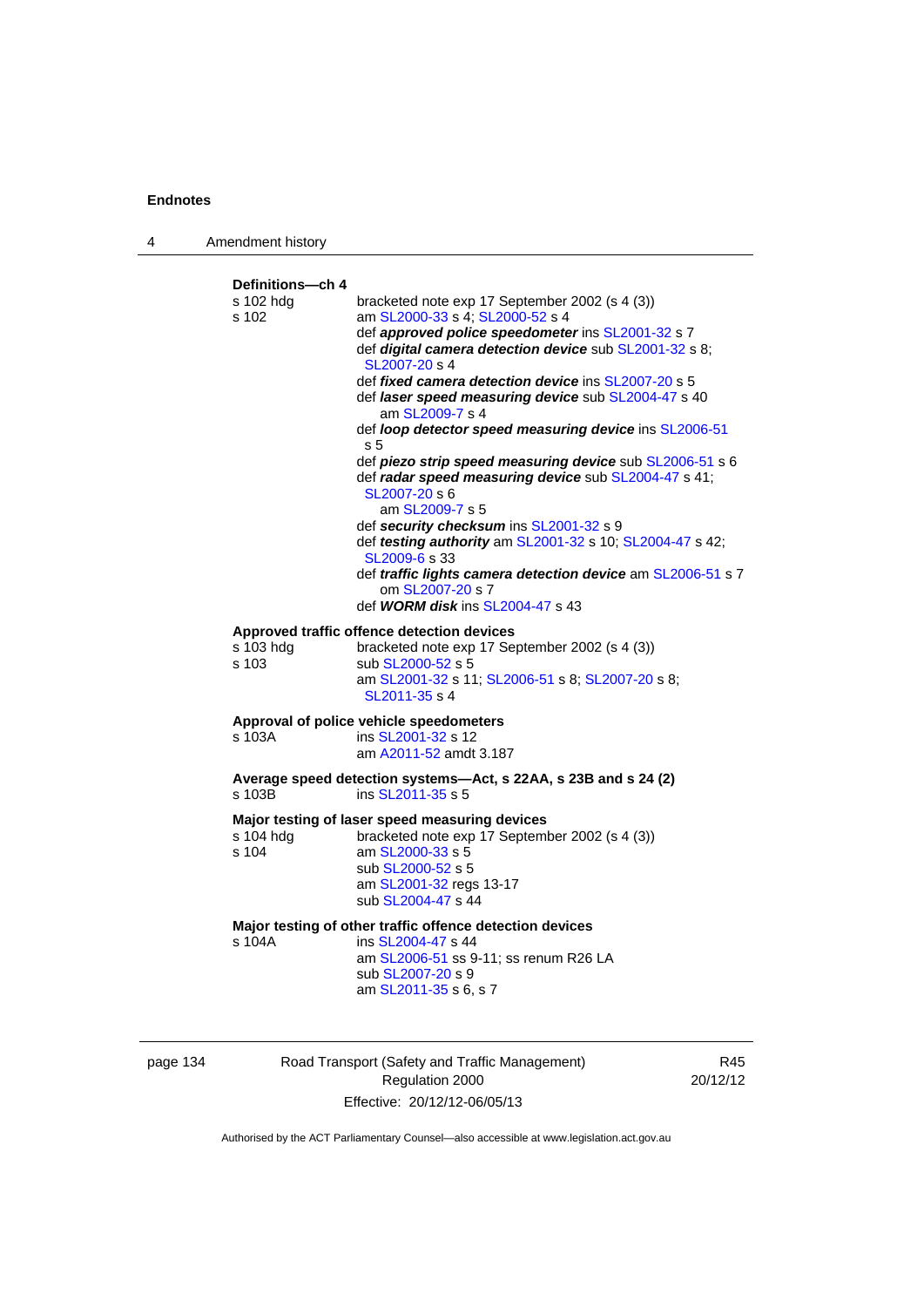| Amendment history |  |
|-------------------|--|
|-------------------|--|

| Certification and sealing of traffic offence detection devices<br>ins SL2004-47 s 44 |                                                                                                         |  |  |  |
|--------------------------------------------------------------------------------------|---------------------------------------------------------------------------------------------------------|--|--|--|
| s 104B                                                                               | am SL2011-35 s 8                                                                                        |  |  |  |
| Use of certain digital camera detection devices                                      |                                                                                                         |  |  |  |
| s 105 hdg<br>s 105                                                                   | bracketed note exp 17 September 2002 (s 4 (3))<br>sub SL2001-32 s 18; SL2007-20 s 10                    |  |  |  |
| Use of certain laser speed measuring devices                                         |                                                                                                         |  |  |  |
| s 105A hdg                                                                           | bracketed note exp 17 September 2002 (s 4 (3))<br>sub SL2007-20 s 11                                    |  |  |  |
| s 105A                                                                               | ins SL2001-32 s 18                                                                                      |  |  |  |
|                                                                                      | am SL2007-20 s 11; ss renum R27 LA                                                                      |  |  |  |
| s 105B hdg                                                                           | Use of certain radar speed measuring devices<br>bracketed note exp 17 September 2002 (s 4 (3))          |  |  |  |
|                                                                                      | sub SL2007-20 s 12                                                                                      |  |  |  |
| s 105B                                                                               | ins SL2001-32 s 18<br>am SL2007-20 s 12; ss renum R27 LA                                                |  |  |  |
|                                                                                      | Approved people-testing and sealing                                                                     |  |  |  |
| s 106 hdg                                                                            | bracketed note exp 17 September 2002 (s 4 (3))                                                          |  |  |  |
| Approved people-use                                                                  |                                                                                                         |  |  |  |
| s 107 hdg<br>s 107                                                                   | bracketed note exp 17 September 2002 (s 4 (3))<br>am SL2000-52 s 6; SL2007-20 s 13                      |  |  |  |
|                                                                                      | Recording of camera detection device image files-Act, s 23 (2) (c) (ii)                                 |  |  |  |
| s 107A                                                                               | ins SL2001-32 s 19<br>am SL2004-47 s 45                                                                 |  |  |  |
|                                                                                      | sub SL2007-20 s 14                                                                                      |  |  |  |
|                                                                                      | Verification of camera detection device image files-Act, s 23 (2) (c) (iii)                             |  |  |  |
| s 107B                                                                               | ins SL2001-32 s 19<br>sub SL2007-20 s 14                                                                |  |  |  |
|                                                                                      | Verification of traffic lights camera detection device image files-Act,                                 |  |  |  |
| s 23 (2) (c) (iii)                                                                   |                                                                                                         |  |  |  |
| s 107C                                                                               | ins SL2001-32 s 19<br>om SL2007-20 s 14                                                                 |  |  |  |
| Meaning of codes etc on image taken by approved camera detection device              |                                                                                                         |  |  |  |
| or approved average speed detection system-Act, s 24 (2) (a)                         |                                                                                                         |  |  |  |
| s 108 hdg                                                                            | bracketed note exp 17 September 2002 (s 4 (3))<br>sub SL2011-35 s 9                                     |  |  |  |
| s 108                                                                                | sub SL2000-33 s 6; SL2000-52 s 7                                                                        |  |  |  |
|                                                                                      | am SL2001-32 regs 20-22; SL2005-7 ss 4-6; SL2006-51 s 12;<br>SL2007-20 s 15, s 16; SL2011-35 s 10, s 11 |  |  |  |
|                                                                                      |                                                                                                         |  |  |  |

R45 20/12/12 Road Transport (Safety and Traffic Management) Regulation 2000 Effective: 20/12/12-06/05/13

page 135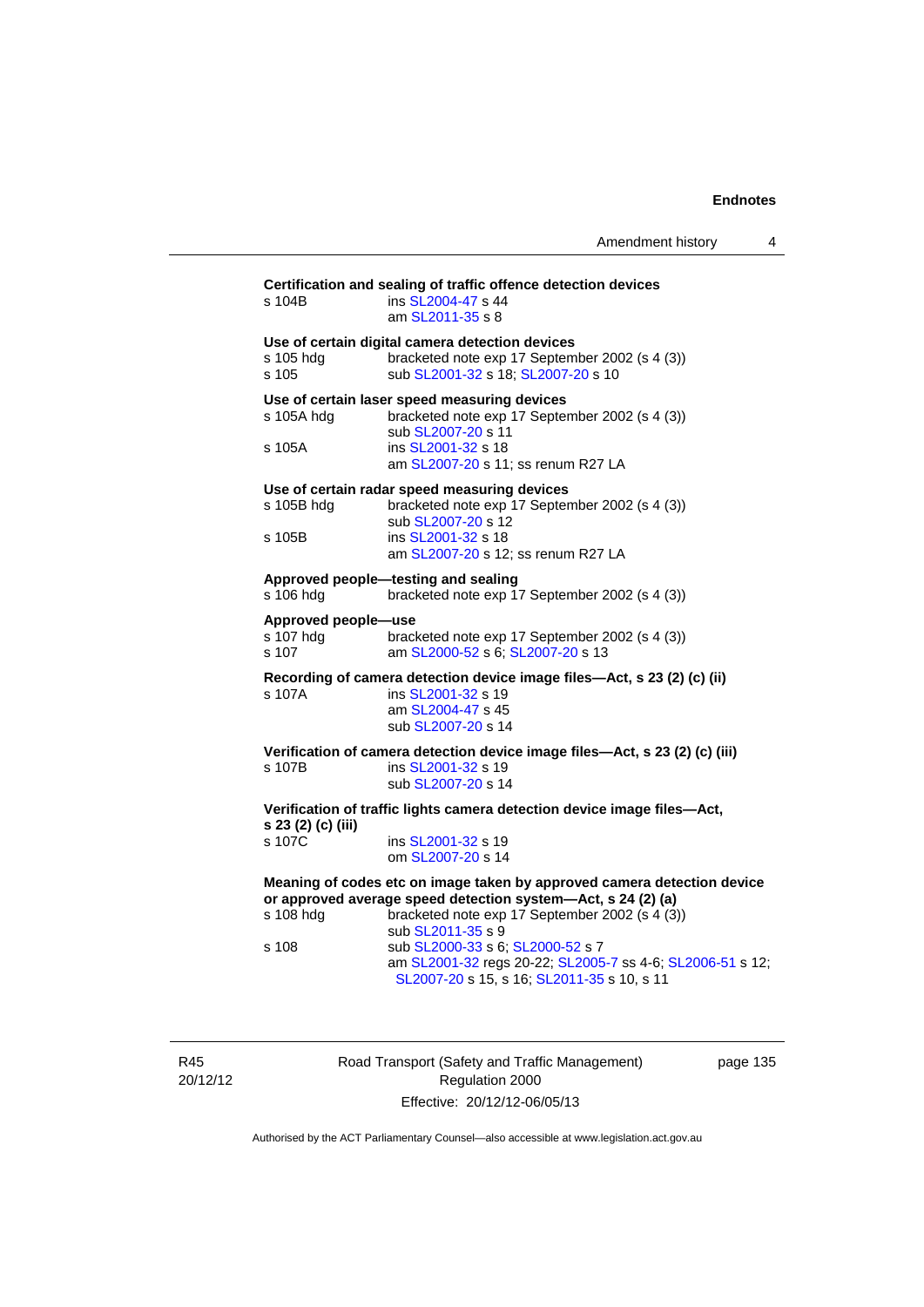| 4 | Amendment history                                                                                                                                                                                 |
|---|---------------------------------------------------------------------------------------------------------------------------------------------------------------------------------------------------|
|   | <b>Additional powers of police</b><br>s 109 hdg<br>bracketed note exp 17 September 2002 (s 4 (3))                                                                                                 |
|   | Prohibition on car minding<br>s 110 hdg<br>bracketed note exp 17 September 2002 (s 4 (3))                                                                                                         |
|   | Removal of unattended vehicles—Act, s 32 (1) (c)<br>bracketed note exp 17 September 2002 (s 4 (3))<br>s 111 hdg<br>sub SL2005-22 amdt 1.18<br>s 111                                               |
|   | Disposal of impounded or forfeited vehicles<br>s 112 hdg<br>bracketed note exp 17 September 2002 (s 4 (3))<br>s 112<br>am A2001-29 s 14<br>sub SL2001-32 s 23<br>am A2010-15 amdt 2.5             |
|   | Disposal of forfeited vehicles-Act, s 10J<br>s 112A hdg<br>bracketed note exp 17 September 2002 (s 4 (3))<br>s 112A<br>ins SL2001-32 s 23                                                         |
|   | Responsible person to inspect driver licence<br>s 113 hdg<br>bracketed note exp 17 September 2002 (s 4 (3))                                                                                       |
|   | Responsible person's consent<br>s 114 hdg<br>bracketed note exp 17 September 2002 (s 4 (3))                                                                                                       |
|   | Standards for safe carriage of loads—Act, s 14 (2)<br>bracketed note exp 17 September 2002 (s 4 (3))<br>s 115 hda<br>s 115<br>sub A2002-51 amdt 1.42<br>om SL2003-1 s 18<br>ins A2005-62 amdt 1.6 |
|   | Tracked vehicle-Act, dict, def vehicle, par (b)<br>s 116 hdg<br>bracketed note exp 17 September 2002 (s 4 (3))<br>s 116<br>am A2002-51 amdt 1.43<br>om SL2003-1 s 18<br>ins SL2012-44 s 8         |
|   | General defence of accident or reasonable effort<br>s 117 hdg<br>bracketed note exp 17 September 2002 (s 4 (3))<br>s 117<br>am A2002-51 amdt 1.44<br>om SL2003-1 s 18                             |
|   | <b>Transitional</b><br>ch 6 hdg<br>exp 1 March 2002 (s 128)                                                                                                                                       |
|   | Parking<br>pt 6.1 hdg<br>exp 1 March 2002 (s 128)                                                                                                                                                 |
|   | <b>Existing Class A and Class B parking spaces</b><br>s 118<br>exp 1 March 2002 (s 128)                                                                                                           |
|   |                                                                                                                                                                                                   |

## page 136 Road Transport (Safety and Traffic Management) Regulation 2000 Effective: 20/12/12-06/05/13

R45 20/12/12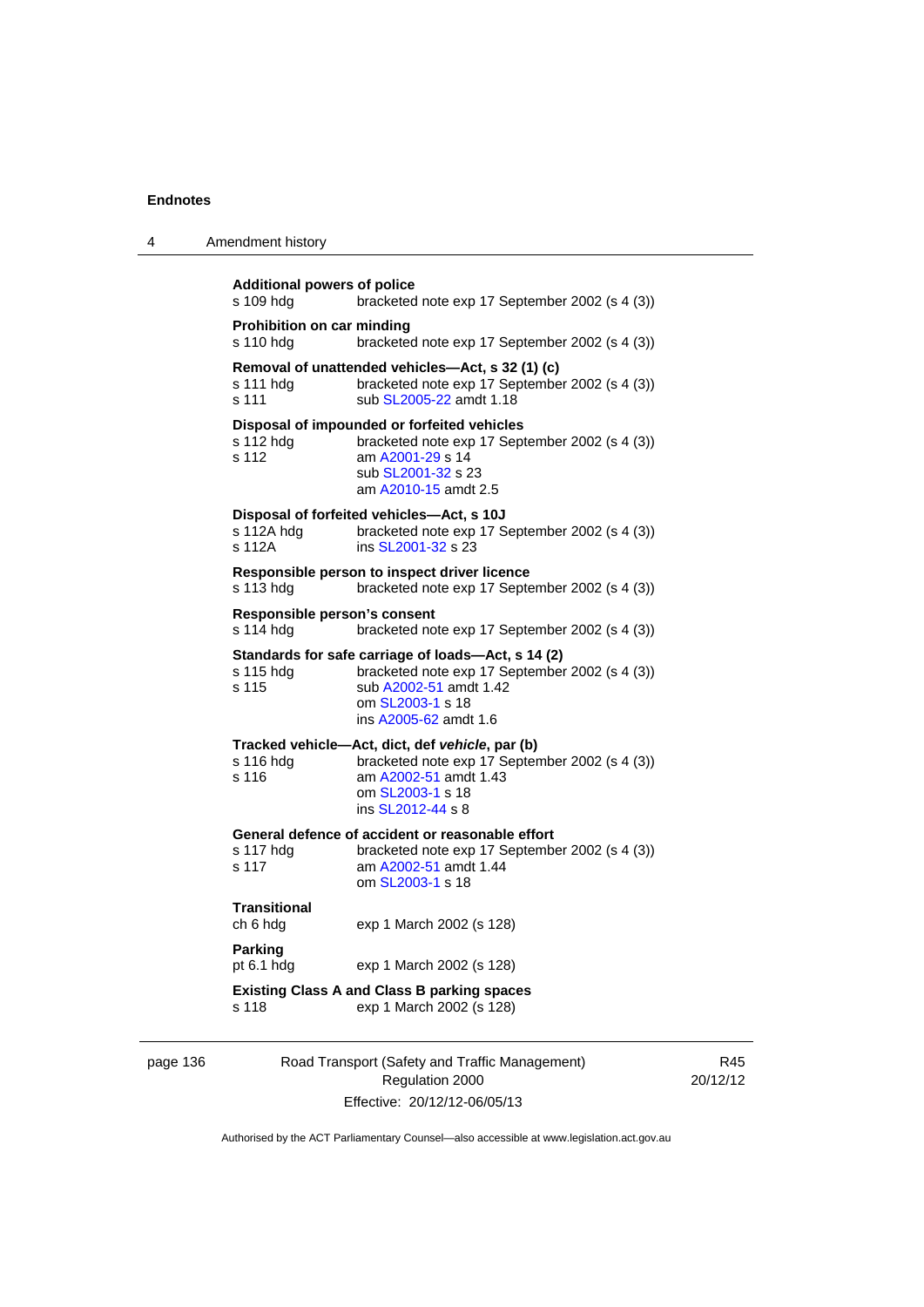```
Existing parking labels 
s 119 exp 1 March 2002 (s 128) 
Existing disability labels 
s 120 exp 1 June 2000 (s 120) 
Existing codes of practice 
s 121 exp 1 March 2002 (s 128) 
Existing exemptions 
s 122 exp 1 March 2002 (s 128) 
Existing applications for exemptions and variation of conditions 
s 123 exp 1 March 2002 (s 128) 
Existing notices to show cause 
s 124 exp 1 March 2002 (s 128) 
Traffic offence detection devices 
pt 6.2 hdg exp 1 March 2002 (s 128) 
Existing tests and certificates 
SL2001-32 s 24
                exp 1 March 2002 (s 128) 
Existing approved people—use 
s 126 exp 1 March 2002 (s 128) 
Other transitional provisions 
pt 6.3 hdg exp 1 March 2002 (s 128) 
Existing medical certificate about seatbelts 
s 127 exp 1 March 2002 (s 128) 
Expiry of ch 6 
                A2001-27 amdt 4.25
                 am A2001-44 amdt 1.3804 
                exp 1 March 2002 (s 128) 
Meaning of location codes on images 
 SL2000-33 s 8
Digital camera detection devices 
 SL2000-52 s 8
                renum R4 LA 
sch 1 pt 1.1 am SL2000-52 s 8; SL2005-7 s 7; SL2006-4 s 4; SL2006-51
                ss 13-15; SL2011-2 ss 6-10
```
R45 20/12/12 Road Transport (Safety and Traffic Management) Regulation 2000 Effective: 20/12/12-06/05/13

page 137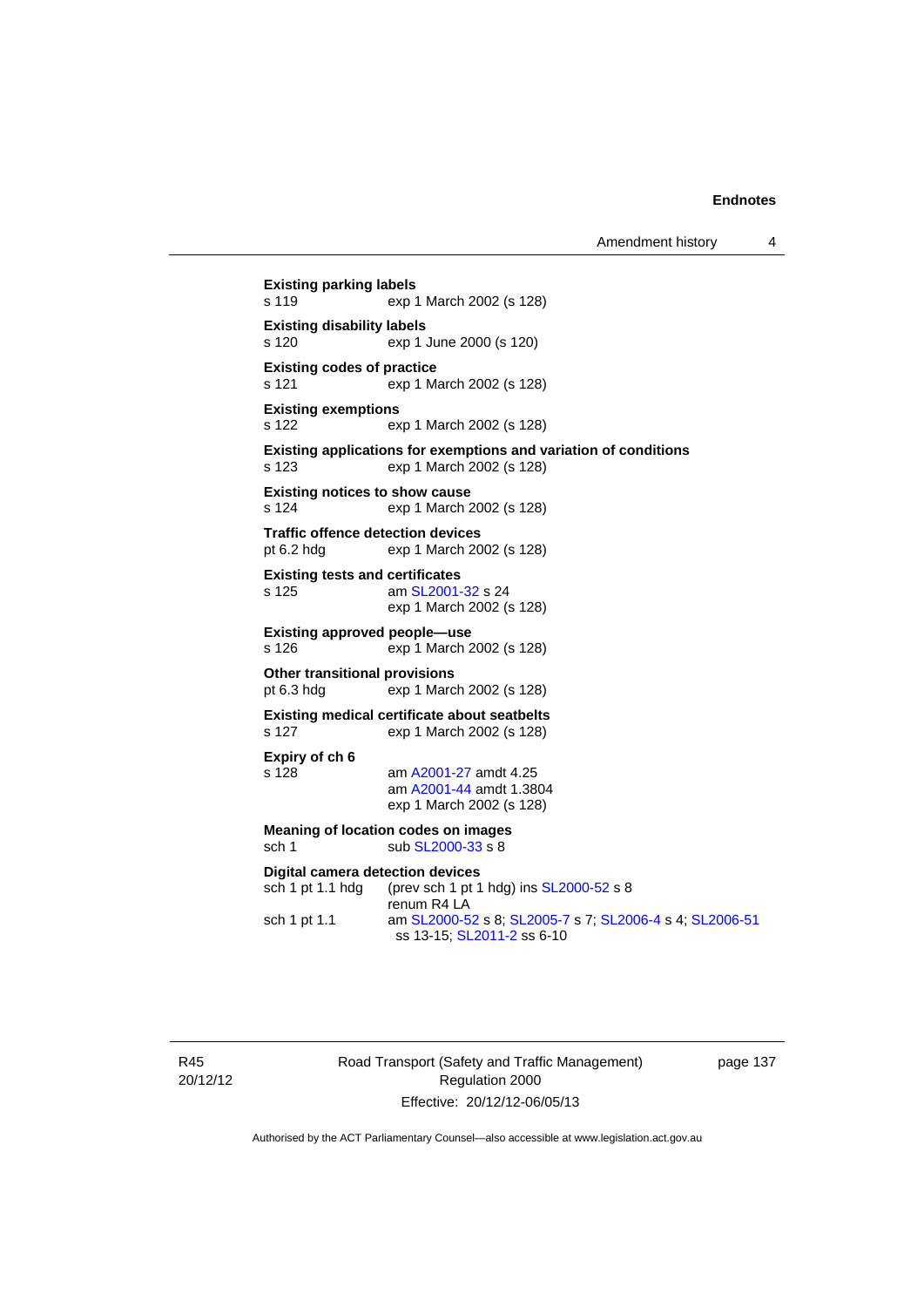| 4 | Amendment history                     |                                                                                         |  |  |
|---|---------------------------------------|-----------------------------------------------------------------------------------------|--|--|
|   |                                       |                                                                                         |  |  |
|   | <b>Fixed camera detection devices</b> |                                                                                         |  |  |
|   | sch 1 pt 1.2 hdg                      | (prev sch 1 pt 2 hdg) ins SL2000-52 s 8                                                 |  |  |
|   |                                       | renum R4 LA                                                                             |  |  |
|   |                                       | sub SL2007-20 s 17                                                                      |  |  |
|   | sch 1 pt 1.2                          | ins SL2000-52 s 8                                                                       |  |  |
|   |                                       | am SL2003-14 s 4; items renum SL2005-7 s 8; SL2006-51                                   |  |  |
|   |                                       | s 16, SL2007-20 s 18                                                                    |  |  |
|   |                                       | Average speed detection system                                                          |  |  |
|   | sch 1 pt 1.3                          | ins SL2011-35 s 12                                                                      |  |  |
|   | <b>Dictionary</b>                     |                                                                                         |  |  |
|   | dict                                  | am A2004-28 amdt 3.62; SL2007-20 s 19; A2007-25                                         |  |  |
|   |                                       | amdt 1.169; SL2008-47 amdt 1.14; A2010-18 amdt 3.94                                     |  |  |
|   |                                       | def approved police speedometer ins SL2001-32 s 26                                      |  |  |
|   |                                       | def area of operations ins SL2002-7 s 15                                                |  |  |
|   |                                       | def <i>ARR</i> ins SL2003-12 s 6                                                        |  |  |
|   |                                       | def <b>bicycle</b> om A2010-18 amdt 3.95                                                |  |  |
|   |                                       | def camera detection device ins SL2000-52 s 9                                           |  |  |
|   |                                       | sub SL2001-32 s 25                                                                      |  |  |
|   |                                       | def centre of the road ins SL2000-52 s 9                                                |  |  |
|   |                                       | def code of practice om SL2008-47 amdt 1.15                                             |  |  |
|   |                                       | def combination om A2010-18 amdt 3.96                                                   |  |  |
|   |                                       | def demand responsive service vehicle ins SL2006-32<br>amdt 1.97                        |  |  |
|   |                                       | def <i>digital camera detection device</i> ins SL2000-52 s 9                            |  |  |
|   |                                       | def emergency worker om SL2004-16 s 38                                                  |  |  |
|   |                                       | ins SL2005-22 amdt 1.19                                                                 |  |  |
|   |                                       | def exemption om SL2008-47 amdt 1.15                                                    |  |  |
|   |                                       | def existing operator's certificate om SL2008-47 amdt 1.15                              |  |  |
|   |                                       | def fixed camera detection device ins SL2007-20 s 20                                    |  |  |
|   |                                       | def give way ins SL2000-21 s 4                                                          |  |  |
|   |                                       | def hire car ins SL2005-4 amdt 2.43                                                     |  |  |
|   |                                       | def <i>indicated on</i> ins SL2001-32 s 26                                              |  |  |
|   |                                       | om R <sub>18</sub> LA                                                                   |  |  |
|   |                                       | def laser speed measuring device ins SL2000-52 s 9                                      |  |  |
|   |                                       | def <i>length</i> ins SL2000-52 s 9                                                     |  |  |
|   |                                       | def length of road om SL2000-52 s 9                                                     |  |  |
|   |                                       | def loading zone permit om SL2005-22 s 23<br>def marked foot crossing ins SL2000-21 s 4 |  |  |
|   |                                       | def <i>motor vehicle</i> ins SL2000-52 s 9                                              |  |  |
|   |                                       | om A2010-18 amdt 3.97                                                                   |  |  |
|   |                                       | def <i>park</i> sub SL2005-22 amdt 1.10                                                 |  |  |
|   |                                       | def parking authority ins SL2002-7 s 15                                                 |  |  |
|   |                                       | def parking authority guidelines ins SL2002-7 s 15                                      |  |  |
|   |                                       | def parking meter am SL2005-22 s 24                                                     |  |  |
|   |                                       | def parking permit sub SL2005-22 s 25                                                   |  |  |
|   |                                       |                                                                                         |  |  |
|   |                                       |                                                                                         |  |  |

## page 138 Road Transport (Safety and Traffic Management) Regulation 2000 Effective: 20/12/12-06/05/13

R45 20/12/12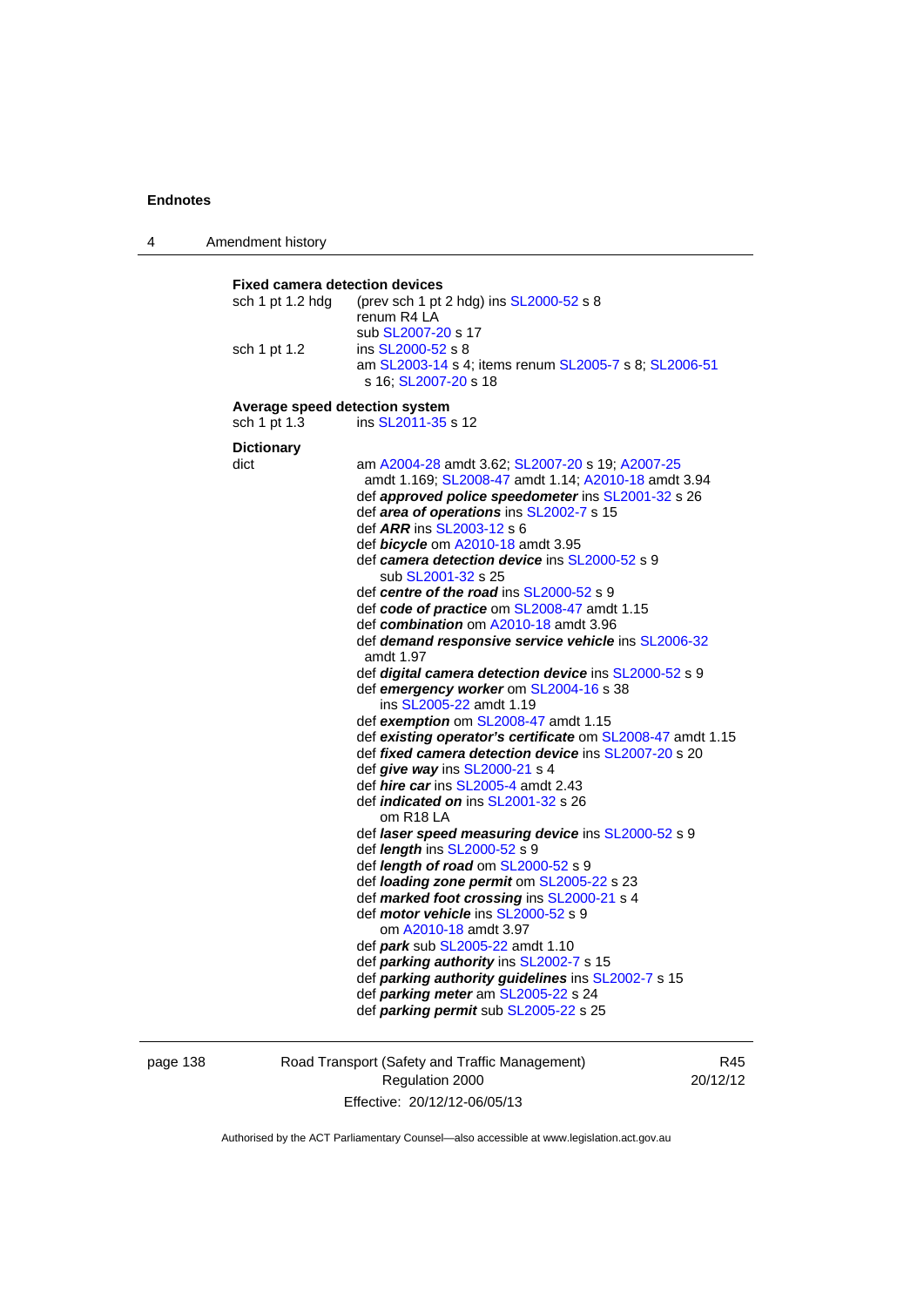def *parking ticket* am [SL2002-7](http://www.legislation.act.gov.au/sl/2002-7) s 16 def *pay parking device* sub [SL2005-22](http://www.legislation.act.gov.au/sl/2005-22) s 25 def *pay parking sign* ins [SL2005-22](http://www.legislation.act.gov.au/sl/2005-22) s 26 def *pedestrian* ins [SL2000-21](http://www.legislation.act.gov.au/sl/2000-21) s 4 def *piezo strip speed measuring device* ins [SL2000-52](http://www.legislation.act.gov.au/sl/2000-52) s 9 def *postal vehicle* am [SL2004-16](http://www.legislation.act.gov.au/sl/2004-16) s 39 def *premises* ins [SL2008-47](http://www.legislation.act.gov.au/sl/2008-47) amdt 1.16 def *private hire car* om [SL2005-4](http://www.legislation.act.gov.au/sl/2005-4) amdt 2.44 def *public bus* sub [A2001-62](http://www.legislation.act.gov.au/a/2001-62) amdt 1.42 def *radar speed measuring device* ins [SL2000-52](http://www.legislation.act.gov.au/sl/2000-52) s 9 def *recording medium* ins [SL2001-32](http://www.legislation.act.gov.au/sl/2001-32) s 26 def *red traffic arrow* ins [SL2000-52](http://www.legislation.act.gov.au/sl/2000-52) s 9 def *red traffic light* ins [SL2000-52](http://www.legislation.act.gov.au/sl/2000-52) s 9 def *registered interest* om R18 LA def *relevant parking fee* sub [SL2005-22](http://www.legislation.act.gov.au/sl/2005-22) s 27 def *restricted hire vehicle* om [SL2005-4](http://www.legislation.act.gov.au/sl/2005-4) amdt 2.44 def *restricted taxi* om [SL2002-2](http://www.legislation.act.gov.au/sl/2002-2) s 30 def *ride* ins [SL2000-21](http://www.legislation.act.gov.au/sl/2000-21) s 4 om [A2010-18](http://www.legislation.act.gov.au/a/2010-18) amdt 3.97 def *rider* ins [SL2000-21](http://www.legislation.act.gov.au/sl/2000-21) s 4 def *road* sub [A2002-30](http://www.legislation.act.gov.au/a/2002-30) amdt 3.773; [SL2005-22](http://www.legislation.act.gov.au/sl/2005-22) amdt 1.20 def *road related area* ins [A2002-30](http://www.legislation.act.gov.au/a/2002-30) amdt 3.774 om R18 LA def *security checksum* ins [SL2001-32](http://www.legislation.act.gov.au/sl/2001-32) s 26 def *speed measuring device* ins [SL2000-52](http://www.legislation.act.gov.au/sl/2000-52) s 9 om R18 LA def *stop* sub [SL2005-22](http://www.legislation.act.gov.au/sl/2005-22) amdt 1.20 def *taxi* sub [SL2002-2](http://www.legislation.act.gov.au/sl/2002-2) s 31 om [A2010-18](http://www.legislation.act.gov.au/a/2010-18) amdt 3.97 def *testing authority* ins [SL2000-52](http://www.legislation.act.gov.au/sl/2000-52) s 9 def *the Act* om [A2001-44](http://www.legislation.act.gov.au/a/2001-44) amdt 1.3805 def *ticket parking area* sub [SL2005-22](http://www.legislation.act.gov.au/sl/2005-22) s 27 def *ticket parking space* sub [SL2005-22](http://www.legislation.act.gov.au/sl/2005-22) s 27 def *traffic lights camera detection device* ins [SL2000-52](http://www.legislation.act.gov.au/sl/2000-52) s 9 om [SL2007-20](http://www.legislation.act.gov.au/sl/2007-20) s 21 def *trailer* ins [SL2000-52](http://www.legislation.act.gov.au/sl/2000-52) s 9 om [A2010-18](http://www.legislation.act.gov.au/a/2010-18) amdt 3.97 def *use* om [A2010-18](http://www.legislation.act.gov.au/a/2010-18) amdt 3.97 def *vehicle* ins [SL2000-52](http://www.legislation.act.gov.au/sl/2000-52) s 9 def *WORM disk* ins [SL2001-32](http://www.legislation.act.gov.au/sl/2001-32) s 26 sub [SL2004-47](http://www.legislation.act.gov.au/sl/2004-47) s 46

R45 20/12/12 Road Transport (Safety and Traffic Management) Regulation 2000 Effective: 20/12/12-06/05/13

page 139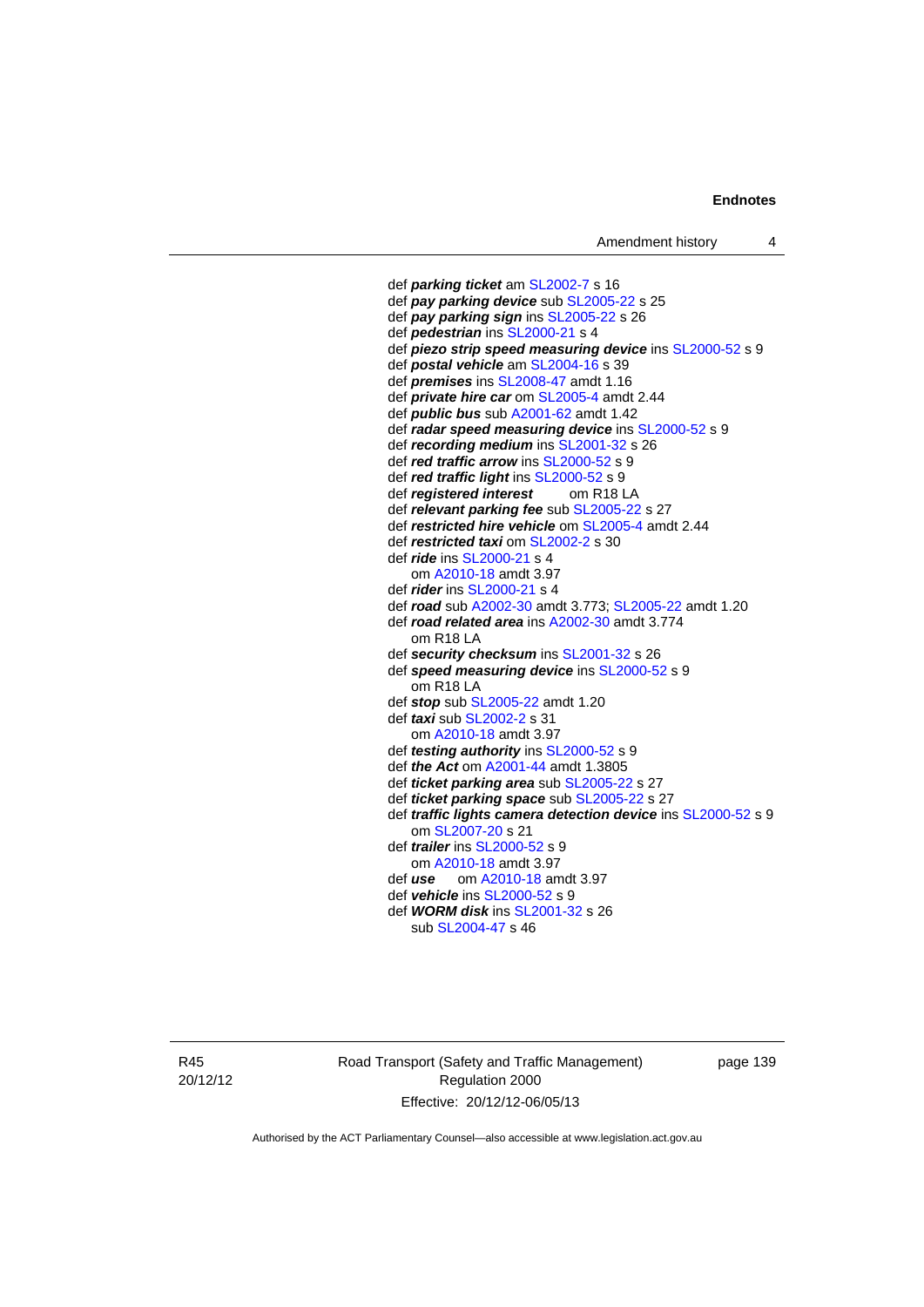# **5 Earlier republications**

Some earlier republications were not numbered. The number in column 1 refers to the publication order.

Since 12 September 2001 every authorised republication has been published in electronic pdf format on the ACT legislation register. A selection of authorised republications have also been published in printed format. These republications are marked with an asterisk (\*) in column 1. Electronic and printed versions of an authorised republication are identical.

| <b>Republication No</b> | <b>Amendments to</b> | <b>Republication date</b> |
|-------------------------|----------------------|---------------------------|
| 1                       | not amended          | 1 March 2000              |
| 2                       | A2001-56             | 12 September 2001         |
| 3                       | A2001-62             | 3 December 2001           |
| 4                       | SL2002-2             | 1 March 2002              |
| $5^*$                   | SL2002-2             | 2 March 2002              |
| 6                       | SL2002-7             | 16 April 2002             |
| $\overline{7}$          | A2002-30             | 10 October 2002           |
| 8                       | SL2002-31            | 1 November 2002           |
| 9                       | SL2002-31            | 2 December 2002           |
| 10                      | A2002-51             | 1 January 2003            |
| 11                      | SL2003-1             | 10 January 2003           |
| $12*$                   | SL2003-12            | 1 June 2003               |
| 13                      | SL2003-14            | 11 June 2003              |
| 14                      | A2004-7              | 5 April 2004              |
| 15                      | A2004-28             | 1 July 2004               |
| 16                      | A2004-28             | 19 July 2004              |
| 17                      | SL2004-47            | 10 September 2004         |
| 18                      | SL2004-47            | 2 November 2004           |
| 19                      | <b>SL2005-4</b>      | 9 March 2005              |
| 20                      | <b>SL2005-7</b>      | 9 April 2005              |
| $21*$                   | SL2005-22            | 16 September 2005         |
|                         |                      |                           |

page 140 Road Transport (Safety and Traffic Management) Regulation 2000 Effective: 20/12/12-06/05/13

R45 20/12/12